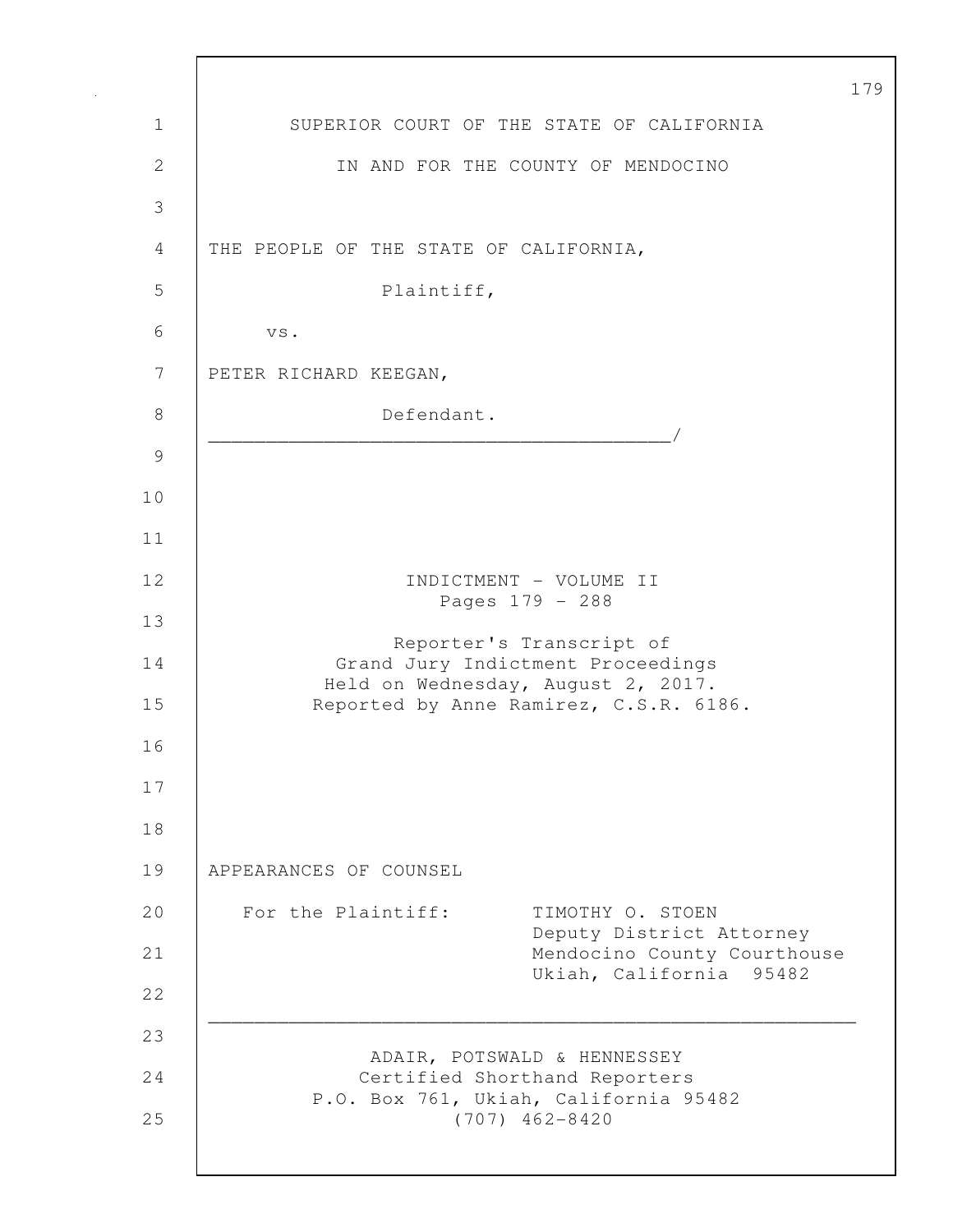|                                                           |                                  |      | 18 |
|-----------------------------------------------------------|----------------------------------|------|----|
| $\mathbf 1$                                               | WITNESS INDEX<br>(Chronological) |      |    |
| $\sqrt{2}$                                                |                                  |      |    |
| $\mathfrak{Z}$                                            | VOLUME II                        | PAGE |    |
| $\overline{4}$                                            |                                  |      |    |
| $\mathsf S$                                               | JASON K.T. TRENT, M.D.           |      |    |
| $\sqrt{6}$                                                | Examination by Mr. Stoen         | 183  |    |
| $\overline{7}$                                            |                                  |      |    |
| $\,8\,$                                                   | MICHAEL FERENC, M.D.             |      |    |
| $\mathcal{G}% _{M_{1},M_{2}}^{\alpha,\beta}(\varepsilon)$ | Examination by Mr. Stoen         | 233  |    |
| $1\,0$                                                    |                                  |      |    |
| $11$                                                      | ONI LaGIOIA                      |      |    |
| 12                                                        | Examination by Mr. Stoen         | 258  |    |
| 13                                                        |                                  |      |    |
| 14                                                        |                                  |      |    |
| 15                                                        |                                  |      |    |
| 16                                                        |                                  |      |    |
| 17                                                        |                                  |      |    |
| $1\,8$                                                    |                                  |      |    |
| 19                                                        |                                  |      |    |
| 20                                                        |                                  |      |    |
| 21                                                        |                                  |      |    |
| 22                                                        |                                  |      |    |
| 23                                                        |                                  |      |    |
| 24                                                        |                                  |      |    |
| 25                                                        |                                  |      |    |
|                                                           |                                  |      |    |

Г

 $\overline{0}$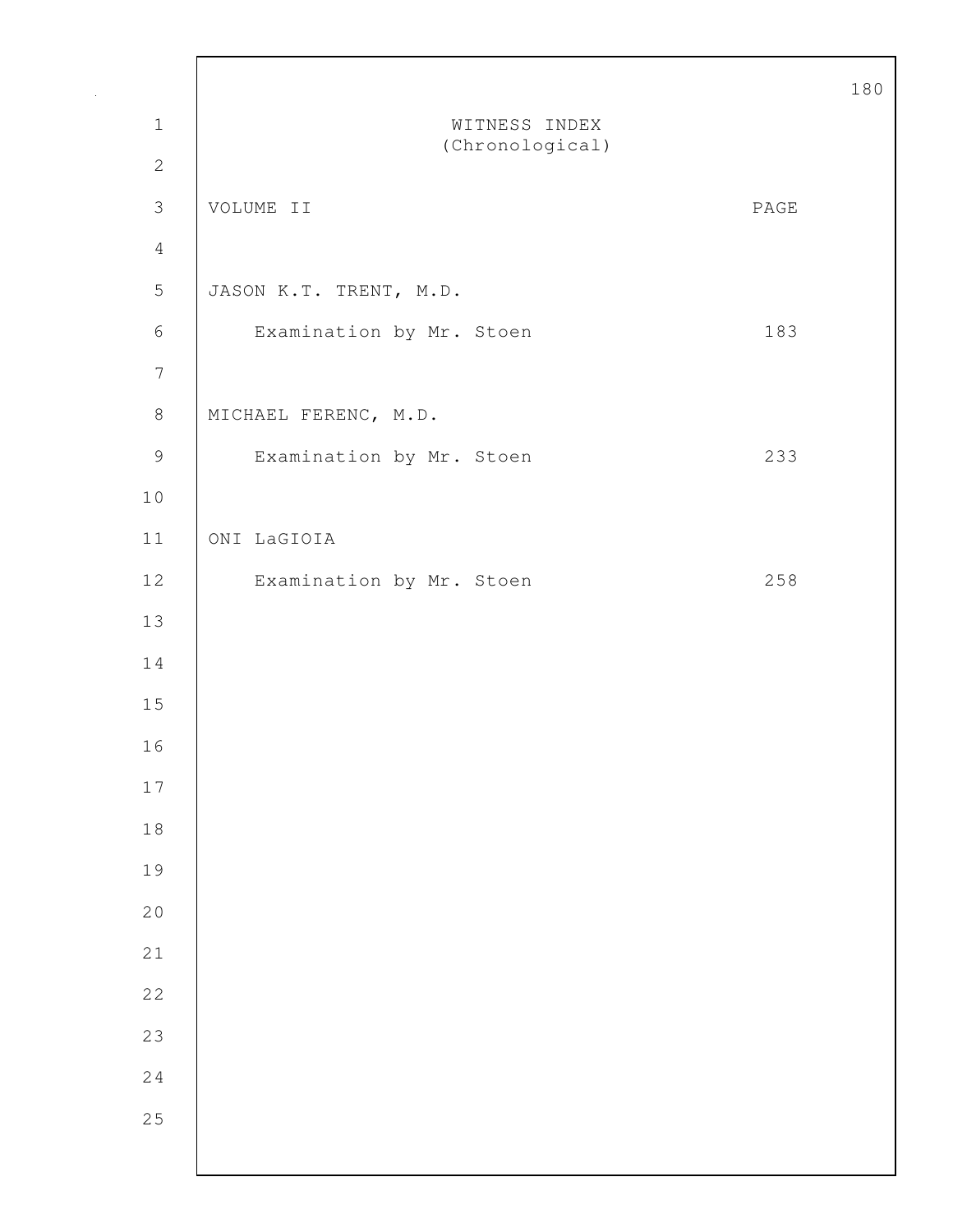|                     |           |                                                                                    |                | $\mathbf 1$ |
|---------------------|-----------|------------------------------------------------------------------------------------|----------------|-------------|
| $\mathbf 1$         |           | GRAND JURY EXHIBITS                                                                |                |             |
| $\overline{2}$      |           |                                                                                    |                |             |
| 3                   | VOLUME II |                                                                                    | IDENTIFICATION | RECEIVED    |
| 4<br>5              | 3         | Dissolution of Marriage<br>Petition by Peter Keegan<br>filed 10/21/10              | 262            | 702         |
| 6                   | 10        | Jason K.T. Trent, M.D.,<br>Necropsy Report dated 2/9/11                            | 188            | 702         |
| 7<br>$8\,$          | 12        | Michael Ferenc, M.D. review of<br>Jason K.T. Trent, M.D. 2/9/11<br>Necropsy Report | 240            | 702         |
| $\mathcal{G}$<br>10 | 13        | A. Jay Chapmen, M.D., letter<br>to DA Eyster dated 4/20/11                         | 205            | 702         |
| 11<br>12            | 14        | Jason K.T. Trent, M.D.<br>Supplemental Report on Necropsy<br>dated 4/27/11         | 209            | 247         |
| 13                  | 15        | People v. Elliott documents<br>regarding Jason K.T. Trent, M.D.                    | 217            | 702         |
| 14<br>15            | 28        | Peter Keegan's hand-delivered<br>note to Oni LaGioia on 2/28/11                    | 275            | 702         |
| 16                  | 36        | Peter Keegan's 911 calls, with<br>four transcripts, on 11/11/10                    | 285            | 702         |
| 17                  |           |                                                                                    |                |             |
| 18                  |           |                                                                                    |                |             |
| 19                  |           |                                                                                    |                |             |
| 20                  |           |                                                                                    |                |             |
| 21                  |           |                                                                                    |                |             |
| 22                  |           |                                                                                    |                |             |
| 23                  |           |                                                                                    |                |             |
| 24                  |           |                                                                                    |                |             |
| 25                  |           |                                                                                    |                |             |
|                     |           |                                                                                    |                |             |

 $\mathsf{I}$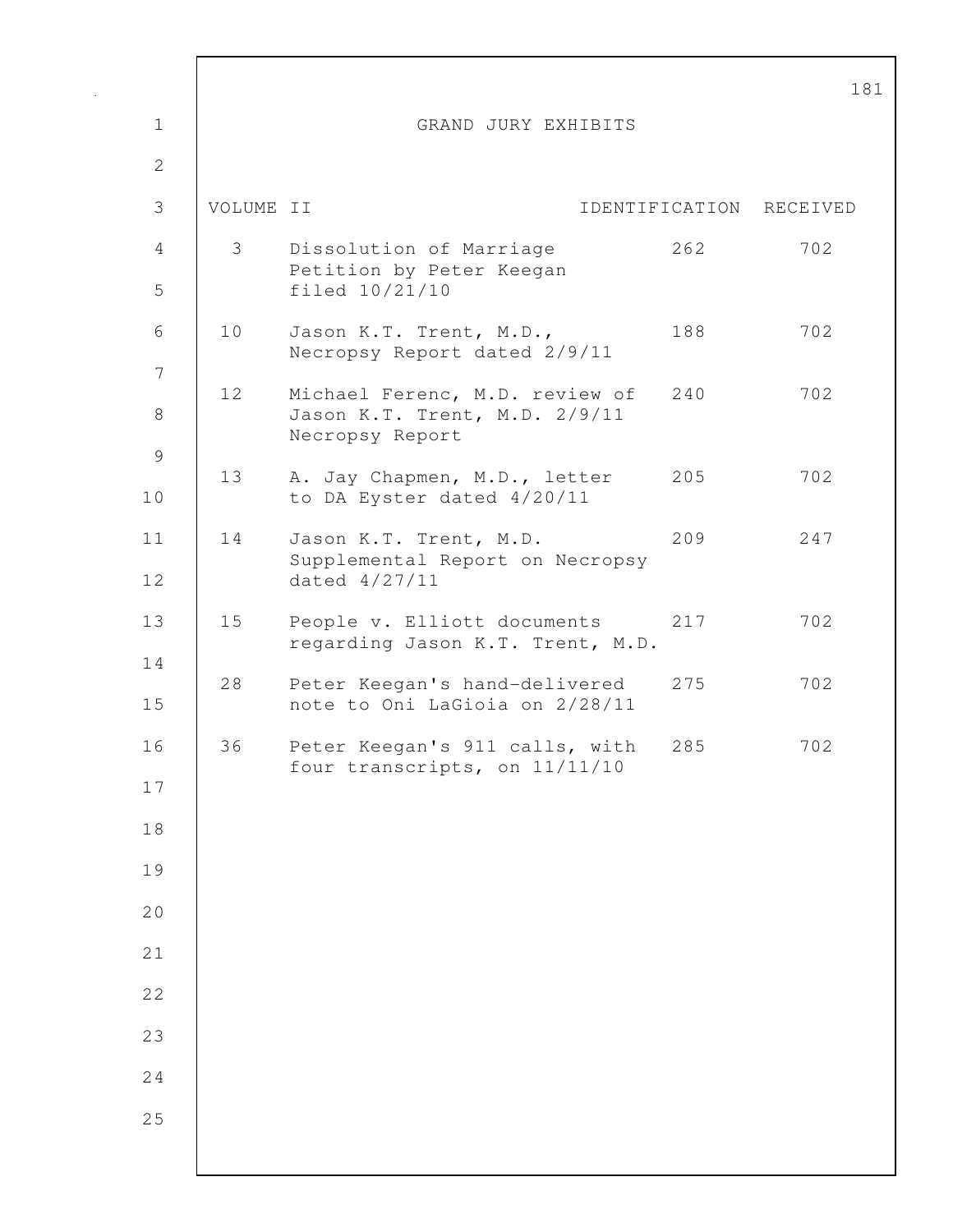182 1 (Proceedings held on Wednesday, August 2, 2017.) 2  $-$ 3 JURY FOREPERSON: So we're going to call the 4 session to order. 5 And what do I need to say this morning? Is 6 there anything else? Just do roll call? 7 | MR. STOEN: Yes, take the roll call, please. 8 JURY FOREPERSON: Okay. 9 (Roll call taken; all jurors present.) 10 | JURY FOREPERSON: We're all here. 11 MR. STOEN: Thank you. 12 | And we're going to call my first witness, who 13 is Dr. Jason K.T. Trent. 14 | Madam Foreperson, do you have the admonition 15 for the witness to be secrete? It's in your transcript. 16 JURY FOREPERSON: I do, but Anne has been 17 swearing them in. 18 MR. STOEN: There's also a secrecy one. 19 JURY FOREPERSON: Grand Jury proceedings and 20 investigations are secret. You are therefore admonished 21 on behalf of the Mendocino County Superior Court and the 22 criminal grand jury not to disclose your grand jury 23 Subpoena or your grand jury appearance to anyone and not 24 to reveal to any person any questions asked or any 25 responses given to the grand jury or any other matters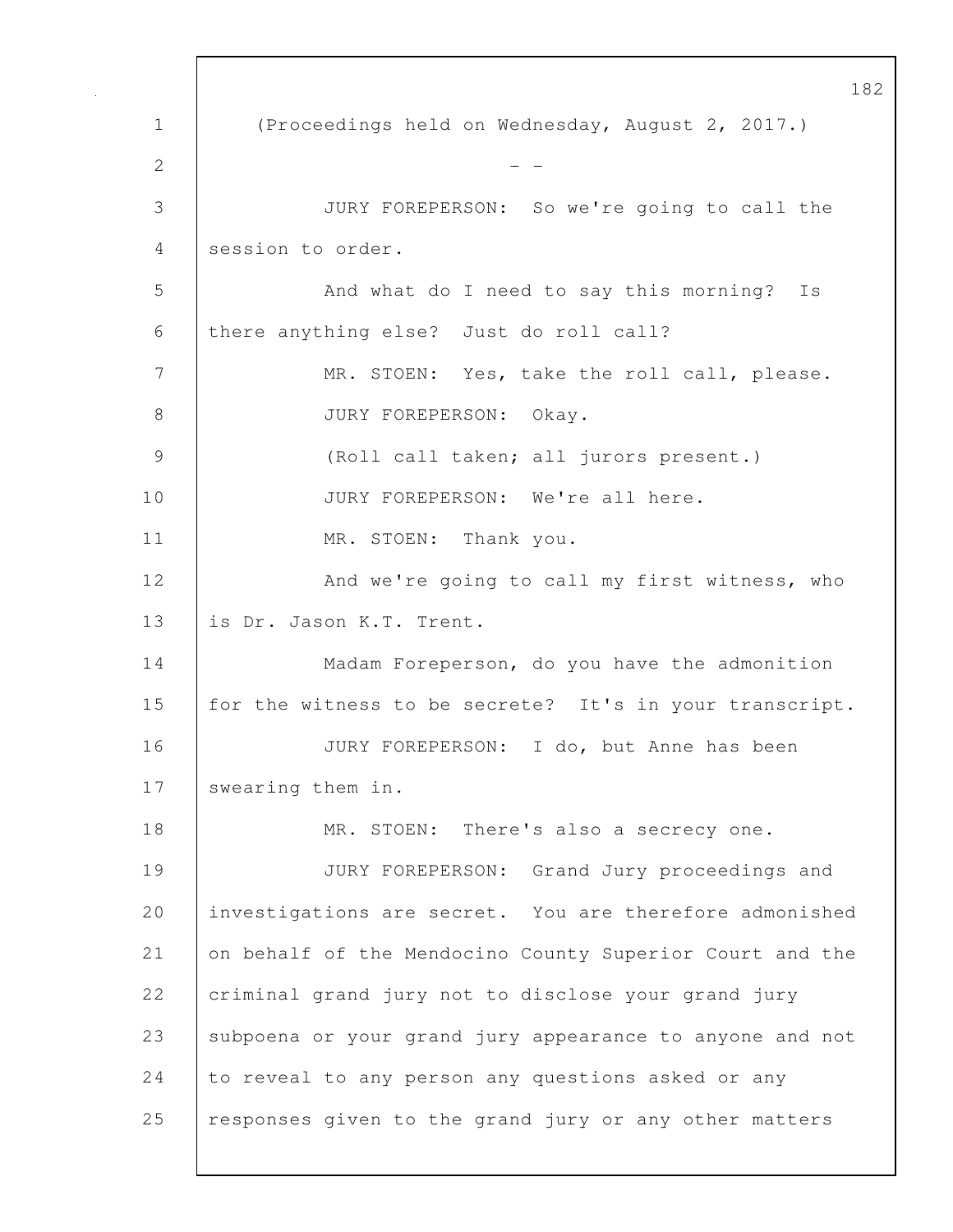183 1 concerning the nature or subject of the grand jury's 2 investigation which you learned about by your grand jury 3 subpoena or during your grand jury appearance, except to 4 your own legal counsel. This admonition continues until 5 such time as the transcript of the grand jury proceeding 6 is made public or until disclosure is otherwise 7 authorized by the Court or by operations of law. 8 Violation of this admonition is punishable as contempt 9 of court. 10 | MR. STOEN: Thank you, Madam Foreperson. 11 | THE REPORTER: Will you raise your right hand, 12 please.  $13$  - - -14 JASON K.T. TRENT, M.D. 15 Called as a witness, having been sworn, testified as 16 follows:  $17$  - - -18 | THE REPORTER: Will you state and spell your 19 name, please. 20 THE WITNESS: My name is Jason Trent; 21  $J-a-s-o-n$ ,  $T-r-e-n-t$ . 22 THE REPORTER: Thank you. 23 - - - 24 EXAMINATION 25 Q (BY MR. STOEN) Good morning, Doctor.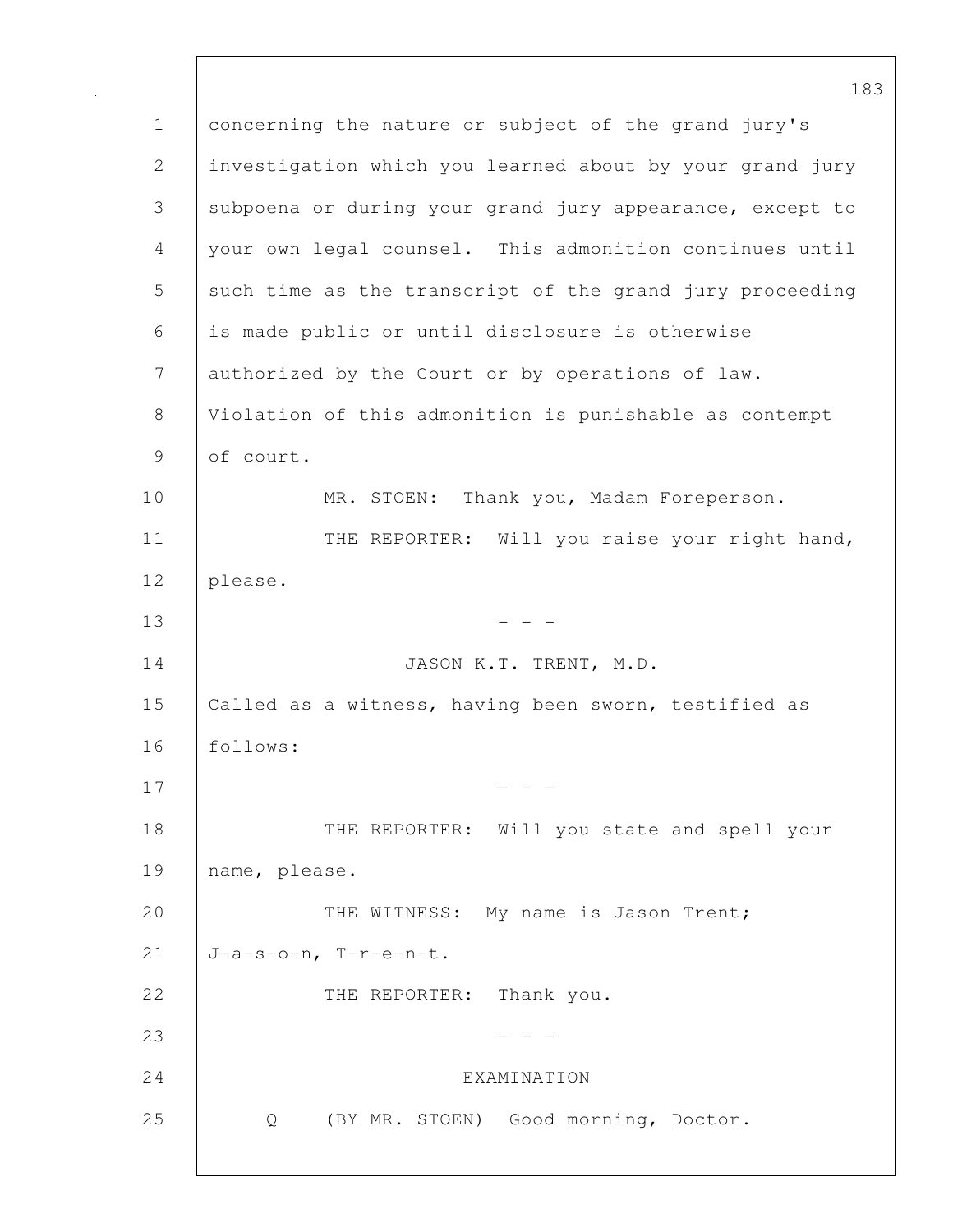184 1 | A Good morning. 2 | Q What is your occupation, sir? 3 | A I'm a forensic pathologist. 4 Q What is a forensic pathologist? 5 A Forensic pathologist is a medical doctor who 6 is trained in pathology and subspecialty of forensic 7 | medicine and forensic pathology. 8 Q And what is pathology? 9 MR. STOEN: Can you hear okay, sir? 10 | A JUROR: Can you speak a little louder? 11 | MR. STOEN: Could you speak louder. We can 12 | maybe move the chair a little closer, too. Try to speak 13 up because everybody is having a hard time with the lack 14 of a microphone. 15 THE WITNESS: Would you ask your question 16 again, sir? 17 MR. STOEN: I'll ask it again. 18 Q (BY MR. STOEN) Could you just tell us what 19 pathology is. 20 A Pathology is -- a pathologist is a medical 21 doctor who is trained in anatomic and clinical 22 pathology. 23 Anatomic pathology is the examination of 24 Surgical pathology, which is when people have biopsies 25 or are required to have surgery for removal of organs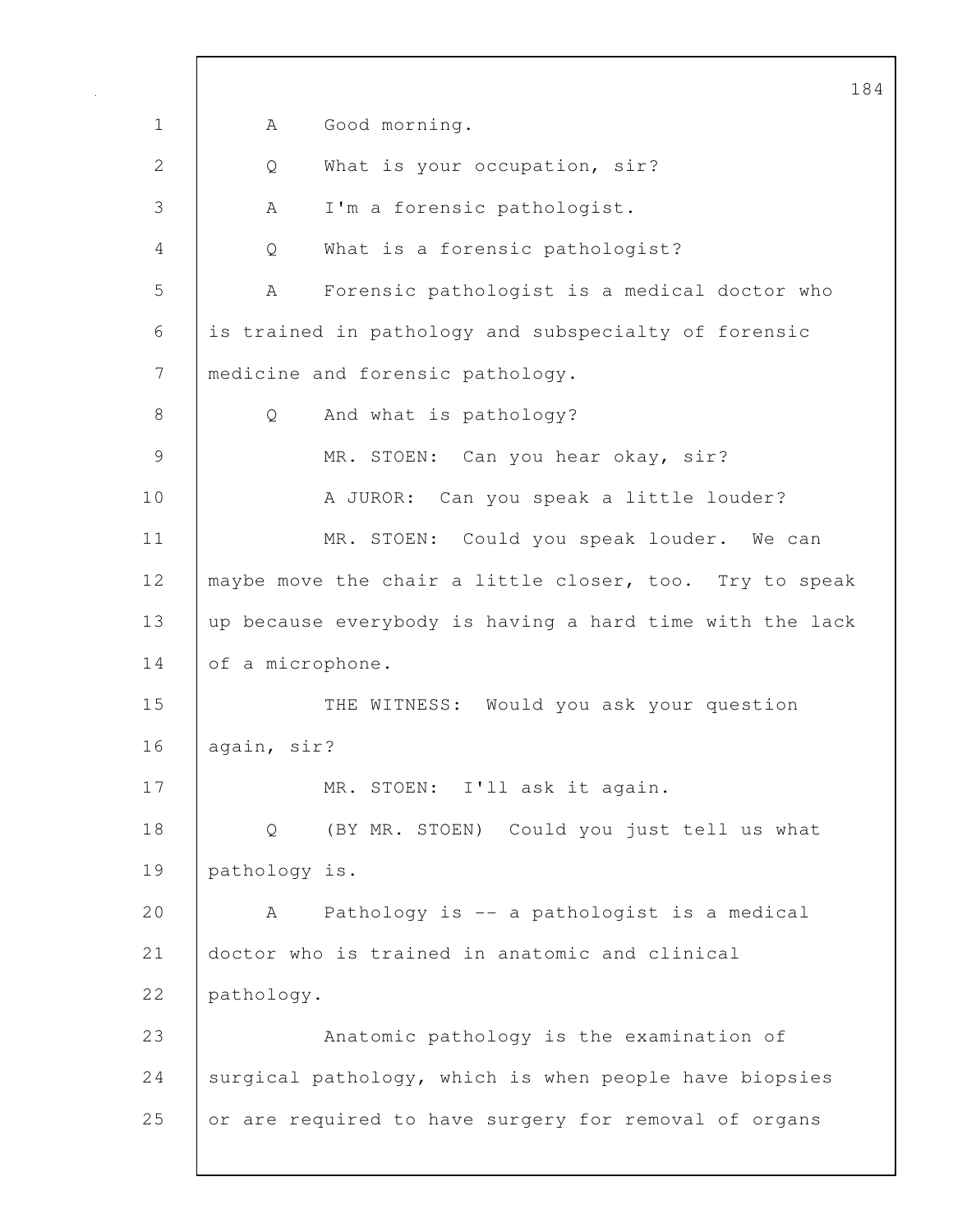185 1 that are diseased, and we, pathologists, then render an 2 opinion about the diagnosis of it. Like polyps in 3 colonoscopies are taken out and we say whether they're 4 benign or malignant and what type of malignancy or what 5 type it could be. Another thing -- and those are 6 whether -- and the law in California is that anything 7 that is taken out of a person in a hospital, in a 8 | surgical setting, must go to a pathologist. 9 Q Thank you, Doctor. 10 | A Now, that's anatomic. 11 | Clinical pathology is all the clinical work, 12 which is hematology, which is the examination of blood, 13 which is for blood -- white blood cell count, the 14 | hemoglobin, hematocrit, all of those branches of 15 components of blood. Then urine analysis is the -- both 16 the microscopic and chemical analysis of urine to see 17 what's in that. Then there's cytology, which is the 18 examination of cells. Then there's microbiology, which 19 is bacteria, viruses, and that sort of material. 20 Q Thank you, Doctor. That will be all I need on 21 | that answer. 22 How many years have you been a forensic 23 pathologist? 24 A Let's see, probably close to 30. 25 Q And what is your educational background from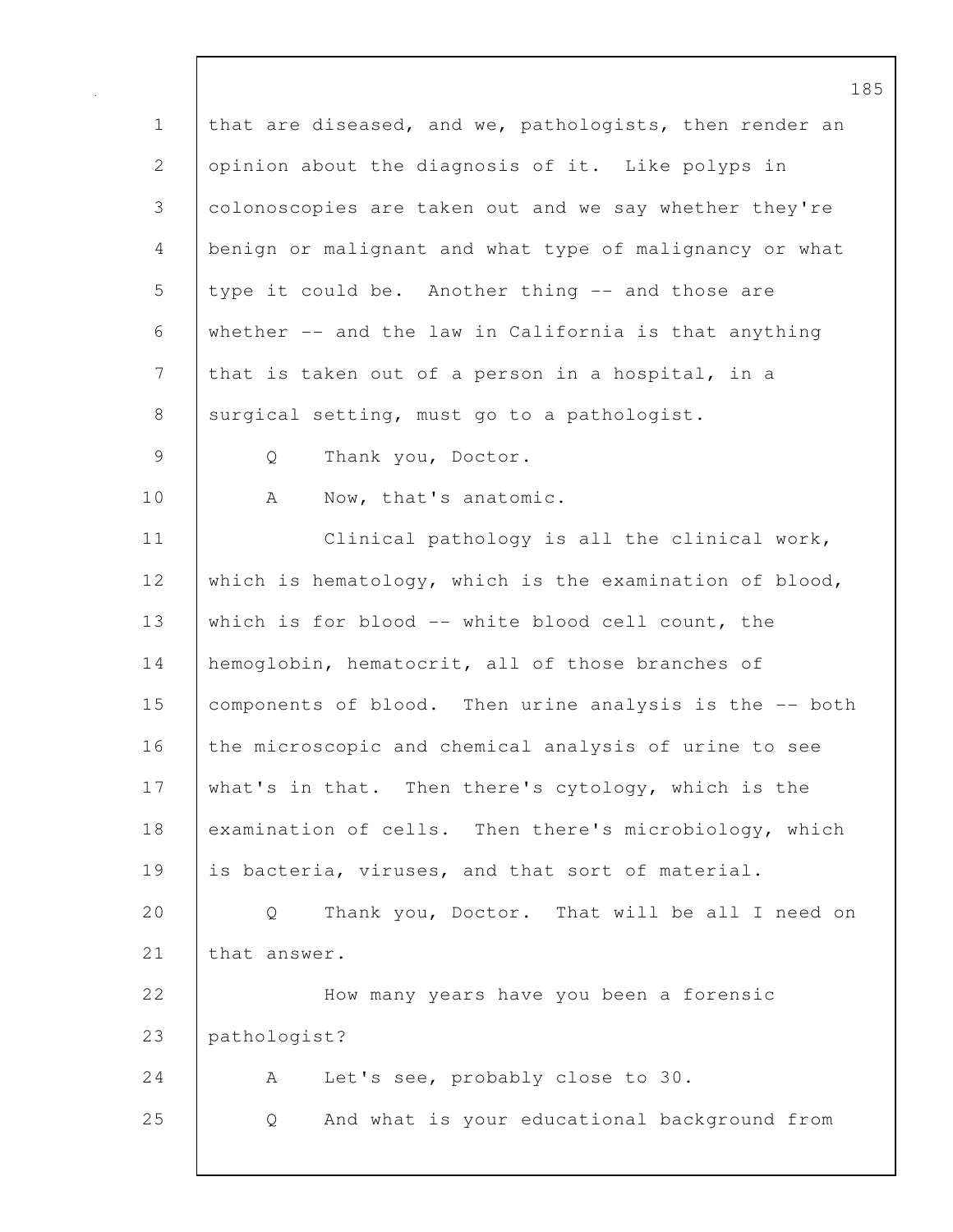1 college through medical training?

| $\overline{2}$ | Well, I went straight out of high school into<br>A      |
|----------------|---------------------------------------------------------|
| 3              | medical school because it was possible then. I only     |
| 4              | have one degree, which is an M.D. I decided to be a     |
| 5              | doctor when I was 12 years old, and I never changed my  |
| 6              | mind, so my prerequisites were all acquired. And when I |
| 7              | applied to medical school, I was accepted to three      |
| 8              | different medical schools, went to medical school, and  |
| 9              | became -- and I was going to be an obstetrician when I  |
| 10             | did my internship.                                      |
| 11             | Where did you get your degree, your medical<br>Q        |
| 12             | degree?                                                 |
| 13             | My degree was from the University of $-$ -<br>A         |
| 14             | University of Toronto Medical School, which is the      |
| 15             | oldest medical school in Canada.                        |
| 16             | And what has been your professional experience<br>Q     |
| 17             | as a forensic pathologist? How many years as a forensic |
| 18             | pathologist?                                            |
| 19             | Well, exclusively in doing-- I did forensics,<br>A      |
| 20             | actually, when I was still a resident in Hawaii, but    |
| 21             | exclusively forensics and nothing but forensics since   |
| 22             | 1990 until today.                                       |
| 23             | And how many autopsies have you conducted over<br>Q     |
| 24             | the years, in your best estimate?                       |
| 25             | Well, I can tell you exactly. I've done about<br>A      |
|                |                                                         |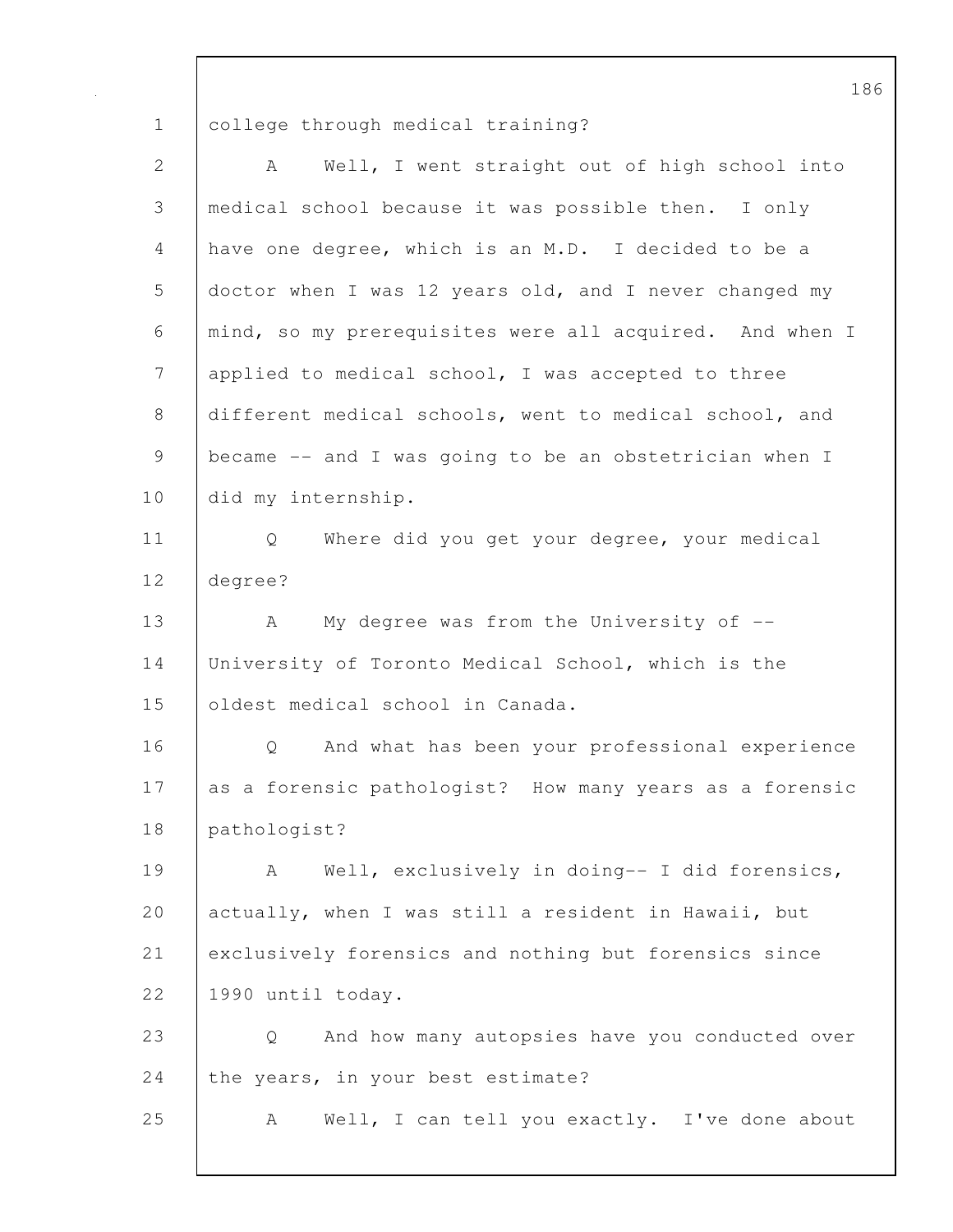187 1 | 10,000 autopsies in my entire career. 2 Q And I want to call your attention, Doctor, to 3 November 12th, 2010. Did you have occasion to conduct 4 an autopsy in Ukiah of a Susan Keegan? 5 A I did, sir, yes. 6 Q And what was your official position at that 7 time? 8 A I was a forensic pathologist employed by the 9 sheriff's office -- sheriff's department of Mendocino 10 County. 11 | Q And are you still with that position? 12 | A No, sir. I retired. 13 Q How long did you have that position? 14 | A I retired a year and-a-half ago --15 Q Okay. 16 | A -- from that position. I still work, but not 17 | for the coroner's office, the Mendocino County Sheriff's 18 Department, Coroner's Division. 19 Q I'm going to show you, Doctor, what is marked 20 as Exhibit Number 10. It's a necropsy report. 21 **Did I** pronounce that correctly? 22 A Yes, sir, you did. Necropsy and autopsy is 23 one in the same thing. 24 Q Okay. Why don't you take a look at this 25 | report, page through it, and tell me if you recognize it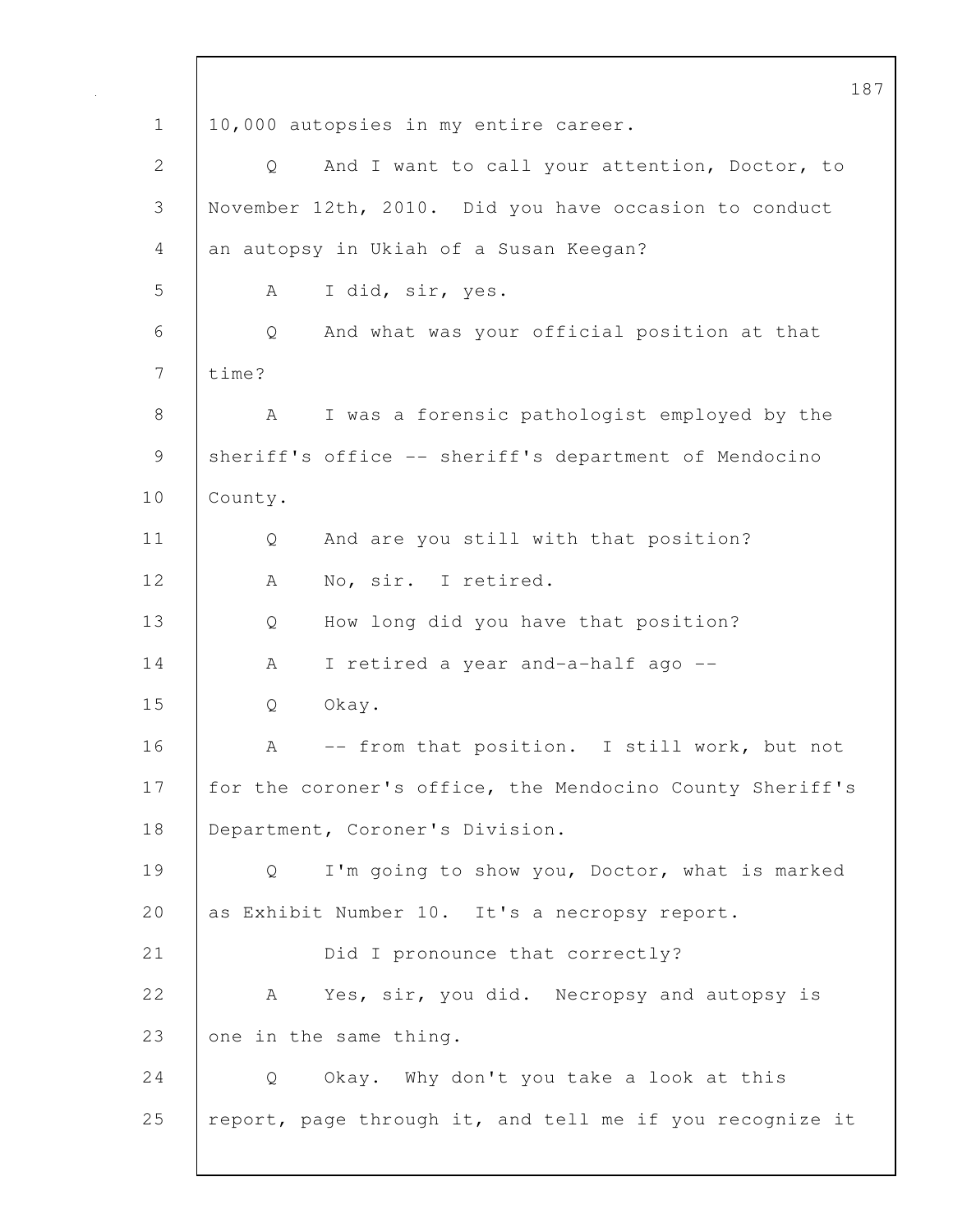188 1 and, if so, please identify it for us. 2 | A I'm flipping through this very quickly because 3 I recognize it as -- I have a copy of this exact 4 material. 5 Q Okay. And does that -- 6 A This is an autopsy report which I produced 7 after doing the autopsy on Susan Keegan on the 12th of 8 November of the year 2010. 9 Q Okay. You might want to just hold onto that 10 when I ask you some questions. 11 (Exhibit 10 was identified.) 12 Q (BY MR. STOEN) Could you just give us an 13 | overview of the general protocol you follow when you 14 | conduct an autopsy? 15 A Prior to beginning the prosection, which is 16 the actual cutting of the body, I receive some written 17 | material from the investigating officers, which are 18 usually deputy sheriffs in this case, about how and 19 where this person was found dead. And I received such 20 information about Susan Keegan, but I haven't seen that 21 information for the past six and-a-half years. So I 22 don't know what it said to me then. But based on that 23 and where the body was found and what the suspicion of 24 the deputies is, what the mode  $-$  and the mode is either 25 that the person died as a result of an assault or a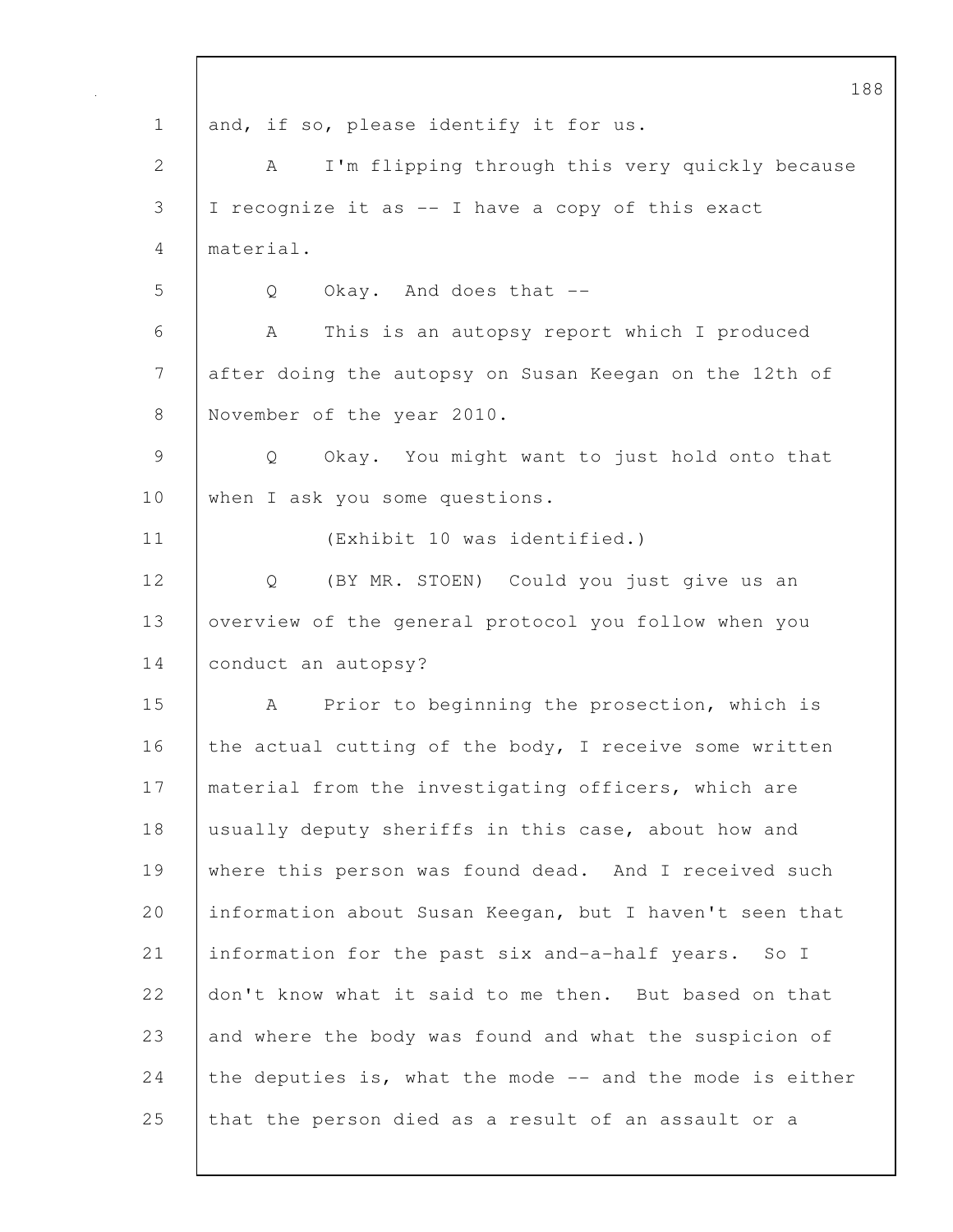189 1 trauma or it's actually a homicide. There are four 2 primary modes: Accident, natural, homicide, and 3 accident. 4 What did I say, accident? I'm sorry. 5 Q Okay. 6 A I'm a little nervous. 7 Q That's okay. Everybody gets nervous, sir. 8 A Anyway, there are four manners of death. This 9 was told -- this was -- the autopsy was performed 10 | because the body was found in the jurisdiction of Ukiah. 11 Then the autopsy is performed at the mortuary in Ukiah. 12 At that time the mortuary was Eversole's Mortuary. 13 Q Let me ask you this: Do you recall the --14 whether or not there were law enforcement personnel with 15 you when you conducted the autopsy? 16 | A Absolutely there were. 17 Q Do you recall who those persons were? 18 A I do only because I remember that I placed 19 their names in the autopsy report and they are 20 identified. 21 | Q Would you read them into the record for us, 22 please. 23 A Certainly. 24 | At the conclusion of the autopsy report it 25 says deputy sheriffs present is Deputy Jacquelyn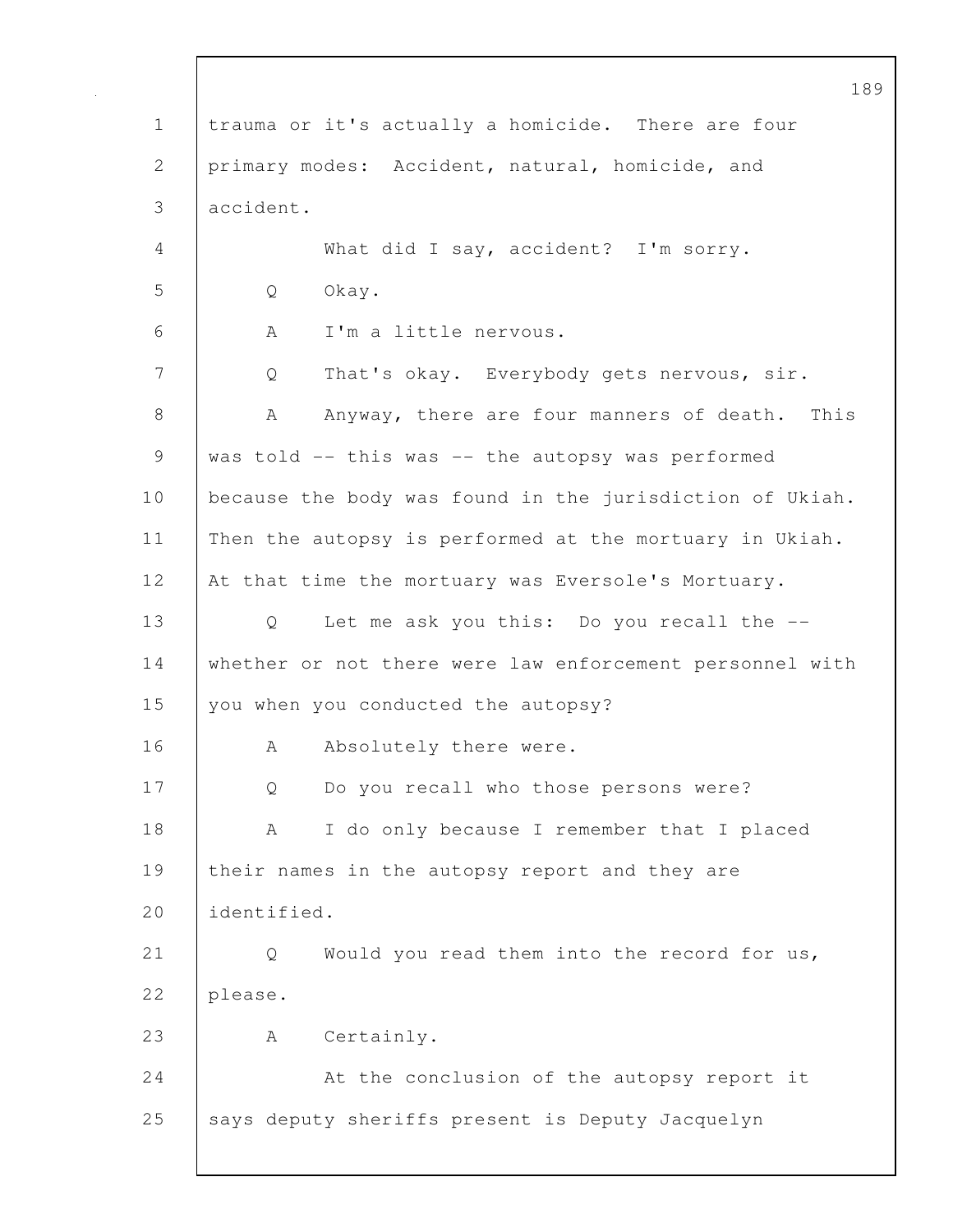|              | 190                                                     |
|--------------|---------------------------------------------------------|
| $\mathbf 1$  | Rainwater, Badge Number 2377; Detective Eric Riboli,    |
| $\mathbf{2}$ | Badge Number 2412; and Detective Andy Porter, Badge     |
| 3            | Number 2403. They were present while I performed the    |
| 4            | autopsy.                                                |
| 5            | Thank you.<br>Q                                         |
| 6            | Do you recall which of those three law                  |
| 7            | enforcement personnel had the most to say to you about  |
| 8            | how the body was found?                                 |
| 9            | No, sir, I don't.<br>A                                  |
| 10           | Okay. Now, do you recall any of the three<br>Q          |
| 11           | personnel telling you what their suspicions were        |
| 12           | regarding the body that you were doing the autopsy on?  |
| 13           | I'm afraid I don't, sir.<br>A                           |
| 14           | Okay.<br>Q                                              |
| 15           | That was six and-a-half years ago, and since<br>A       |
| 16           | then I've done over 900 autopsies.                      |
| 17           | Did you look at the photos --<br>Q                      |
| 18           | I did, yes.<br>А                                        |
| 19           | -- that the law enforcement people took of the<br>Q     |
| 20           | body as it was found?                                   |
| 21           | Yes, sir.<br>A                                          |
| 22           | I'm going to show you what's marked as<br>Q             |
| 23           | People's Number 7, and it has 7-A through 7-S. I'd like |
| 24           | you to look through that and tell me if you recognize   |
| 25           | that set of photos and, if so, please identify them and |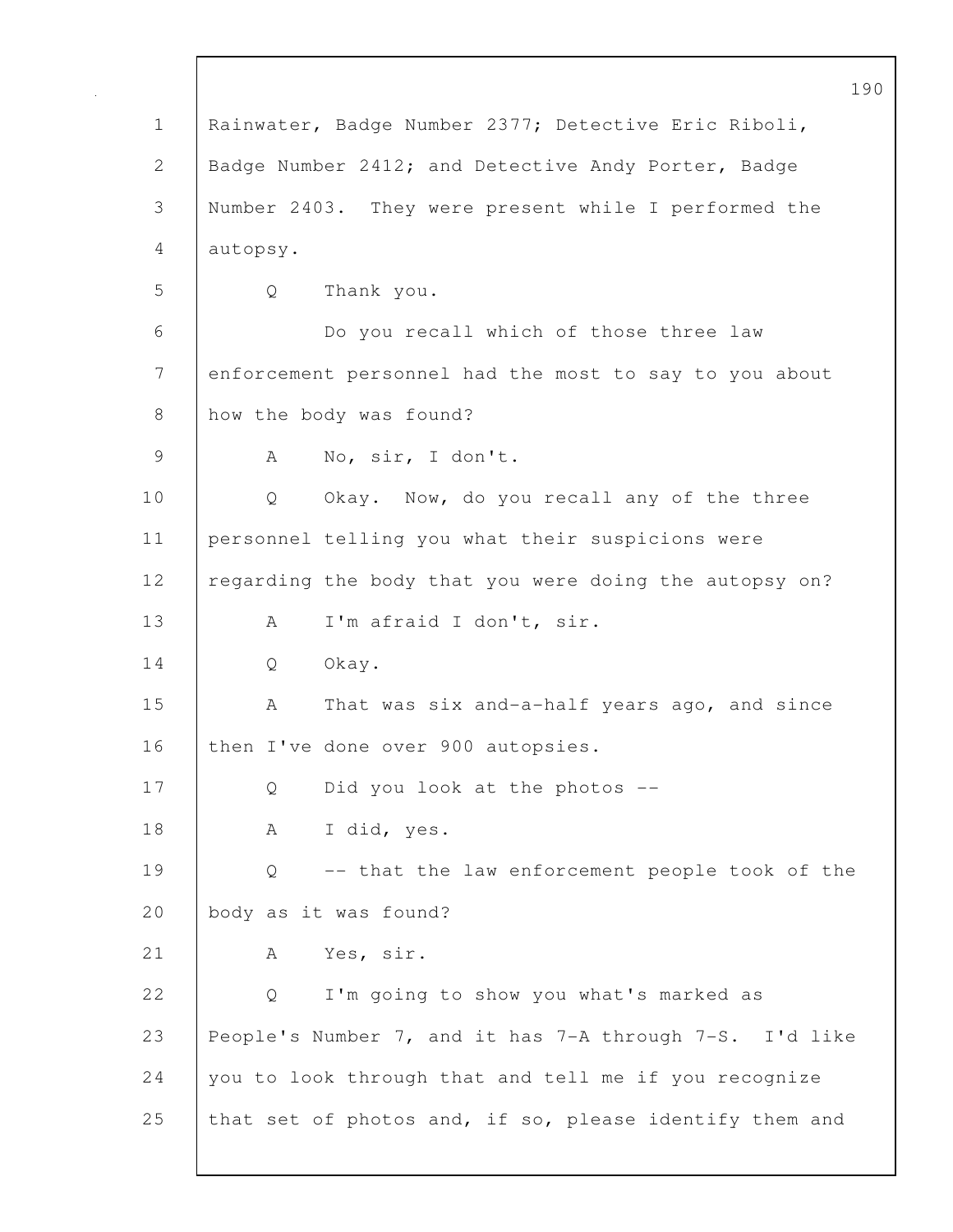191 1 tell us if those were reviewed by you. 2 Do you recognize those? 3 A I -- I see them. I'm not sure that I've ever 4 seen them before, sir. I quite frankly don't remember. 5 Q Okay. Would it be -- would ordinarily -- 6 would your report indicate whether or not you saw them? 7 To refresh your recollection, would that report tell you  $8$  | that? 9 A You mean my report, my autopsy report? 10 Q Yeah. 11 | A No, sir, it does not. 12 Q Okay. Is it -- do you know whether it was 13 possible that they were shown to you or do you recall 14 that they were definitely not shown to you? 15 A I don't recall either one, sir. 16 | Q Okay. Now, do you recall any of the law 17 enforcement personnel telling you suspicions with 18 | respect to the swelling or bruising of the arms and 19 hands? 20 A I don't remember their telling me, but I can 21 see from the photographs that there are on both hands 22 and on my autopsy report it's mentioned. 23 Q Okay. And do you recall any law enforcement 24 personnel talking to you about suspicions as to the 25 position of the hands on the body when they were found?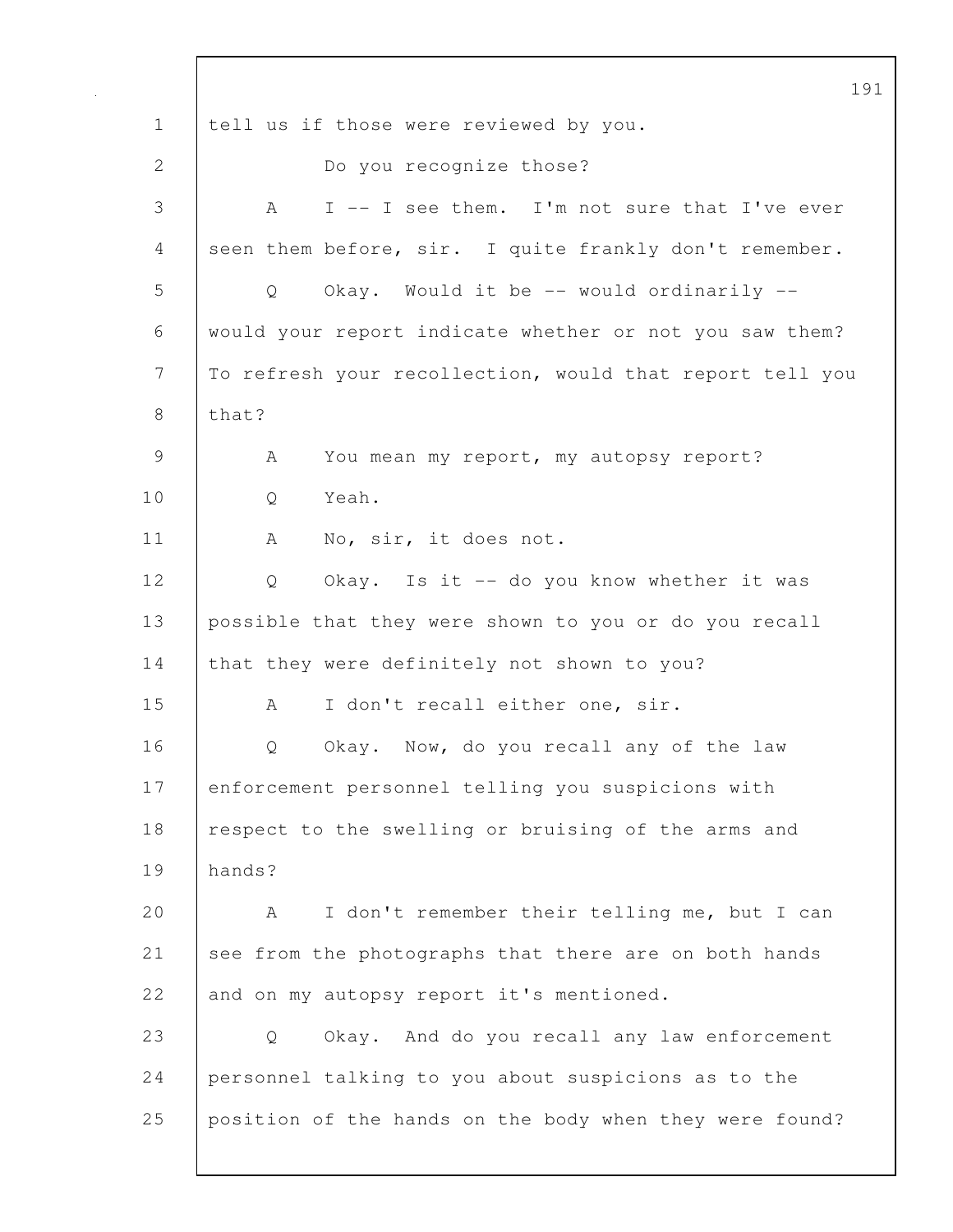|              | 192                                                      |
|--------------|----------------------------------------------------------|
| $\mathbf 1$  | I don't remember, sir.<br>A                              |
| $\mathbf{2}$ | Okay. And did any law enforcement personnel<br>Q         |
| 3            | call to your attention a suspicion as to concerns about  |
| 4            | the lack of blood on the floor given the lacerations to  |
| 5            | the head?                                                |
| 6            | No, sir, I don't.<br>A                                   |
| 7            | Okay. Now, were you aware at the time of the<br>Q        |
| 8            | autopsy where the body was in fact found?                |
| 9            | I don't remember that, sir.<br>A                         |
| 10           | Okay. Does your report refresh your<br>Q                 |
| 11           | recollection as to where the body was found?             |
| 12           | No, sir.<br>A                                            |
| 13           | Okay. Were you aware at the time of the<br>Q             |
| 14           | autopsy as to whether -- who was present in the place of |
| 15           | residence where the body was found, whether or not a     |
| 16           | person who lived in that house was present?              |
| 17           | I don't remember, sir.<br>Α                              |
| 18           | Okay. Did any of the law enforcement<br>Q                |
| 19           | personnel discuss with you the husband of the decedent,  |
| 20           | Susan Keegan?                                            |
| 21           | I don't remember, sir. I'm sorry.<br>А                   |
| 22           | Do you know who the husband of Susan Keegan<br>Q         |
| 23           | was?                                                     |
| 24           | Yes, sir.<br>A                                           |
| 25           | Who was that?<br>Q                                       |
|              |                                                          |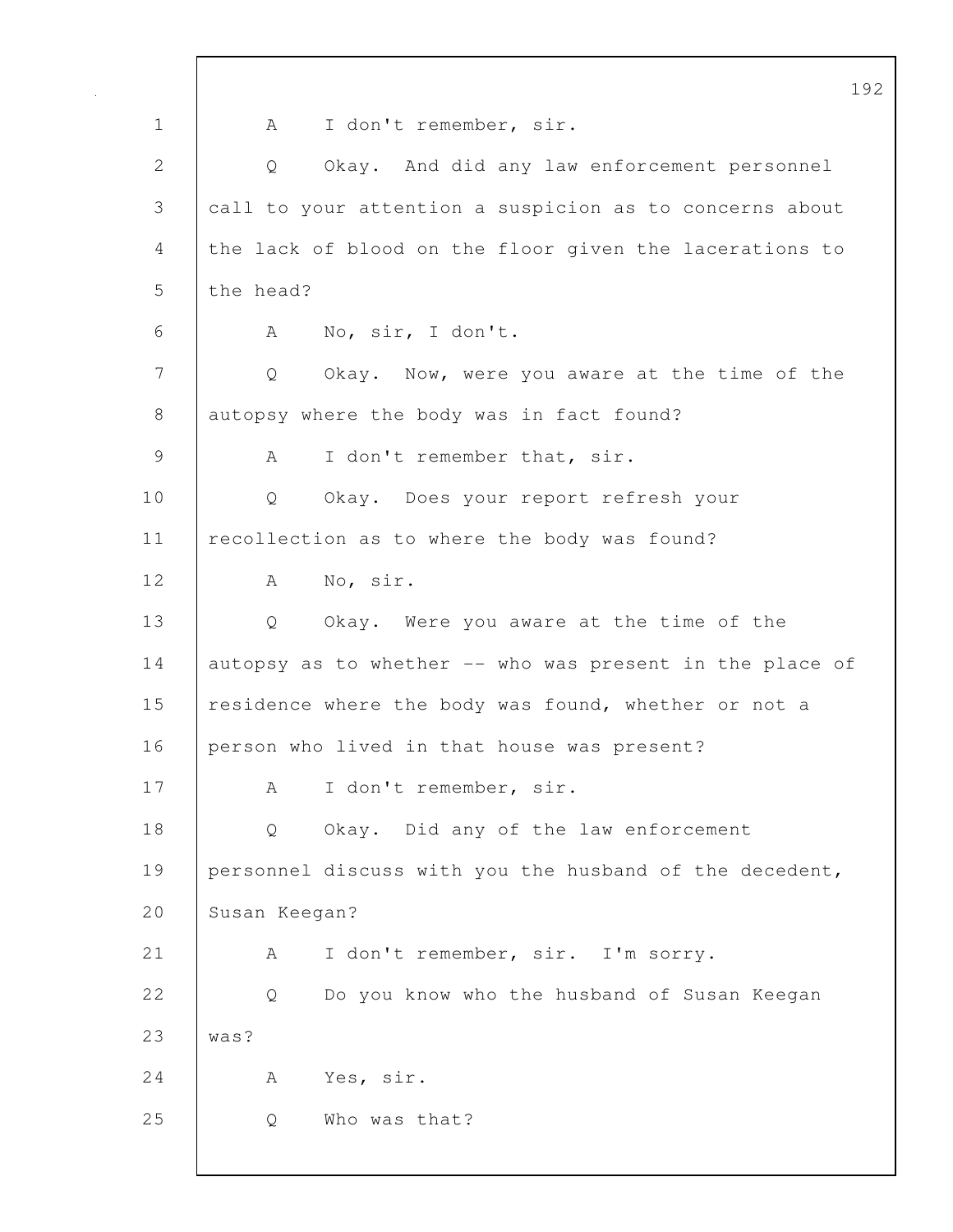|                |                                                         | 193 |
|----------------|---------------------------------------------------------|-----|
| $\mathbf 1$    | He's a surgeon $-$ he's a physician/surgeon,<br>A       |     |
| $\overline{2}$ | and he and his wife lived in a home in the City of      |     |
| 3              | Ukiah.                                                  |     |
| 4              | Okay. Now, did you have -- ever have any<br>Q           |     |
| 5              | prior contacts with Dr. Peter Keegan?                   |     |
| 6              | I don't think so.<br>A                                  |     |
| 7              | Were you part of any sort of fellowship or<br>Q         |     |
| 8              | social group that included Dr. Peter Keegan?            |     |
| $\mathcal{G}$  | I don't know that, sir. But, you know, every<br>A       |     |
| 10             | Thursday morning, for example, I go to the hospital --  |     |
| 11             | I'm not a member of the hospital staff, but on a lot of |     |
| 12             | Thursday mornings when I didn't have to be somewhere    |     |
| 13             | performing my examinations as a forensic pathologist,   |     |
| 14             | I'd go to the medical -- the clinical conference which  |     |
| 15             | is held by the radiology department. There are          |     |
| 16             | physicians present there, and Dr. Keegan may have been  |     |
| 17             | there, but I never knew him specifically. I've never    |     |
| 18             | been introduced to him at these meetings, so I really   |     |
| 19             | don't know if he was present or not.                    |     |
| 20             | Would the fact that the person that found the<br>Q      |     |
| 21             | body was Dr. Peter Keegan, would that have any effect   |     |
| 22             | whatsoever in your conclusion in this case?             |     |
| 23             | Why, because he's a physician?<br>A                     |     |
| 24             | Because he's a fellow physician.<br>Q                   |     |
| 25             | $\mathrm{No}$ .<br>A                                    |     |
|                |                                                         |     |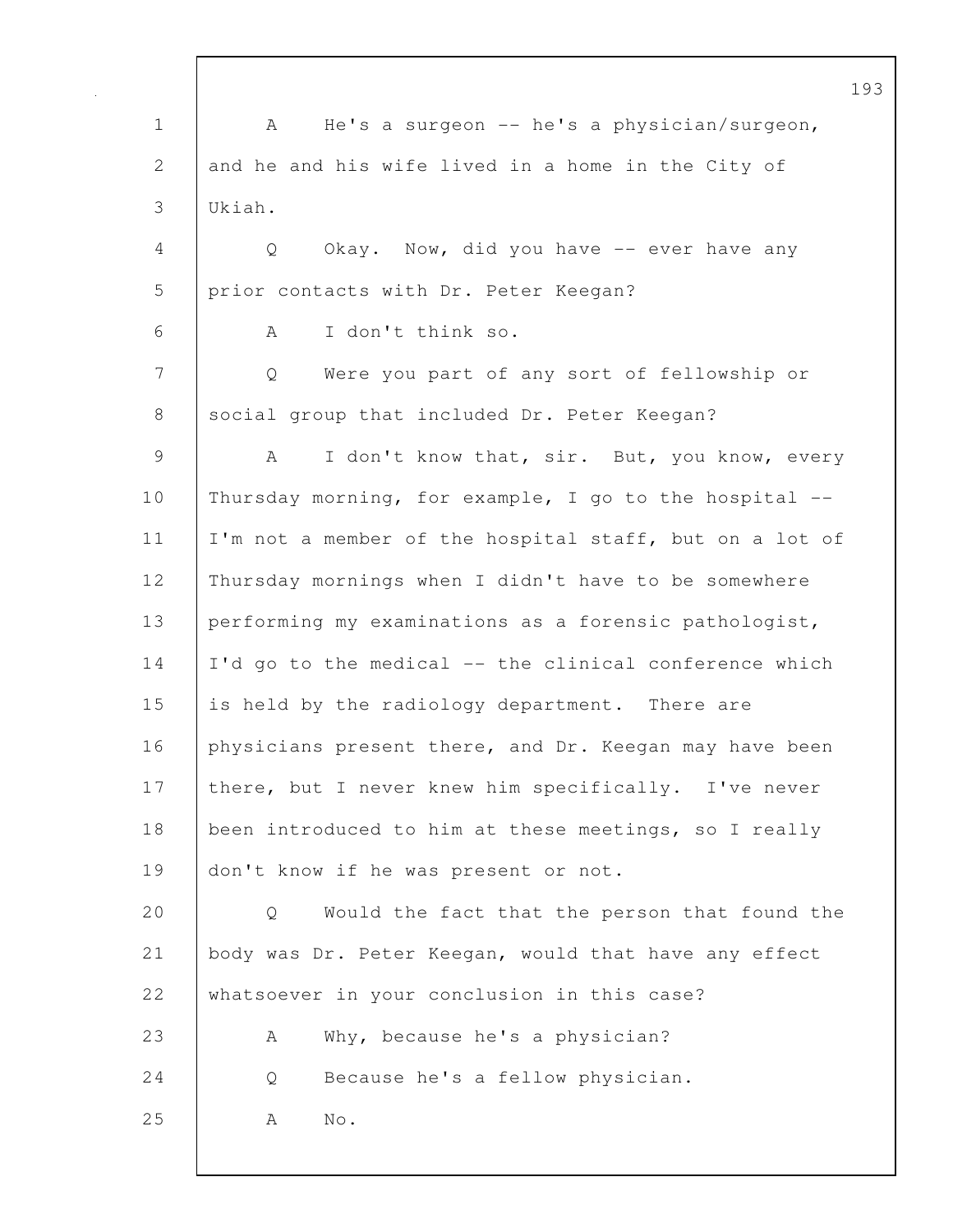194 1 Q Okay. Now, were pictures taken at the 2 autopsy? 3 A I believe so, yes. 4 Q And was that by you or was that by a law 5 enforcement person? 6 A I don't remember. I usually -- usually it's 7 done by the law enforcement people --8 | Q Okay. 9 | A -- at my direction. 10 Q Okay. So I'm going to show you what's marked 11 People's Exhibit Number 9, and I'm going to ask you, if 12 you would be so kind enough, just to flip through those 13 and tell me if you recognize those photos and, if so, 14 please identify them for us. 15 Do you recognize those, sir? 16 A Yes, sir, I do. They were the autopsy -- they 17 were the photographs taken by one of the deputies while 18 | I was performing the prosection on Susan Keegan. 19 Q Thank you. 20 Now, before I proceed, I'm going to ask you to 21 take a look at 7-A through 7-S again and ask you if 22 there's anything about those photos that seem suspicious 23  $|$  to you? 24 | A Which letters again, sir, please? 25 Q Pardon me?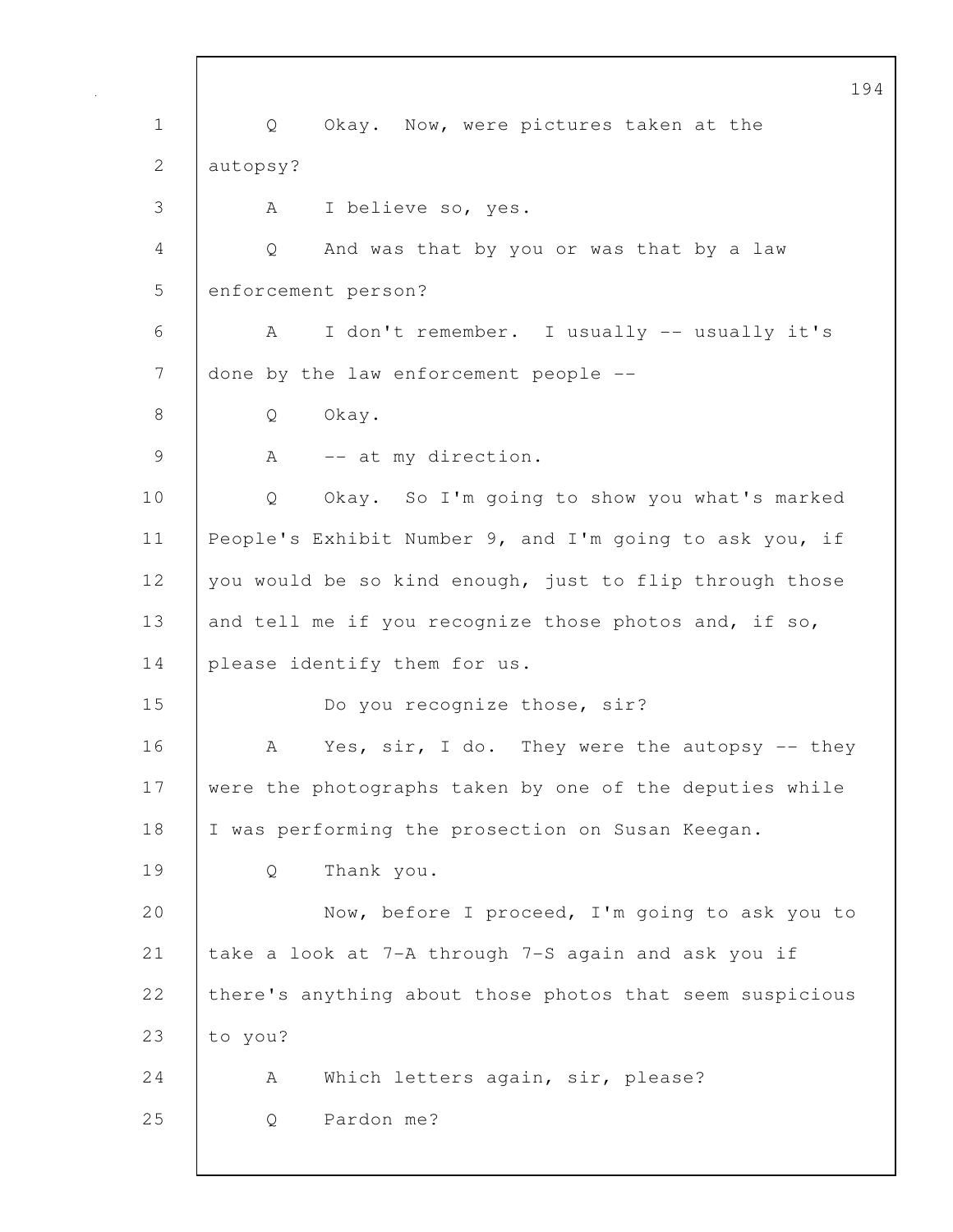1 | A Seven what? 2 Q Just page through them all and just tell me --3 let's just assume that those are photos of Susan Keegan 4 when she was found in the bathroom. And with respect to 5 her hands, in respect to the laceration of her head, for 6 example, is there anything that you see that's 7 suspicious? 8 | A Well, the hands are edematous, they're swollen 9 with fluid, which is probably secondary to blunt trauma 10  $\sigma$  -- that's the most likely. 11 | O What is blunt trauma? What does that mean? 12 A When it's hit and there's extra vascular fluid 13 | that enlarges and creates edema. 14 Q How would that happen in a situation like that 15 where that body was found? 16 | A I have no idea. 17 Q Okay. 18 | A Unless she hit her hand against something or 19 | somebody hit her hand for some reason. 20 Q Okay. Just keep paging through and see if 21 there's anything that strikes you, please. 22 A Well, what strikes me, quite frankly, is 23 having seen these pictures and seen those pictures -- 24 Q You're referring to the autopsy pictures? 25 A The autopsy pictures, correct.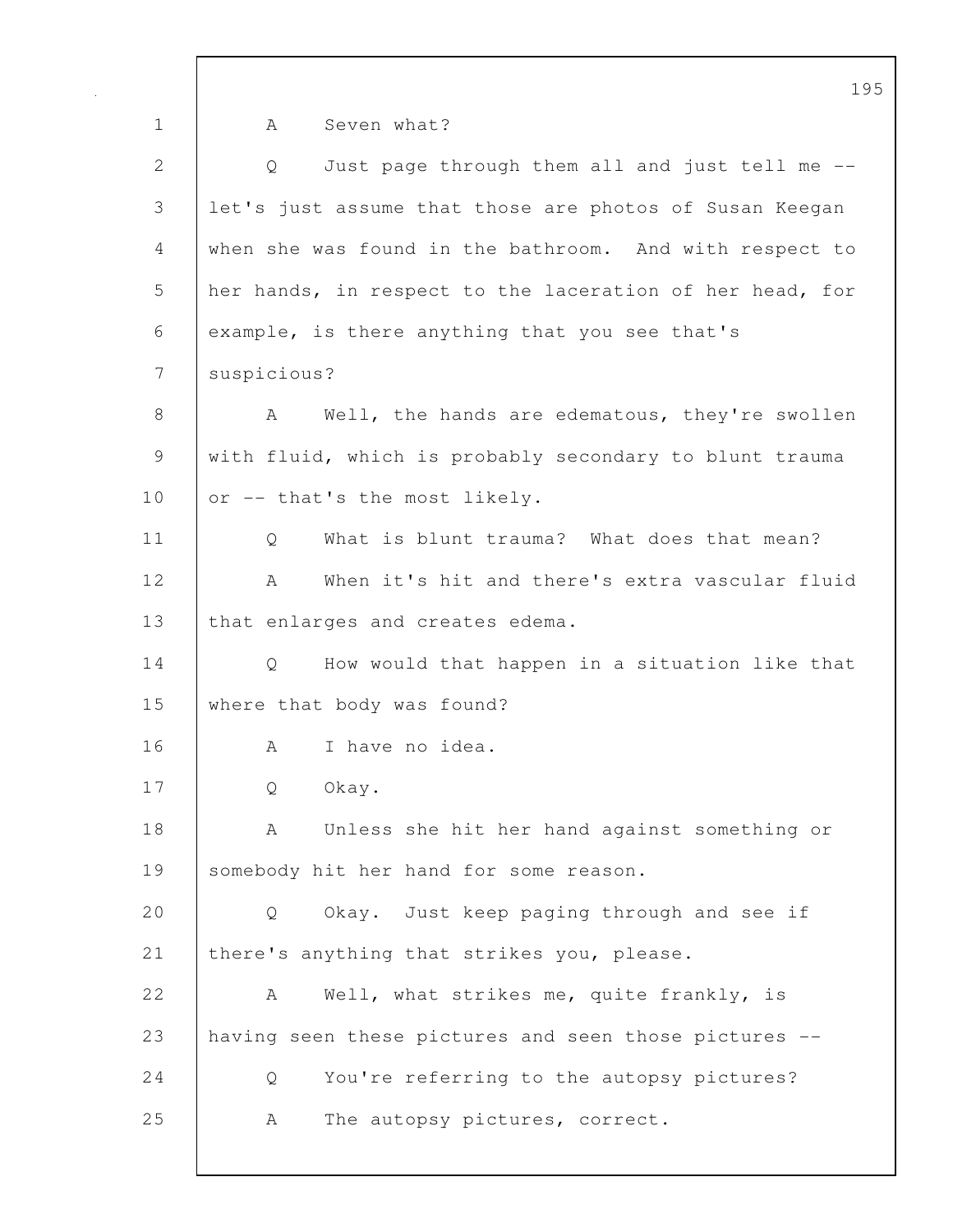196 1 Q Yes. 2 A -- there's an absence of blood at the scene 3 where there's a heck of a lot of blood present, 4 especially in the head or under the scalp, which isn't 5 present here at the scene. 6 Q So what does that indicate to you? 7 | A That the body may not have died there, it may 8 have been brought there and the scene is staged. 9 Q Okay. 10 | A But the reason that I'm saying all that is 11 | because I have the -- you know, I've seen the autopsy 12 and performed the autopsy, and I had reason to discuss 13 it with two other pathologists. 14 Q Okay. 15 A The other thing is this: You look at those 16 autopsy pictures and you look at the amount of 17 | laceration, the discontinuance of the scalp and the 18 amount of blood that's under the scalp, and there's 19 absence of blood at the scene. The two are incongruous. 20 Q Okay. Anything else? 21 | A Well, the scalp is very vascular, and so --22 | O What does vascular mean? 23 A Very bloody. 24 Q Okay. 25 A There's a lot of blood vessels in it. And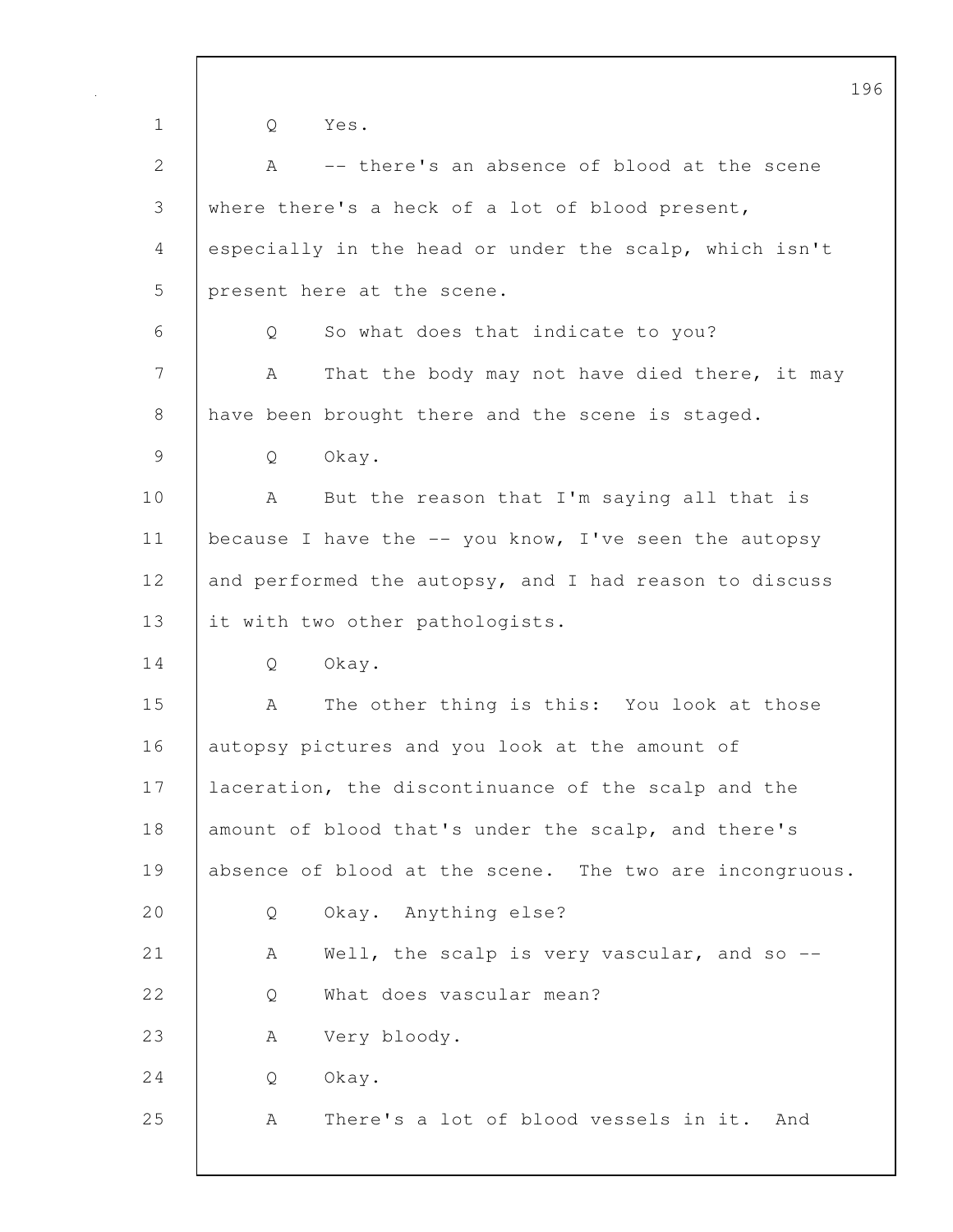1 when it's cut, when the scalp is lacerated or cut, it 2 bleeds a lot. Even though it may be a small cut, it 3 bleeds a lot because there are many blood vessels there. 4 And seeing those autopsy pictures and seeing the 5 photographs from the scene, it doesn't make sense to me; 6 that there should be more blood at the scene because of 7 the vascularity of the scalp and the degree -- the 8 amount of blood that's there at the autopsy time. 9 | You know, I don't think I was the one --10 | because I didn't see the body at the scene, I never went 11 to the scene with the body present there, there's a 12 gloved hand here and there's a laceration in the scalp, 13 but that's not me that's holding the hair separate to 14 | take the photograph. 15 Q Is there anything inconsistent with the photos 16 in Exhibit 7 with your autopsy photos? 17 | A I'm sorry, I don't understand. 18 Q Is there anything inconsistent with your 19 autopsy photos? Assuming there may have been 20 manipulation of the body and those kind of things, but 21 does it look like the same person to you that you did 22 the autopsy on, those photos? 23 A I believe it is, sir. I --24 | Q Okay. I'll try to move on. 25 Do you recall any conversation with Sergeant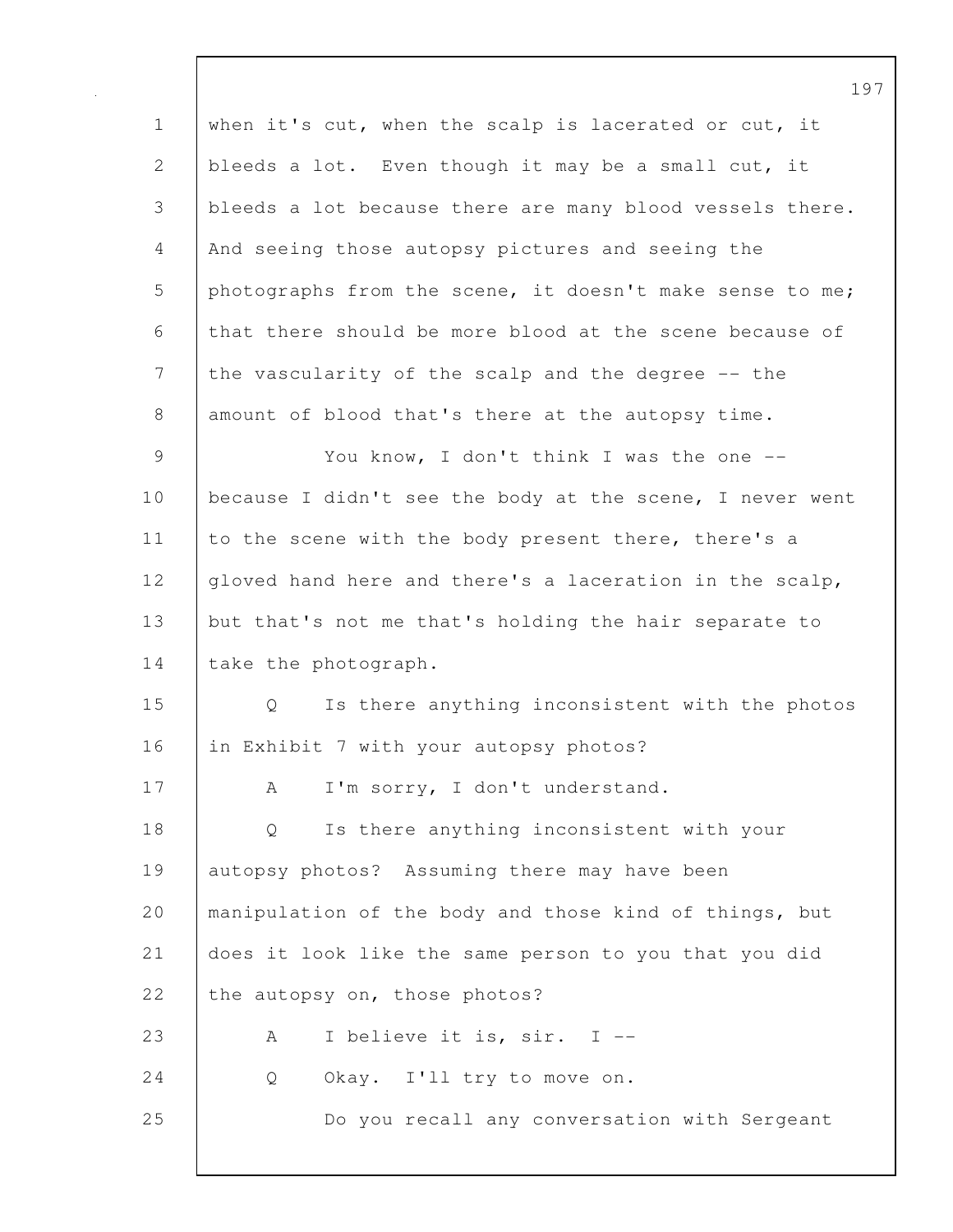|              | 198                                                      |
|--------------|----------------------------------------------------------|
| $\mathbf 1$  | Poma regarding the hands while you were conducting the   |
| $\mathbf{2}$ | autopsy?                                                 |
| 3            | Quite frankly, no.<br>A                                  |
| 4            | Pardon me?<br>Q                                          |
| 5            | I do not, sir.<br>A                                      |
| 6            | Okay. Now, did -- at any time after you wrote<br>Q       |
| 7            | a report -- well, let's go over your report.             |
| 8            | Your report -- what is the conclusion of your            |
| 9            | report, of the necropsy report, as to the cause of       |
| 10           | death?                                                   |
| 11           | May I put these down, sir?<br>A                          |
| 12           | Yes, I'm happy to. Just call on me anytime.<br>Q         |
| 13           | My conclusion, is that what you're asking for?<br>A      |
| 14           | Yes, what's your conclusion.<br>Q                        |
| 15           | Okay. After the autopsy was performed and the<br>A       |
| 16           | toxicology tissue -- fluids were sent to a toxicology    |
| 17           | laboratory and were received back, my -- the diagnoses   |
| 18           | at the end of the autopsy showed that there was a large  |
| 19           | amount of blood under the scalp, which is identified     |
| 20           | here, there are two large lacerations of the scalp,      |
| 21           | there is subarachnoid, the arachnoid is a membrane that  |
| 22           | covers the brain, and this is blood under the membrane,  |
| 23           | aspiration of gastric contents, she had aspirated the    |
| 24           | contents of her stomach into her lungs and went out into |
| 25           | the periphery of the lungs, there's only moderate        |

 $\mathsf{l}$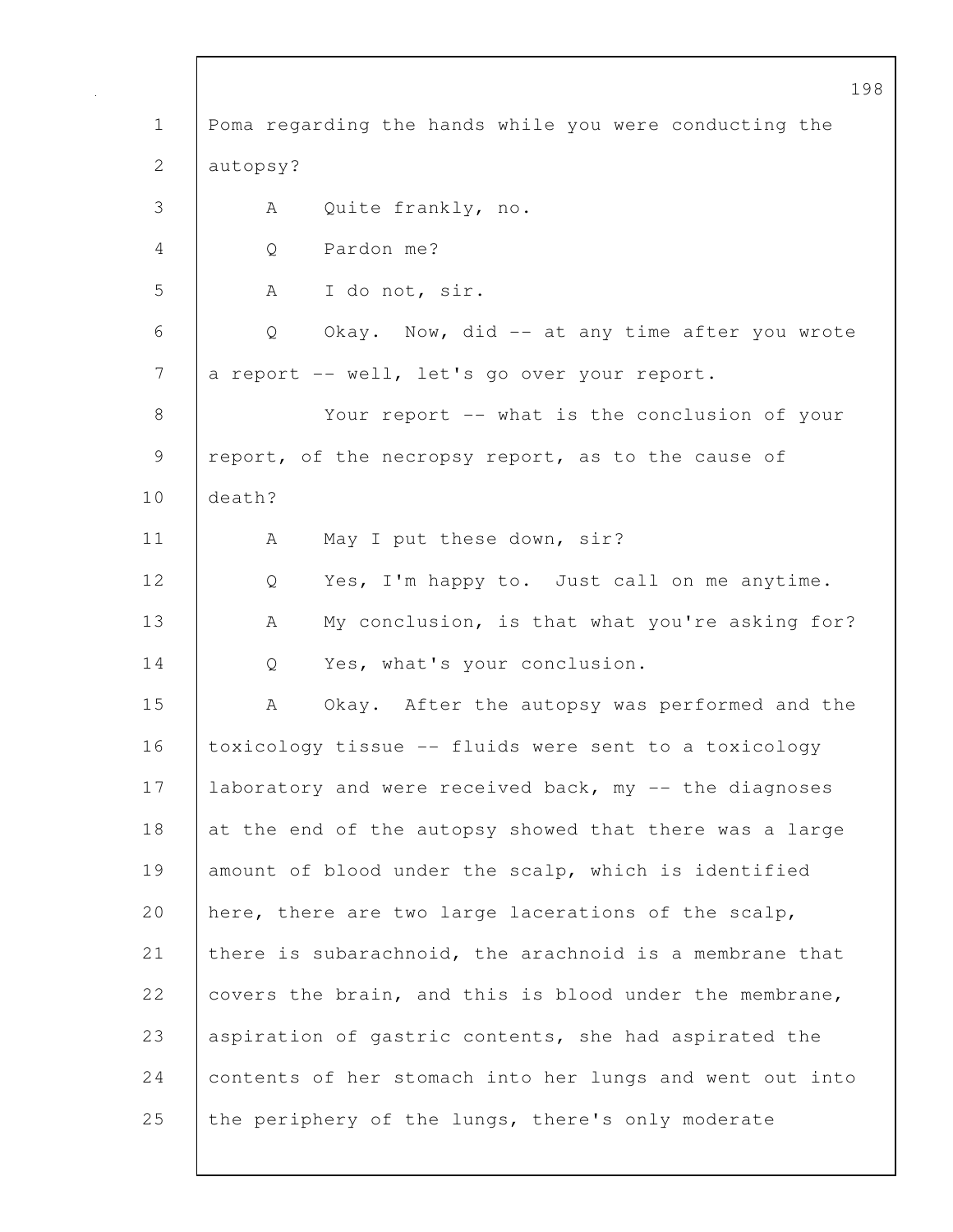1 congestion of the liver, spleen, and kidneys, there's 2 very mild pulmonary edema, which is fluid -- third 3 spacing of fluid in the lungs, and something that's 4 incidental and not in any way contributory to any 5 pathology is diverticulosis of the distal colon. 6 When the toxicology came back, cause of death 7 was determined -- initial cause of death was determined 8 by me which said acute craniocerebral trauma, which says 9 that there's acute head injury, due to a fall. And 10 other significant findings were that there were ethanol 11 and hydrocodone toxicity present. And other significant 12 findings is that she had marijuana on board. 13 Delta-9-tetrahydrocannabinol is the active form of 14 | marijuana or pot. 15 Q That's all I have to probably ask you on that. 16 A Yes, sir. 17 Q Did you -- did anybody ask you if you knew 18 anybody that could do a review of your analysis? 19 A Quite frankly, I don't remember that, sir. 20 Q Okay. Do you know whether or not your report, 21 your necropsy report, was sent off to another 22 pathologist to review? 23 A I don't remember that, but I do know that that 24 was done. And it may have been done by me; I really 25 don't know.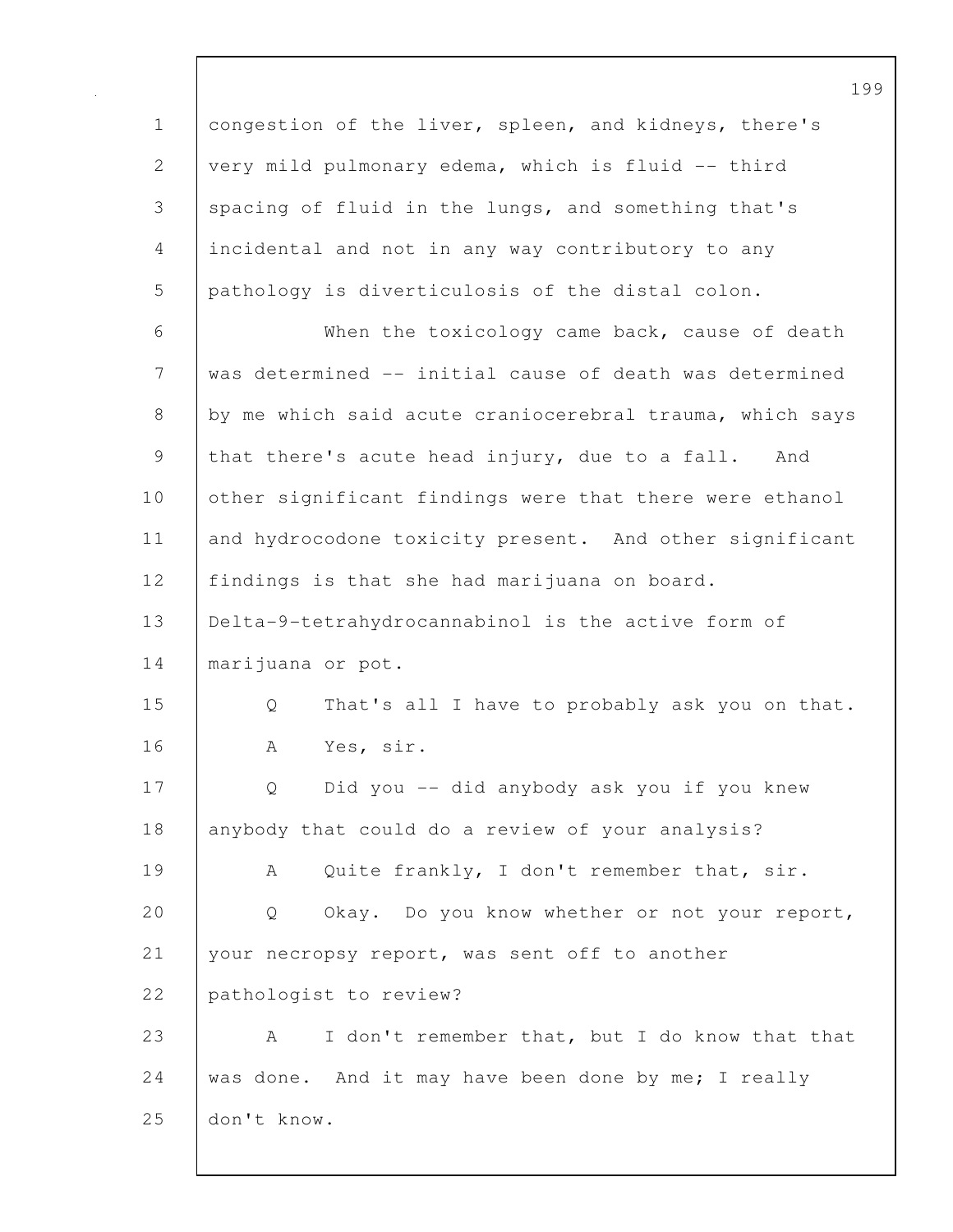200 1 | Q Okay. Who was this other pathologist that was 2 linvolved? 3 A There were actually two different people: One 4 was Michael Ferenc, who is a forensic pathologist who 5 was at that time working in Maine, today he's in 6 Oakland, and Dr. Jay Chapman, who is a forensic 7 pathologist in Santa Rosa. And I know both of them. 8 Q And do you recall talking with Dr. Ferenc 9 about his review of your report? 10 A Yes. 11 | Q Do you recall how many conversations you had 12 with him? 13 A I know I had one. I don't remember if I had 14 more than one. 15 Q Have you ever seen his report on your report? 16 A Yes. As a matter of fact, I have. 17 | Q Okay. And I'd like to -- and how many -- had 18 you worked together with doctor -- is it pronounced 19 Ferenc? Is that how it's pronounced? 20 | A Yes, sir. 21 Q Sort of French, Ferenc. 22 A Yes. 23 Q F-e-r-e-n-c, Ferenc. 24 A Yes, that's correct. 25 Q And had you worked together a lot, you and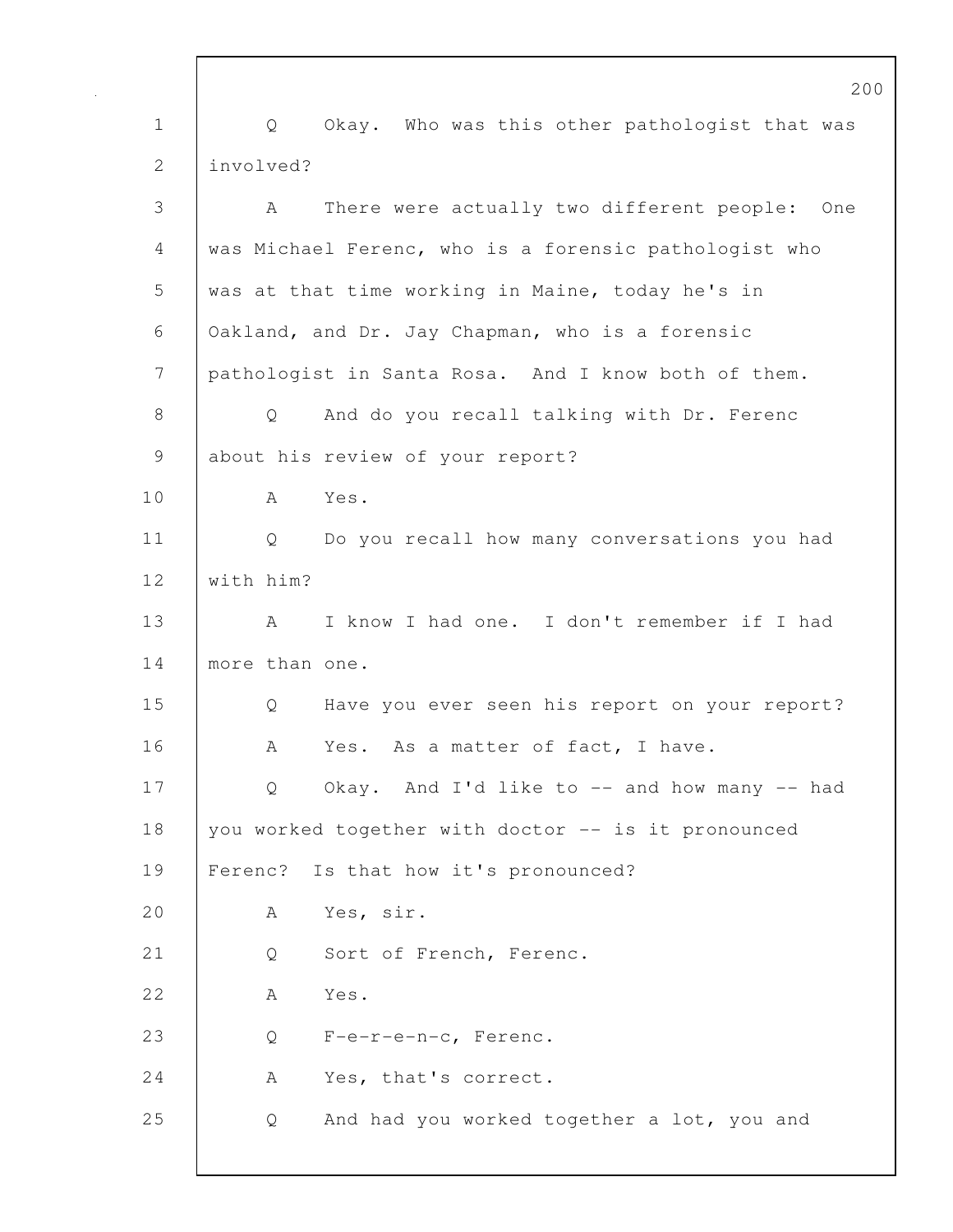|             | 201                                                    |
|-------------|--------------------------------------------------------|
| $\mathbf 1$ | Dr. Ferenc?                                            |
| 2           | Yes. Dr. Ferenc and I were -- I pronounce it<br>A      |
| 3           | Ferenc. I don't know if --                             |
| 4           | Okay. You probably know better than I.<br>Q            |
| 5           | Whatever, it doesn't matter. I call him Mike.<br>A     |
| 6           | Okay.<br>Q                                             |
| 7           | Mike and I worked together in San Francisco.<br>А      |
| 8           | I was a medical examiner there for seven and-a-half    |
| 9           | years, and Mike and I had offices next to one another  |
| 10          | and we had autopsy tables next to one another. So I've |
| 11          | known Michael for a number of years, and I still do.   |
| 12          | Do you socialize with him?<br>Q                        |
| 13          | Not recently, no, sir.<br>A                            |
| 14          | Would you consider him a friend?<br>Q                  |
| 15          | Yes.<br>A                                              |
| 16          | Okay. And you've seen the report that he<br>Q          |
| 17          | submitted; right?                                      |
| 18          | Yes, sir.<br>А                                         |
| 19          | Okay. Now, you included a lab -- a toxicology<br>Q     |
| 20          | report from NMS Labs in your necropsy report; right?   |
| 21          | Yes, sir.<br>A                                         |
| 22          | And is that standard to wait for blood to be<br>Q      |
| 23          | taken from a victim and then sent to a lab and then    |
| 24          | before you write your report you get the results back; |
| 25          | is that true?                                          |
|             |                                                        |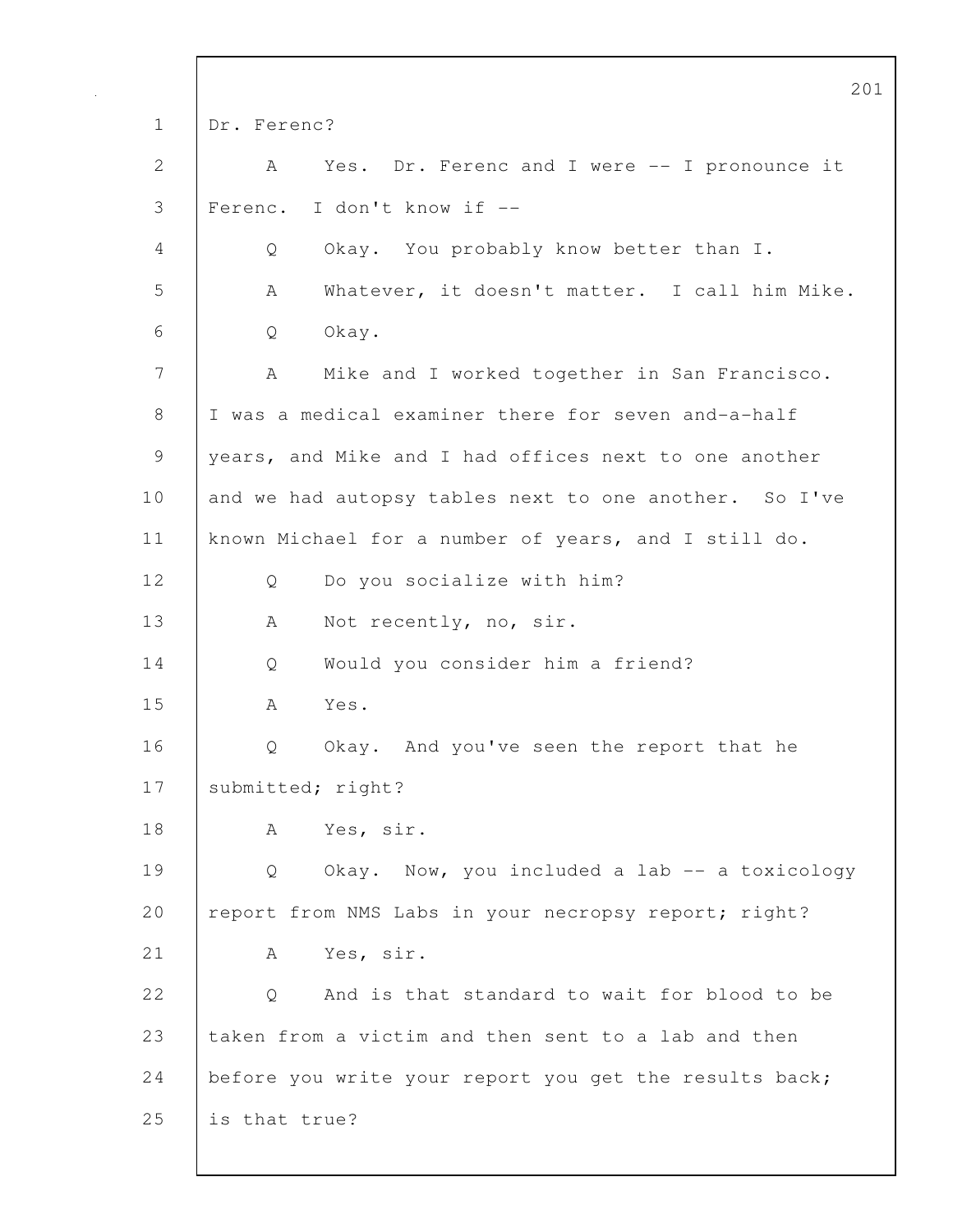202 1 | A Well, I may write the report, but I will not 2 come to any final conclusions as far as the diagnosis of 3 cause and manner until I get the toxicology back. 4 Q Have you found NMS Lab toxicology reports to 5 be accurate in your experience? 6 A Yes, sir. 7 Q And in this particular case you noted as part 8 of your findings that there was hydrocodone and alcohol 9 in Susan Keegan's system; right? 10 | A Yes, sir. 11 | Q And her blood alcohol was .16; is that 12 | correct, --13 A Yes. 14 Q -- as best you recall? 15 Now, what is hydrocodone? 16 A It's one of the narcotic painkillers. 17 | Q Okay. And is there sort of a brand name 18 | that's commonly used for that? 19 | A Quite frankly, I don't know. 20 Q Okay. Now, when you do an analysis of a body 21 by autopsy and other means as to the cause of death, do 22 you look for such things as symptoms of suicide or signs 23 of suicide? 24 | A I don't know how to answer that question, sir. 25 Q Okay.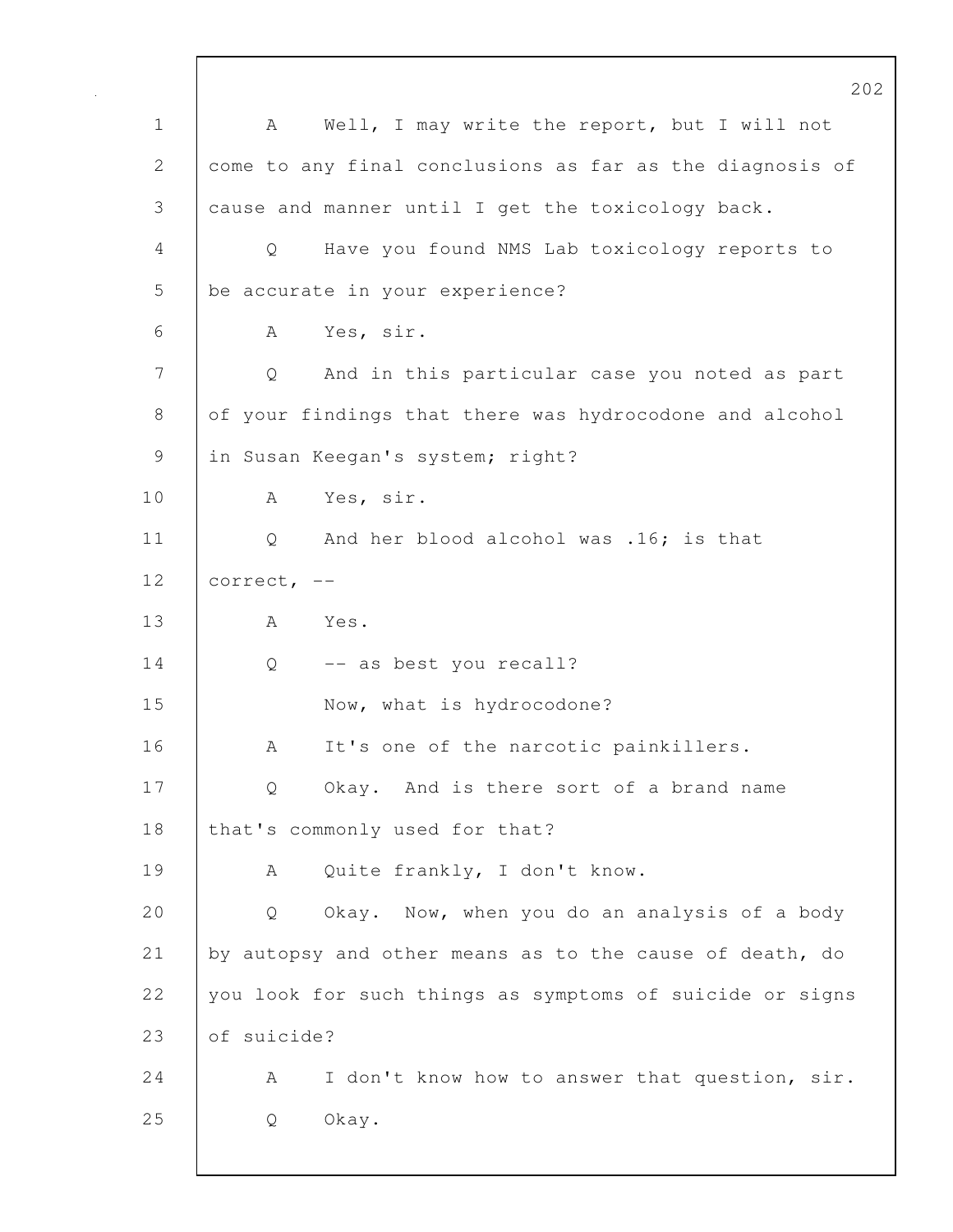|              | 20                                                          |
|--------------|-------------------------------------------------------------|
| $\mathbf 1$  | Do I look for signs of suicide?<br>A                        |
| $\mathbf{2}$ | Well, was there anything in your autopsy of<br>$\mathsf{Q}$ |
| 3            | Susan Keegan that indicated to you any suspicion of         |
| 4            | suicide?                                                    |
| 5            | Quite frankly, no.<br>A                                     |
| 6            | Q<br>So -- and if you had noted such, you would             |
| 7            | have put that in your report. Is that fair to say?          |
| 8            | It depends on how the suicide would have been<br>A          |
| 9            | performed. If it's a strangulation by hanging, then         |
| 10           | they would have brought the body to the mortuary with a     |
| 11           | rope around the neck.                                       |
| 12           | Okay.<br>Q                                                  |
| 13           | If they had stabbed themselves or shot<br>A                 |
| 14           | themselves, that would have been determined at the scene    |
| 15           | and it would have been told to me that this person          |
| 16           | committed -- they think that this person committed          |
| 17           | suicide by stabbing or killing themselves.                  |
| 18           | Having reviewed Exhibit 7 with the pictures of<br>$\circ$   |
| 19           | Susan Keegan at the scene, is there anything to you that    |
| 20           | would indicate to you suicide?                              |
| 21           | No, sir.<br>A                                               |
| 22           | Would the alcohol and the hydrocodone and any<br>Q          |
| 23           | other drugs in Susan's system have been enough in and of    |
| 24           | itself to cause death?                                      |
| 25           | Putting that -- what you're saying now about<br>A           |
|              |                                                             |

 $\mathsf{I}$ 

 $3<sup>0</sup>$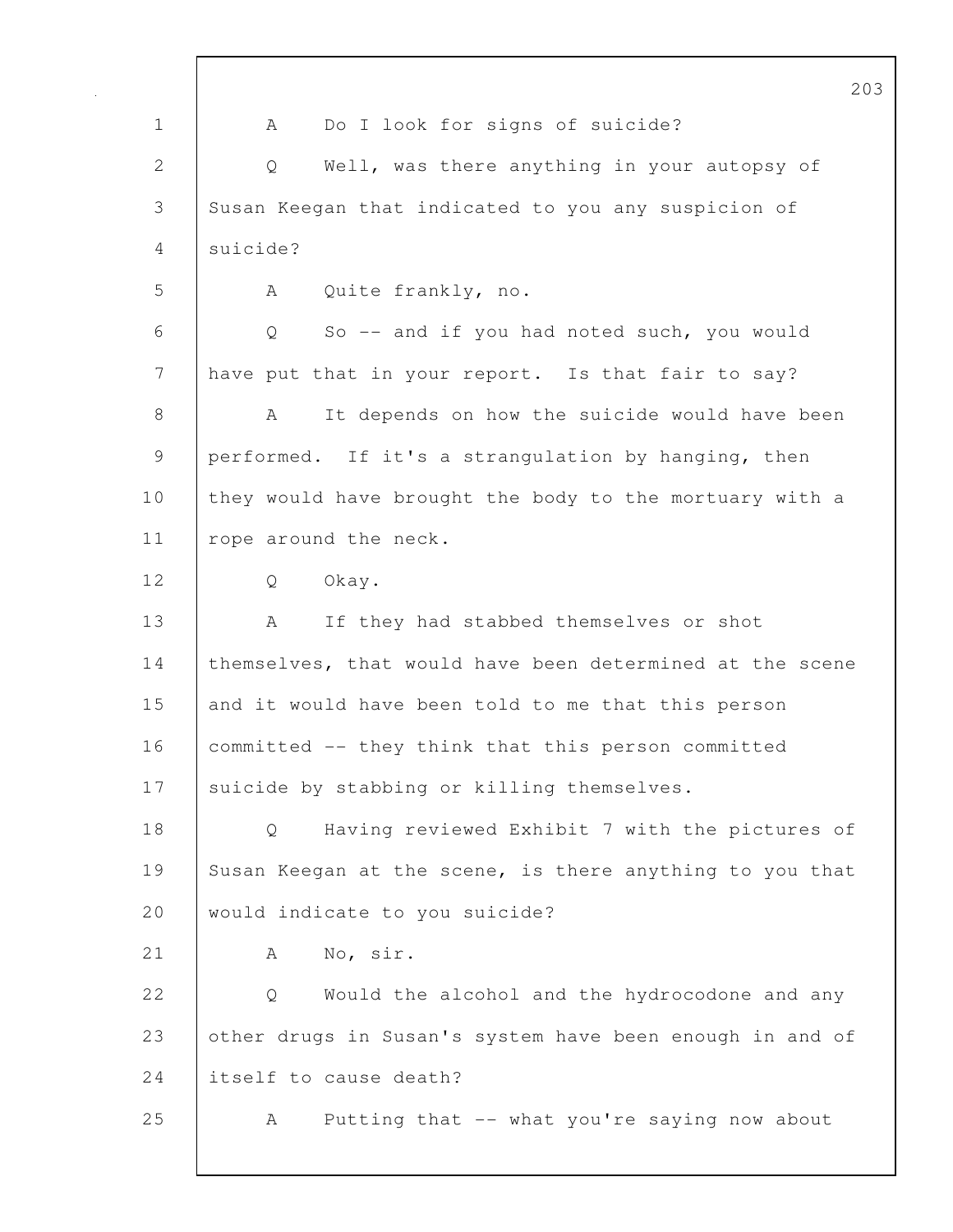204 1 the ethanol and the hydrocodone and the marijuana, in 2 the absence of pulmonary edema, which wasn't -- as I 3 said, the absence of it, that's inconsistent. There's 4 not enough there to cause her to die just because she's 5 got an intoxicating amount of ethanol and hydrocodone 6 and marijuana. 7 Q Did you look for any injection marks on 8 Susan's body? 9 | A I always do and then I note that, yes. And 10 one of the commonest places where I look for it, not 11 only in the arms, but in the thighs, in the abdomen, and 12 between the toes. 13 Q Did you notice any injection marks on Susan's 14 body? 15 A No, sir. 16 Q But you did take a look for them; is that 17 correct? 18 | A Oh yes. 19 Q Okay. Now, did you change your conclusion as 20 to the cause of death? 21 | A After several months, yes. 22 | O Yes. And did that come about because of 23 reflection or new information or how did that come  $24$  about? 25 A Primarily through all of those, including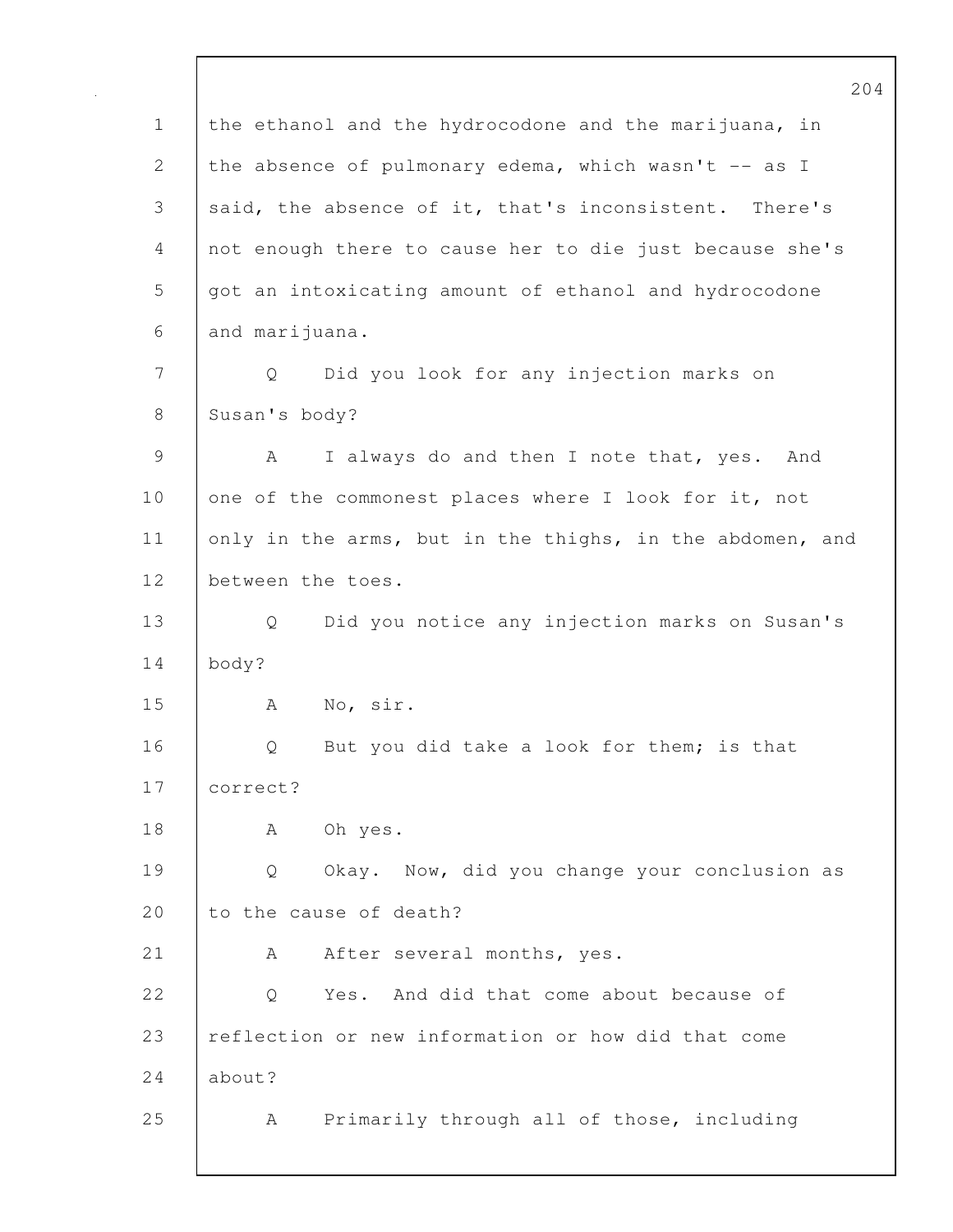|               | 205                                                      |
|---------------|----------------------------------------------------------|
| $\mathbf 1$   | discussion with Dr. Chapman, of all people. And there    |
| $\mathbf{2}$  | was -- we actually went to the scene. And I never        |
| 3             | created a report of that, but we went to the scene of    |
| 4             | the -- of the decedent's death.                          |
| 5             | So would the fact that you went to the<br>Q              |
| 6             | scene --                                                 |
| 7             | After the autopsy.<br>A                                  |
| 8             | -- after the autopsy and you had interaction<br>Q        |
| $\mathcal{G}$ | with Dr. Chapman have been the two main reasons why you  |
| 10            | changed your opinion as to the cause of death?           |
| 11            | The wording of it, yes, sir.<br>A                        |
| 12            | Now, did you ever see $-$ I'm going to show you<br>Q     |
| 13            | People's Exhibit 13, and I'll represent to you that it's |
| 14            | on the letterhead of A. Jay Chapman, M.D., dated 20      |
| 15            | April 2011, and addressed to Mr. David Eyster. I'm just  |
| 16            | wondering if you ever saw that.                          |
| 17            | Yes, sir, I did. I have a copy of it, which<br>A         |
| 18            | Deputy Alvarado gave me a few days ago.                  |
| 19            | (Exhibit 13 was identified.)                             |
| 20            | (BY MR. STOEN) And did you see that prior to<br>Q        |
| 21            | changing your conclusion as to the cause of death?       |
| 22            | I'm sorry, say that again.<br>А                          |
| 23            | Did you see that before you changed your<br>Q            |
| 24            | conclusion as to the cause of death?                     |
| 25            | This letter?<br>A                                        |
|               |                                                          |

 $\mathsf{I}$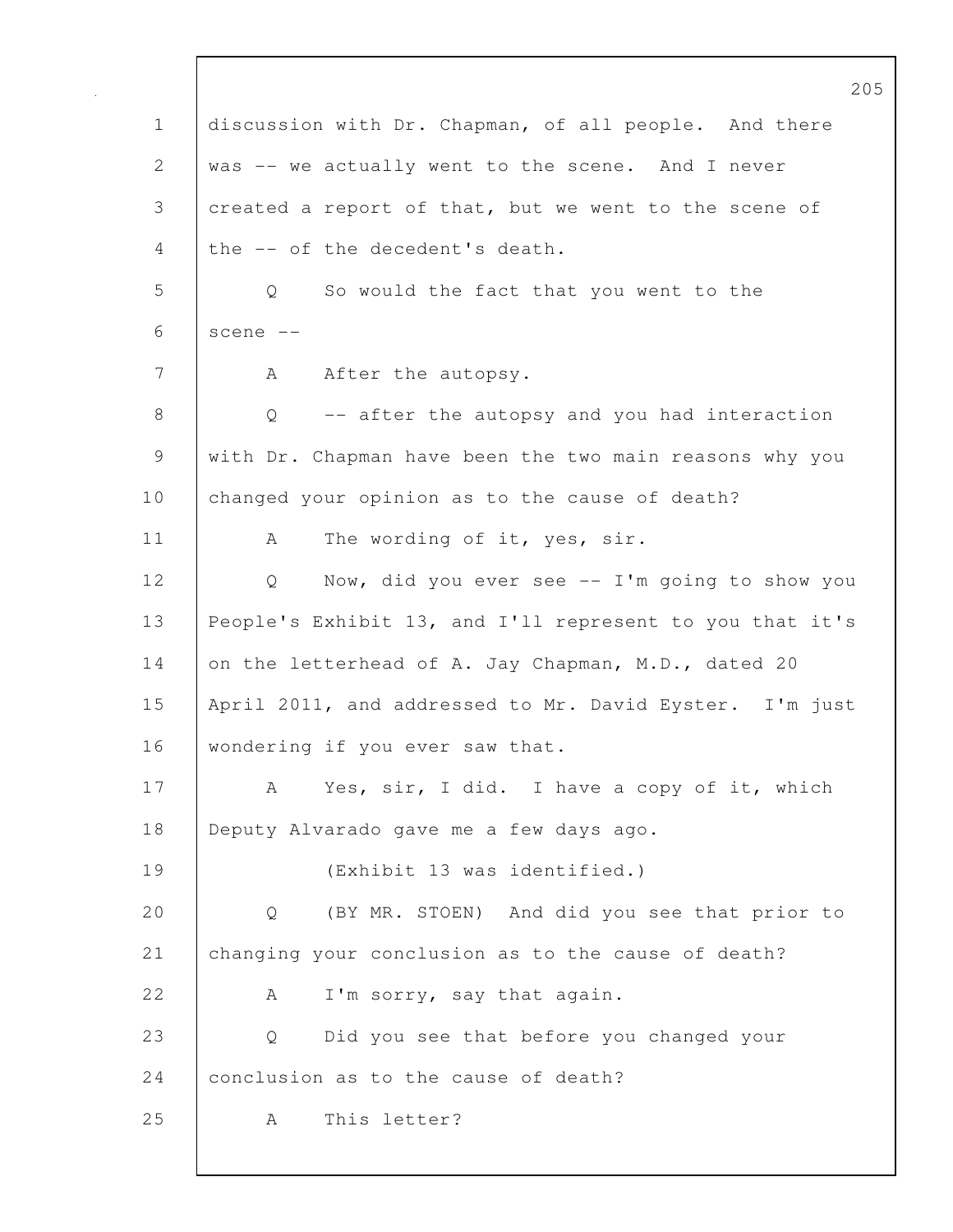|             | 2C                                                             |
|-------------|----------------------------------------------------------------|
| $\mathbf 1$ | Yeah, had you seen that letter.<br>Q                           |
| 2           | I don't think so.<br>A                                         |
| 3           | Okay. Did you around that time, April 20th,<br>Q               |
| 4           | 2011, meet with Dr. Chapman?                                   |
| 5           | I don't remember. I may have socially. We<br>A                 |
| 6           | had lunch together or something.                               |
| 7           | Okay. Do you recall having a meeting with<br>$Q \qquad \qquad$ |
| 8           | some of the deputies in the DA's office or some of the         |
| $\mathsf 9$ | investigators in the DA's office present with                  |
| 10          | Dr. Chapman and yourself around the 20th of April,             |
| 11          | 2011?                                                          |
| 12          | I'm sorry, I don't remember that, sir.<br>A                    |
| 13          | Okay. Now, did you -- after talking with<br>$Q \qquad \qquad$  |
| 14          | Dr. Chapman and after visiting the scene of Susan's body       |
| 15          | being found, did you write a new report?                       |
| 16          | I wrote -- yes, sir, I did.<br>A                               |
| 17          | Okay. And I believe that would be -- do you<br>Q               |
| 18          | need to take a break, sir?                                     |
| 19          | No, sir. I need to get my briefcase.<br>A                      |
| 20          | And do you have a copy of that?<br>Q                           |
| 21          | It's a supplemental report.<br>A                               |
| 22          | Okay. I'm going to ask that that be marked as<br>Q             |
| 23          | People's $-$                                                   |
| 24          | But I'd like to have it to use it, please.<br>А                |
| 25          | Oh, sure. I'm going to ask you about it.<br>Q                  |
|             |                                                                |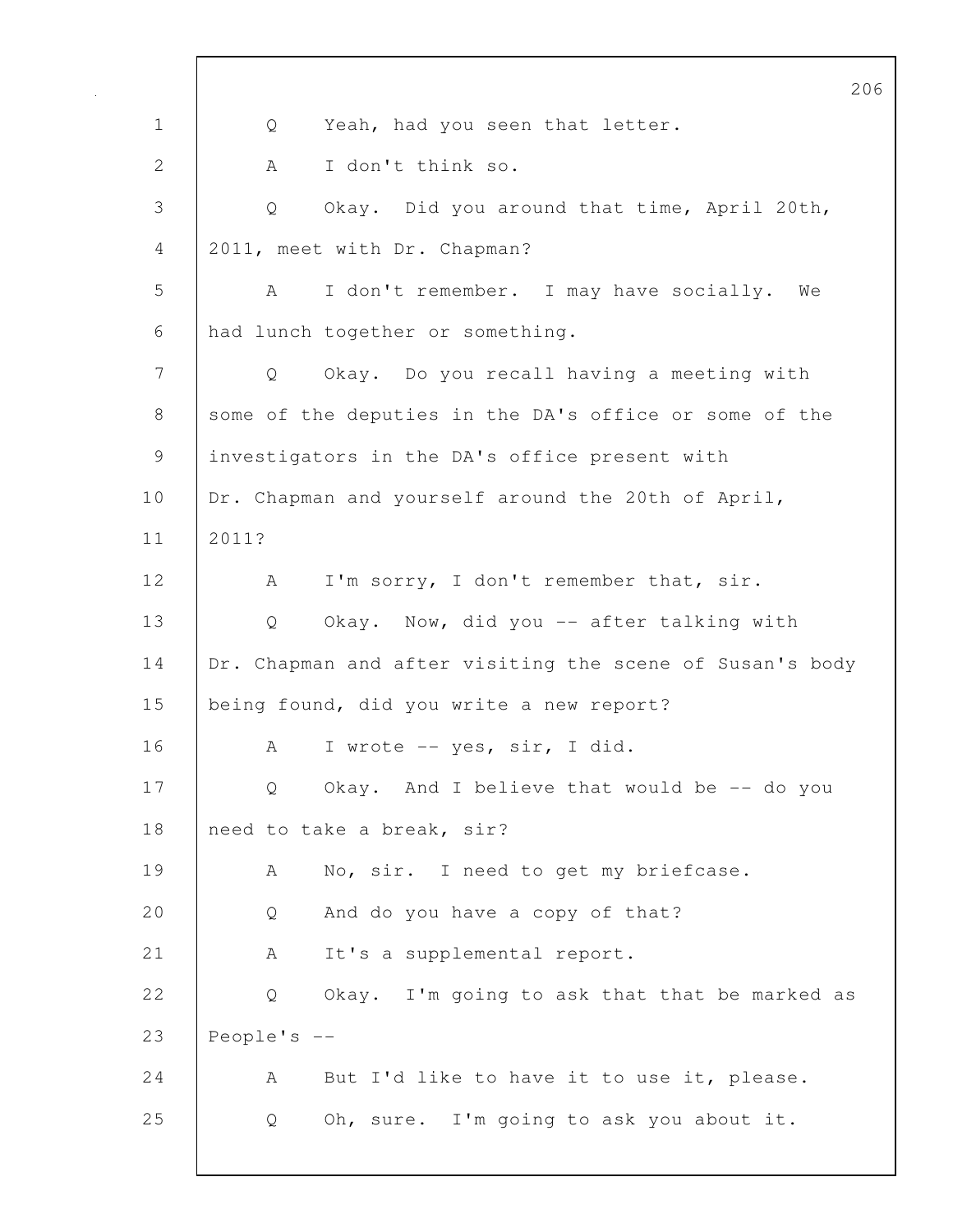207 1 | A Sure. 2 Q What is the date of your new report and what 3 is the title of it? 4  $A$  It's -- the date is 4/27 two thousand -- I'm 5 sorry. It's a Supplemental Report of Necropsy, Case 6 Number 278-2010. The name of Susan Keegan appears on it 7 as the -- as the individual. The date -- I presume the 8 date -- yeah, it's April 27th, 2011. 9 | Q Okay. Is that when you recall writing it, 10 approximately? 11 | A Correct. 12 | And then it says Susan Keegan's name and then 13 underneath that her birth date. 14 Q And what does it say after that? 15 A It says: 16 "Based on further examination of recent 17 and old historical fact, photographs, 18 documents, district attorney's investigators 19 and consultation with other forensic 20 **pathologists, new conclusions are made.** The 21 pattern of injuries in this case are not 22 **consistent with originating by accidental** 23 means. They are most consistent with those of  $24$  an assault." 25 And then below that it says: (1) "Blunt force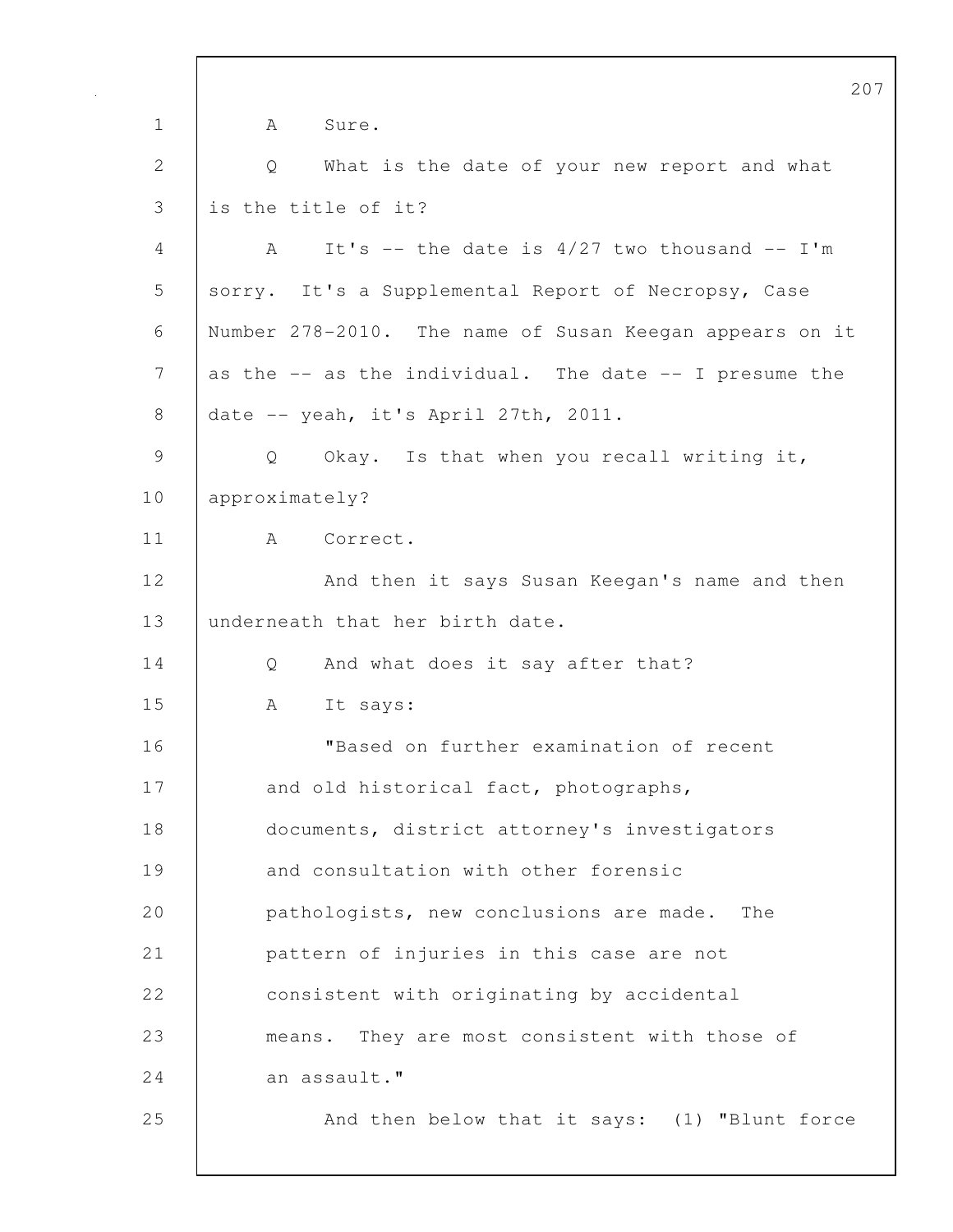208 1 | trauma to the head." 2 And underneath that they are itemized: 3 "Multiple contusions of the head and face 4 resulting in massive multifocal hemorrhages; 5 (2) Multifocal acute subgaleal hemorrhages, 6 most compatible with originating from multiple 7 blows; (3) Acute lacerations of scalp; (4) 8 | Acute left epistaxis," which is bleeding from 9 the nose, "Contusions and abrasions of 10 **forearms, hands, and fingers consistent with** 11 defense wounds." 12 The new cause of death is: "Aspiration of 13 vomitus due to blunt force trauma to head." 14 **Other significant findings: "Ethanol and** 15 | hydrocodone toxicity." 16 And it's signed by Jason K.T. Trent, M.D., 17 which is me. 18 Q So your conclusion was that the injuries of 19 Susan Keegan were most consistent with those of an 20 assault as distinguished from accidental means; is that 21 correct? 22 | A Yes, sir. 23 Q Is that your conclusion today? 24 | A Yes, sir. 25 Q I'm going to call that Exhibit Number 14 next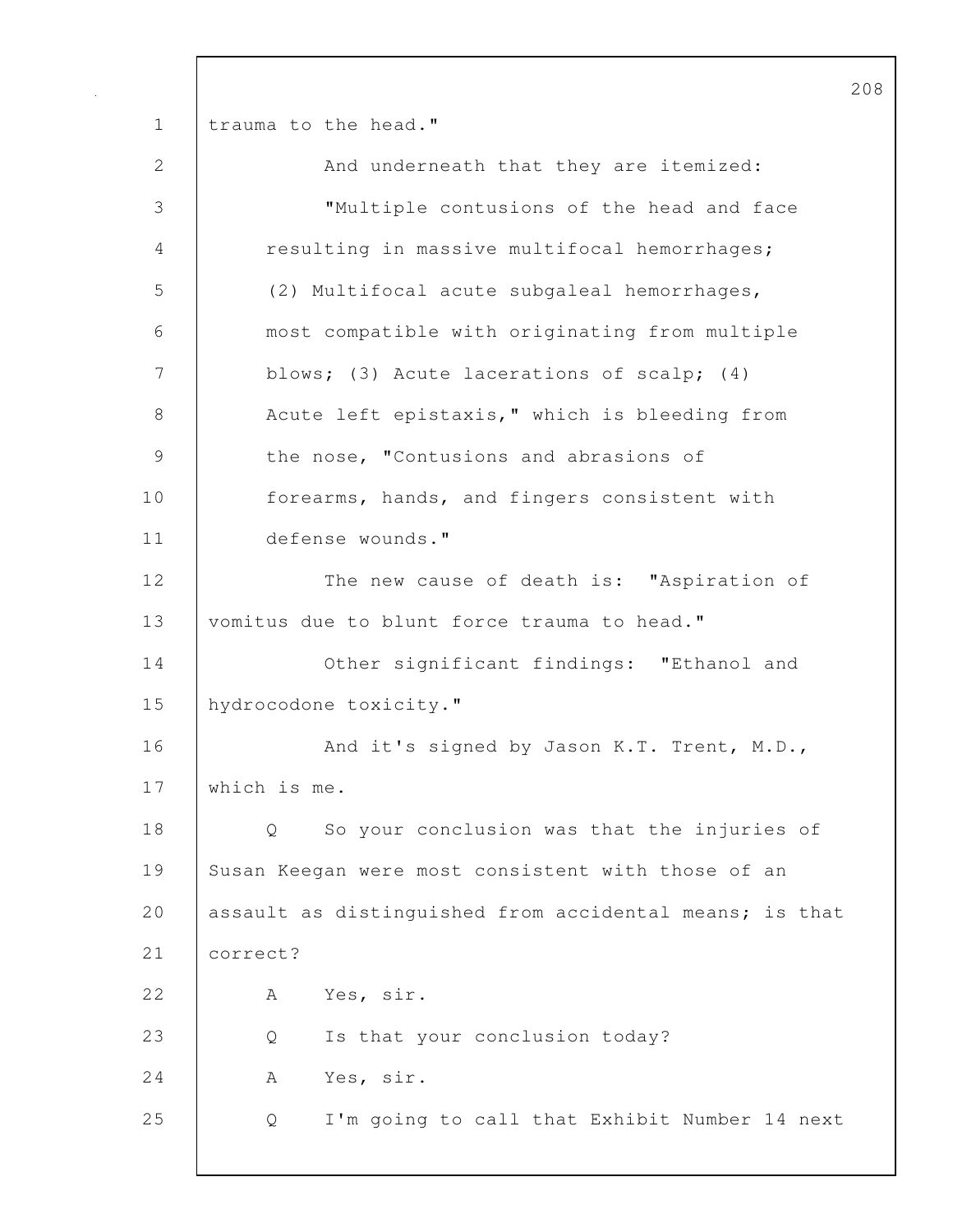|              | 209                                                    |
|--------------|--------------------------------------------------------|
| $\mathbf 1$  | in order. I'll have you look at it to make sure it's   |
| $\mathbf{2}$ | the same one you have, sir.                            |
| 3            | Yes, sir, it is.<br>A                                  |
| 4            | Okay. Thank you.<br>Q                                  |
| 5            | (Exhibit 14 was identified.)                           |
| 6            | (BY MR. STOEN) Now, I am going to shift focus<br>Q     |
| 7            | a little bit to ask you: Do you recall a criminal case |
| 8            | of People versus Elliott that went to jury trial in    |
| 9            | August 2010?                                           |
| 10           | No, sir.<br>A                                          |
| 11           | Okay. I'm going to show you a necropsy report<br>Q     |
| 12           | that is marked as Exhibit 15-C and ask you if you      |
| 13           | recognize it and, if so, please identify it.           |
| 14           | Yes, sir. It's an autopsy report from 2008 on<br>A     |
| 15           | a 27-year-old Native-American man.                     |
| 16           | Did you write that report?<br>Q                        |
| 17           | Yes, sir, I did.<br>A                                  |
| 18           | Okay. Does that refresh your recollection a<br>Q       |
| 19           | little more about the case?                            |
| 20           | No, sir. I'd have to read the whole case --<br>A       |
| 21           | Okay.<br>Q                                             |
| 22           | -- in detail.<br>A                                     |
| 23           | I'm going to show you what are Exhibits 15-A<br>Q      |
| 24           | and 15-B, which are entitled "Declaration of Jason     |
| 25           | Trent, M.D." I'd ask you to look at those, please, and |
|              |                                                        |

 $\mathbf l$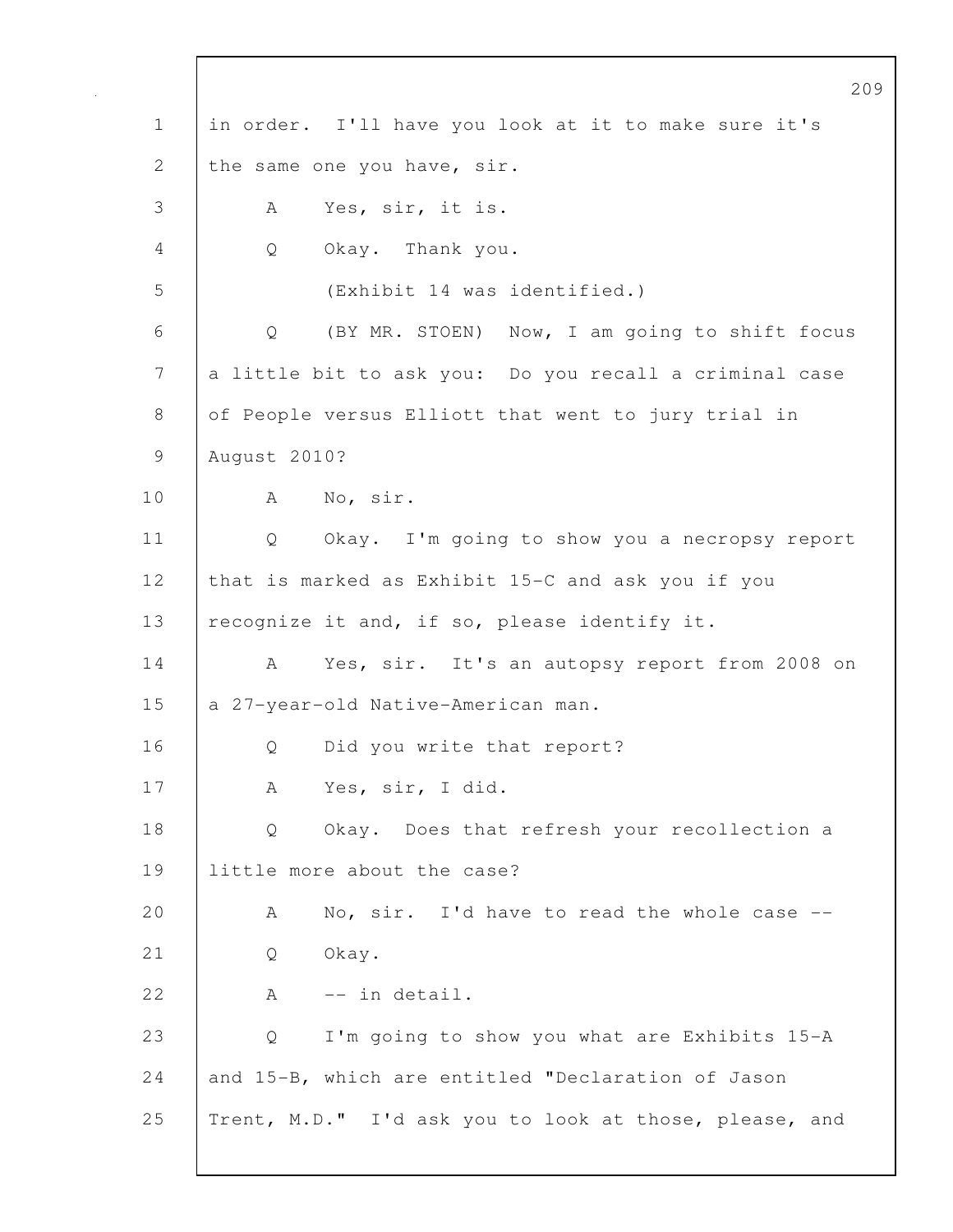|              | 210                                                      |
|--------------|----------------------------------------------------------|
| $\mathbf 1$  | tell me if you recognize those.                          |
| $\mathbf{2}$ | Yes, sir.<br>А                                           |
| 3            | And what are they?<br>Q                                  |
| 4            | They are reports -- they were declarations<br>A          |
| 5            | made by me on two separate dates: One is April 7th,      |
| 6            | 2012, and the other is September 8th, 2012.              |
| 7            | Does that concern -- what's the name of the<br>Q         |
| 8            | case that concerns? Does it indicate?                    |
| $\mathsf 9$  | Yes, sir, it does. It says People versus<br>A            |
| 10           | Timothy W. Elliott, Mendocino County Superior Court, and |
| 11           | it gives your case number.                               |
| 12           | Okay.<br>Q                                               |
| 13           | Court number.<br>A                                       |
| 14           | Okay.<br>Q                                               |
| 15           | Both of them.<br>A                                       |
| 16           | Thank you, sir.<br>Q                                     |
| 17           | I'm going to show you what are marked People's           |
| 18           | 15-G and 15-D, and these are transcripts of the jury     |
| 19           | trial, and they're basically transcripts which appear to |
| 20           | be testimony that you made, and I want you to just take  |
| 21           | a look at them and tell me whether or not you            |
| 22           | recall this is testimony that you made.                  |
| 23           | That's $--$ that's on page 45 of $--$ let me just        |
| 24           | see what the exhibit number is, I'm sorry.               |
| 25           | That's Exhibit 15-G, starting at page 45.                |
|              |                                                          |

 $\mathsf{I}$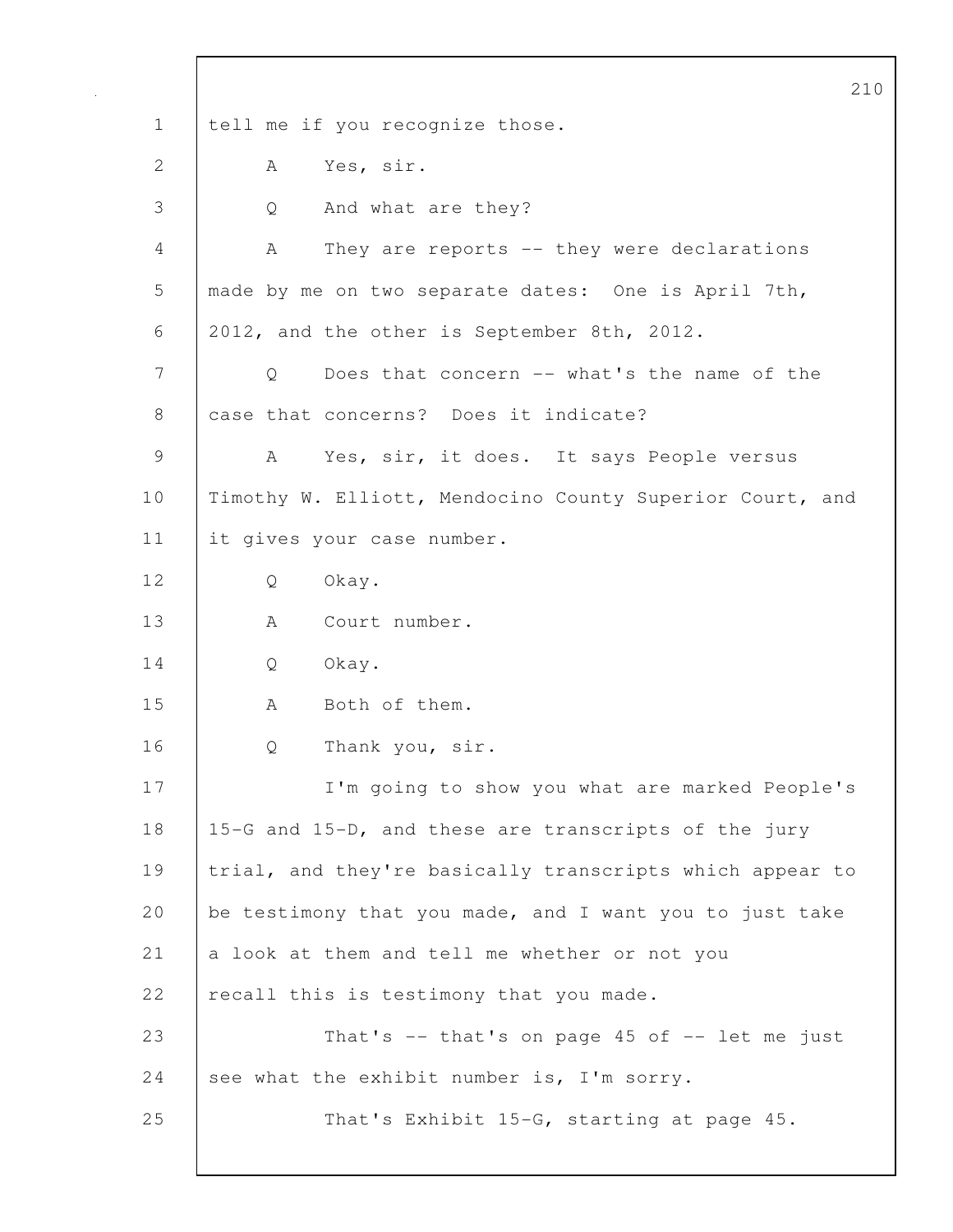211 1 Could you just look over that and tell me whether or not 2 you recognize that testimony? 3 A How far do you want me to read? 4 Q Just skim through it and tell me whether it 5 looks like you talking. 6 A Yes. 7 | Q And could you tell us what the date on that --8 on the cover sheet says? 9 | A It says received November 18th, 2010. It's a 10 | stamp. 11 | Q Does it say what the date of the partial --12 | it's basically from August 18th --13 | A August 18th, 2010. 14 Q -- through August 26th, 2010? 15 A Correct. 16 | O So do you recall -- does that refresh your 17 recollection that you testified in the trial? 18 | A No, sir. 19 Q It does not. 20 Now, I'm going to show you 15-D, which is 21 entitled "People versus Timothy Elliott," and it appears 22 to be the same testimony, but with different page  $-$ -23 pagination. Could you just take a look at that and tell 24 me whether that's your trial testimony. 25 | A Yes, sir, I recognize this as being me.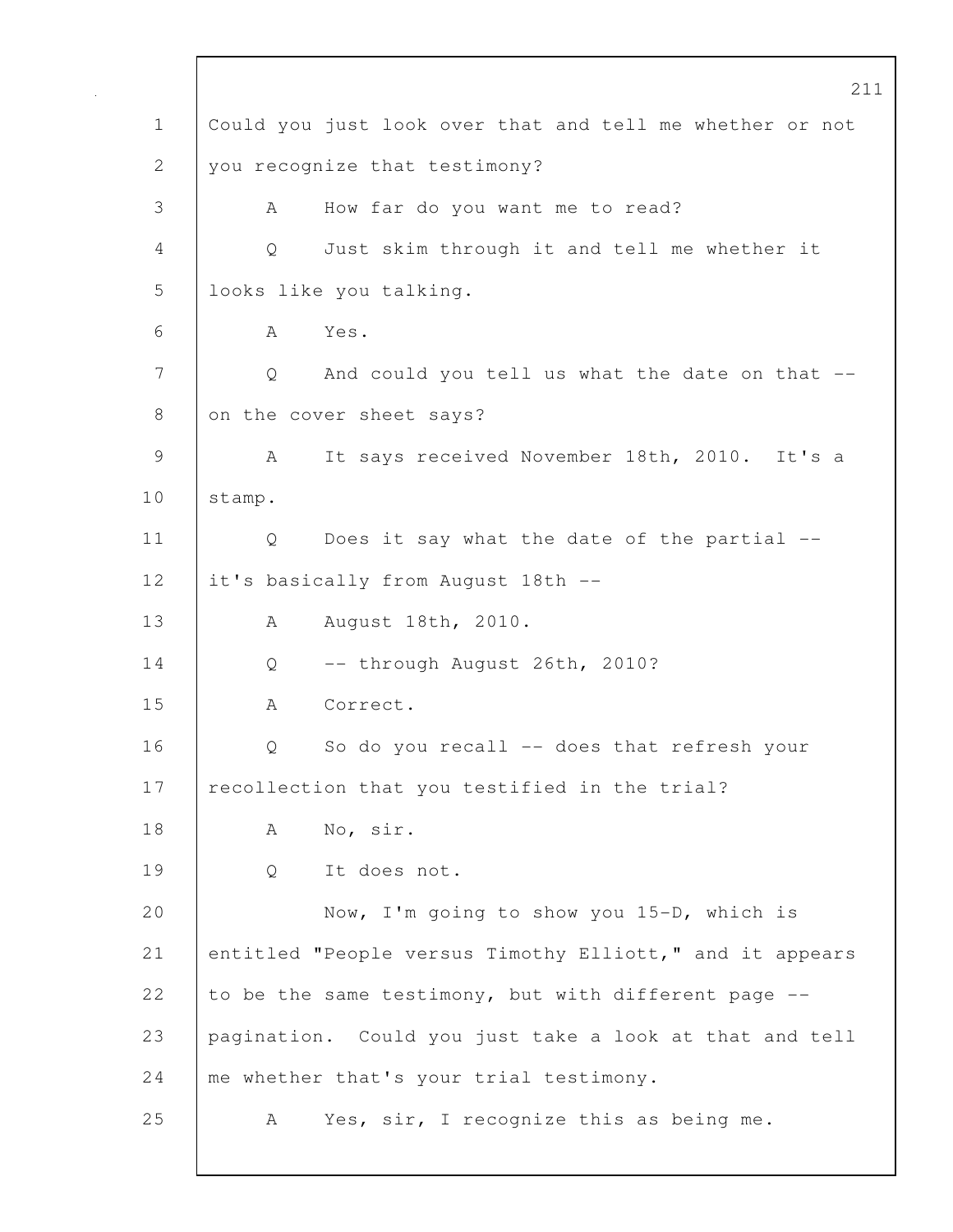|                | 212                                                      |
|----------------|----------------------------------------------------------|
| $\mathbf 1$    | That's the same case of People versus Elliott?<br>Q      |
| $\overline{2}$ | I believe so, yes, sir.<br>А                             |
| 3              | Do you recall what the nature of the issue<br>Q          |
| 4              | was? Did it involve the length of a knife and the cause  |
| 5              | of death, whether it was a knife or not?                 |
| 6              | A<br>Yes.                                                |
| 7              | Okay. And then I show you one more testimony,<br>Q       |
| 8              | and this is dated Friday, June 21, 2013, reported in     |
| $\mathcal{G}$  | Ukiah, People versus Timothy Elliott, and it has         |
| 10             | testimony that is different from before. And it starts   |
| 11             | out on page 23 where it says "Jason Trent." And I'd      |
| 12             | like you to just take a look at that and tell me if that |
| 13             | refreshes your recollection as to whether you provided   |
| 14             | that testimony on that occasion.                         |
| 15             | This is Exhibit 15-F, as in Frank.                       |
| 16             | May I ask a question?<br>A                               |
| 17             | Yes.<br>Q                                                |
| 18             | Why is this case being presented in a grand<br>A         |
| 19             | jury hearing on Mrs. Keegan?                             |
| 20             | That's being presented -- I can't -- I can't<br>Q        |
| 21             | answer that question, I'm sorry. It's just part of my    |
| 22             | responsibility to provide inculpatory and exculpatory    |
| 23             | evidence. That's all.                                    |
| 24             | All right, sir.<br>А                                     |
| 25             | And your question is do I recognize this?                |
|                |                                                          |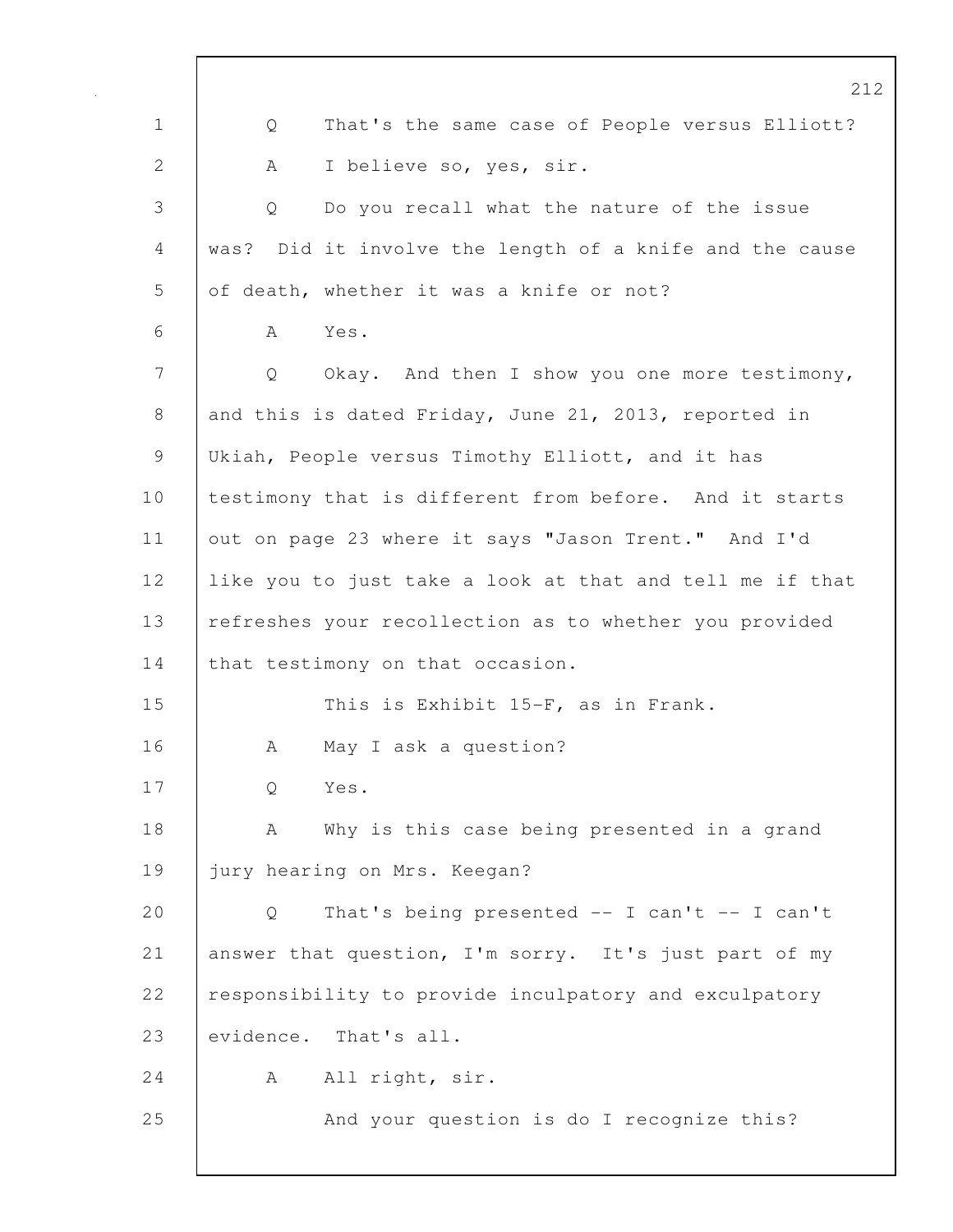|              | 21                                                       |
|--------------|----------------------------------------------------------|
| $\mathbf 1$  | Yeah. Is that your testimony?<br>Q                       |
| $\mathbf{2}$ | Yes, it is.<br>Α                                         |
| 3            | Okay, thank you.<br>Q                                    |
| 4            | And I'm going to read into the record a                  |
| 5            | statement by the Honorable Ann Moorman in the case of    |
| 6            | People versus Timothy Elliott, Case Number 13-24451,     |
| 7            | with a title "Felony Plea," held at the Mendocino County |
| $8\,$        | Courthouse, Ukiah, California, on August 15, 2013,       |
| 9            | before the Honorable Ann Moorman, Judge. Reported by     |
| 10           | Elaine E. Shore. This is certified by Elaine E. Shore    |
| 11           | as part of the Reporter's Certificate. And the portion   |
| 12           | that I wish to read to ask you whether or not you        |
| 13           | dispute it or not is -- this is from page 3, line 17     |
| 14           | through page 6, line 21:                                 |
| 15           | "I think" -- this is the Judge speaking,                 |
| 16           | or the Court speaking -- "I think after                  |
| 17           | hearing the testimony from Dr. Trent at the              |
| 18           | evidentiary hearing on June 21 as well as                |
| 19           | reviewing his trial testimony in the                     |
| 20           | underlying proceeding, the original trial, a             |
| 21           | number of things have become clear.                      |
| 22           | "One is at the trial he testified as the                 |
| 23           | coroner for the county, and gave expert                  |
| 24           | opinion as did Dr. Haddox. The expert opinion            |
| 25           | he gave with respect to the murder weapon, the           |
|              |                                                          |

 $\mathsf{l}$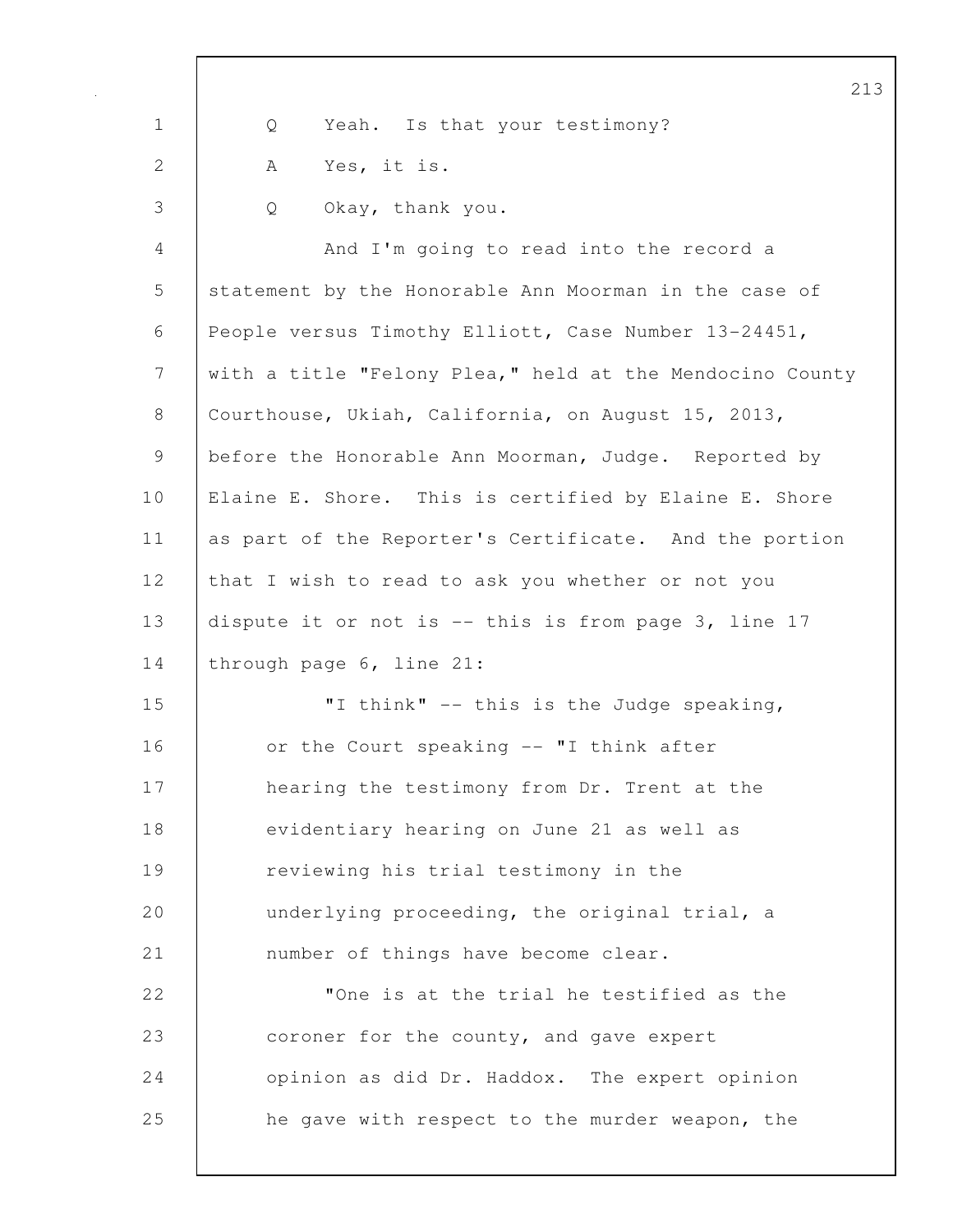1 knife was in part based upon an erroneous 2 factual basis and that erroneous factual basis 3 was that the knife had a blade of 3.5 or 3.6 4 inches long. 5 "At different times upon 6 cross-examination he reiterated that was a 7 part of the factual basis that supported his 8 **b** opinion that the knife prosecution contends 9 then and now, I believe, was the murder 10 weapon, was capable of causing a wound that 11 | was much longer; approximately 6.7 inches 12 **long.** And that was a bone of contention in 13 the case. 14 **I** TDr. Haddox testified as an expert that a 15 factual basis in her opinion was the knife 16 having a blade of only 1.5 or 1.6 inches long. 17 She testified that it was without question it 18 could not have caused the injury in this case. 19 And she demonstrated with demonstrative 20 evidence available to her at the moment. 21 "Subsequent to trial and the conviction 22 and the case going up to the Court of Appeals, 23 **Dr.** Trent filed two separate declarations 24 where not only did he change his ultimate 25 **opinion with respect to could the murder**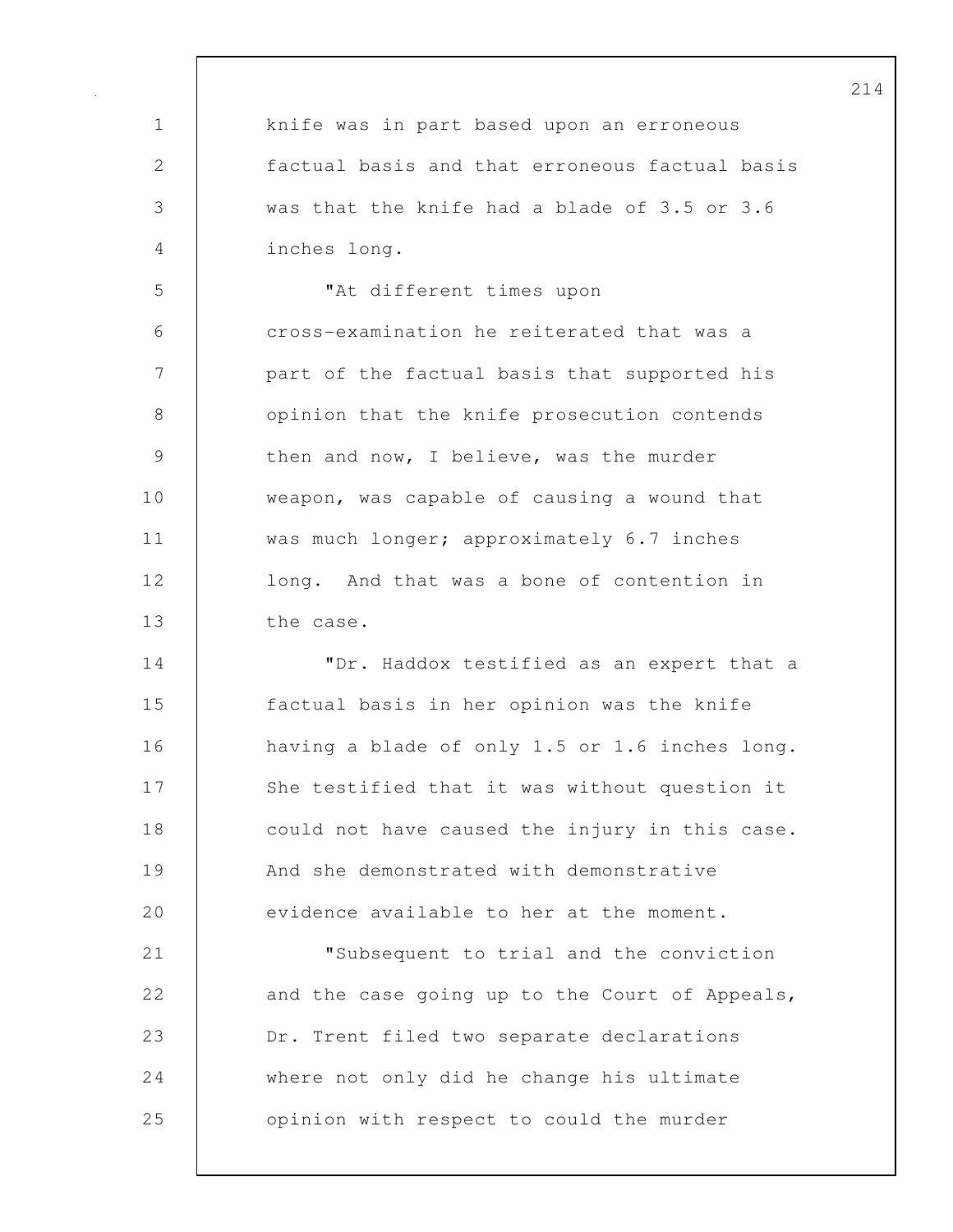1 weapon, that being a knife, have caused the 2 wound, he changed his opinion whether it could 3 be the murder weapon but then he also changed 4 the underlying factual basis upon which his 5 new opinion was premised. 6 "And that was, according to the 7 declarations of April and September 2012, he 8 **b** corrected a factual basis with respect to the 9 murder weapon and said that based on the blade 10 | of the knife only being 1.5 or 1.6 inches 11 | long, I agree with Dr. Haddox the knife in 12 question could not have caused the wound that 13 **led** to the death of the victim. 14 | Then -- and those declarations were not 15 | only filed -- signed by Dr. Trent but his 16 **testimony was that he prepared the** 17 declarations. And they were not verbatim 18 identical, but substantively identical, and 19 there were two of them signed under penalty of 20 perjury. 21 "Subsequent to the filing of those 22 declarations, the Court of Appeal remanded the 23 case to this Court and we had the hearing in 24 **question in June.** At the hearing in June 25 Dr. Trent again changed his opinion. This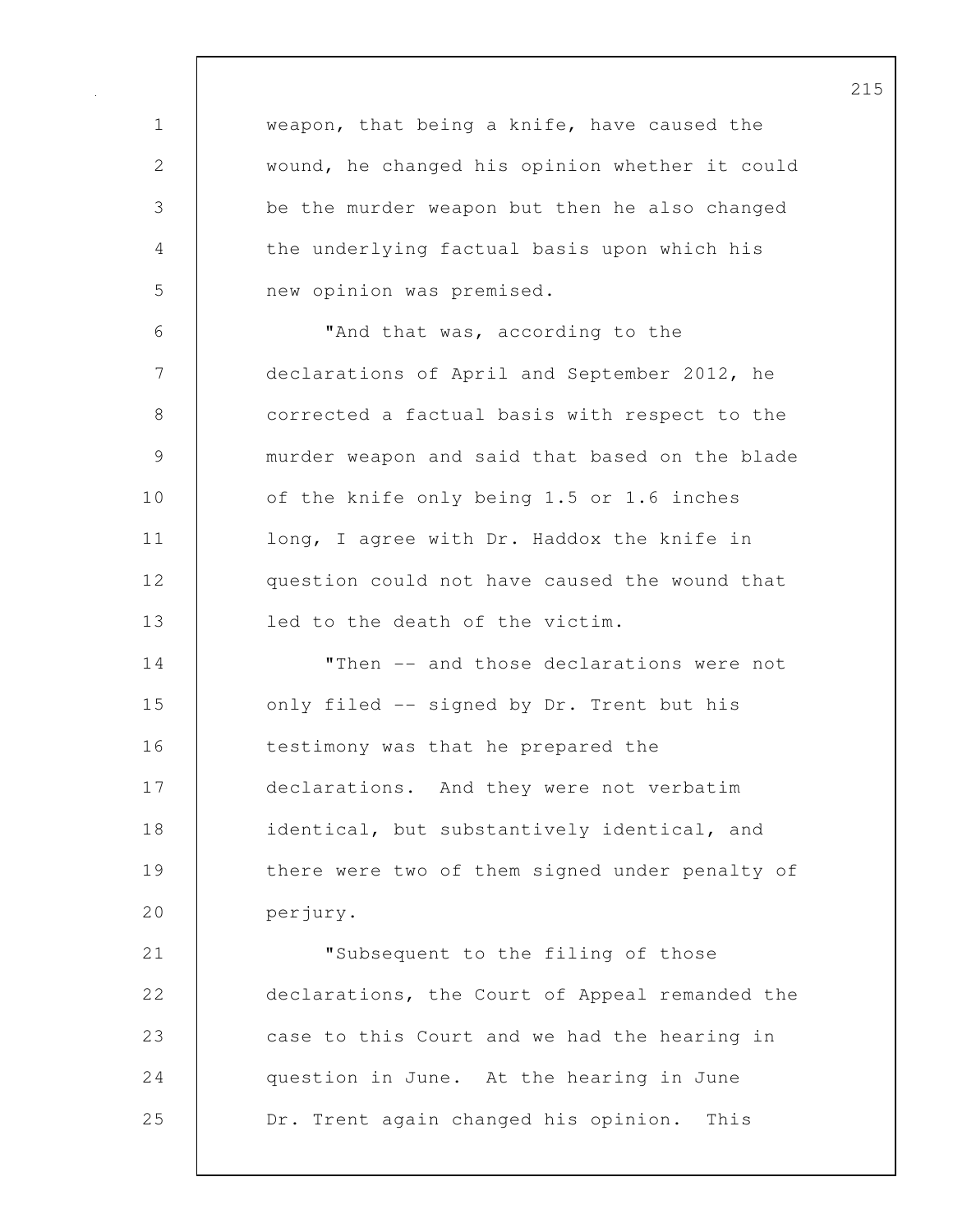| $\mathbf 1$    | time in contradiction to the declarations he   |
|----------------|------------------------------------------------|
| 2              | previously filed he stated under oath here in  |
| $\mathfrak{Z}$ | court personally that he was wrong in what he  |
| 4              | had stated -- set forth in his two             |
| 5              | declarations filed with the Court of Appeal.   |
| 6              | "He was mistaken, and that in fact in the      |
| $\overline{7}$ | moment as of June of this year he opined that  |
| $8\,$          | in fact the blade that had a length of about   |
| $\mathcal{G}$  | 1.6 inches long could have caused the wound    |
| 10             | that led to the death of the victim.           |
| 11             | "His reasoning for this new opinion            |
| 12             | was -- he said it a couple of different        |
| 13             | times -- quote, 'I was just wrong, I was       |
| 14             | mistaken in referencing the declarations filed |
| 15             | with the Court of Appeals, ' unquote.          |
| 16             | "But no other fact reasoning was supplied      |
| 17             | to now give a different opinion based on a     |
| 18             | corrected factual basis and importantly a      |
| 19             | different factual basis than the one upon      |
| 20             | which he based his opinion at trial. For       |
| 21             | example, he didn't provide any testimony that  |
| 22             | the physical dimensions of the victim would    |
| 23             | support the conclusion he had now was stating  |
| 24             | in June of 2013.                               |
| 25             | "So I concluded that because Dr. Trent's       |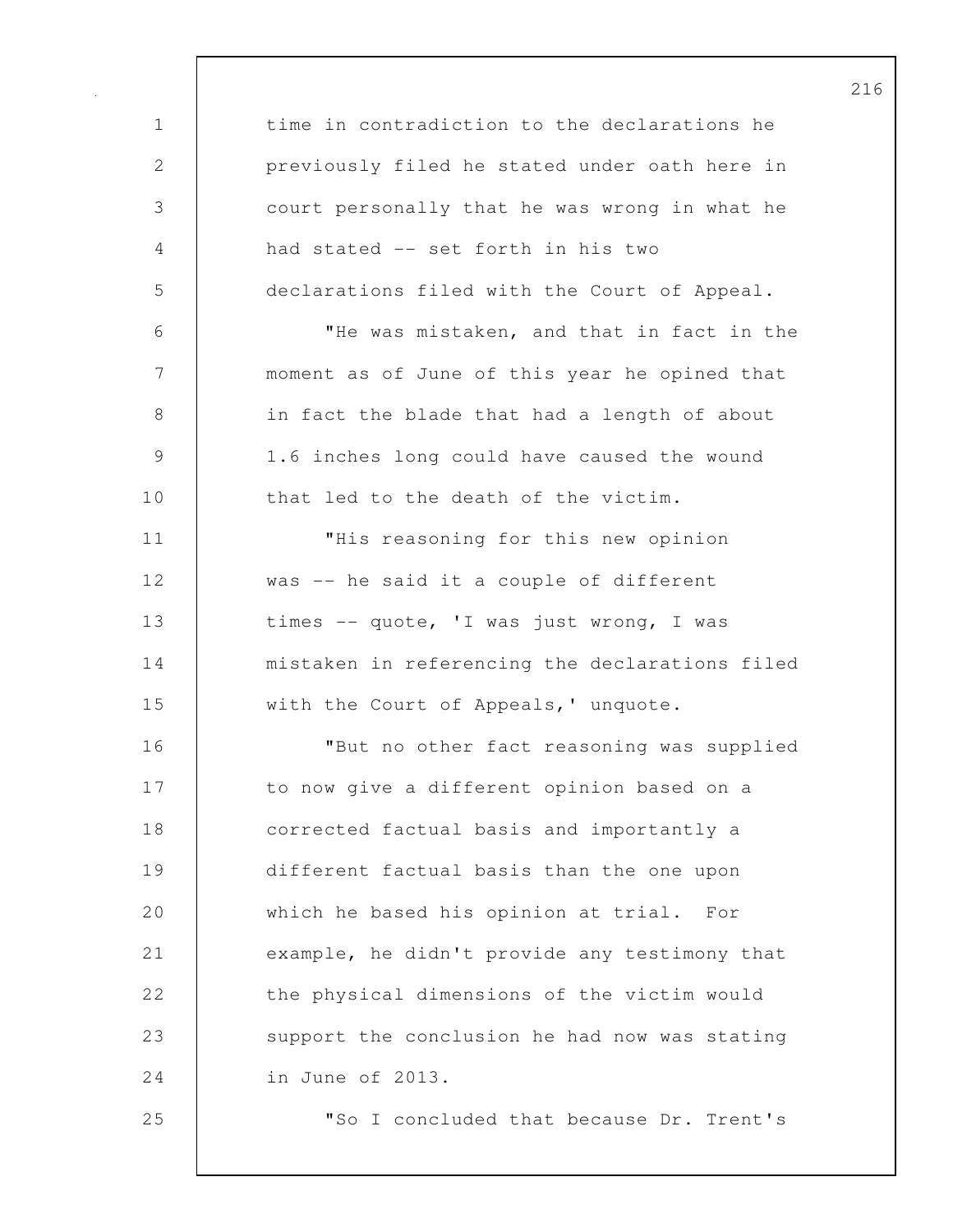1 | original opinion at the trial was based on a 2 factual basis that was wrong, that being the 3 blade of the knife was 3.5 inches long, the 4 opinion can't stand and the conviction can't 5 be supported.

6 "And because I believe that Dr. Trent's 7 Subsequent declarations filed with the Court 8 of Appeals stating that that knife could not 9 have been the murder weapon contradicted the 10 testimony he gave on June 21 in this court, I 11 believe Dr. Trent's credibility is in doubt 12 and that I find his testimony at trial to be 13 implausible and unbelievable, and I find that 14 that opinion lacking a factual basis, coupled 15 with two separate recantations of subsequent 16 **b** opinions, has rendered the underlying trial 17 | for Mr. Elliott to be fundamentally unfair 18 within the meaning of the due process of the 19 | 5th, 6th and 14th amendments." 20 **Do** you dispute what doctor -- what Judge 21 | Moorman said in that transcript? 22 A No, sir. 23 Q Thank you. 24 (Exhibit 15 was identified.) 25 MR. STOEN: I have no further questions. But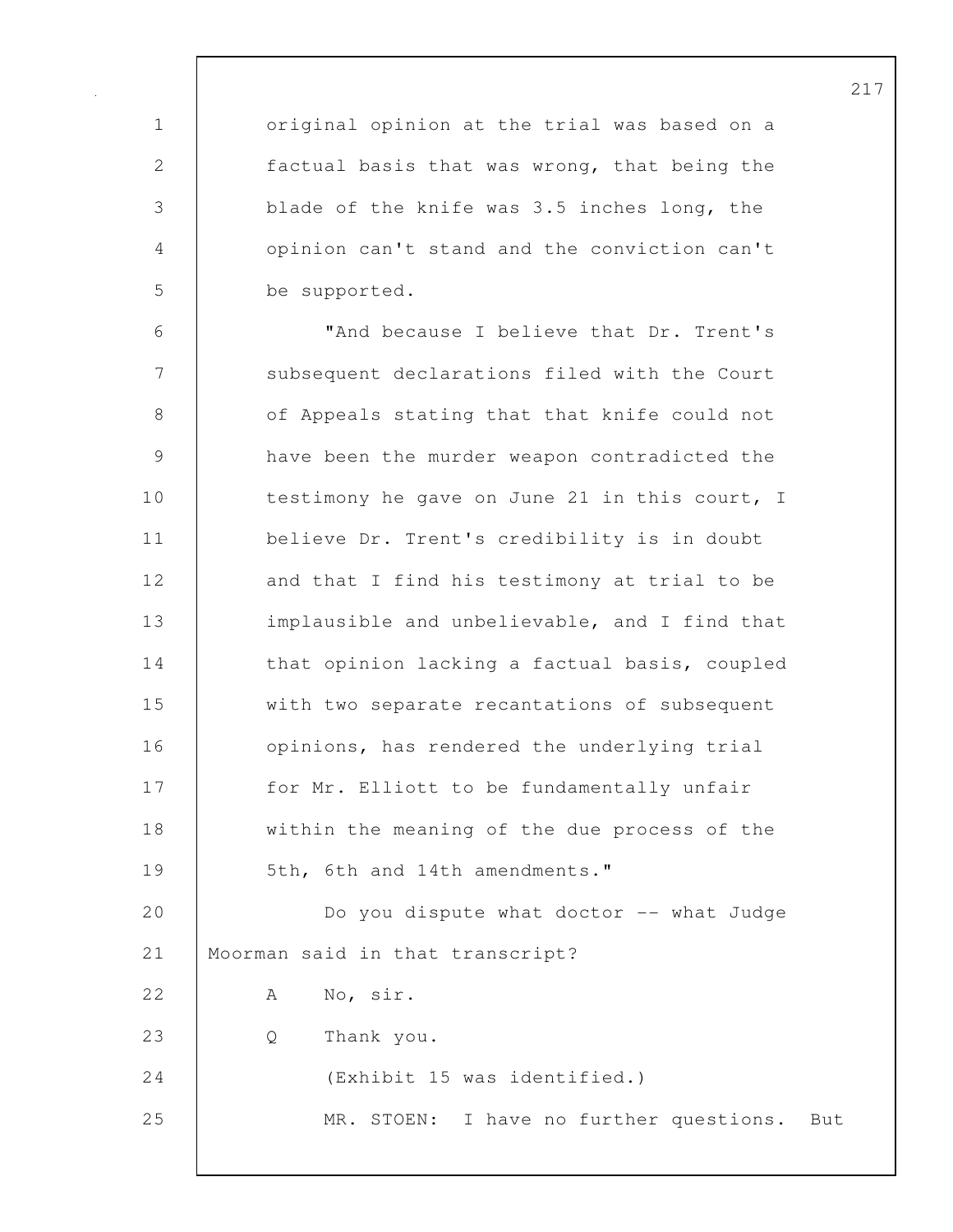|                | 218                                                      |
|----------------|----------------------------------------------------------|
| $\mathbf 1$    | we could take questions from the grand jurors, please.   |
| 2              | A JUROR: Could we take a short break?                    |
| 3              | MR. STOEN: It's up to the foreperson. She's              |
| 4              | the boss here, not me.                                   |
| 5              | JURY FOREPERSON: Yeah, let's take a break.               |
| 6              | And, remember, I've been asked to remind everybody to    |
| 7              | not discuss the case once we leave the jury room.        |
| 8              | MR. STOEN: And do not form any opinions.                 |
| $\overline{9}$ | JURY FOREPERSON: And do not form any                     |
| 10             | opinions. We'll recess until 10:50. It's now 10:40.      |
| 11             | (Recess taken.)                                          |
| 12             | MR. STOEN: Take the roll call, please.                   |
| 13             | JURY FOREPERSON: We'll take the roll call                |
| 14             | again.                                                   |
| 15             | (Roll call taken; all jurors present.)                   |
| 16             | MR. STOEN: Before I take the next question, I            |
| 17             | have to make an instruction from yesterday's testimony,  |
| 18             | and that is the grand jury is instructed that the answer |
| 19             | of witness Linda Puls to the question if she had a       |
| 20             | quote, "theory" as to why Susan Keegan would have        |
| 21             | alcohol and/or drugs in her system at her death if she   |
| 22             | were not a drug abuser, etcetera, is being admitted      |
| 23             | solely for the purpose of aiding in determination of the |
| 24             | witness' state of mind and may not be considered for any |
| 25             | other purpose.                                           |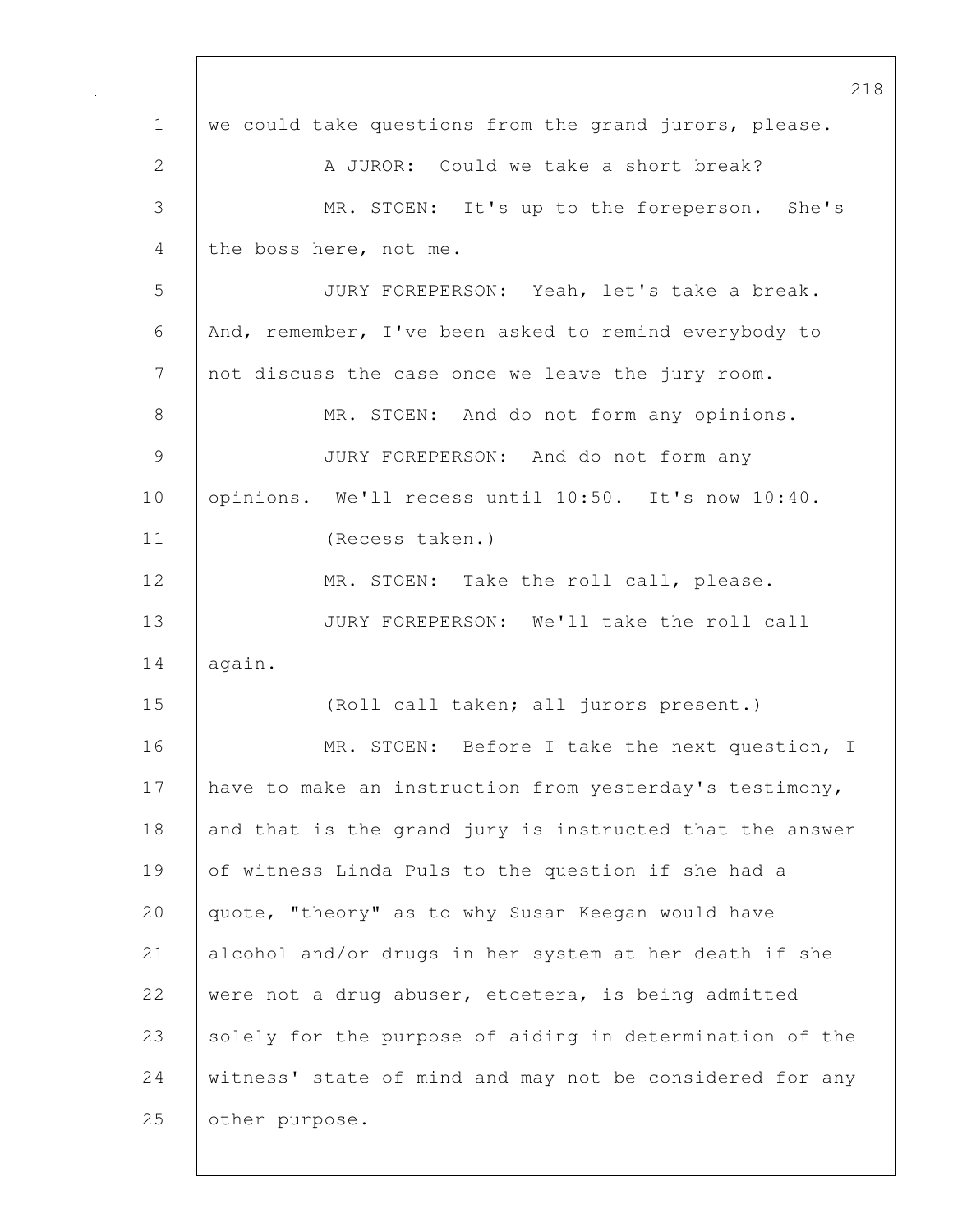219 1 Thank you. 2 JURY FOREPERSON: And I also wanted to mention 3 that you are reminded that you are still under oath in 4 this matter. 5 MR. STOEN: Now we're going to have questions, 6 please. 7 JURY SECRETARY: Question number 34 from juror 8 616861. 9 | MR. STOEN: Somebody was working here. 10 | Q (BY MR. STOEN) Doctor, is it standard 11 practice to have law enforcement present at an 12 autopsy? 13 | A Depends on the autopsy. 14 Q Would you say -- what percentage would you  $15$  say? 16 A The reason I say -- I can't give you a number. 17 The reason for that is that if it's a suspicious death 18 or the investigation is being extended or hasn't been 19 completed, then deputies or detectives are present; 20 otherwise, no. 21 So I can't tell you the percentage because it 22 depends on how many homicides and those suspicious 23 deaths you have in your jurisdiction. And if it's more 24 than 50 percent, than it's more than 50 percent. But if 25 you're not -- if you are a very peaceful community, it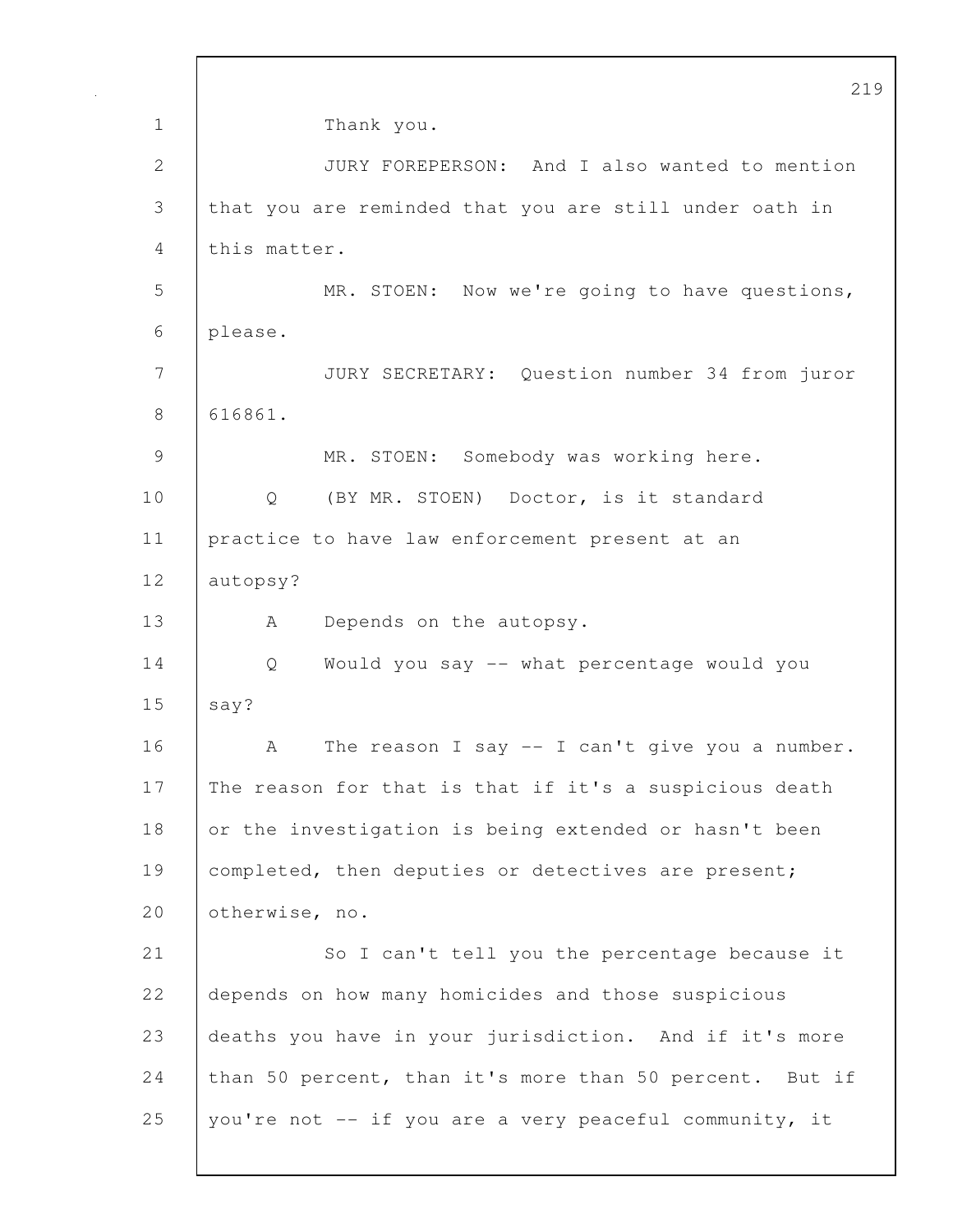|              | 220                                                      |
|--------------|----------------------------------------------------------|
| $\mathbf 1$  | could be 10 percent. So there's no specific number.      |
| $\mathbf{2}$ | Next question you can answer if you know: Did<br>Q       |
| 3            | you have a difficult time ascertaining how Mrs. Keegan   |
| 4            | hit the front of her head, as well as the back?          |
| 5            | I don't understand that question because --<br>A         |
| 6            | If you don't understand it, then we can go on.<br>Q      |
| 7            | Okay.<br>А                                               |
| $8\,$        | Was any sexual assault trauma observed?<br>Q             |
| 9            | None was observed.<br>A                                  |
| 10           | If you noticed a body on the floor, what would<br>Q      |
| 11           | your first instinct be? Would you verify ABC? Would      |
| 12           | you initiate CPR?                                        |
| 13           | Find out whether they're dead or not.<br>A               |
| 14           | Yeah. And how would you do that as a medical<br>Q        |
| 15           | person?                                                  |
| 16           | Well, you can palpate for a pulse in the neck<br>А       |
| 17           | or in the -- in the wrists or -- I don't run around with |
| 18           | a chest -- with a stethoscope, so                        |
| 19           | Do you know what ABC means in medical<br>Q               |
| 20           | terminology? Would you verify by ABC?                    |
| 21           | Do you know what that means?                             |
| 22           | Yeah, it's airway, blood pressure, and<br>A              |
| 23           | circulation.                                             |
| 24           | If you saw a body on the floor, would your<br>Q          |
| 25           | first instinct be to use that? I think that's the        |
|              |                                                          |

 $\mathbf I$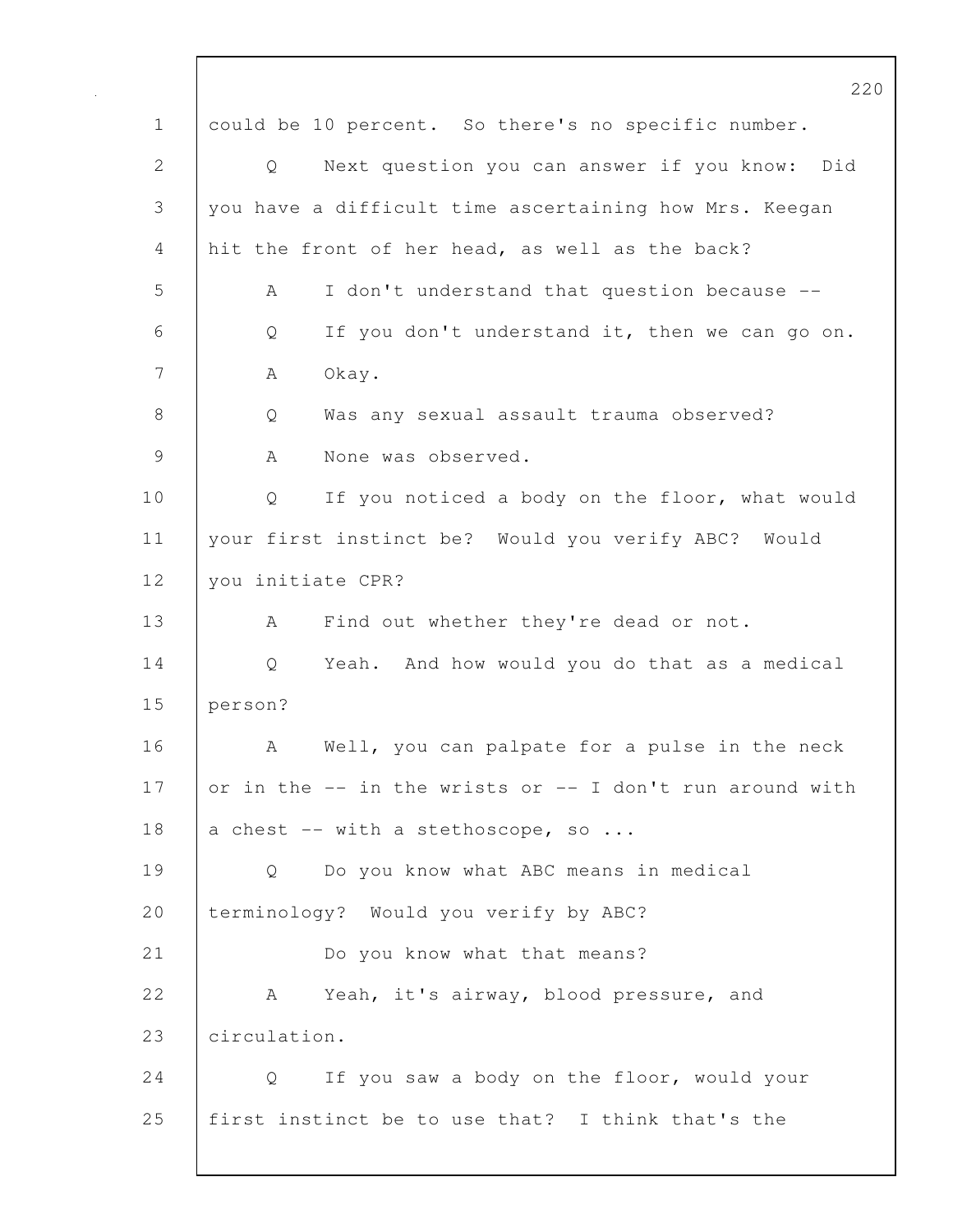221 1 essence of the question. 2 A Well, if they were dead, I wouldn't. But if 3 you -- if I was satisfied that they were not dead, yes, 4 I would try and resuscitate them. 5 One thing that isn't being done anymore in CPR 6 is mouth-to-mouth resuscitation. 7 Q Next question is inadmissible legally. 8 Does anything particularly stand out in your 9 | memory about Mrs. Keegan's autopsy? 10 A Not really. 11 Q Would binding of the hands cause the edema? 12 | A Not to the degree that it was present in her 13 hands. Because if it was bound, there would be 14 | compression around the wrists, and the edema seems to 15  $\int$  go -- I presume that that's what the questioner is 16 asking about binding of the hands. 17 Q Okay. 18 A And so I don't think that -- you would see the 19 imprints of something like a cord or a rope or something 20 **like that, and there wasn't.** 21 Q The next question has to do with the alcohol 22 that was found to the extent of .16 in her blood. Could 23 that be a causative factor of more blood flow than 24 **C** otherwise? 25 A No. And it has absolutely -- that's a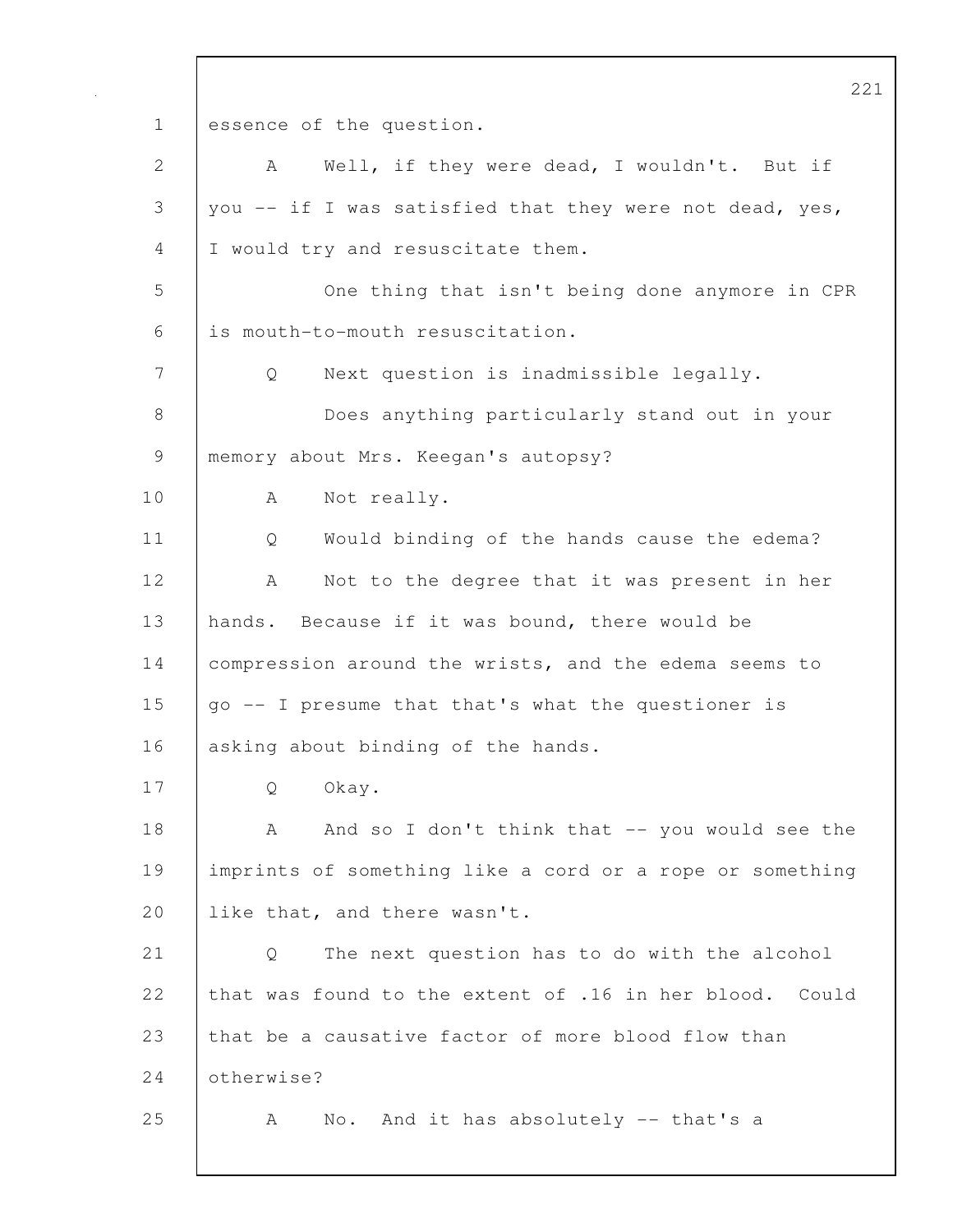222 1 chemical test. It's got nothing to do with the flow of 2  $blood.$ 3 MR. STOEN: Next question, please. 4 Part of these have been answered. 5 JURY SECRETARY: Number 35, juror 616861. 6 Q (BY MR. STOEN) What condition was -- were the 7 organs of Susan Keegan in? For example, did she -- did 8 her liver show cirrhosis or show signs of damage? 9 A I don't think so because that's all 10 | represented in the -- in the autopsy report. The liver 11 is examined -- looked at, examined, taken out, weighed, 12 sectioned, and cirrhosis is very easily determined just 13 by even looking at it. 14 I presume you're talking about alcoholic 15 cirrhosis. Cirrhosis is fibrosis of the liver. 16 |  $\qquad$  0 So you didn't detect any of that? 17 | A No, sir. 18 Q Are you voice recording as you are conducting 19 your autopsy? 20 A Yes and no. At the beginning of the autopsy I 21 actually dictate the external examination, and that's 22 with a dictating instrument in my hand. If I have to 23 use both hands, then I put that dictating instrument 24 down, perform what I'm supposed to perform, then I 25 dictate and continue.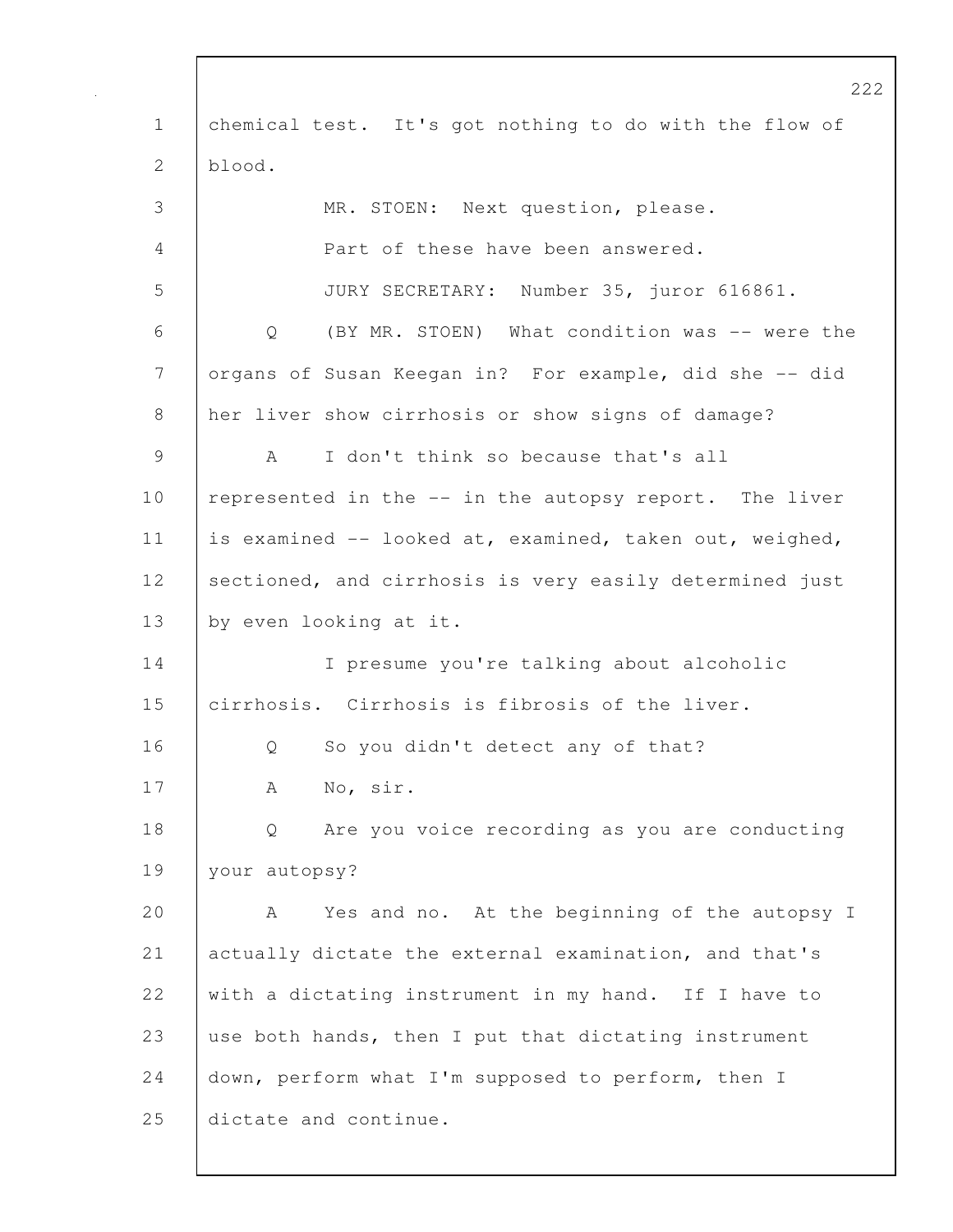|             | $\mathcal{Z}$                                           |
|-------------|---------------------------------------------------------|
| $\mathbf 1$ | And $--$<br>Q                                           |
| 2           | Excuse me, let me finish.<br>A                          |
| 3           | After the prosection is complete, then I                |
| 4           | dictate all my findings. What I do at the time of the   |
| 5           | autopsy, while I am performing the autopsy, I have a    |
| 6           | piece of paper -- a pad of paper where I put just brief |
| 7           | notes to myself about the findings as I am continuing   |
| 8           | through the autopsy. And then at the end of the autopsy |
| 9           | I dictate using -- part of it is my memory because I've |
| 10          | been doing this for so often, I know the sequence the   |
| 11          | organs go or are dictated, and then I have these notes  |
| 12          | that I've written.                                      |
| 13          | Okay. Try to speak up, if you could, Doctor.<br>Q       |
| 14          | I'm sorry. I apologize.<br>А                            |
| 15          | Thank you.<br>Q                                         |
| 16          | I'm answering the question to the questioner,<br>A      |
| 17          | so I should be answering to you. I apologize.           |
| 18          | If Susan Keegan was injected after being down,<br>Q     |
| 19          | would the drugs circulate or get dispersed?             |
| 20          | What does the questioner mean by "down"?<br>Is<br>A     |
| 21          | she alive or dead?                                      |
| 22          | If she's dead, no, it doesn't get circulated.           |
| 23          | If it's -- where is it injected, is it intravenously?   |
| 24          | If it's intravenous, then I would presume to have seen  |
| 25          | some areas of injection. And usually the common places  |
|             |                                                         |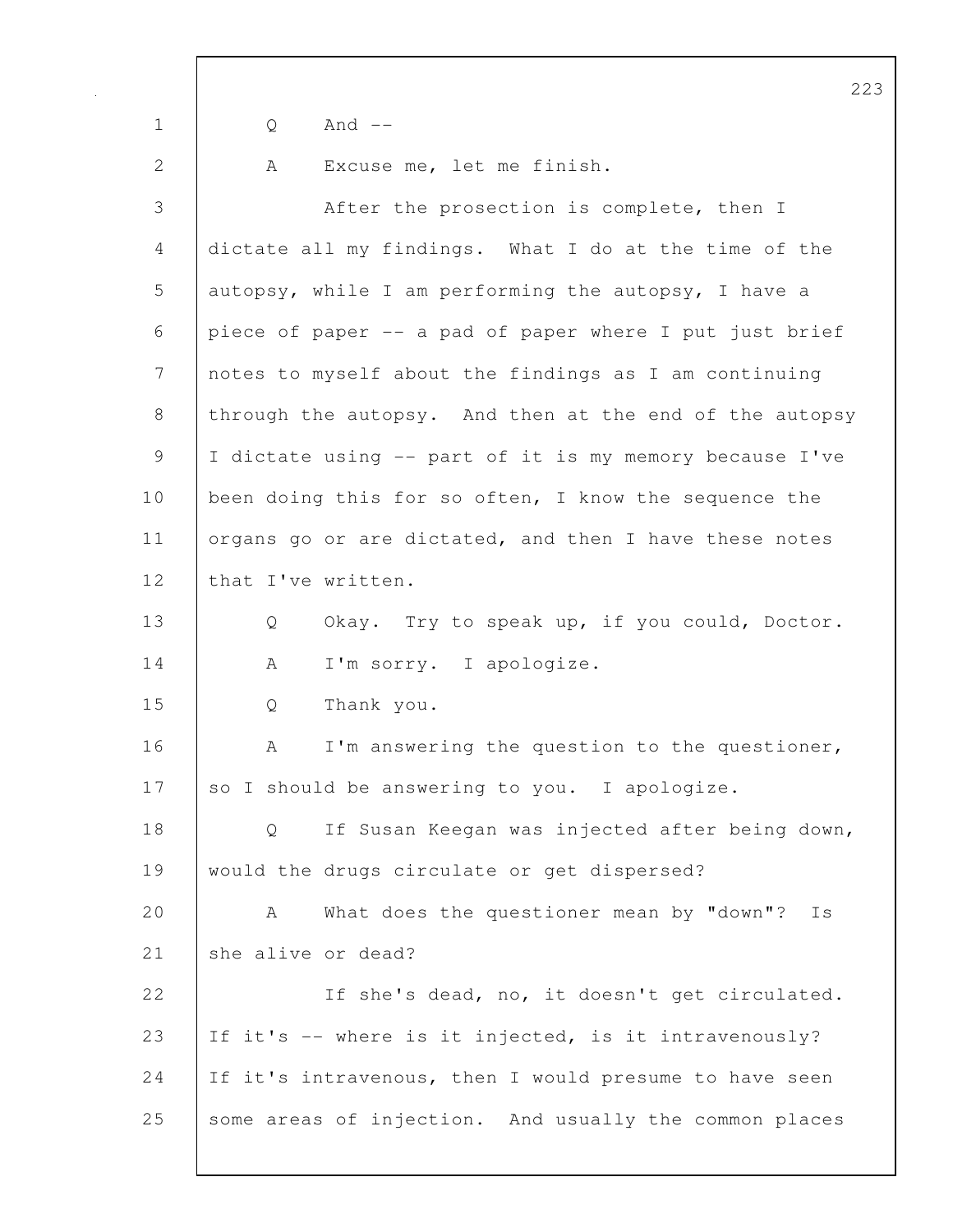1 are in the arms or in the neck. And so there's no 2 evidence that she was injected. 3 Q What is -- the next question is legally 4 inadmissible. 5 MR. STOEN: Next question. 6 JURY SECRETARY: Number 36 from juror 611538. 7 Q (BY MR. STOEN) Is it plausible that Linda -- 8 that Susan Keegan, running for the toilet, had a heart 9 attack, fell into the vanity, and aspirated her vomit? 10 A There's no evidence that there was a heart 11 attack. Presumably you're talking about a myocardial 12 | infraction. The coronary arteries are not occluded. 13 | There's no evidence in the heart itself, which is 14 taken -- which is looked at before it's taken out, then 15 it's removed, then it's cleaned by running water, then 16 the coronary arteries are actually sectioned, and then 17 the muscle is sectioned. And I've been doing so many 18 autopsies, I can tell you whether there's a fresh 19 infarct present. 20 Q Thank you, sir. 21 | MR. STOEN: Next question. 22 JURY SECRETARY: Number 37, juror 23 number 626897. 24 Q (BY MR. STOEN) I'm going to ask: Could you 25 show Dr. Trent the picture of Susan's top of her hand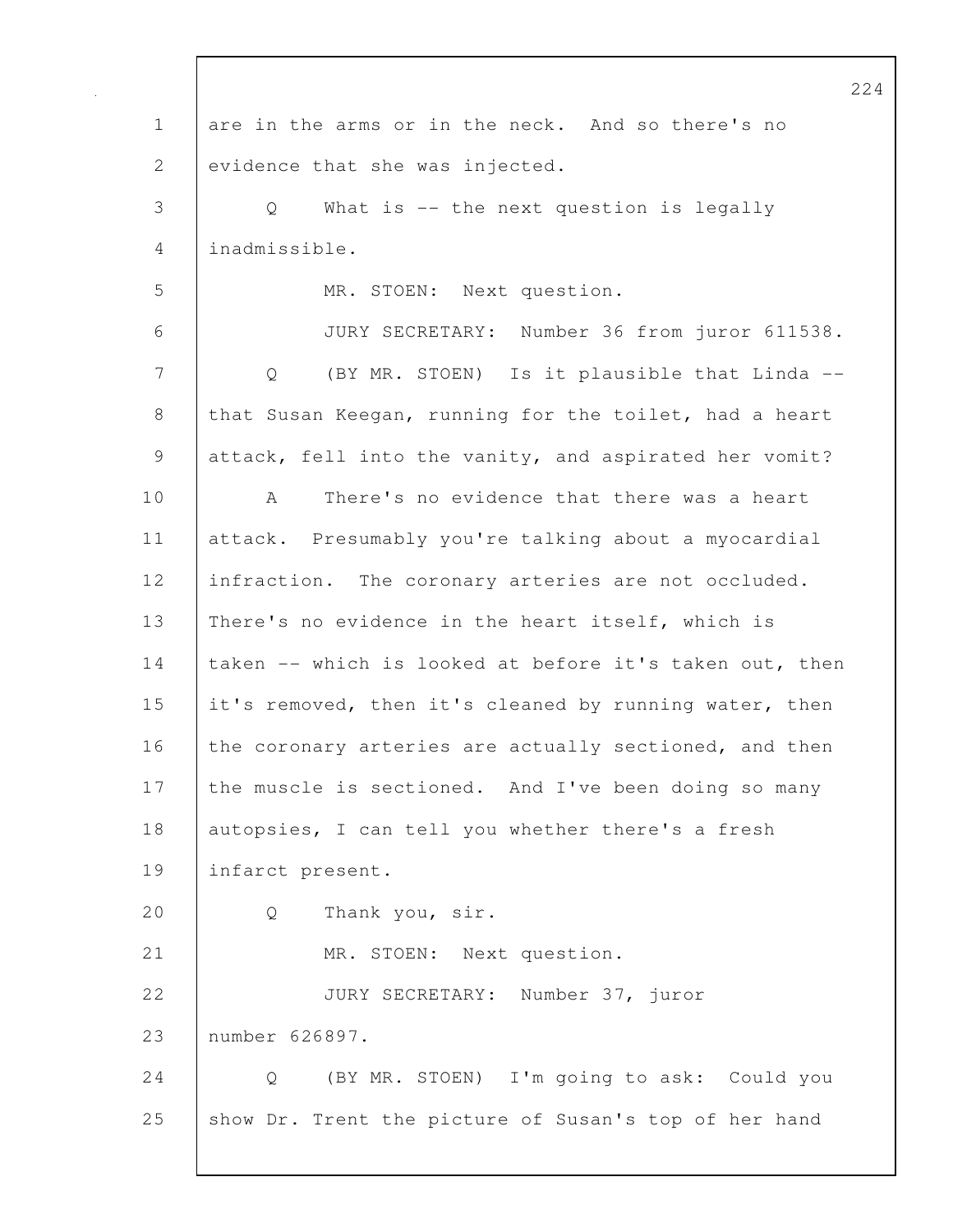|              | 225                                                    |
|--------------|--------------------------------------------------------|
| $\mathbf 1$  | and ask Dr. Trent if that puncture, I quess, could be  |
| $\mathbf{2}$ | indicative of a wound that could be an injection site. |
| 3            | I presume it has to do with the -- I don't             |
| 4            | want to presume.                                       |
| 5            | Yeah, I remember the picture.<br>A                     |
| 6            | Oh, good. You have a better memory than I do,<br>Q     |
| 7            | sir.                                                   |
| 8            | I mean I just saw it this morning. It's not<br>A       |
| $\mathsf 9$  | that I remember it from six years ago. You know, I've  |
| 10           | done hundreds of autopsies since then.                 |
| 11           | Okay. This is 7-N. Is that the one --<br>Q             |
| 12           | that's, I believe, the picture the juror is referring  |
| 13           | to.                                                    |
| 14           | Yeah. There is -- there's another one which<br>A       |
| 15           | has $--$                                               |
| 16           | Yeah, I'll let --<br>Q                                 |
| 17           | There is another picture. It might be -- it<br>А       |
| 18           | might be in that pile.                                 |
| 19           | Okay.<br>This one is not because you can               |
| 20           | actually see --                                        |
| 21           | Would you refer to the number?<br>Q                    |
| 22           | I'm sorry, on $7-N$ --<br>A                            |
| 23           | Yes.<br>Q                                              |
| 24           | Α<br>-- there's a picture of the proximal portion      |
| 25           | of the right thumb, and there is a small laceration    |
|              |                                                        |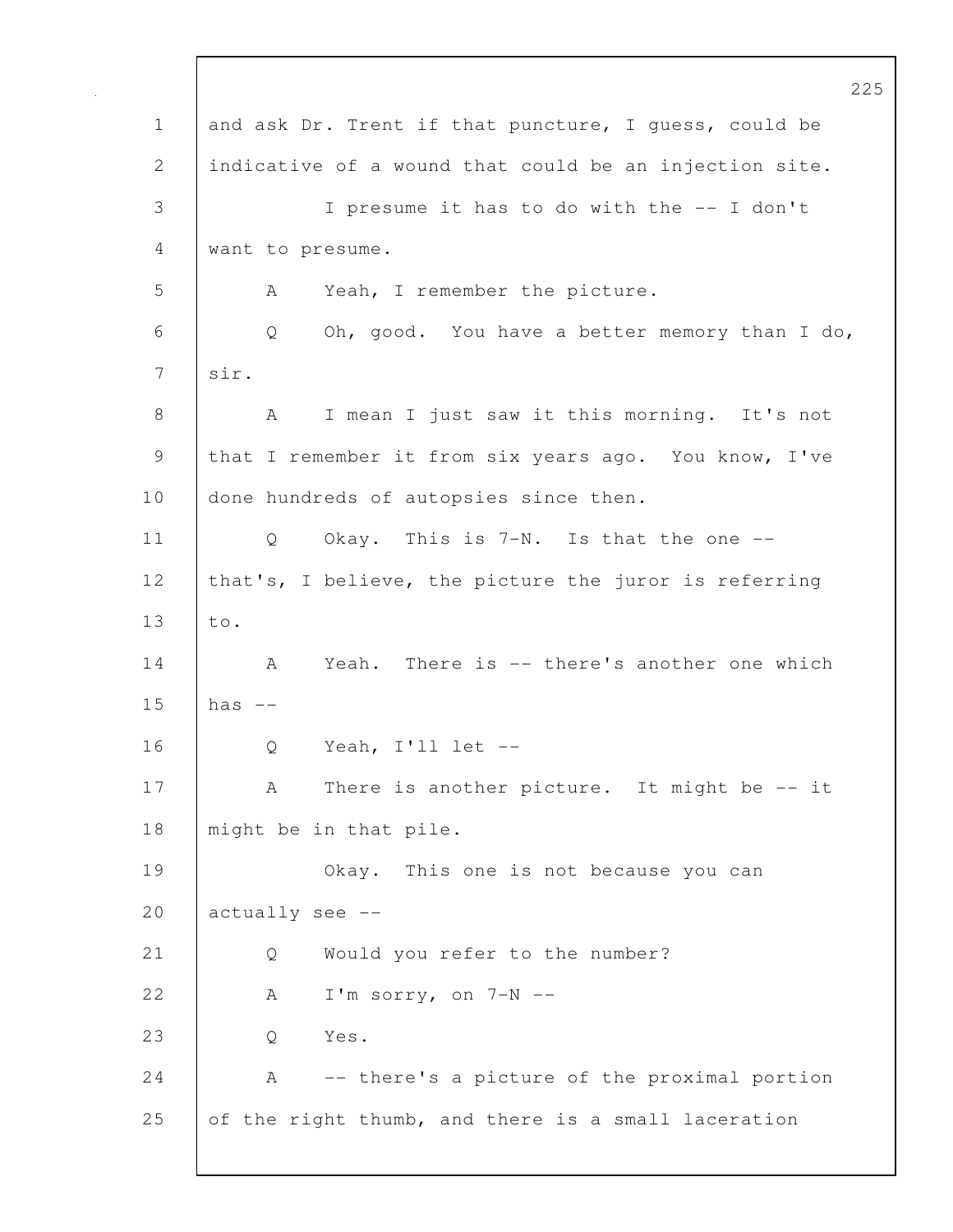226 1 which is approximately -- looks like an 8th of an inch 2 in length. That's definitely not an injection site. 3 That's the only picture of a hand. 4 JURY FOREPERSON: It might have been in that, 5 but I could have sworn it was in that. Can I look at 6 that, please? 7 | MR. STOEN: Would that help you? 8 JURY FOREPERSON: Maybe he can be looking 9 through those and I can look at that pile. 10 THE WITNESS: All right. There is one here of 11 the left hand. It has no blood on it, but these are not 12 | injection sites. 13 Q (BY MR. STOEN) I'll put it on the screen here 14 and everybody can see it better. 15 A That's one. 16 | O Okay. Here. 17 | A Oh, thank you. 18 Veah, this -- this -- this is definitely --19 | well, you can show it. 20 Q Do you want to look behind you and see? Is 21 that the same one you now have? 22  $\blacksquare$  We'll have -- this is --23 A No, no, it's completely different. 24 Q This is number 5 within the autopsy set, 25 Exhibit 9.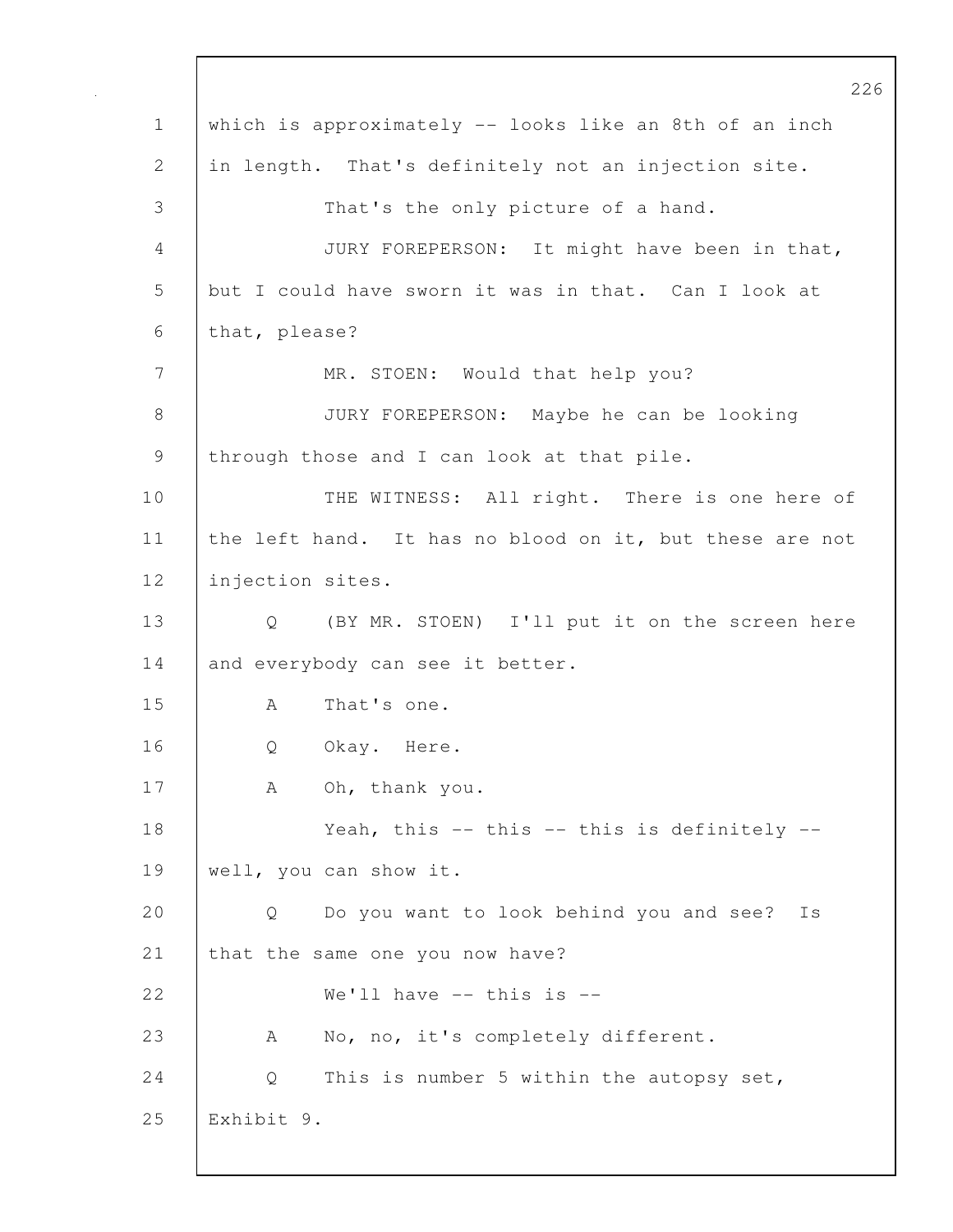|              | 227                                                     |
|--------------|---------------------------------------------------------|
| $\mathbf 1$  | Yeah. That's 7-G and that is not an<br>A                |
| $\mathbf{2}$ | injection.                                              |
| 3            | Okay.<br>Q                                              |
| 4            | And this is also not an injection.<br>A                 |
| 5            | And that's 7-G?<br>Q                                    |
| 6            | $7-G$ .<br>A                                            |
| 7            | 7-G of Exhibit 7, you're saying that is not an<br>Q     |
| 8            | injection site. Is that what you had in mind?           |
| 9            | Yes, that is not an injection site. It's too<br>A       |
| 10           | large.                                                  |
| 11           | Thank you, Doctor.<br>Q                                 |
| 12           | MR. STOEN: Next question, please.                       |
| 13           | THE WITNESS: And the other thing is, there              |
| 14           | is -- there is no single vessel that's large            |
| 15           | enough to -- underneath the hand like that. You know, I |
| 16           | have very big veins on my hand, the dorsal surfaces of  |
| 17           | my hand, but still that is not -- on Susan's Keegan's   |
| 18           | hand is not an injection site.                          |
| 19           | MR. STOEN: Next question.                               |
| 20           | JURY SECRETARY: Question number 38 from juror           |
| 21           | number 610214.                                          |
| 22           | (BY MR. STOEN) I don't understand this<br>Q             |
| 23           | question: Was there a recording in this case?           |
| 24           | I believe you mentioned that you recorded --            |
| 25           | I dictate as I perform the autopsy, yes.<br>A           |
|              |                                                         |

 $\mathbf I$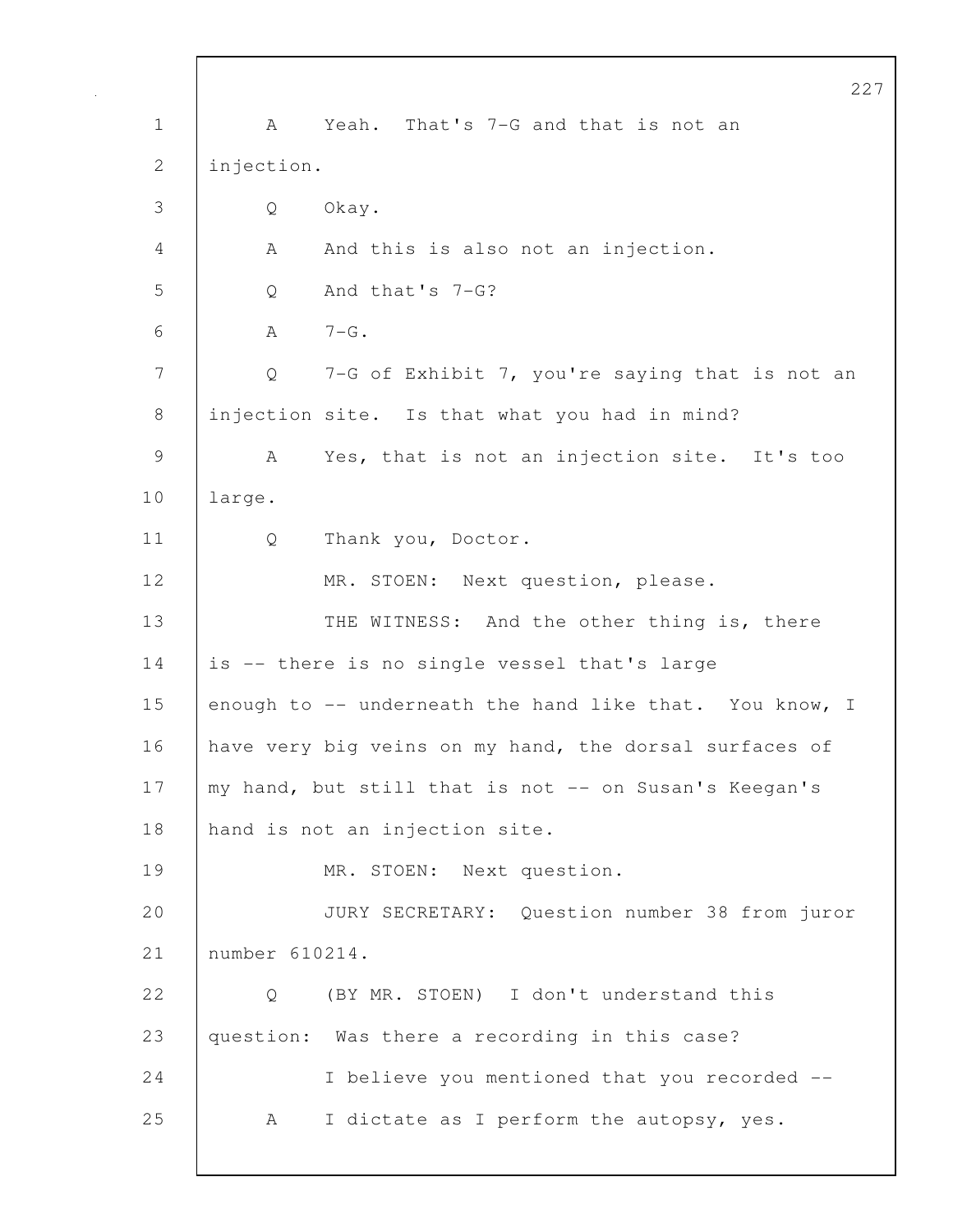|              | 228                                                      |
|--------------|----------------------------------------------------------|
| $\mathbf 1$  | Did you save that recording, by any chance?<br>Q         |
| $\mathbf{2}$ | I'm sorry, no, no.<br>А                                  |
| 3            | Okay. You use it mainly for note-taking?<br>Q            |
| 4            | Yeah, and then I erase it as soon as I'm<br>А            |
| 5            | finished.                                                |
| 6            | Is that the common practice within the --<br>Q           |
| 7            | Well, it is with me. I don't know about other<br>A       |
| 8            | pathologists. You don't have the space and time to       |
| 9            | store all this stuff. That's why the -- that's why       |
| 10           | there is the dictated material -- I mean typed material. |
| 11           | Okay.<br>Q                                               |
| 12           | JURY SECRETARY: Question 39 from juror                   |
| 13           | 616861.                                                  |
| 14           | Q<br>(BY MR. STOEN) The first question is one            |
| 15           | that's already been repeated.                            |
| 16           | The second one is $-$ the question is: But               |
| 17           | your memory has been found flawed, so how can you say    |
| 18           | with a high degree of accuracy your findings?            |
| 19           | I can answer only the questions that are asked<br>A      |
| 20           | and that are -- that I can remember by reading my notes  |
| 21           | or somebody else's reports, and that's it. And if I      |
| 22           | don't know the answer, I'll tell you I don't know or I   |
| 23           | don't remember.                                          |
| 24           | Thank you, sir.<br>Q                                     |
| 25           | JURY SECRETARY: Question number 40 from juror            |
|              |                                                          |

 $\mathbf{I}$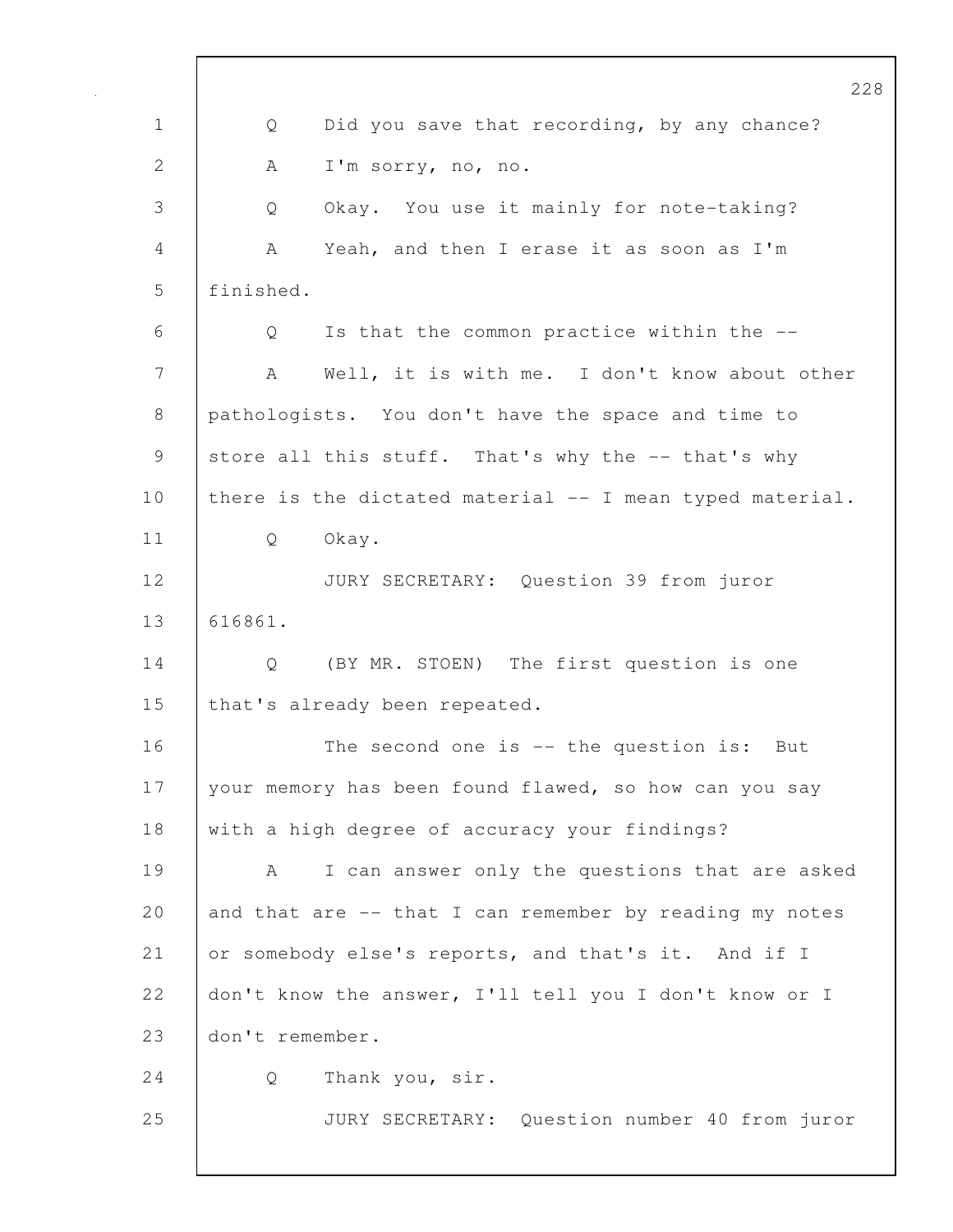229 1 640779. 2 Q (BY MR. STOEN) Did you observe any signs of 3 any form of drug addiction? 4 A I can't say that I have because you don't see 5 that by looking at a body or cutting a body, performing 6 an autopsy. 7 Q Thank you, sir. 8 JURY SECRETARY: Question 41 from juror 9 number 611538. 10 | Q (BY MR. STOEN) The question is: Were Susan 11 Keegan's legs also swollen similarly to her face and 12 arms? 13 | A I don't think so because if they were, I would 14 have reported that on the autopsy report. 15 Q Thank you. 16 JURY SECRETARY: Question number 42 from juror 17 610214. 18 Q (BY MR. STOEN) I think we may have answered 19 this, but I'll ask it again: There is what appears to 20 be a dark spot on the back of Susan's hand. Can you 21 identify it? 22 | I guess it's with respect to what we've 23 already shown. 24 A Yeah, it's a contusion or perhaps -- what is 25 the dark spot? Is it -- on the hands bilaterally from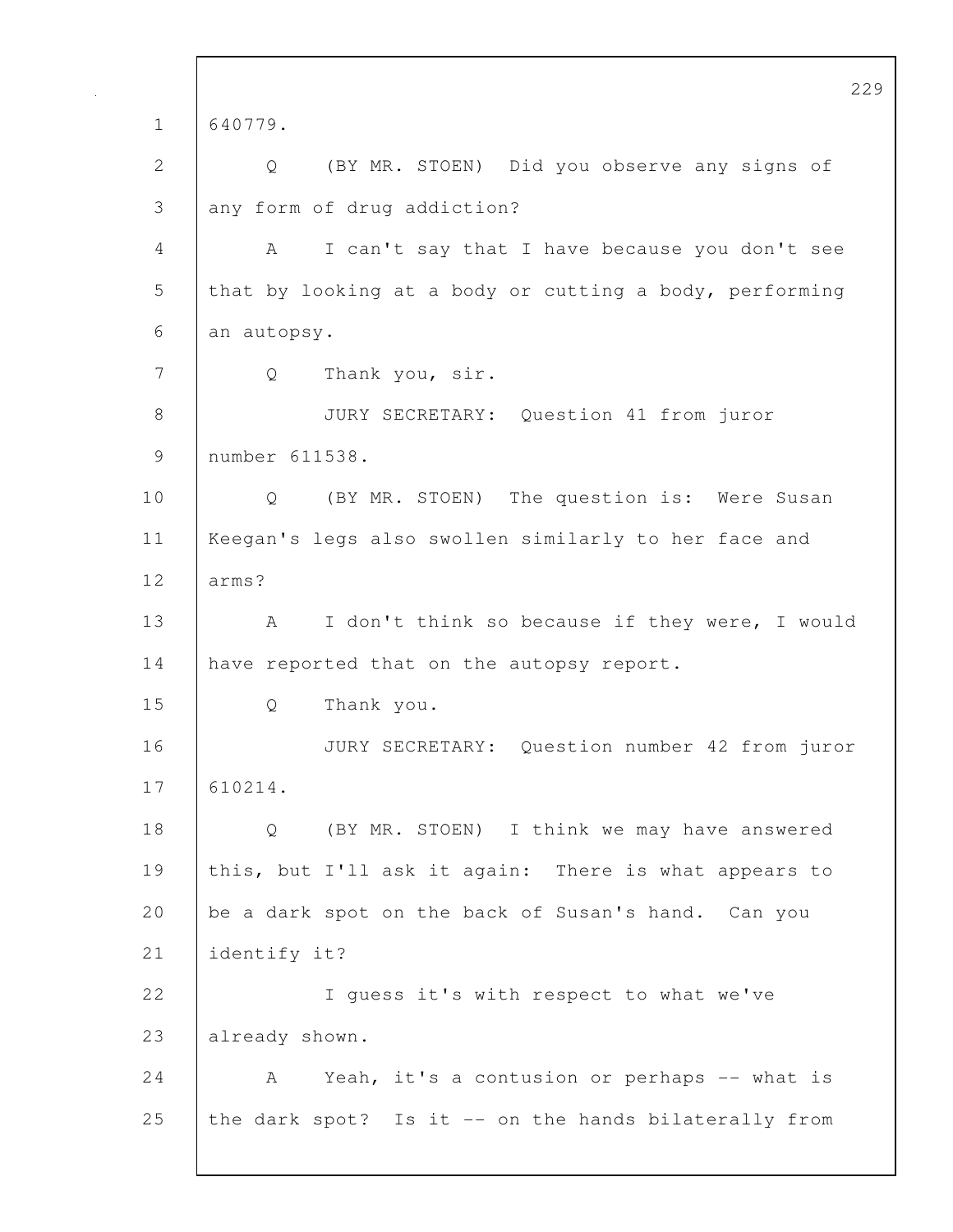230 1 the photographs, if you look at them, you can see they 2 are swollen because there's puffiness and there is 3 diffused purple -- pale purplish discoloration. 4 Is that the spot or spots that is being 5 referred to? 6 Q I think we're talking about the two dark spots 7 that were shown on the Elmo that you just testified to 8 about five minutes ago. 9 A Oh, yeah. Well, that's a matter of blood. 10 Disruption of -- it's full thickness through the 11 epidermis and the dermis. That's where the blood vessel 12 are, so that's where some -- some of the blood that came 13 | out of there, and it's still present there. 14 JURY SECRETARY: Question 43 from juror six -- 15 I think we're missing a number. It's not the right jury 16 number, 62689. I don't know, that's not right. 17 | Okay. So we'll go to the next question, juror 18 number 609424. 19 | MR. STOEN: What's the number on it? 20 JURY SECRETARY: Okay, we'll go back to the 21 other one. Sorry. Number 43, 626897. 22 Q (BY MR. STOEN) Question: Can you please have 23 Dr. Trent re-explain the correlation of the drugs found 24 in her system and the condition of the heart at the time 25 of the autopsy, the inconsistency, if any?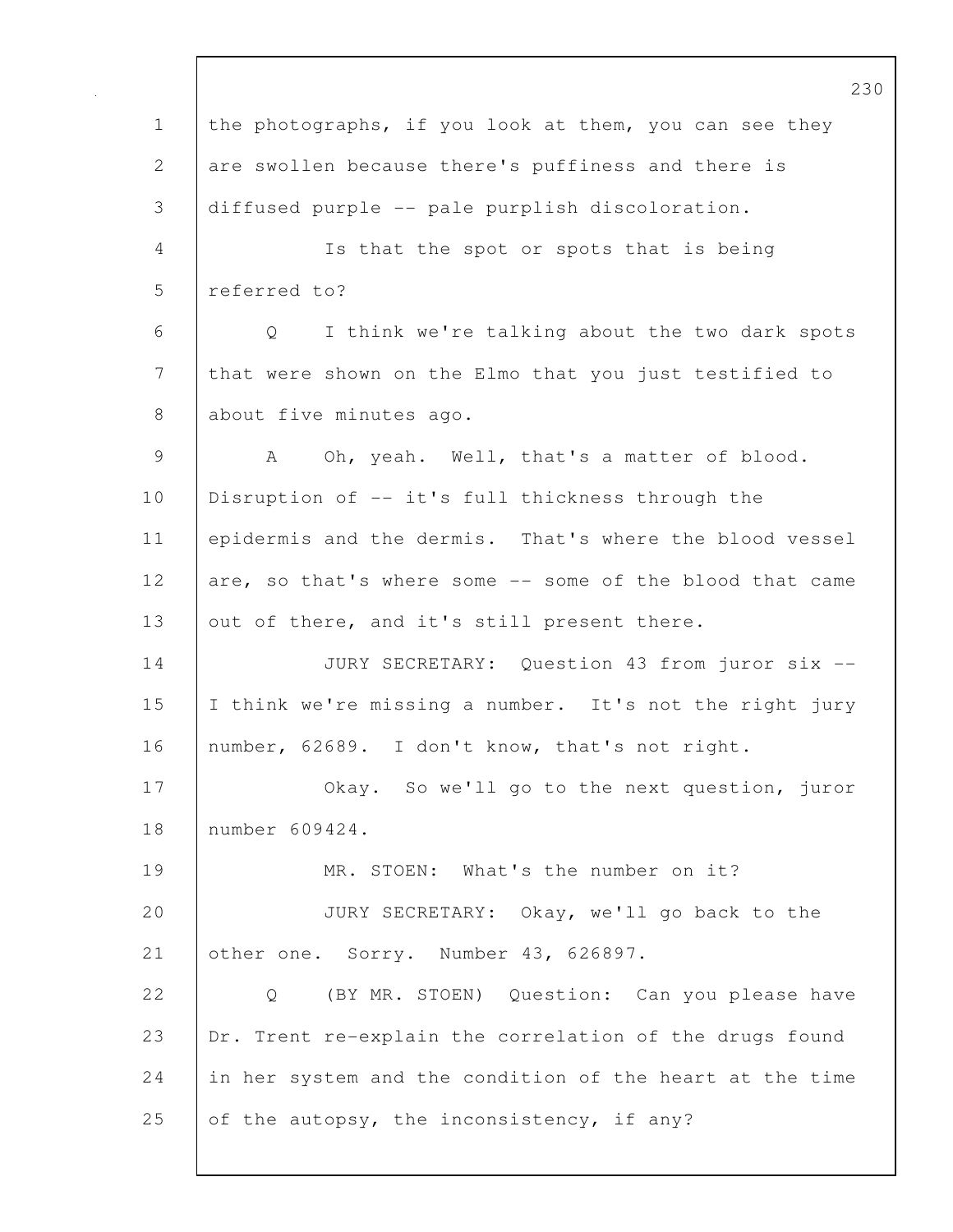231 1 | A I'm sorry, I don't understand. What kind of 2 | inconsistency? 3 Q Well, I can only tell you what this question 4 reads. 5 A I understand, sir. That's what I'm saying. 6 All right. This is a lady who's 55 years old, 7 she weighs 195 pounds, and she's 5'8". I described her 8 as overweight. I really don't know what her BMI is, so 9 whether she's classified as obese --10 Q What is BMI, sir? What is a BMI? 11 | A I'm sorry? 12 Q You said BMI. 13 | A Oh, her basal -- what is it -- metabolic 14 index. 15 Q Okay. 16 | A By -- by definition today, I'm defined as 17 | being obese because my BMI is 31, and I don't consider 18 | myself to be obese. I'm overweight, but I'm not obese. 19 All right. This is a lady who weighs 195 20 pounds, she's 5'8", and her heart weighs 335 grams. The 21 left ventricle is 1.3 centimeters and the right 22 ventricle is 0.4 centimeters. It says the chambers are 23 mildly dilated. The endocardium, chordae, and papillary 24 muscles show no anatomic abnormalities. The muscles are 25 perfectly normal in appearance. The myocardium, which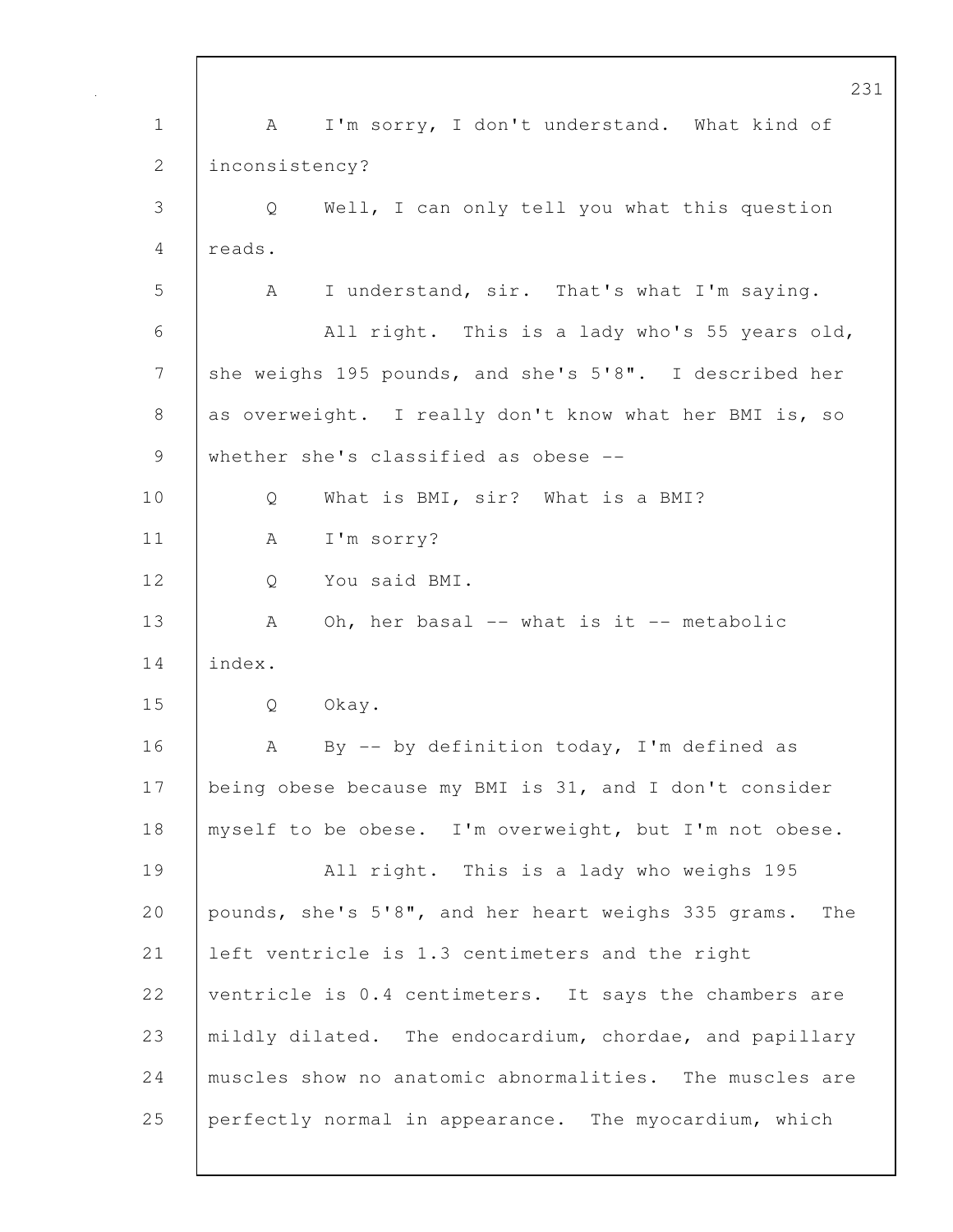232 1 is blood -- the heart muscle, is a uniform tan-brown in 2 color and show no lesions. 3 So there is nothing in her heart that -- I 4 don't understand what the relationship would be between 5 the heart and whether she's intoxicated with a drug. 6 Q Thank you, sir. 7 JURY SECRETARY: Question number 44 from juror 8 609424. 9 Q (BY MR. STOEN) How would you explain the 10 Iividity in the top of the hands given the position of 11 the body? 12 | A I'm sorry, I don't understand the question, 13 quite frankly. 14 | MR. STOEN: Okay. Next question. 15 JURY SECRETARY: Question number 45 from juror 16 616861. 17 | Q (BY MR. STOEN) Mrs. Keegan -- if Mrs. Keegan 18 was alleged to be an addict of alcohol and drugs, did 19 | you see anything to suspect that? 20 A You don't see anything. The only thing I can 21 | say is from the toxicology information that she was 22 intoxicated. 23 Q Okay. Thank you. 24 | A But it says nothing about her habits as far as 25 drinking or using drugs.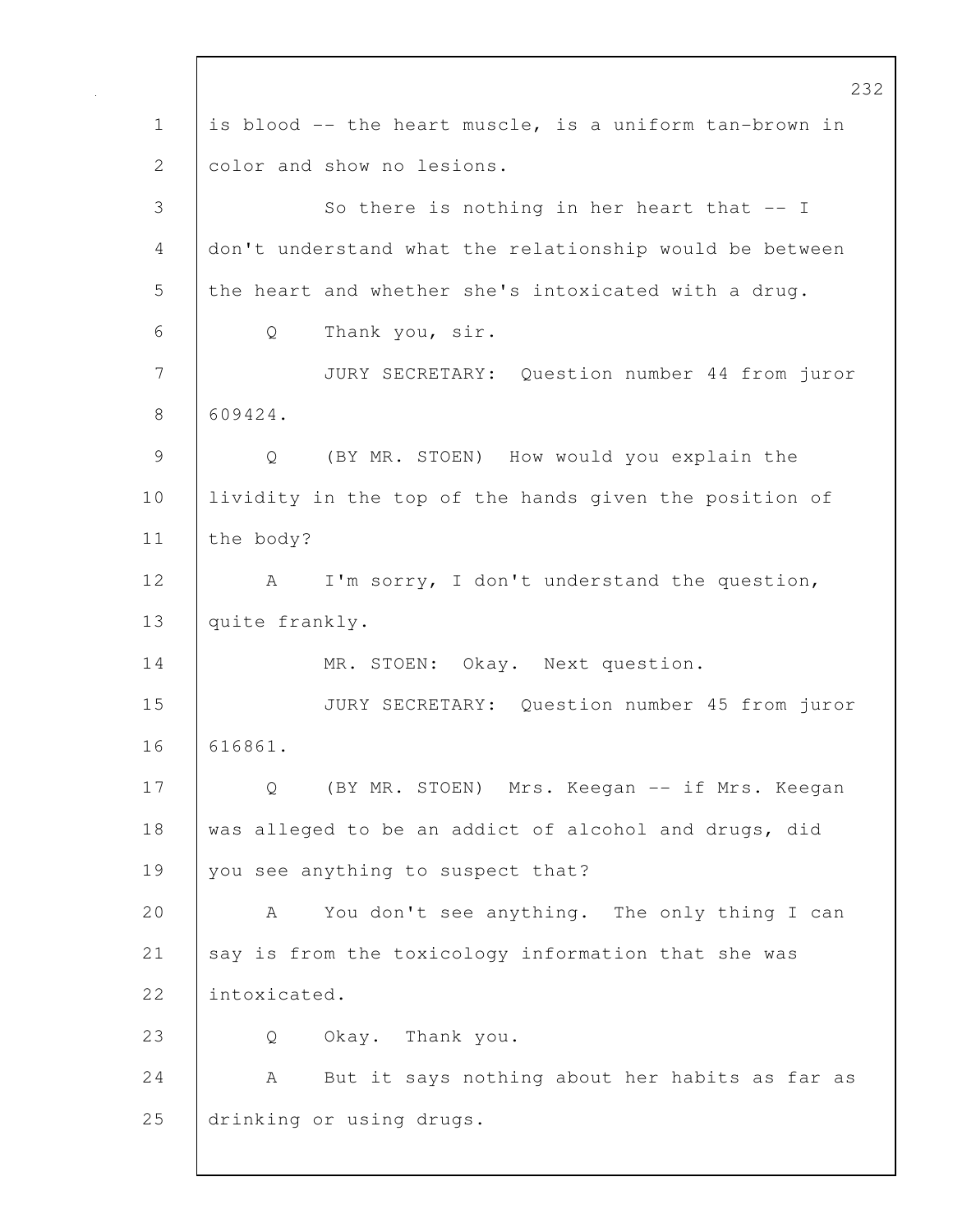233 1 Q Thank you. 2 MR. STOEN: Anything else? 3 JURY SECRETARY: That's it. 4 MR. STOEN: Dr. Trent, it's a pleasure to meet 5 you. And thank you for showing up. 6 THE WITNESS: Thank you. 7 MR. STOEN: We'll call our next witness. I'll 8 | go out and get him.  $9 \t - -$ 10 MICHAEL JOSEPH FERENC, M.D. 11 Called as a witness, having been first duly sworn, 12 testified as follows:  $13$  - - -14 THE REPORTER: Will you please state and spell 15 your name. 16 THE WITNESS: My name is Michael Joseph 17 Ferenc. The last name is "F", as in Frank, e-r-e-n-c.  $18$  - - -19 EXAMINATION 20 Q (BY MR. STOEN) What is your occupation, sir? 21 | A I'm a forensic pathologist. 22 Q And how many years have you been a forensic 23 pathologist? 24 A Since about 1986. 25 Q And what are the general duties of a forensic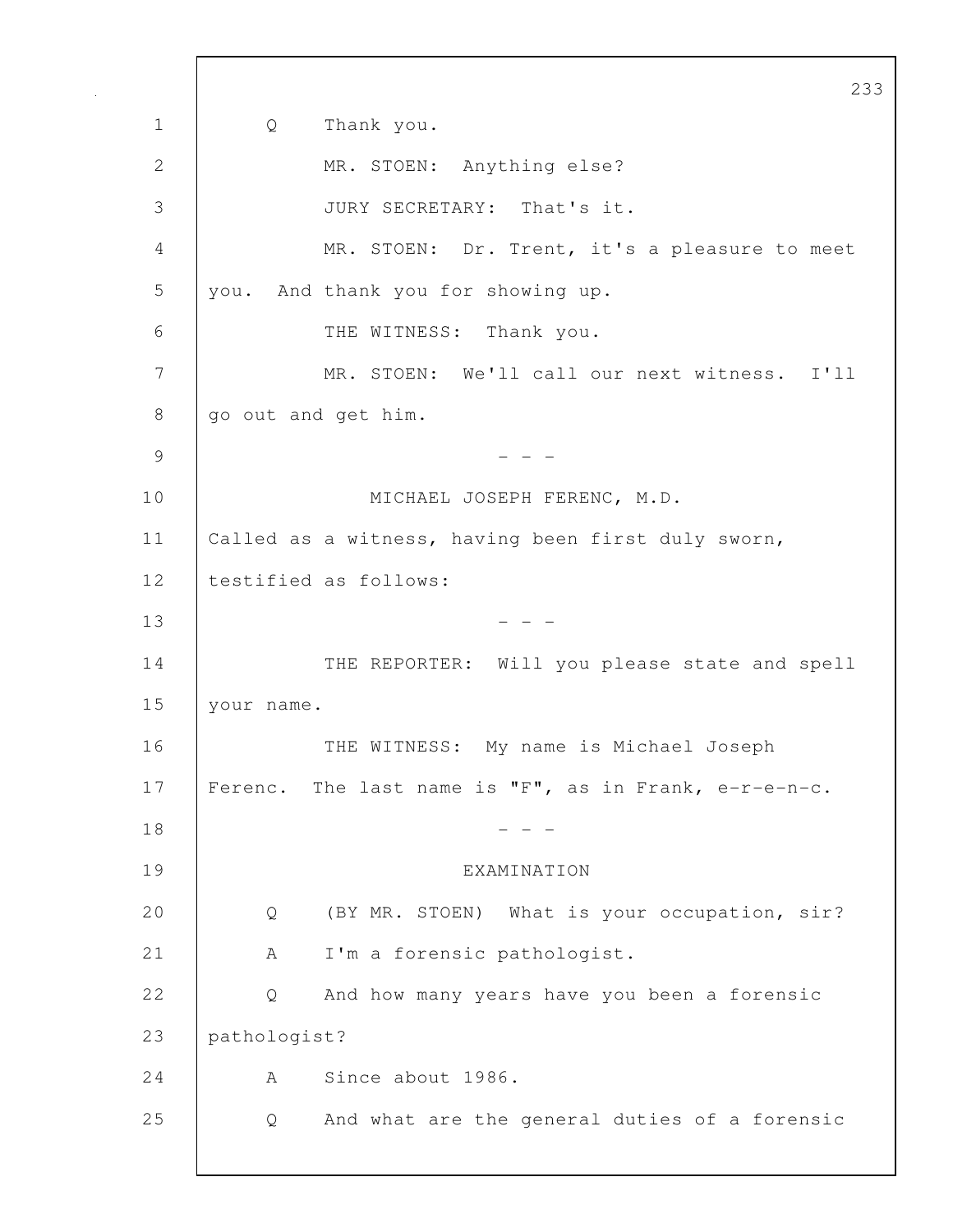1 pathologist?

| $\overline{2}$ | Forensic pathologist is a person who's trained<br>A      |
|----------------|----------------------------------------------------------|
| $\mathcal{S}$  | to examine deaths that occur that come under various     |
| 4              | state laws and typically deaths that are unusual and     |
| 5              | deaths related to trauma.                                |
| 6              | Q<br>If you would be kind enough to raise your           |
| 7              | voice. We're not sophisticated here. We don't have any   |
| $8\,$          | electricity that we can use for that.                    |
| $\mathcal{G}$  | JURY FOREPERSON: Excuse me.                              |
| 10             | MR. STOEN: Yes.                                          |
| 11             | JURY FOREPERSON: I'd like to stop for just a             |
| 12             | moment because I am supposed to be reading before each   |
| 13             | witness the secrecy admonition.                          |
| 14             | MR. STOEN: Please do that, yes.                          |
| 15             | JURY FOREPERSON: Grand Jury proceedings and              |
| 16             | investigations are secret. You are therefore admonished  |
| 17             | on behalf of the Mendocino County Superior Court and the |
| 18             | criminal grand jury not to disclose your grand jury      |
| 19             | subpoena or your grand jury appearance to anyone and not |
| 20             | to reveal to any person any questions asked or any       |
| 21             | responses given in the grand jury or any other matters   |
| 22             | concerning the nature or subject of the grand jury's     |
| 23             | investigation which you learned about by your grand jury |
| 24             | subpoena or during your grand jury appearance, except to |
| 25             | your own legal counsel. This admonition continues until  |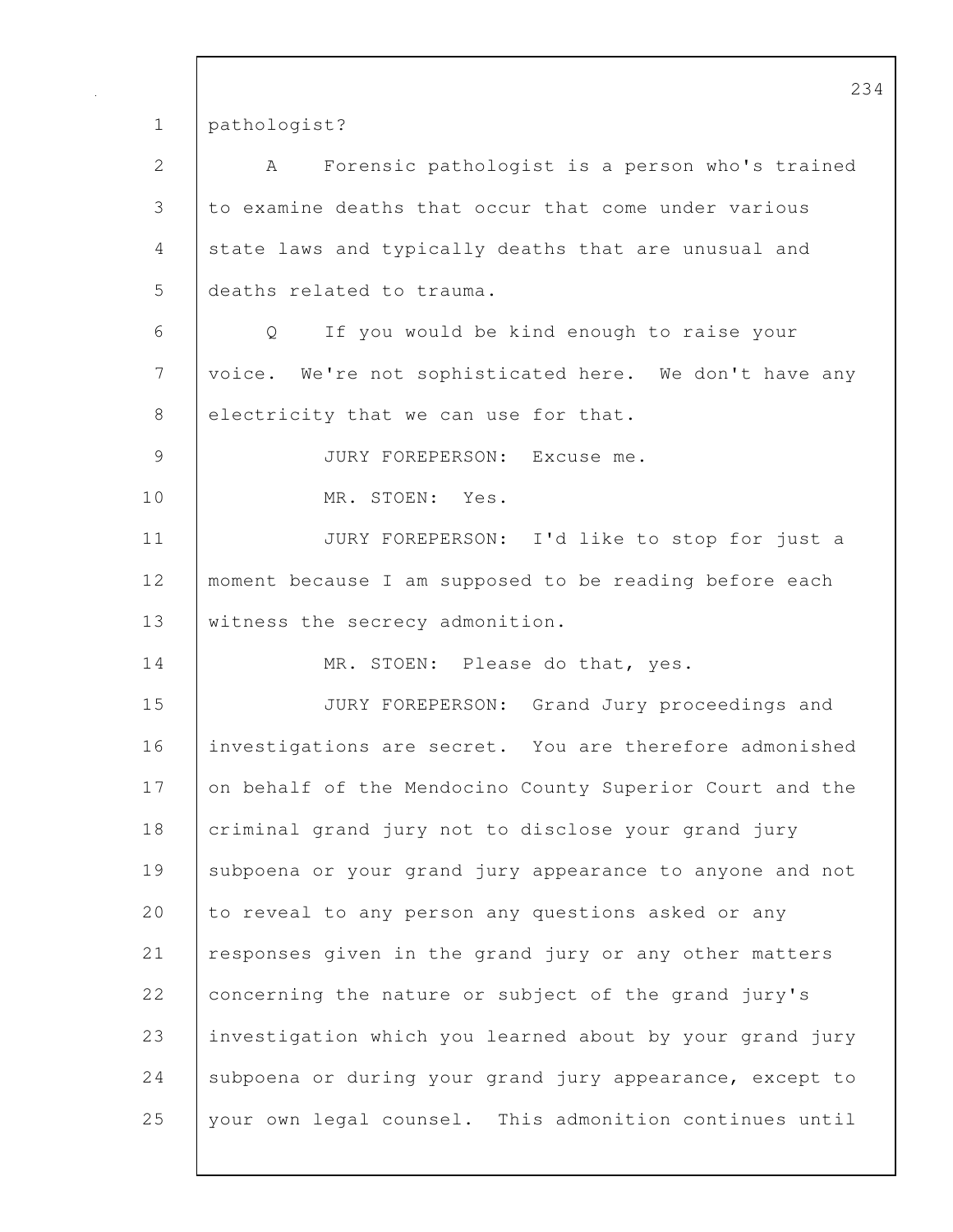|                 | 23                                                       |
|-----------------|----------------------------------------------------------|
| $\mathbf 1$     | such time as a transcript of the grand jury proceeding   |
| 2               | is made public or until disclosure is otherwise          |
| 3               | authorized by the Court or by operation of the law.      |
| 4               | Violation of this admonition is punishable as contempt   |
| 5               | of court.                                                |
| 6               | THE WITNESS: Yes, ma'am. I understand that.              |
| $7\phantom{.0}$ | I've been before a grand jury before.                    |
| $8\,$           | (BY MR. STOEN) Could you just give us a<br>$\mathsf{Q}$  |
| 9               | summary of your educational background from college to   |
| 10              | medical training?                                        |
| 11              | From medical school or --<br>A                           |
| 12              | Yeah, from medical school.<br>Q                          |
| 13              | Medical school. I graduated from the<br>A                |
| 14              | University of Texas, Southwestern Medical Center, in     |
| 15              | Dallas in 1981 with an M.D. degree. I then did a family  |
| 16              | practice internship in Dallas, Texas, from '82 to '85.   |
| 17              | I did a residency in anatomic pathology at the New York  |
| 18              | Hospital, Cornell University Medical Center in           |
| 19              | Manhattan. From '85 -- or '85 to '86 I did a year of     |
| 20              | basic research at Cornell University Medical Center, New |
| 21              | York Hospital. And most of '86 to '91 I worked in the    |
| 22              | office of the Chief Medical Examiner in New York City.   |
| 23              | From '91 to '98 I was an assistant medical               |
| 24              | examiner/coroner in the San Francisco Medical Examiner's |
| 25              | Office. And then I went to Maine where I was the deputy  |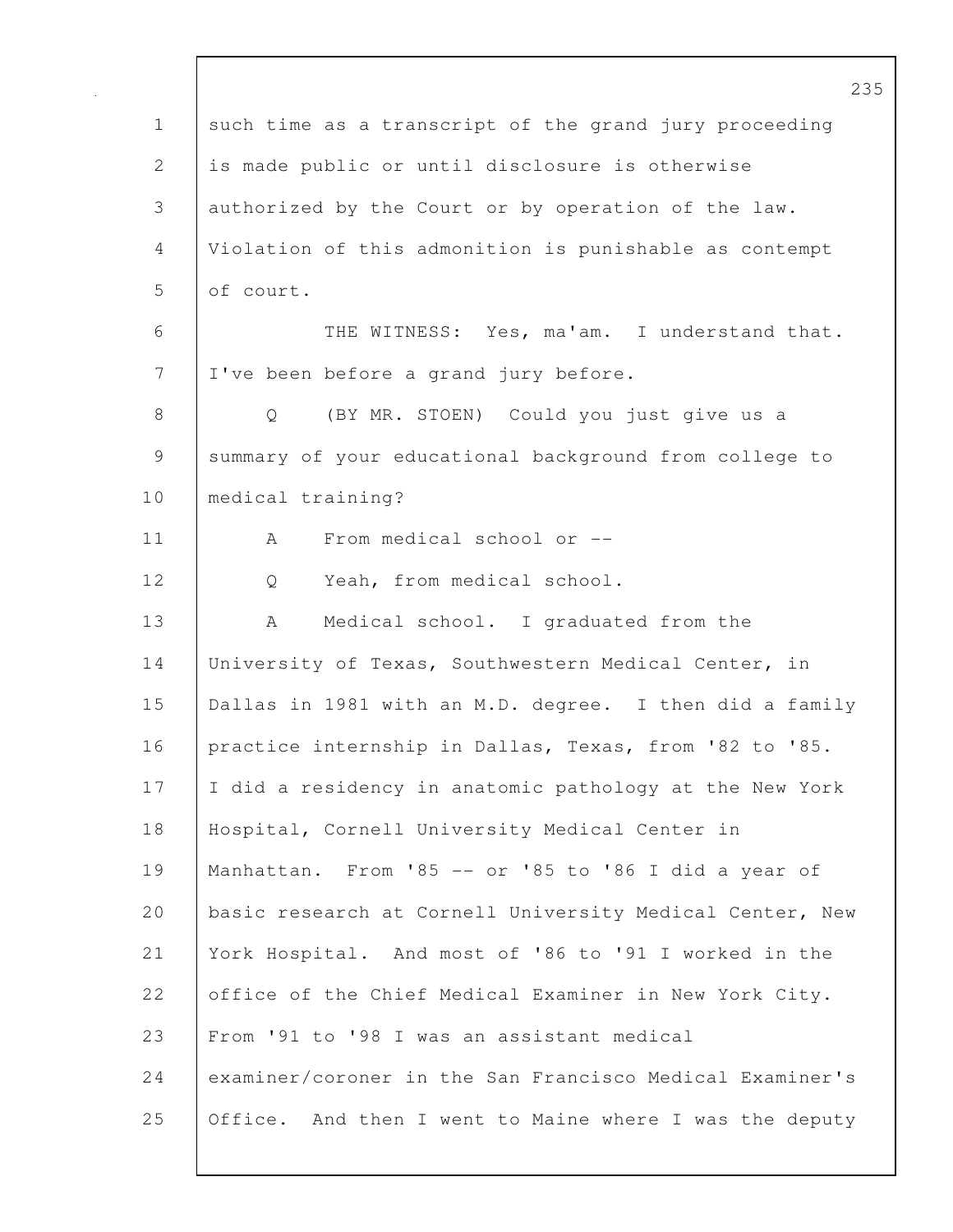|              | 23                                                       |
|--------------|----------------------------------------------------------|
| $\mathbf 1$  | chief medical examiner for the state. And since then     |
| $\mathbf{2}$ | I've worked in places such as Kern County, Marin,        |
| 3            | Arizona, in Tucson and in Phoenix, and even occasionally |
| 4            | when I was on holiday for Dr. Trent here in Mendocino    |
| 5            | and Lake County.                                         |
| 6            | Q<br>Okay. You knew where to come.                       |
| 7            | And what is your current position?                       |
| $8\,$        | I'm the Chief Forensic Pathologist for the<br>A          |
| $\mathsf 9$  | Alameda County Sheriff's Office Coroner's Bureau.        |
| 10           | And how long have you been there, sir?<br>Q              |
| 11           | This is actually the second time I've been<br>A          |
| 12           | I've been there for a little better than two<br>there.   |
| 13           | years.                                                   |
| 14           | Q<br>Okay. And can you make an estimate as to how        |
| 15           | many autopsies you've conducted over the years?          |
| 16           | No, sir, I actually can't, but thousands.<br>A           |
| 17           | Okay.<br>Q                                               |
| 18           | Several hundred a year each one of those<br>А            |
| 19           | years.                                                   |
| 20           | Have you ever worked with Dr. Jason Trent?<br>Q          |
| 21           | Yes, back in San Francisco, but that was many,<br>A      |
| 22           | many years ago, in the mid nineties, I think.            |
| 23           | And were you asked to review the findings of<br>Q        |
| 24           | Dr. Trent based on his autopsy of Susan Keegan on        |
| 25           | November 12th, 2010?                                     |
|              |                                                          |

 $\mathbf l$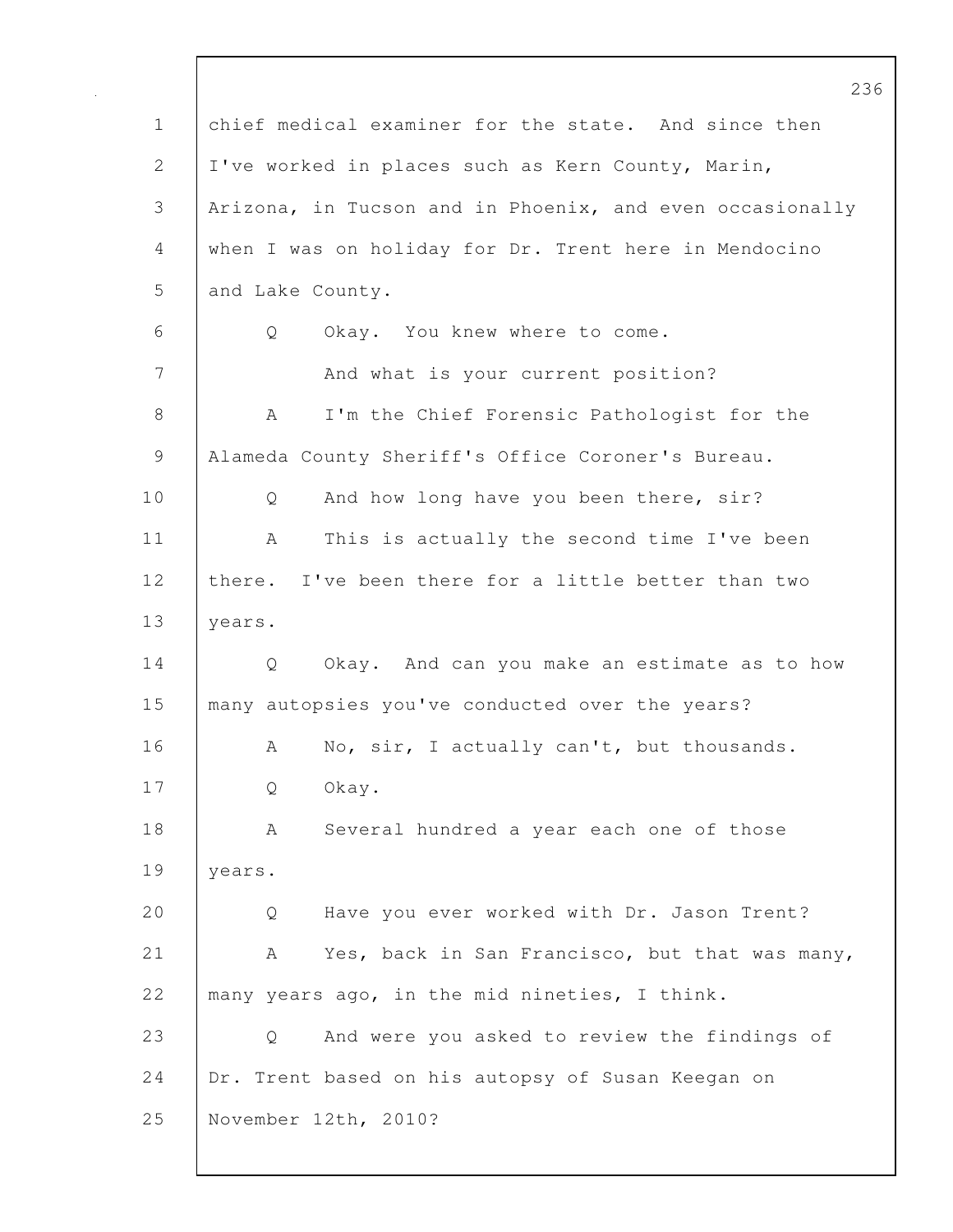237 1 | A Yes, sir. 2 | Q And how did that come about? 3 A I actually don't remember other than, in 4 reviewing the report, I believe either via Dr. Trent or 5 the sergeant at the coroner's bureau, they wanted to 6 refer it to me and I looked at it. 7 Q Do you recall what was asked of you? 8 A Just to review what I thought of the pictures 9 and reports that they gave me. 10 | Q Okay. I'm going to show you what's been 11 | marked as Exhibit Number 10, which appears to be the 12 | report of Jason K.T. Trent for the autopsy of 11/12/2010 13 and ask you if you recognize that. 14 A At this point in time I don't recognize it in 15 a sense of remember it in any detail, but I recognize 16 that this is a report related to the same lady that I 17 | reviewed. 18 Q Okay. Thank you. 19 Did you also look at photographs, like the 20 autopsy photographs that he referred to in his report? 21 A I reviewed some photographs. But I did not 22 keep any of these papers, so I don't know which 23 photographs I received. 24 Q Did you receive -- did you receive any autopsy 25 photographs that you believe came from Dr. Trent's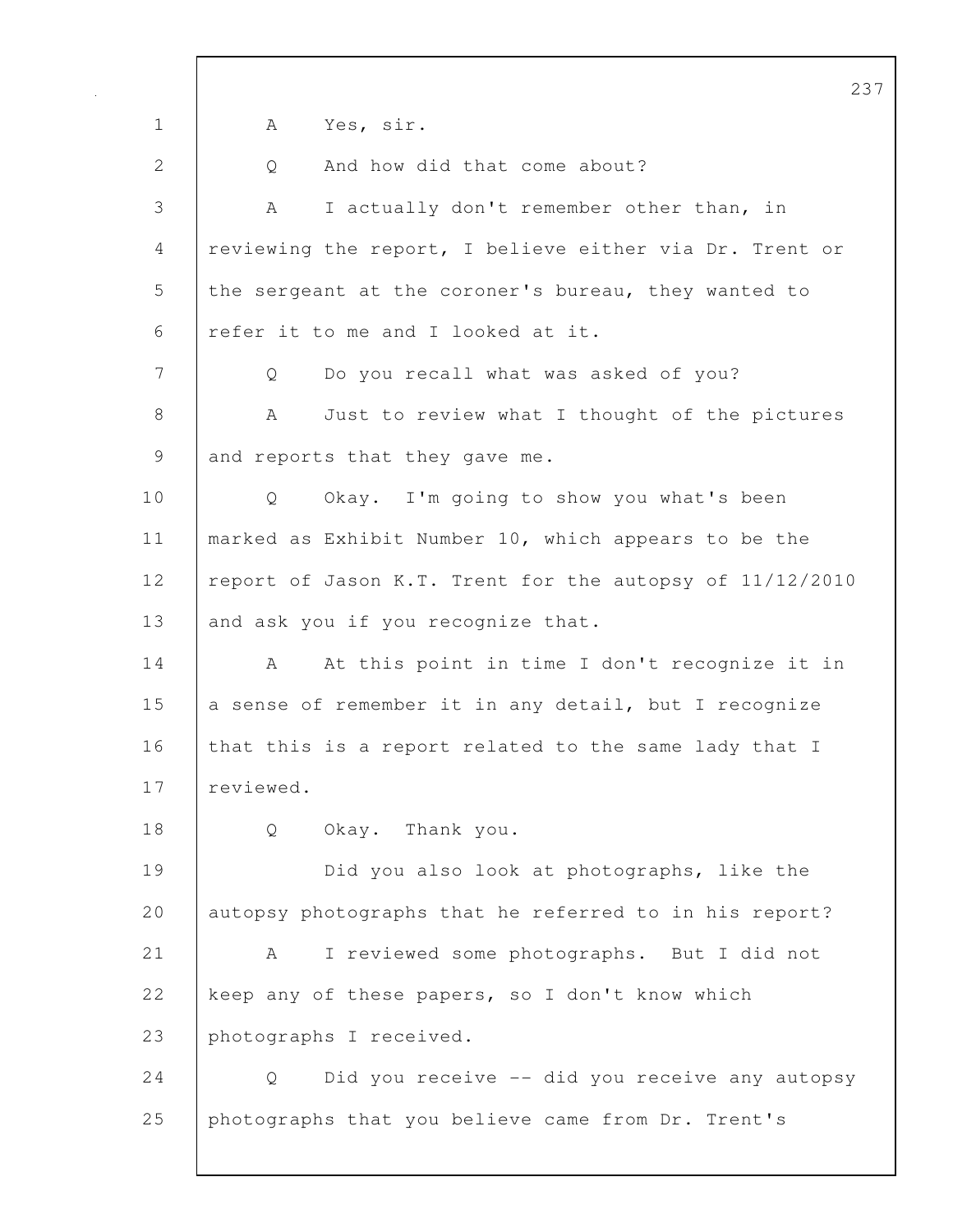238 1 autopsy? 2 A Yes, sir, I did. 3 Q This is People's Exhibit Number 9. I just 4 want you to kind of just flip through and tell me if any 5 of those photos look like you reviewed them. 6 A The only picture here that rings a bell in my 7 memory -- again, because I don't remember the pictures 8 and I don't have copies of them -- is, for example, one 9 of the ones with the purple discoloration on the back of 10 the hand. 11 Q Okay. That's in this set? 12 A Yes, sir. 13 And I know I must have seen the ones including 14 lacerations on the head just because I commented about 15 them. 16 | O Okay. 17 | A But do I remember from seeing those pictures? 18 No, I don't. 19 Q So we can say you saw one or more of the 20 photos in this exhibit; is that correct? 21 | A Yes, sir. Although, I'm not sure I saw all of 22 them. But yes, sir. 23 Q I'm going to show you what's marked as 24 People's Exhibit Number 7, which are individual pages 25  $\frac{1}{25}$  going 7-A through 7-S, and I'll represent to you these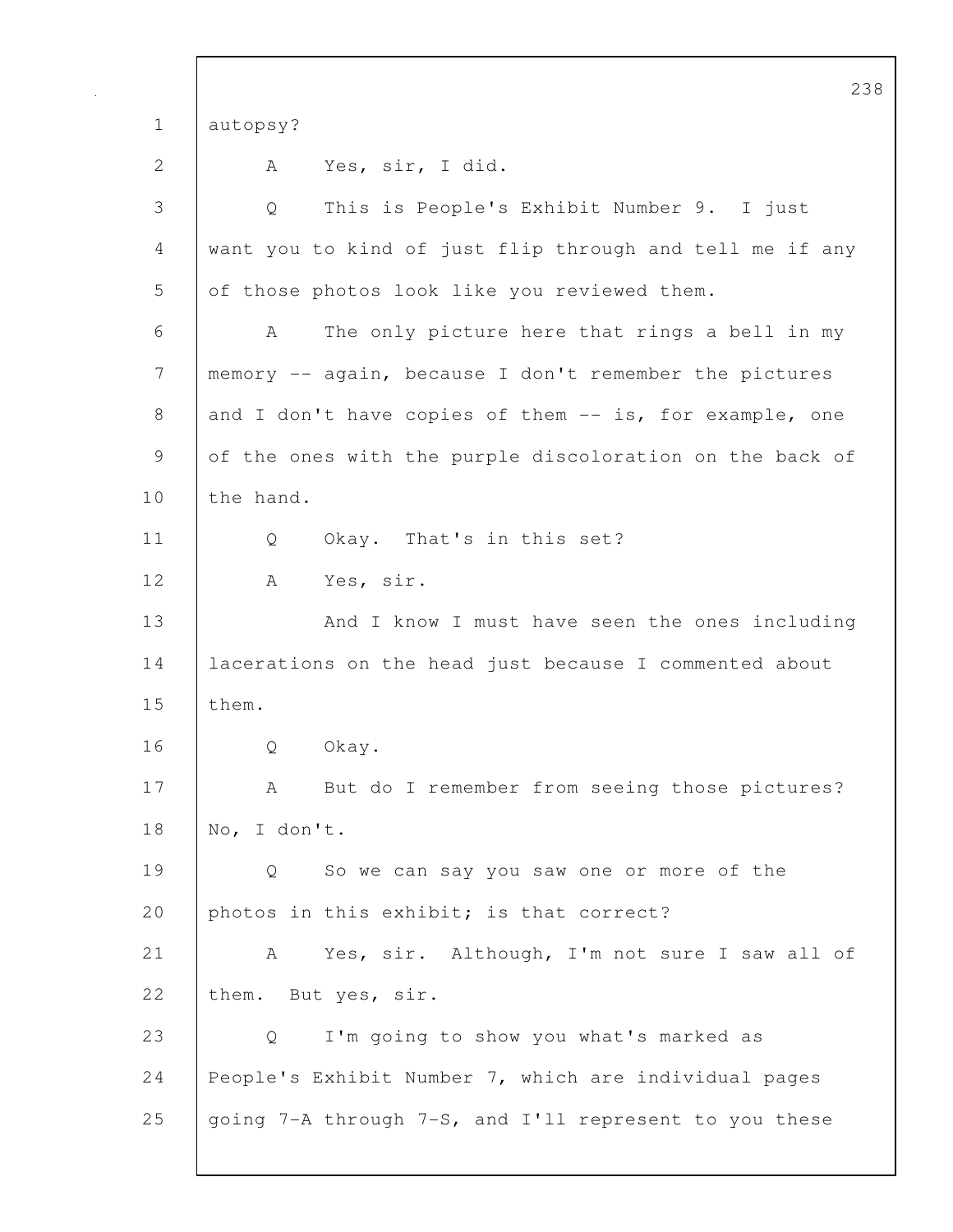239 1 are photos taken of the decedent, Susan Keegan, at the 2 scene and ask you if you've ever seen those photos. 3 A My answer is basically the same. I know I've 4 seen some of these, including ones with her head bent 5 oddly against the cabinet, but I can't tell you if I've 6 seen all of them. 7 | Q Okay. Thank you, sir. 8 Do you recall talking with Dr. Trent after you 9 were asked to review his necropsy report? 10 | A No, I don't. But I note in my report that I 11 did, so I must have. 12 Q We recognize this was some years ago. 13 | A Yes, sir. And my memory is not getting 14 better. 15 Q Before writing up your review of Dr. Trent's 16 report, do you recall having a phone conversation with 17 Sergeant Poma in late February of 2011? 18 | A No, sir, I don't, but that wouldn't surprise 19 me either. 20 | O Okay. 21 | A I probably would have tried to. 22 | Q I'm going to show you what's marked People's 23 Number 12, ask you if you would take a look at it, tell 24 us if you recognize it and, if so, please identify it. 25 A Yes, sir. It's a copy of the report I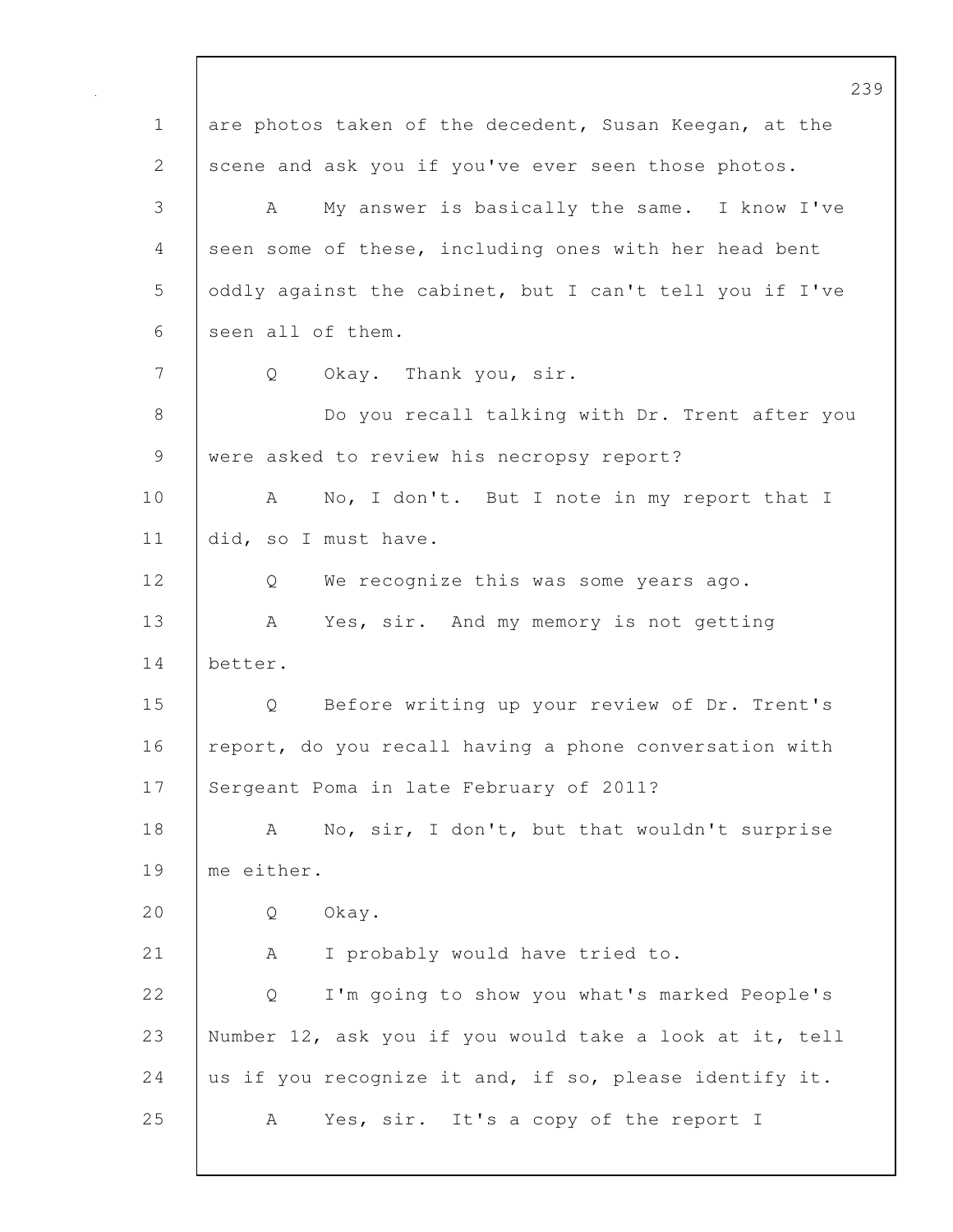240 1 generated -- oh, excuse me, is this my report? Yeah, 2 but also a page of Dr. Trent's on the back here. 3 The first three pages are my report and then 4 there's a page on the back that's Dr. Trent's. 5 (Exhibit 12 was identified.) 6 JURY FOREPERSON: I think that was his copy 7 that he put underneath the two exhibits. I can get that 8 back to him. 9 MR. STOEN: Okay. Thank you. 10 | Q (BY MR. STOEN) You might want to refer to 11 this. I'm going to ask you a couple of questions about 12 it. 13 | A Thank you. 14 Q Do you recall, if you do, talking to Sergeant 15 Poma or anybody in the law enforcement about how quickly 16 Susan Keegan might have died? 17 A That depends on where she died. But if she 18 dies at the -- yes, I do remember talking about that. 19 Q Okay. And do you recall what was -- how that 20 discussion went, who said what? 21 | A No, sir. I -- I know from reviewing my report 22 what I probably said to the person, but I can't  $-1$ 23 don't remember the conversation beyond that. 24 Q Remembering -- on the basis of what you do 25 | remember, do you have an opinion as to whether she died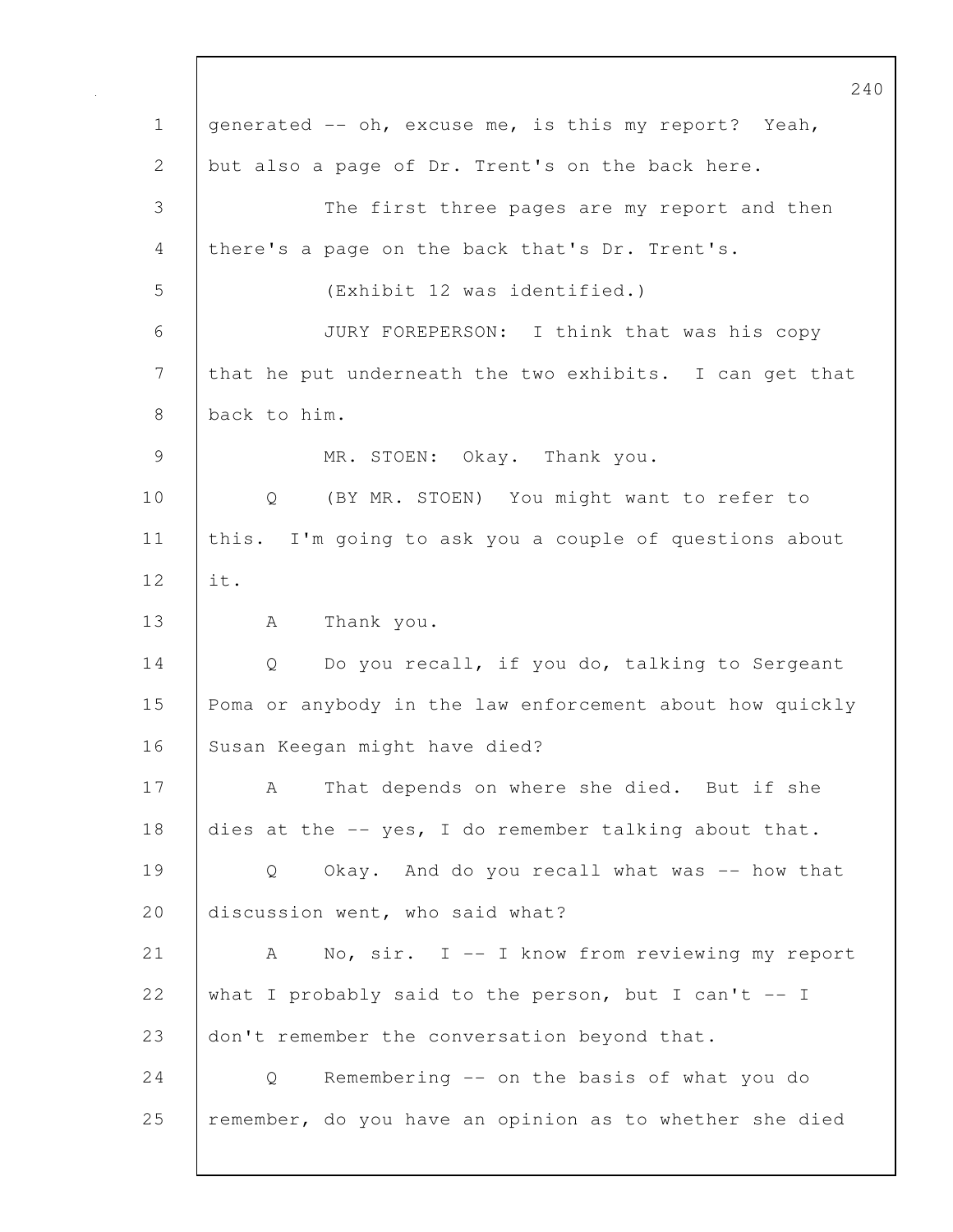1 quickly or not?

| $\overline{2}$ | A If the lady died in the bathroom, then she              |
|----------------|-----------------------------------------------------------|
| $\mathcal{S}$  | died quickly. And I base that on features related to      |
|                | 4 blood that I would expect to see there more than any    |
|                | 5 particular injury, and also mechanistically how, if the |
|                | 6 injury occurs with her neck bent that way, it could     |
|                | 7 involve damage to her cervical neck. That's a quick     |
|                | $8$ death usually.                                        |

9 Q Okay. And did you notice anything about -- in 10 any of those photographs that struck you as significant 11 as to the relationship of the laceration to her head and 12 | the amount of blood on the floor?

13 | A There was a lack of blood on the floor, which 14 I would have expected to be more.

15 Q Why was that?

16 | A Because when -- when somebody has a scalp 17 laceration, I mean I'm sure -- again, I'm talking as an 18 expert, but to give some point of reference to the 19 people, anybody who has had a scalp laceration, a tear, 20 just a fancy word for tear, they bleed quite a bit, very 21 extensively. It's a very vascular part of the body. So 22 scalp lacerations tend to make a lot of blood all over 23 the place and make a mess. Okay? The lack of the blood 24 there concerns me that either she died very quickly or 25 | that's not where she died.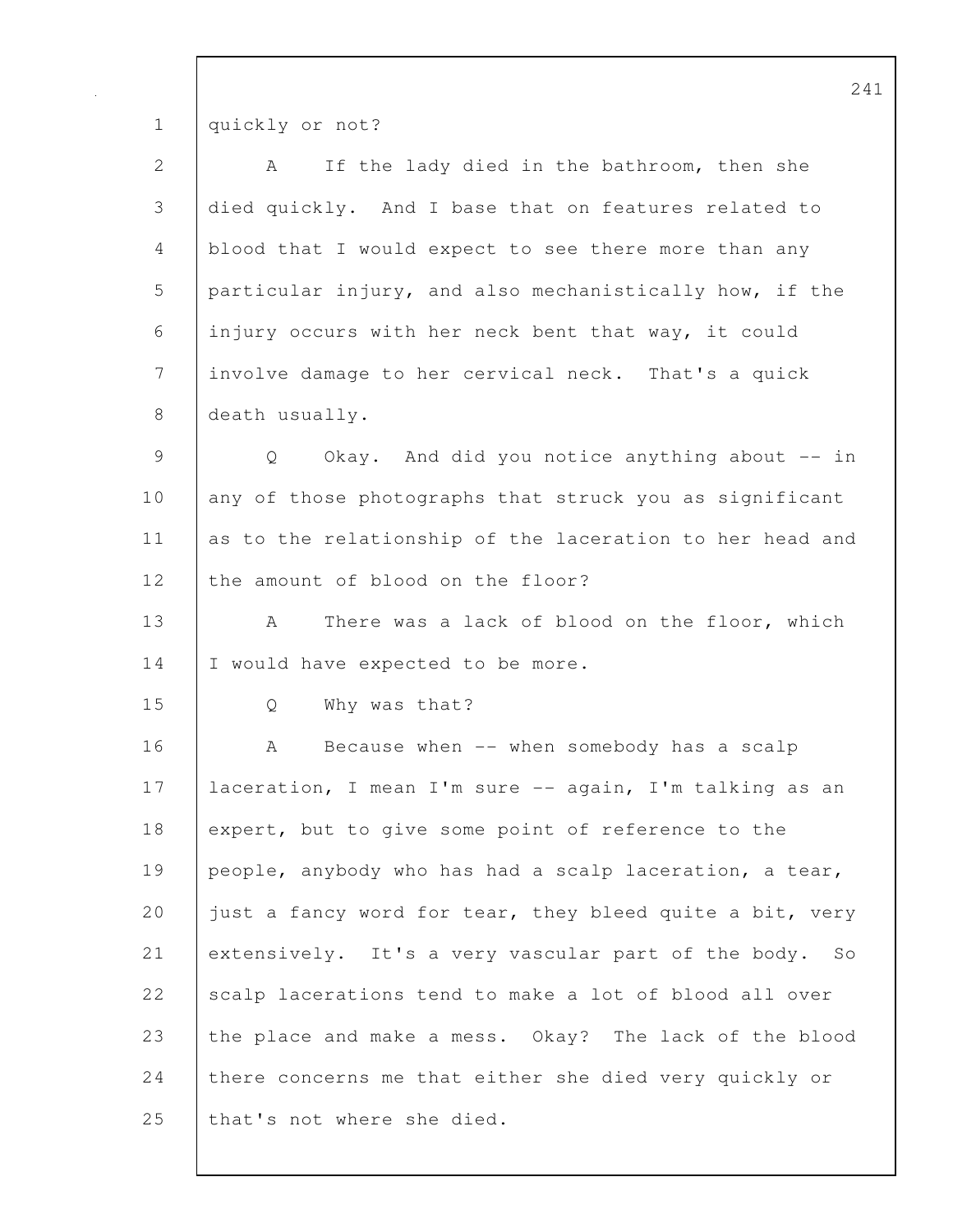242 1 Q Okay. In this conversation, to the extent you 2 recall it, do you recall the topic of bruising and 3 discoloration of hands and arms being brought up? 4 A No, I don't. But that is evident in the 5 pictures that there's discoloration of the hands. The 6 question is how much of it is real and how much is 7 settling of blood and, even if it's real, what caused  $8$  it. 9 Q Would you have an opinion as to whether or not 10 blunt force was used in the bruising on those hands? 11 A It could have been. It could have been at 12 least part of it. That's the question, how much is 13 settling of blood, which is lividity, how much is blunt 14 | force trauma, and of course implicit in that is what 15 caused the blunt force trauma. 16 | O I'd like you to return to your report using 17 that to refresh your recollection. Does your report 18 say: "Based upon the reports and my conversations with 19 | Dr. Trent, I do not find it convincing that this lady 20 was the victim of an assault"? 21 | A Yes, it's in here somewhere. I haven't found 22 it yet, but in reviewing it this morning, I saw that 23 | somewhere. Yes, sir. 24 Q And so was that -- that was your report at 25 | that time; is that correct?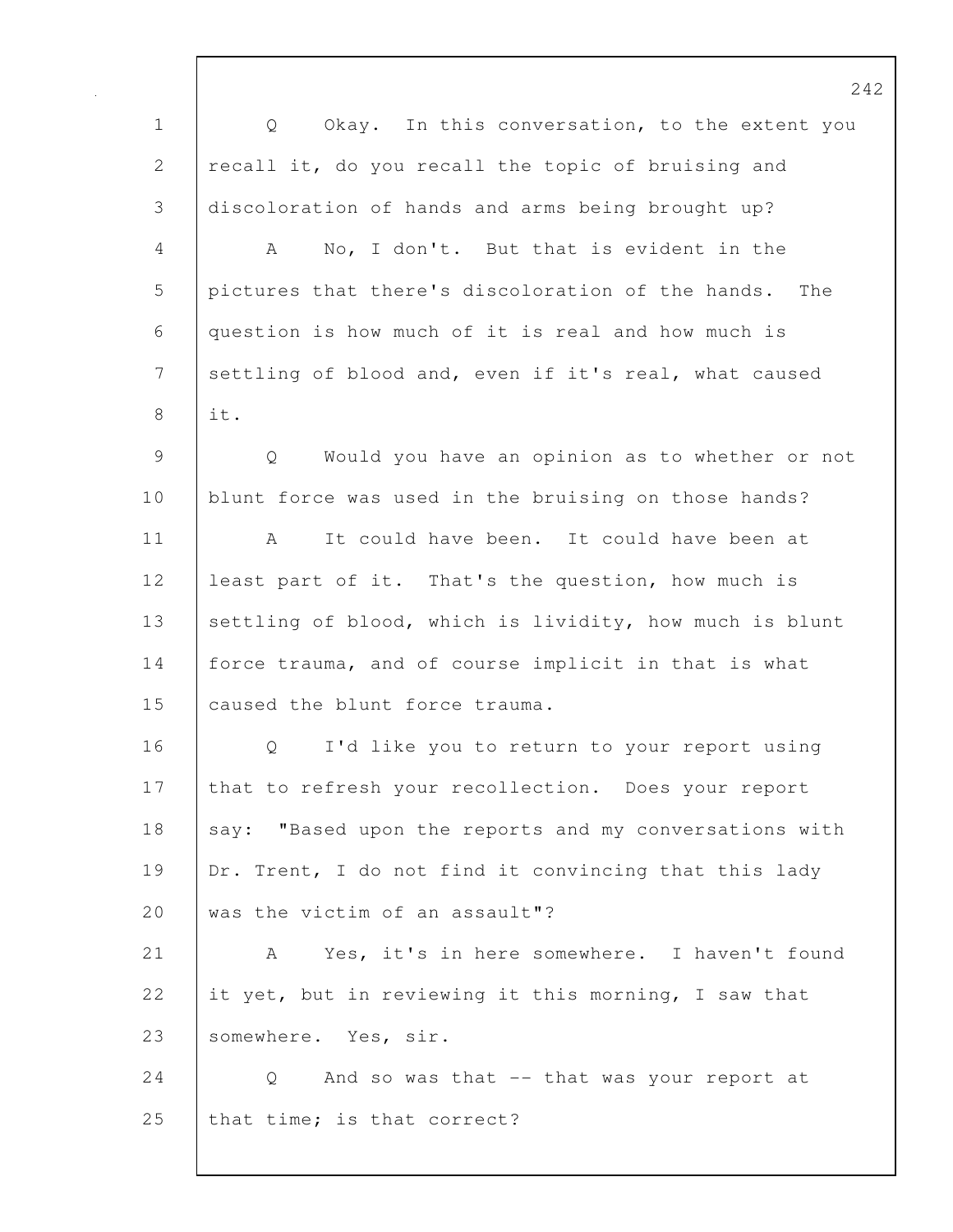243 1 | A Yes, sir. 2 Q Okay. Now, you also say, quote, correct me if 3 I'm wrong, "Although I may not be able to definitively 4 explain the findings in the hands and wrists, I should 5 add that their overall appearance is not, in my 6 experience, particularly suggestive as defense injuries 7 or restraint injuries." 8 | Is that what you wrote in your report? 9 | A Yes, sir. 10 | Q Was there any word that -- was there a 11 particular reason why you used the phrase "not be able 12 | to definitively explain"? 13 A Yes, sir. Because the question is, are the --14 or in my mind the question was how much is injury, how 15 much is lividity. Then if you find injuries, how 16 | much  $-$  and I don't want to cast aspersions on the lady, 17 but she was drunk. There were other things affecting 18 her that cause people to fall, and I've seen this all 19 the time. How much could be the result of somebody 20 assaulting her versus how much could be the result of 21 people falling. 22 |  $\overline{O}$  So that was an open question? 23 A That's the way I wrote it that way, yes, sir. 24 Q Right. Now, you also state that you noted 25 inconsistent lividity in her left hand; is that correct?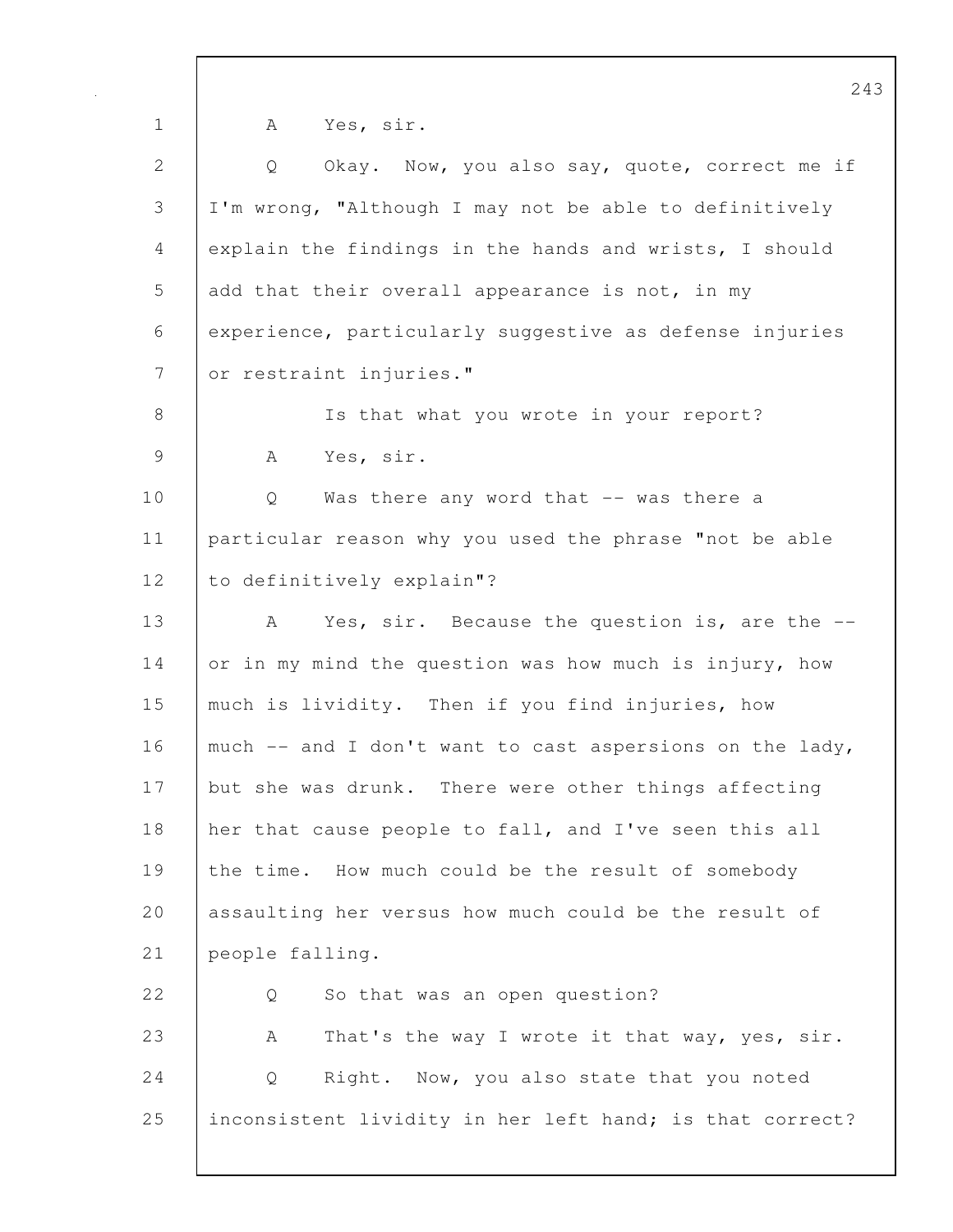244 1 A Yes, I wrote it somewhere, but it would be 2 based on some of the pictures, which I can't remember. 3 Q Okay. Would you look at your report and see 4 if I'm being fair to you in quoting you? 5 A I think you're correct in quoting me, yes, 6 sir. 7 Q Okay. And you give two possible explanations: 8 "That someone lifted her hand from the floor to check a 9 pulse and dropped it back into her lap and, 10 alternatively, the inconsistent lividity could represent 11 the body had been moved from another location." 12 | Have I quoted you accurately? 13 | A Yes, sir. Those are two possibilities. 14 Q Okay. Does that mean that if there was 15 evidence that nobody moved her hand, the only reasonable 16 explanation is that the body had been moved? 17 A As long as we've reasonably excluded injuries 18 as being a component or part of a component of it, it 19 | might suggest the body has been moved, yes, sir. 20 | O Okay. 21 | A I would never claim to say that those are the 22 only possibilities, but those are the ones that come to 23 mind, yes, sir. 24 | Q Most -- would you say those are the most --25 | two most reasonable possibilities?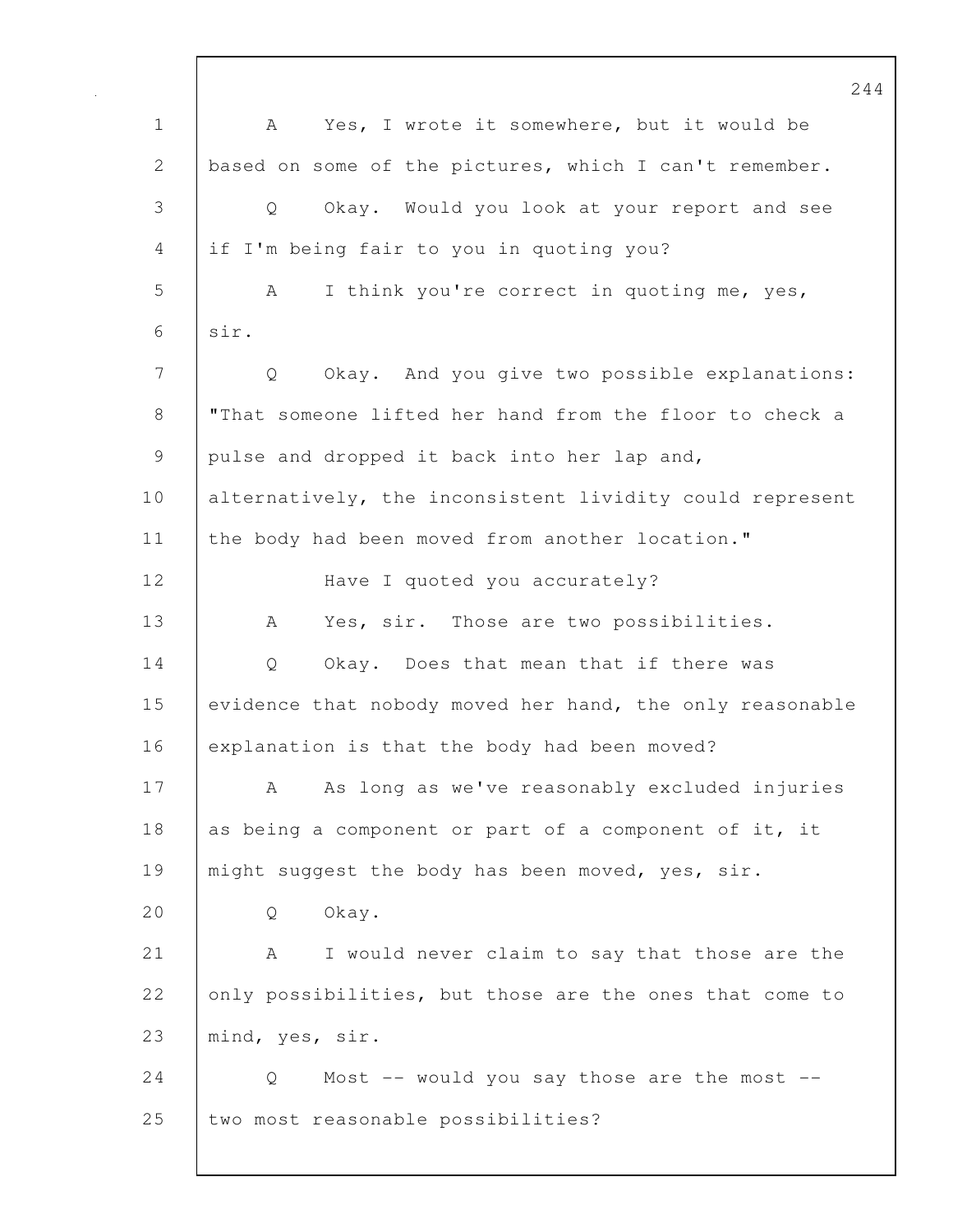245 1 A Those are two reasonable possibilities. Not 2 "most," but reasonable possibilities, yes, sir. 3 Q Okay. Now, speaking as an expert, let's just 4 assume that the husband stated that all he did was touch 5 his wife's foot and the first responder from the fire 6 department says in his official report, quote, "We did 7 not move the victim," close quote, would the most 8 | reasonable explanation be that the body had been moved? 9 A Again, I will refuse to use the word "most," 10 but I would say it would be a reasonable explanation. 11 Q Thank you. 12 In summation, would you agree there's some 13 | ambiguities as to the cause of death? 14 A Absolutely. And that's what I tried to 15 | reflect in my report. 16 | O Okay. Have you ever in all your years of 17 experience written an necropsy report and then, after 18 further reflection or new information, changed your 19 | report as to the cause of death? 20 A Absolutely. 21 Q And so would you consider that to be both 22 reasonable and ethical to do as a pathologist? 23 A Reasonable, ethical, and absolutely necessary. 24 | Q Thank you, sir. 25 Now, are you aware of any change by Dr. Trent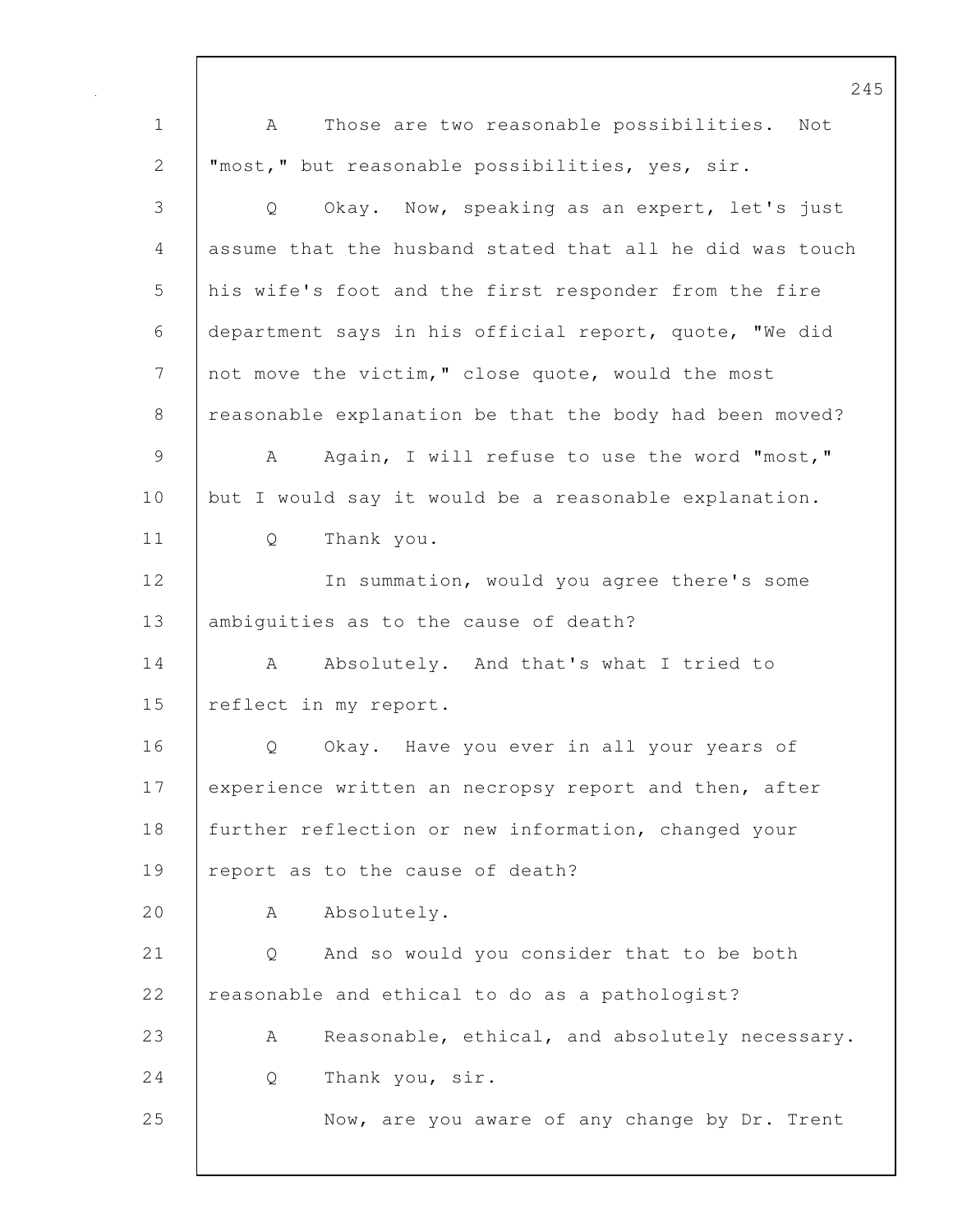246 1 as to his conclusion as to the cause of death of Susan 2 Keegan? 3 A Just recently the investigator sent me a copy 4 of his, I think, one page. It was the thing that was 5 attached there, the one page. 6 JURY FOREPERSON: This is actually -- I mean I 7 | think it's in the exhibit. 8 | MR. STOEN: I have it marked as People's 14. 9 Q (BY MR. STOEN) I show you People's 14 and ask 10 | you to take a look at it. Do you recall seeing that 11 from our investigator or from anybody else? 12 | A Yes, sir, just recently. Recently meaning 13 days. 14 Q Okay. And do you note that he's changed the 15 cause of death of Susan Keegan to, quote, "blunt force 16 | trauma to the head"? 17 | A I actually don't remember what was on his 18 | original autopsy report, but I agree with this. 19 Q And then he says that the pattern of injuries, 20 | quote, "are most consistent with those of an assault." 21 Do you see that in that report? 22 A Most consistent -- wait, pattern of injuries 23 in the case is not consistent with originating by 24 accidental means, they are most consistent with those of 25 an assault. Yes, sir.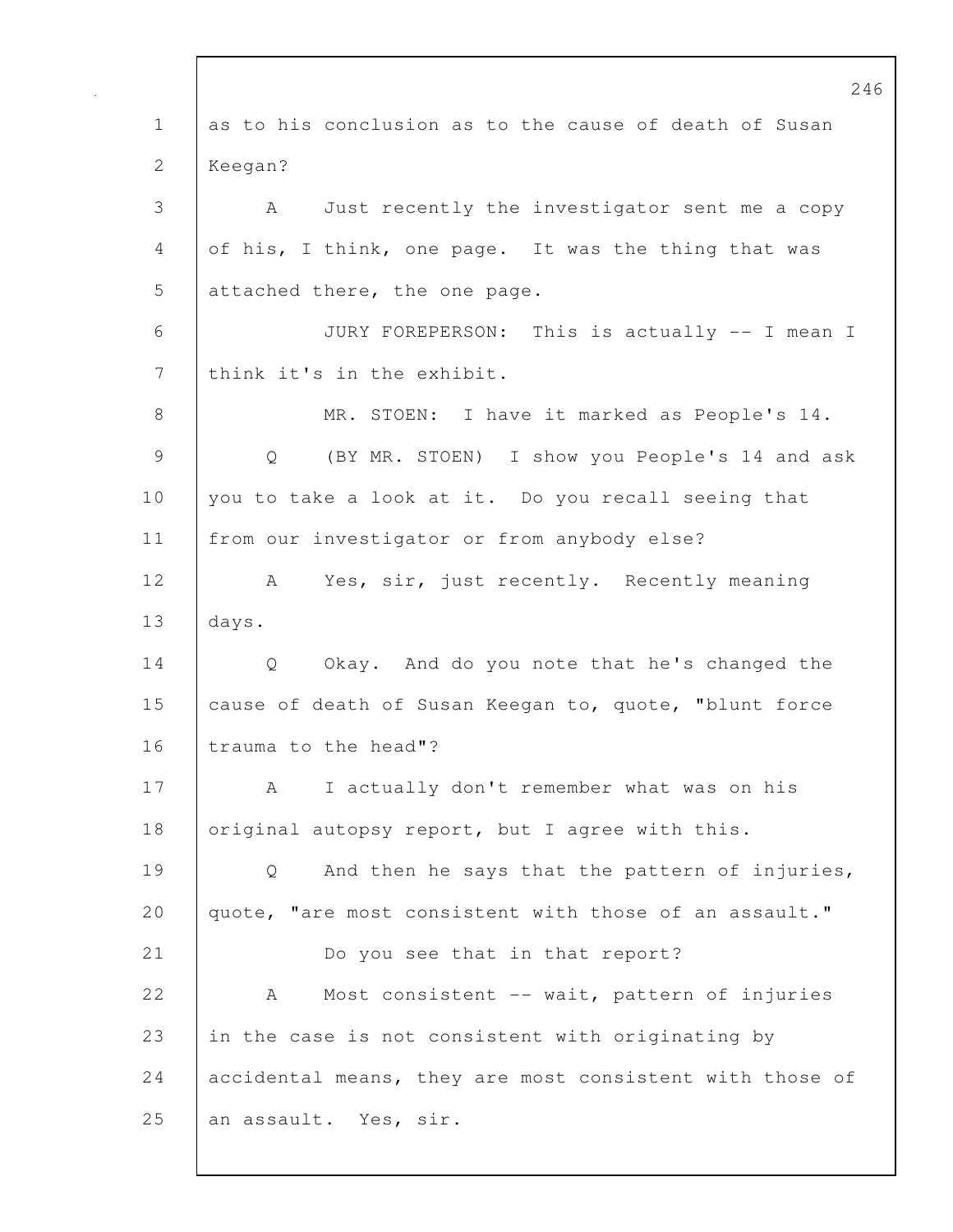247 1 | Q So I'm fairly reciting what's in that report; 2 **is that correct?** 3 A You are, sir. 4 Q Do you have any reason to dispute Dr. Trent's 5 new conclusion? 6 A I would -- first of all, I can't tell you what 7 pictures I actually saw or didn't see then. I know they 8 were less extensive than what's there. I would always 9 defer to the pathologist that actually saw things with 10 | his own eyes unless I had strong reason to disagree with 11 it, and I don't have any reason to doubt Dr. Trent. 12 Q Okay. So you don't have any reason to hold it 13 against him that he changed his report? 14 A Absolutely not. If he has new information or 15 in reviewing it he realizes something's different, I 16 would agree that he should change it. 17 | MR. STOEN: I move that particular exhibit 18 into evidence. 19 (Exhibit 14 was received.) 20 MR. STOEN: And now we can take some 21 questions. That's all the questions I have, Doctor. 22 JURY SECRETARY: Question number 46 from juror 23 61681. 24 Q (BY MR. STOEN) Is it standard procedure to 25 have other pathologists' work reviewed?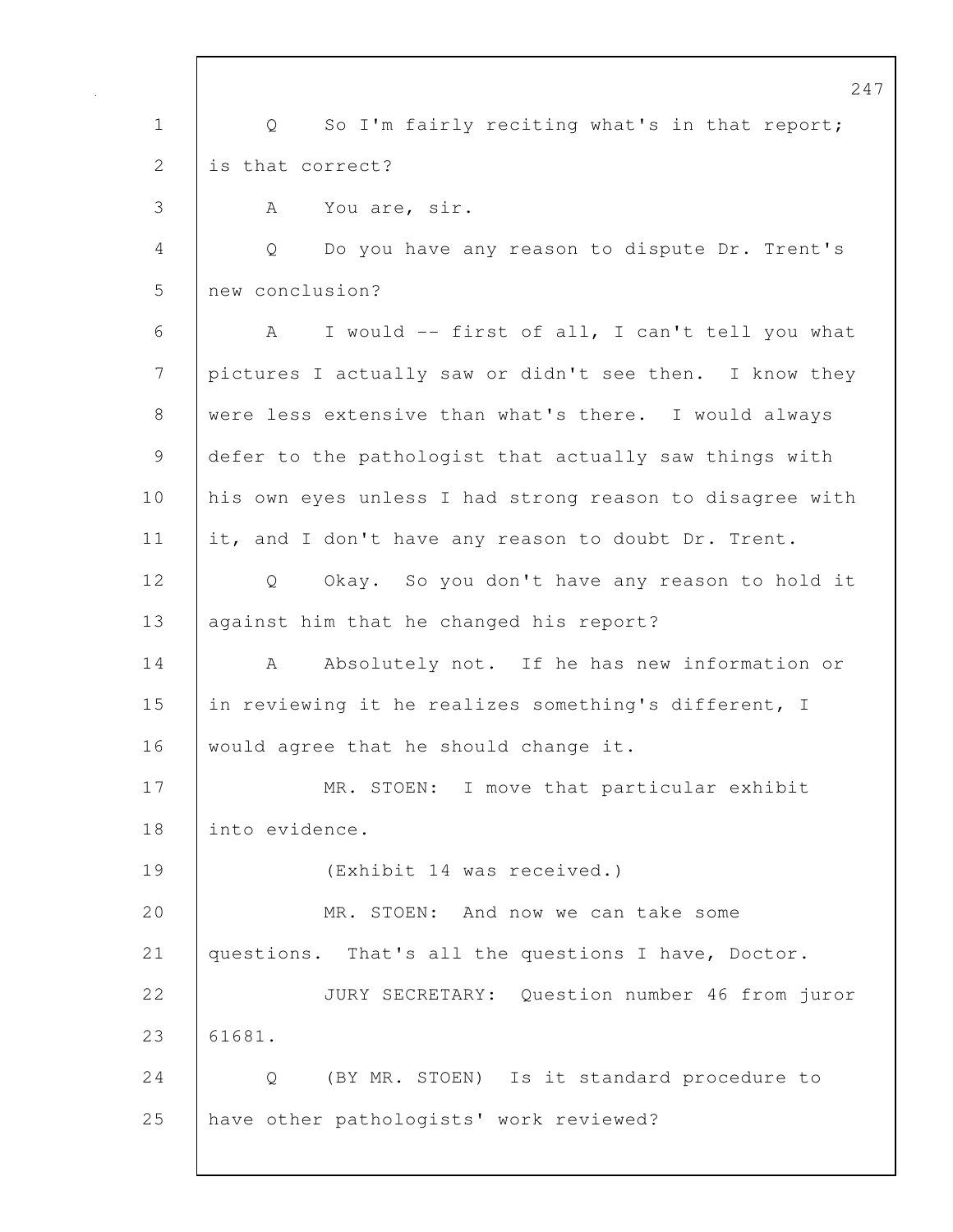248 1 A Yes. In some places it is actually required. 2 For example, in New York City you're supposed to have 3 two pathologists see every case and sign the cases, San 4 Francisco used to have the chiefs review it, and in 5 Alameda I review other people's cases routinely. 6 Q And why are some things not accounted for, 7 such as voice calls, pictures, etcetera? 8 A I don't understand. 9 Q I don't either. So we'll call that legally 10 inadmissible. 11 | If you came across a body, as a doctor, how 12 would you determine life or death? What would your 13 procedure be? 14 | A Well, at some point it -- I don't want to 15 sound ridiculous, but it becomes absurd if I see -- in 16 fact, I used to use it in the pictures like this in the 17 lectures for the law enforcement academies. If you see 18 lividity, settling of blood, if you can feel rigor 19 | mortis, then that person has been dead for hours. 20 If we're talking about an acute death, you 21 would check for a pulse, you would check to see if the 22 pupils are reacting, you would listen for a breath, you 23 would do something as simple as press on a finger and 24 | look for capillary refilling, which is two to three 25 seconds in a healthy person.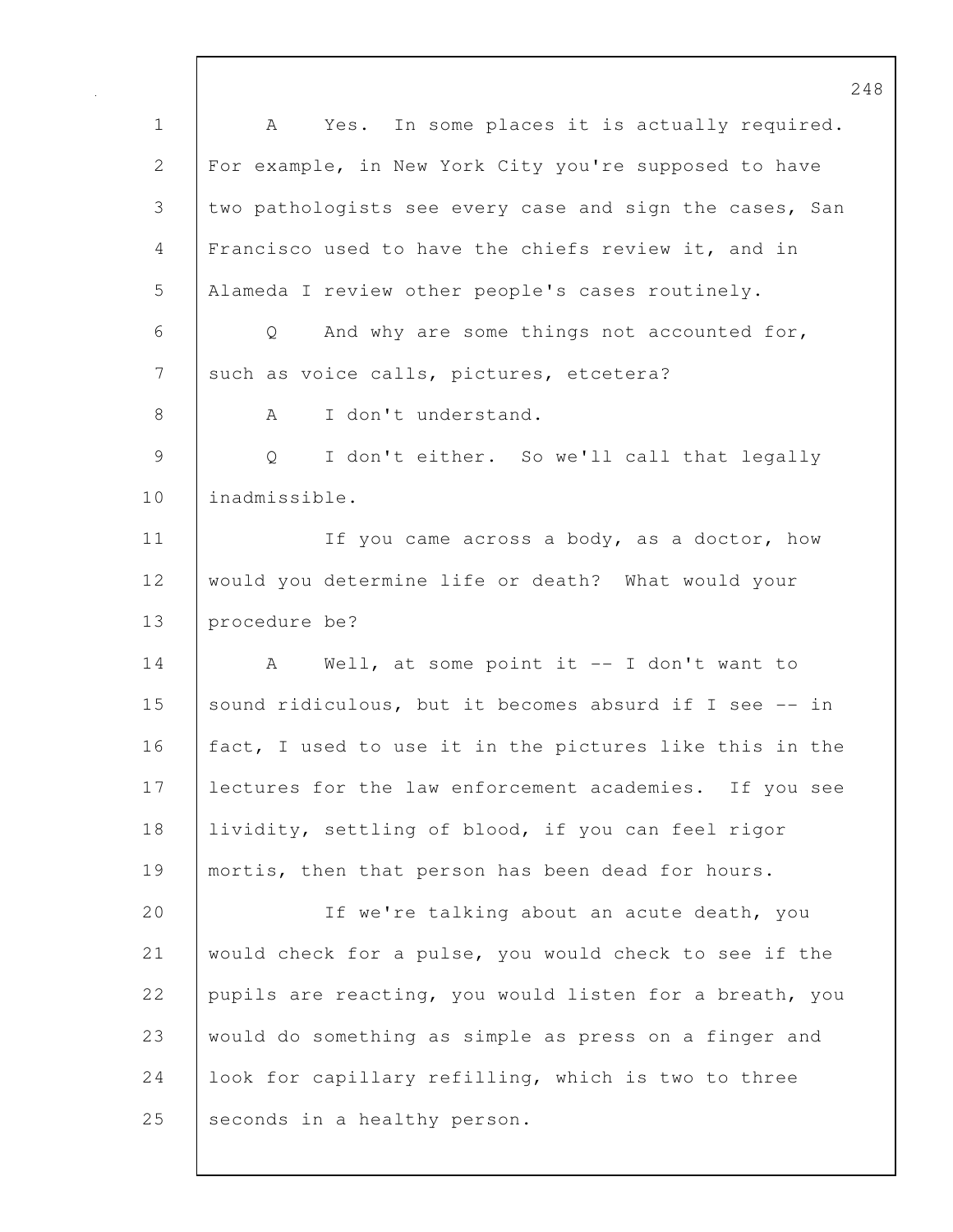1 There are multiple things you would do. It 2 would depend upon how long the interval was what you 3 were looking for.

4 Q What do you see as being the most ambiguous 5 factor as to the cause of death of Susan Keegan? 6 A The fact that -- I've seen people bruised 7 beyond belief with all sorts of injuries simply as a 8 | result of multiple falls and being drunk and having 9 | lacerations and even managing to get home before they 10 die. It's amazing what can happen. And the biggest 11 concern -- I'm not sure I'm answering it correctly, 12 hopefully I am -- is, okay, you have injuries. Injuries 13 are one thing; can you carefully and absolutely 14 accurately go backwards and say, well they have to be 15 because of this versus because of this, because of 16 Something else, are you sure that they're just one thing 17 and not the possibility of other factors in it. 18 | MR. STOEN: Next question. 19 JURY SECRETARY: Question number 47 from juror 20 619185. 21 Q (BY MR. STOEN) Was there any evidence of 22 cervical slash neck injury as far as you know? 23 A Nothing that was proved. You can see in the 24 pictures that her neck is amazingly bent, and the

25 question would be whether or not a further neck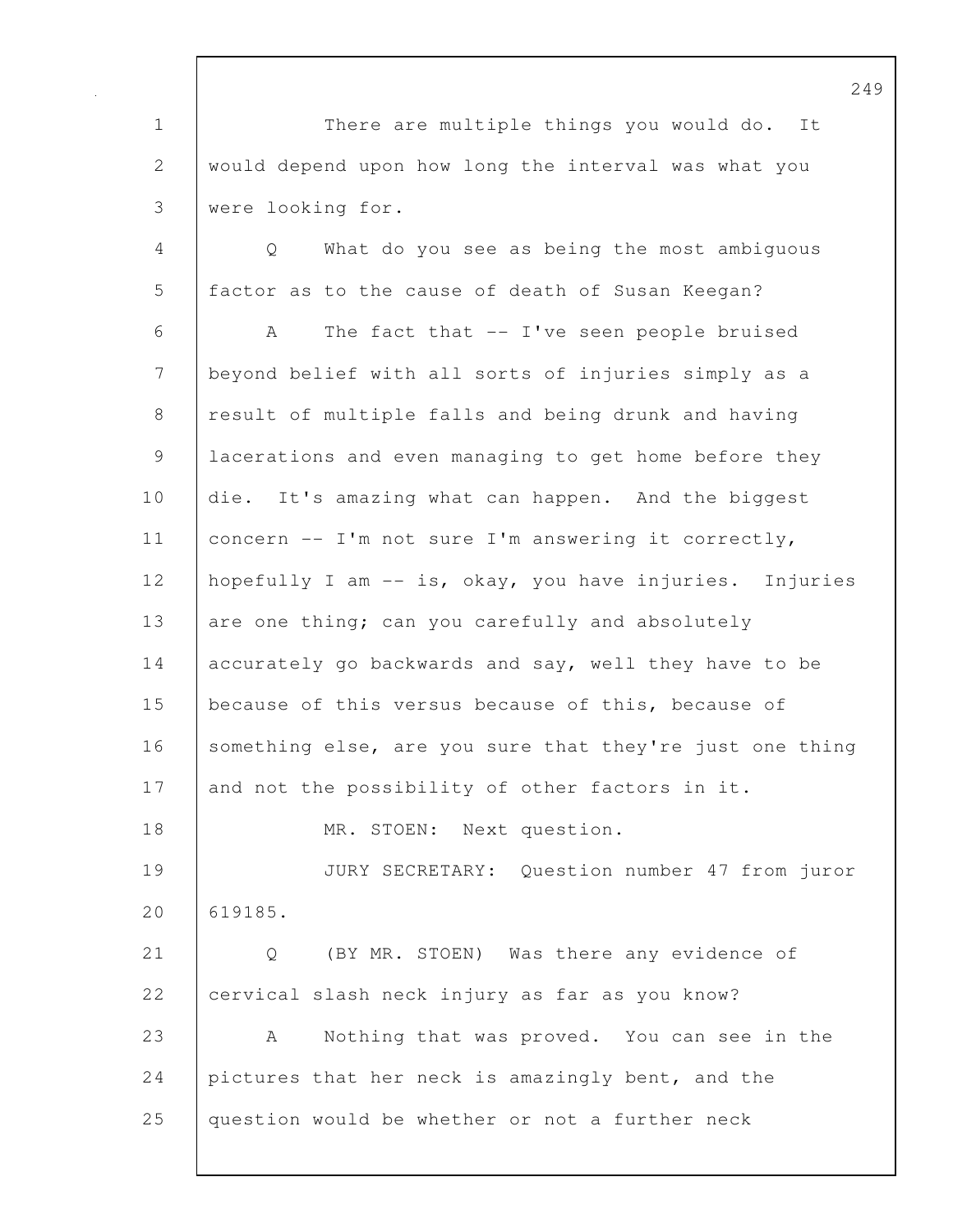1 dissection might have shown things.

| $\mathbf{2}$    | When I started years ago, I wouldn't have even           |
|-----------------|----------------------------------------------------------|
| $\mathfrak{Z}$  | thought about doing it. But I've had a number of car     |
| $\overline{4}$  | whiplash injuries, which is the kind of thing you do     |
| 5               | to -- this neck thing, where the actual damage in the    |
| 6               | spine of the upper neck is so subtle that you'll miss it |
| $7\phantom{.0}$ | without going specifically in there.                     |
| $\,8\,$         | So I don't think that was done here based upon           |
| $\mathsf 9$     | my memory. It would be a question for Dr. Trent, not     |
| 10              | me. But that's the kind of subtlety you'd have to look   |
| 11              | for to say is this the kind of neck-snapping injury      |
| 12              | that, even though she doesn't have a skull fracture,     |
| 13              | actually did damage here.                                |
| 14              | Those are the kind of injuries you see in like           |
| 15              | car accidents where people are whiplashing or another    |
| 16              | classic one is the football player that gets his head    |
| 17              | popped back suddenly and then goes over to the bench and |
| 18              | drops dead all of a sudden.                              |
| 19              | I'm not sure I answered your question, but I             |
| 20              | think I did.                                             |
| 21              | Well, it's not my question. So you did the<br>Q          |
| 22              | best you could.                                          |
| 23              | A<br>Okay.                                               |
| 24              | MR. STOEN: Next question.                                |
| 25              | JURY SECRETARY: Question 47, I believe.                  |
|                 |                                                          |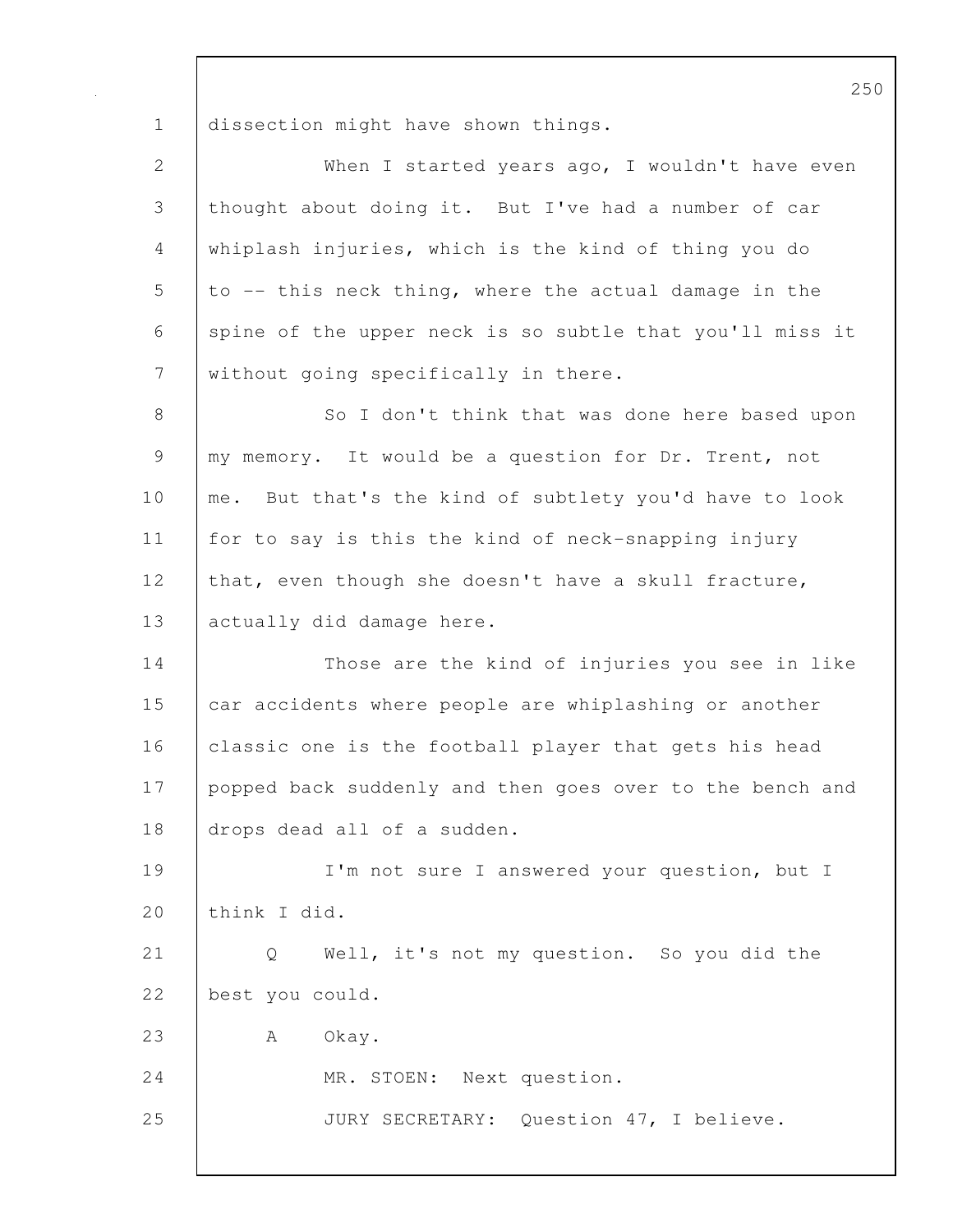251 1 MR. STOEN: That was 47. 2 JURY SECRETARY: Oh, okay. Do I have question 3 46? 4 MR. STOEN: It's right here. 5 JURY SECRETARY: Okay. So question 48 then is 6 from juror 626897. 7 Q (BY MR. STOEN) Can you please have Dr. Ferenc 8 | look at pictures of the hand, specifically the lividity, 9 and ask if the presence of blood slash lividity on the 10 top of the hand is inconsistent with the -- with the 11 | location/position of the hands. 12 Did you understand that question, sir? 13 | A Sort of. It was part of the issue of what's 14 in my report, which is some of this -- is this lividity, 15 are there injuries here. 16 **Looking at this very first picture, which I'll** 17  $\vert$  put my glasses on, is --18 Q And that's 7-A, I believe. 19 | A 7-A is on the top. 20 | For example, if the purple -- purple is a 21 color. What is it due to, is it a bruise, is it 22 lividity, which is it, what's going on. If this is due 23 to lividity, it didn't happen in this position. It 24 didn't happen in this position. That's the issue of 25 whether things had been moved.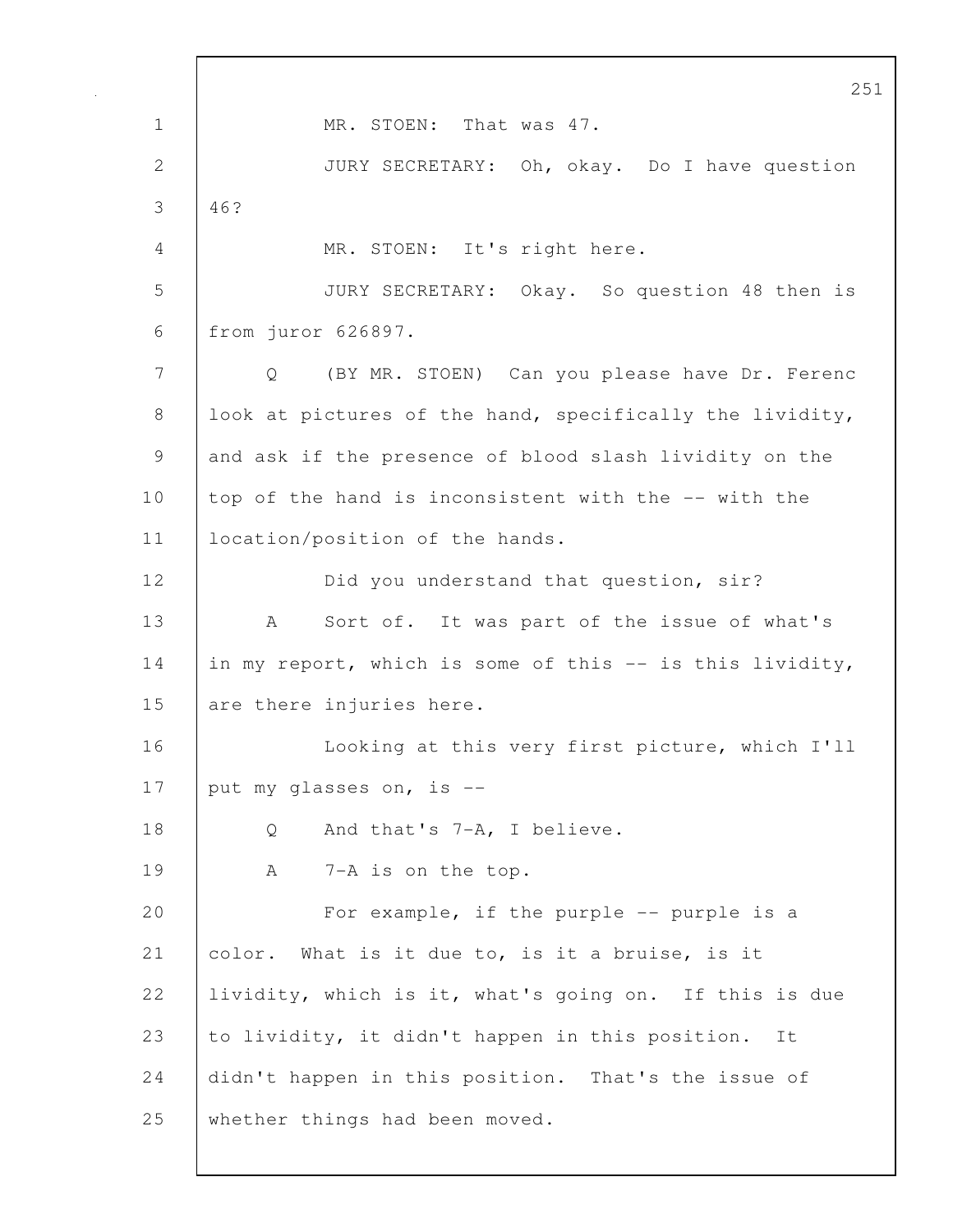252 1 Q Ah. 2 | A Okay? 3 Q Thank you, sir. 4 MR. STOEN: Next question. 5 JURY SECRETARY: Question number 49 from juror 6 641677. 7 MR. STOEN: Sounds like we have a city here 8 with all these numbers. 9 THE WITNESS: Zip codes. 10 Q (BY MR. STOEN) I believe you just answered 11 | this. Well, I'll ask it again in case you didn't: If 12 Mrs. Keegan died quickly from falling into the position 13 she was found, would you have expected to find different 14 | things from the autopsy? 15 A Please repeat it. 16 Q If Mrs. Keegan died quickly from falling into 17 the position she was found, would you have expected to 18 | find different things from the autopsy? 19 | A From the autopsy itself, not necessarily, 20 | because she aspirated a lot of material into her lungs, 21 which can happen with cervical neck injuries, for 22 example. 23 Cervical neck injuries, the thing I'm 24 concerned about, that I keep coming back to, that's 25 often associated, at least in my experience, with a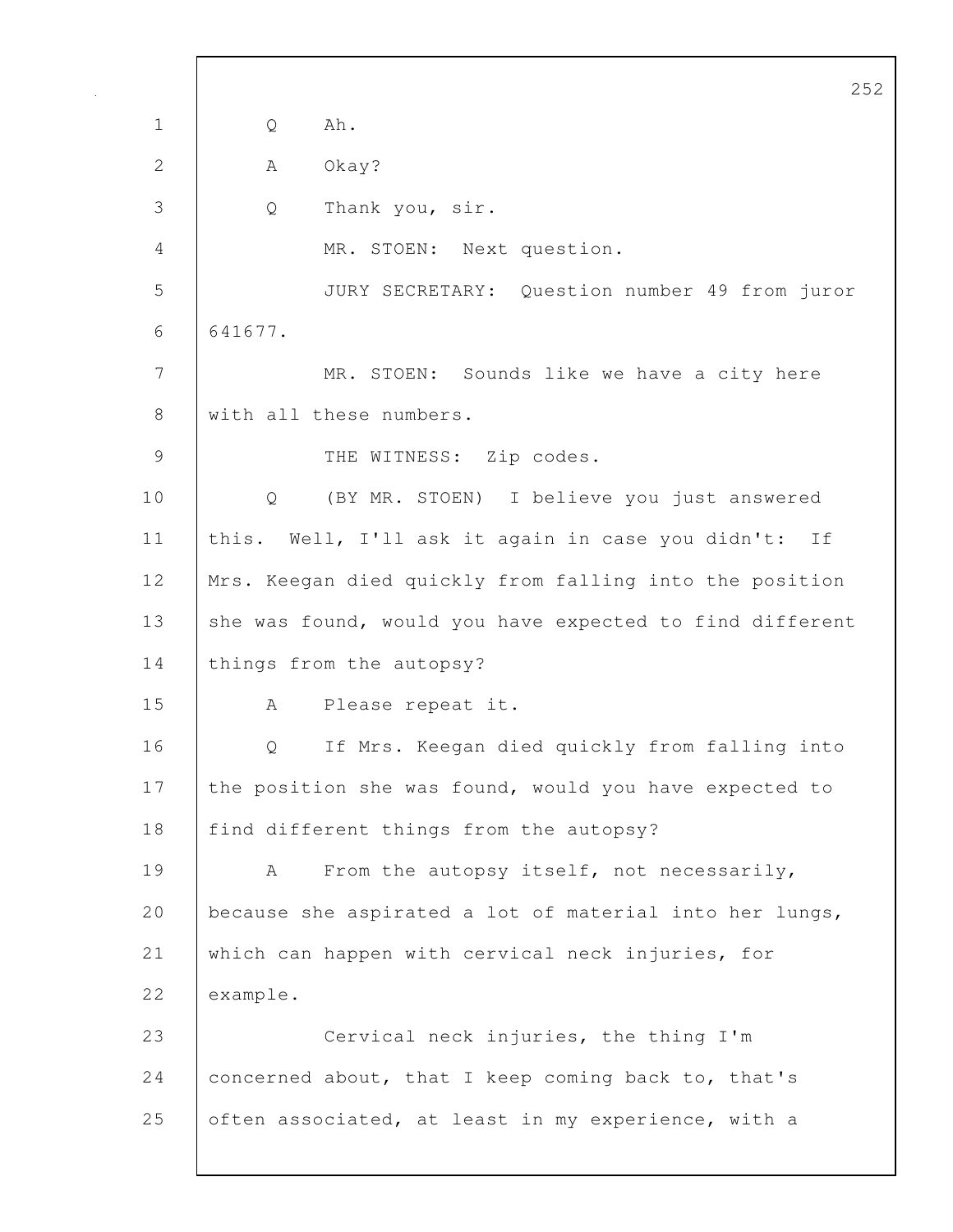253 1 little bit of subarachnoid hemorrhage, like Dr. Trent 2 observed. It can be associated with lacerations or 3 impact sites where they had hits. So the autopsy 4 itself, no. It would be more the issue of the external 5 | findings, again, and what they represent. 6 Q Thank you. 7 MR. STOEN: Next question. 8 JURY SECRETARY: Question number 50 from juror 9 609424. 10 Q (BY MR. STOEN) Question: Why did you decide 11 the cause of death was not assault after examining the 12 evidence? 13 | A That's not a cause of death. That's a mistake 14 that everybody makes. The cause of death is the 15 complications that happened from her blunt head injury. 16 The assault can be supported or detracted from from the 17 autopsy, the autopsy and findings, which are physical 18 findings. They're like laboratory tests. But the 19 assault is something you prove by investigation and 20 other features, not from an autopsy. 21 I mean obviously if somebody was shot ten 22 times in the back, you know somebody shot them. But I'm 23 saying as a general rule the autopsy is a laboratory 24 test to show you findings that may be consistent or 25 inconsistent with scenarios that are elaborated by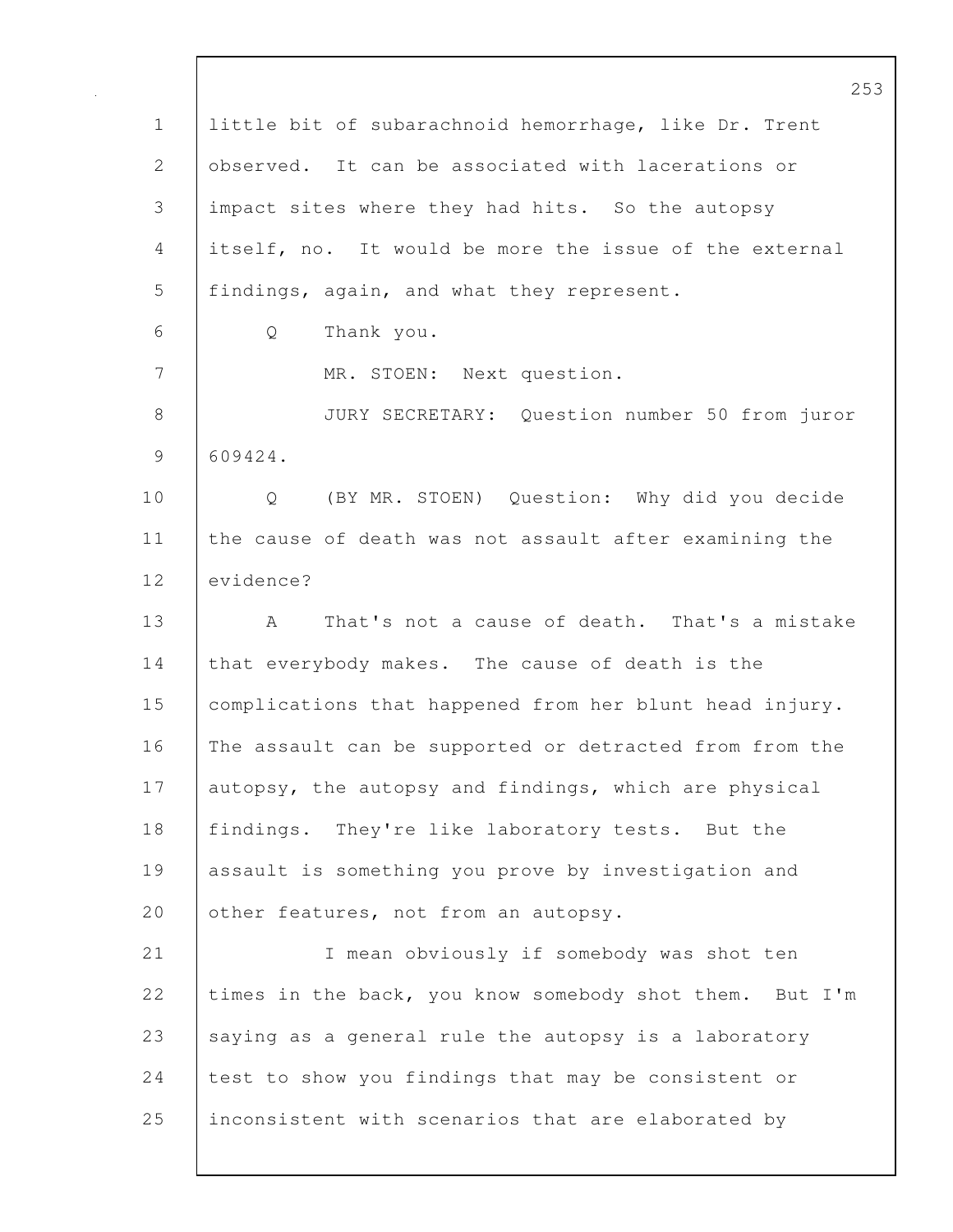254 1 investigation. Autopsies don't prove assaults. 2 Q Okay. Thank you. 3 MR. STOEN: Anything else? 4 JURY SECRETARY: I don't think so. 5 MR. STOEN: Doctor, thank you for taking time 6 from your pleasure. We appreciate it. I hope you have 7 a safe trip back. And you're through with this case as 8 far as we know, for the present time anyway. 9 THE WITNESS: Thank you. 10 MR. STOEN: Thank you. 11 | I guess it's almost time, Madam Foreperson, to 12 break. We don't have a witness ready to go until 12:45 13 or 1 o'clock. 14 JURY FOREPERSON: Okay, great. So should we 15 break until 1:00 then? 16 MR. STOEN: It's up to you. 17 JURY FOREPERSON: 11:45 to 1:00? Yes? 18 | A lot of head nods. 19 Please make sure you do not discuss the case, 20 keep it private, and don't form opinions. 21 Thank you. 22 (Lunch recess taken.) 23 MR. STOEN: Let's go on the record. 24 What's your number? 25 A JUROR: 611538.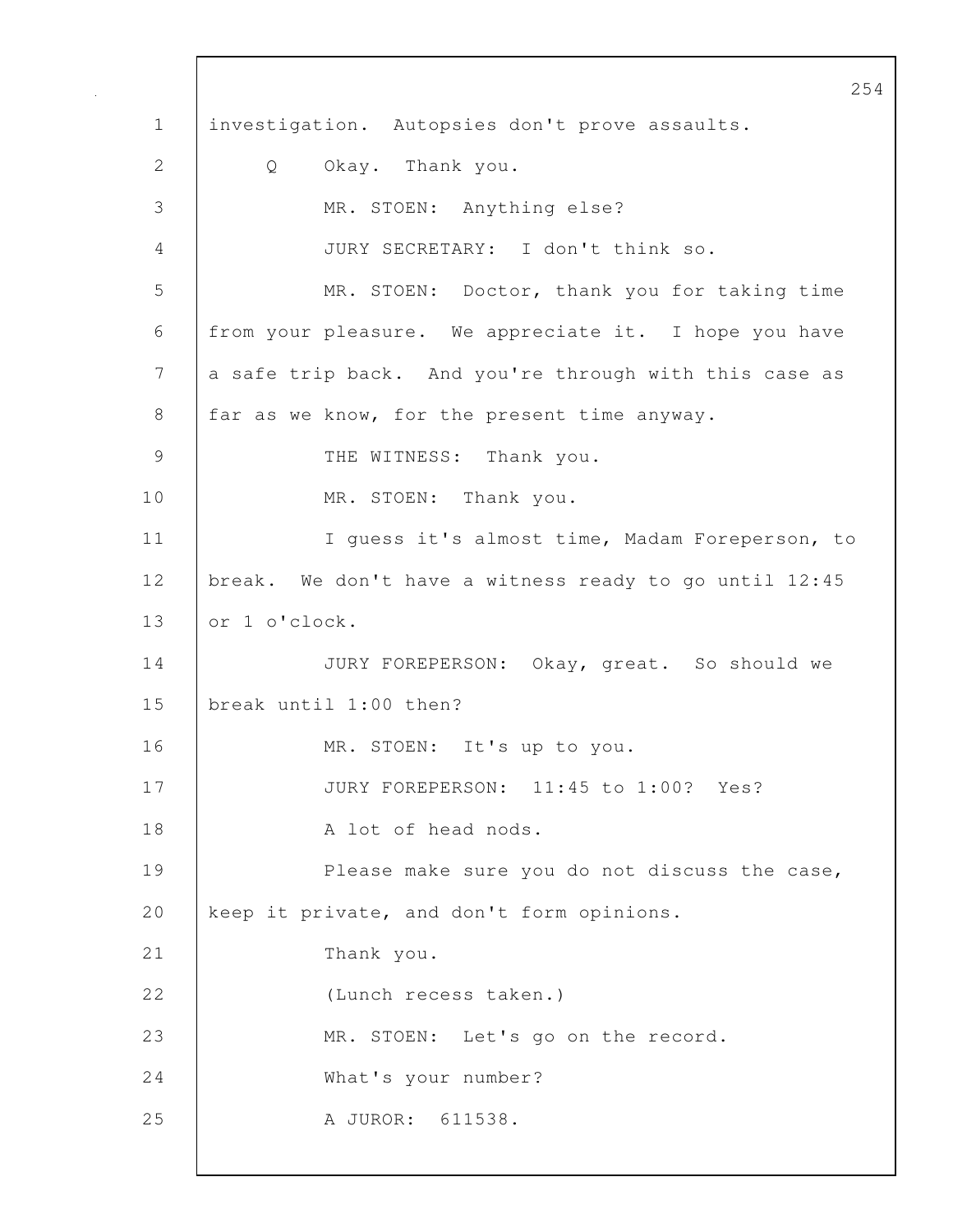1 | It's confusing -- now today you were really 2 clear when you deleted yesterday's testimony from our 3 minds, but yesterday, because perhaps the witness was on 4 the stand, it was confusing as to what was being deleted 5 because she was talking about multiple medications and 6 perhaps was beyond her expertise. I'm not sure what -- 7 why it was deleted. But if you could be clear, like you 8 were today, where this particular information is not 9 | relevant or is inadmissible evidence, I would appreciate 10 it. 11 | MR. STOEN: If I wasn't clear, I apologize. 12 A JUROR: [Juror 611583] I just wanted to make 13 sure. You know, we're trying to pay attention, and 14 | there's a lot of information and we're trying to 15 **classify it and give it weight.** 16 | MR. STOEN: What I tried to state in my 17 opening is that I have a tremendous obligation in this 18 case to be fair to both sides, and that may  $-$  maybe 19 Somebody's offended by the fact that I had to be hard on 20 one of my own witnesses, but that's part of my 21 obligation. 22 And I also have an obligation, if there's a 23 tape recording and the transcript that goes with it, if 24 it has anything in it that's legally inadmissible, I 25 have to ask my secretary to redact it. So when I get

255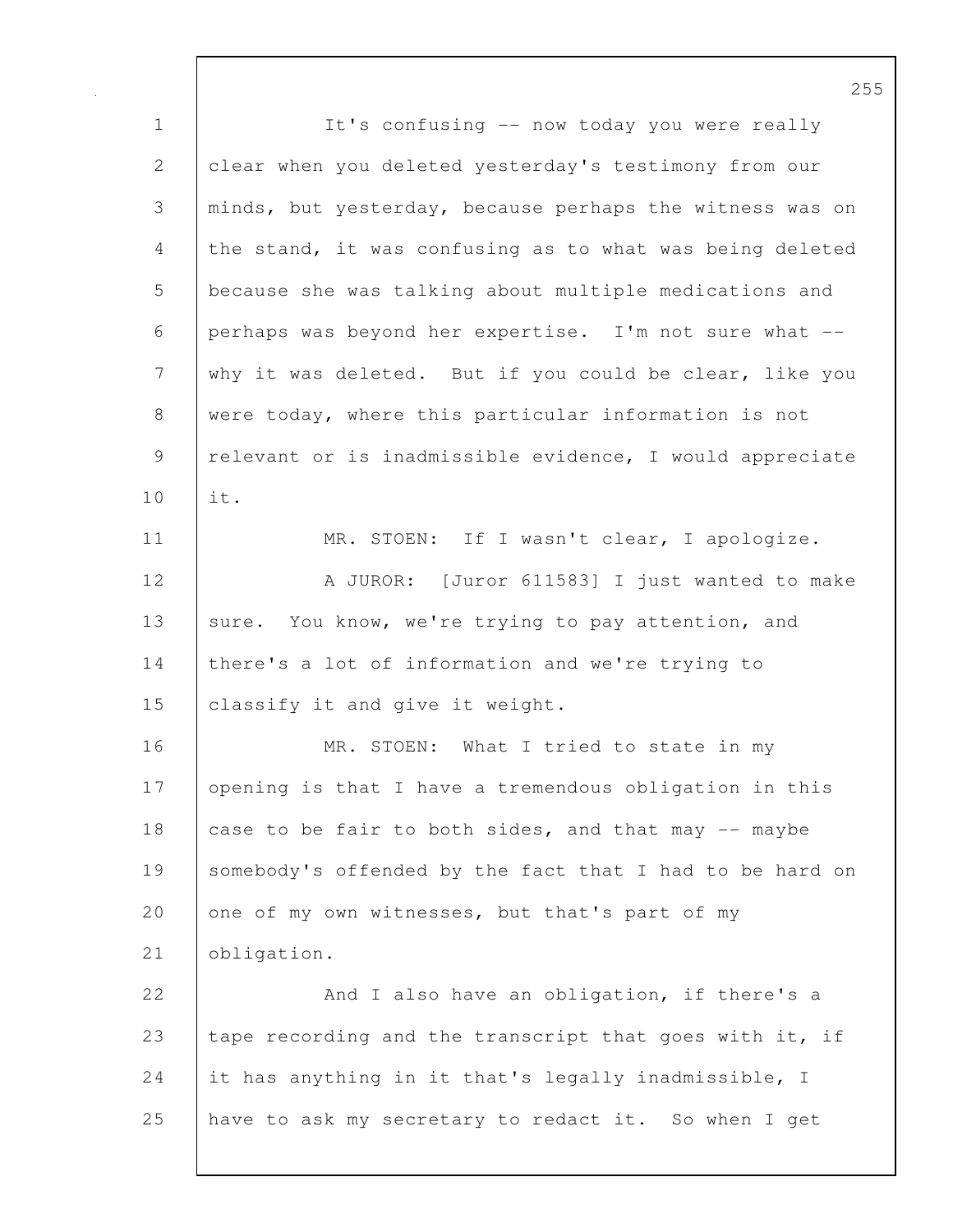1 these, it may be at the very last minute, okay, so I 2 don't have the exact page numbers. And so I have to 3 say, well, there may be a few pages before or a few 4 pages after, because I just get this thing like five 5 minutes before I show up here. There's a lot of 6 preparation that goes into this kind of case. 7 | A JUROR: [Juror 611538] You have an 8 incredible responsibility, and I really feel for you. 9 And I cannot understand how come we do not have a 10 defense lawyer in a murder case. It defies my 11 understanding of the constitution and legality. 12 MR. STOEN: I can't respond to that. You know 13 from my opening introduction what -- that is all I can 14 say. I can't make any further comment about that. 15 A JUROR: [Juror 611538] Okay. But, for 16 instance, the whole telephone conversation that we spent 17 an hour and a half on was inadmissible evidence. The 18 whole conversation was put in through trumped-up lies by 19 Susan. 20 | MR. STOEN: Well, I'd rather that you don't 21 make any comments on the record. I'd ask the jury to 22 disregard what was stated. I better close off our 23 encounter right now. Thanks. 24 A JUROR: [Juror 611538] But thank you for 25 listening.

256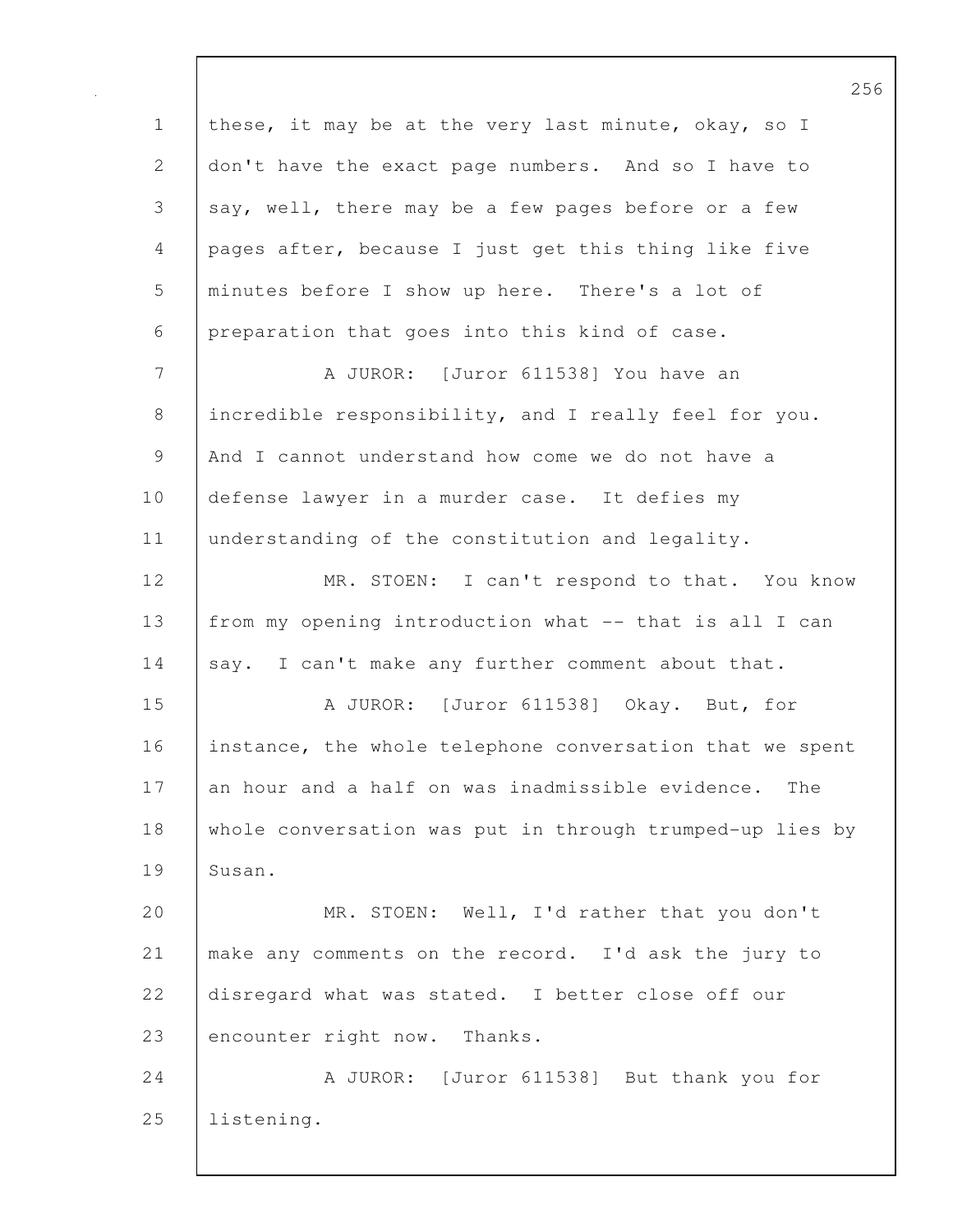257 1 | MR. STOEN: So I ask the jury to disregard 2 anything that was stated in that interaction, please. 3 I'd rather you have the foreperson address 4 these issues. 5 I think she had a question. 6 JURY FOREPERSON: Okay. Should I take roll 7 call beforehand? 8 MR. STOEN: Yeah. 9 JURY FOREPERSON: Okay. I'm going to start 10 with roll call. We're now in session. 11 (Roll call taken; all jurors present.) 12 MR. STOEN: Do you want to declare that 13 everybody's here? 14 JURY FOREPERSON: Everybody is here, yes. 15 MR. STOEN: I've just been informed that the 16 witness is on the downgrade coming in from Ukiah, so it 17 Should just be a matter of five minutes. 18 THE REPORTER: Are we off the record now? 19 MR. STOEN: Yes, we're off the record. 20 (Off the record.) 21 | MR. STOEN: Okay. We're ready. Come on in.  $22$  - - -23 ONI ANNETTE LaGIOIA 24 | Called as a witness, having been sworn, testified as 25 follows: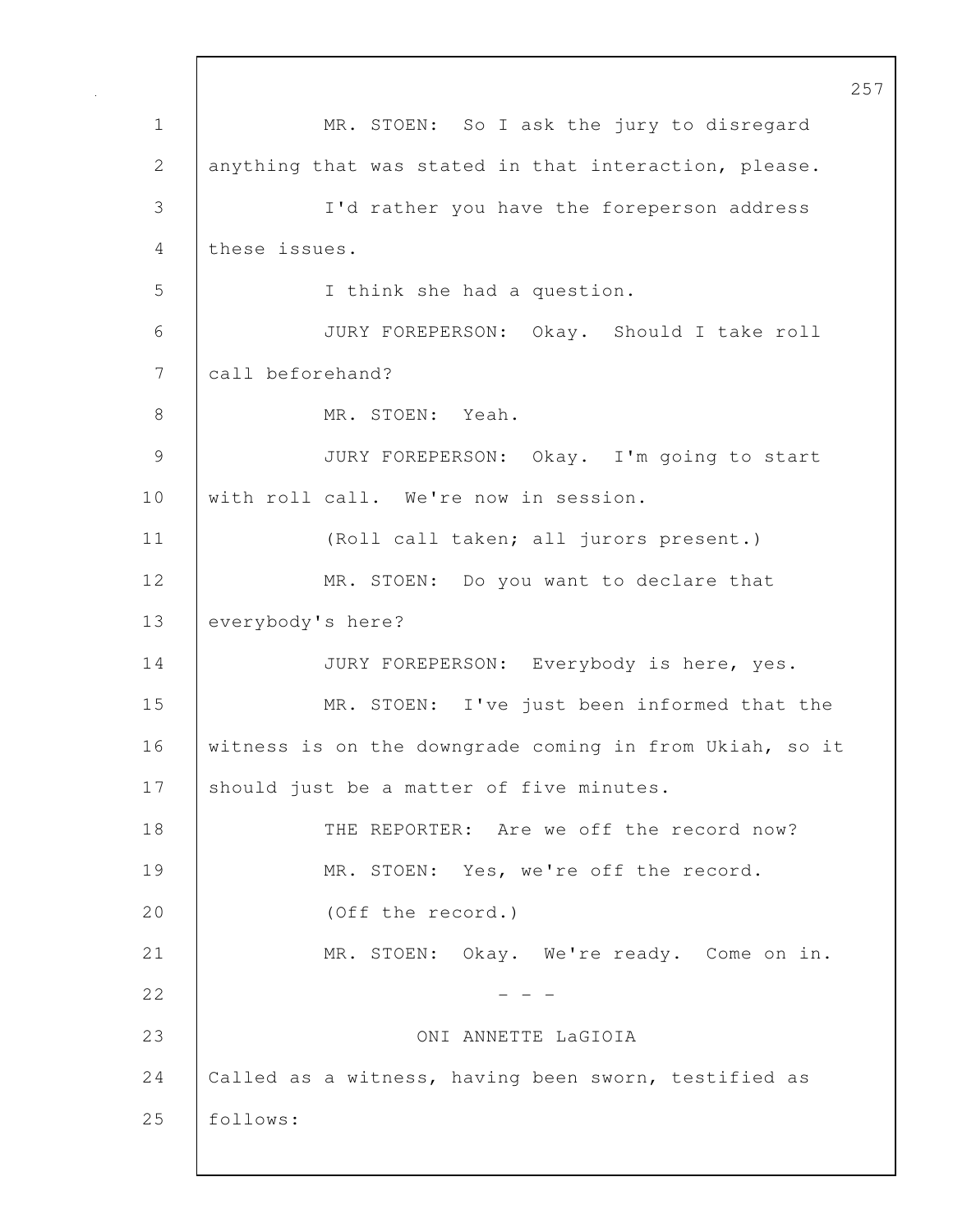258 1 THE REPORTER: Will you please state your name 2 and spell it. 3 THE WITNESS: Oni, O-n-i, Annette, 4 A-n-n-e-t-t-e, LaGioia, L-a capital G-i-o-i-a. 5 THE REPORTER: Thank you. 6 JURY FOREPERSON: Grand jury proceedings and 7 investigations are secret. You are therefore admonished 8 on behalf of the Mendocino County Superior Court and the 9 criminal grand jury not to disclose your grand jury 10 Subpoena or your grand jury appearance to anyone and not 11 to reveal any person any questions asked or any 12 | responses given in the grand jury or any other matters 13 concerning the nature or subject of the grand jury's 14 investigation which you learned about in your grand jury 15 | subpoena or during your grand jury appearance, except to 16 your own legal counsel. This admonition continues until 17 such time as a transcript of the grand jury proceeding 18 is made public or until disclosure is otherwise 19 authorized by the Court or by operation of law. 20 Violation of this admonition is punishable as contempt 21 of court.  $22$  - - -23 EXAMINATION 24 Q (BY MR. STOEN) Good afternoon, Oni. 25 | A Good afternoon.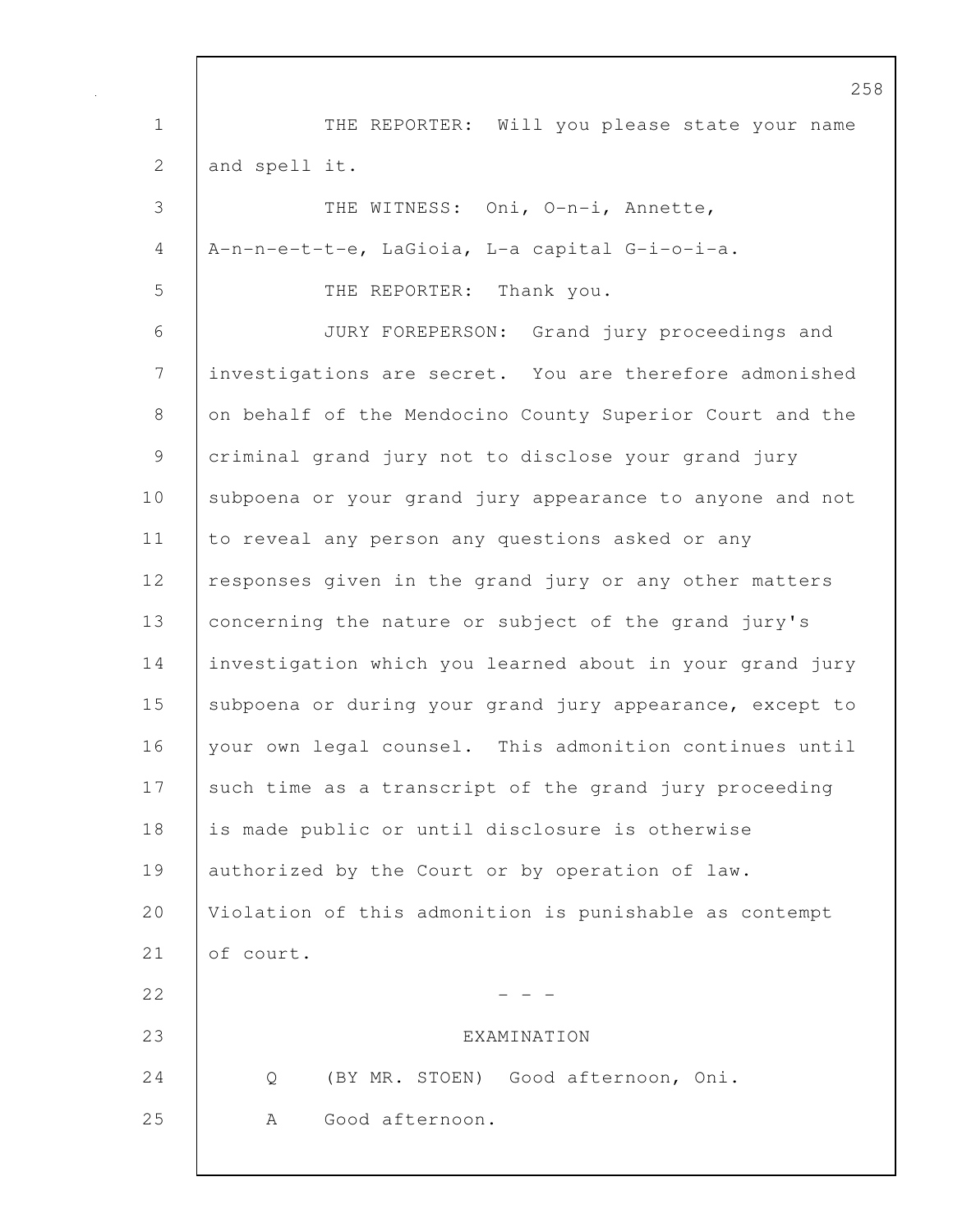|               |                    | 25                                                     |
|---------------|--------------------|--------------------------------------------------------|
| $\mathbf 1$   | Q                  | And where do you live?                                 |
| 2             | A                  | I live in Ukiah at 412 Jones Street.                   |
| 3             | Q                  | Try to speak up so people can hear.                    |
| 4             |                    | What is your name again, please?                       |
| 5             | A                  | Oni LaGioia.                                           |
| 6             | Q                  | And, Oni, where were you living in October and         |
| 7             | November 2010?     |                                                        |
| $8\,$         | A                  | The same place.                                        |
| $\mathcal{G}$ | Q                  | And what is your occupation or what is your            |
| 10            | former occupation? |                                                        |
| 11            | А                  | Right now I volunteer at the senior center,            |
| 12            | $but --$           |                                                        |
| 13            | Q                  | Speak as if you're talking to the last row.            |
| 14            | A                  | To them, okay.                                         |
| 15            |                    | I was a Waldorf teacher before I retired.              |
| 16            | Q                  | And when did you retire?                               |
| 17            | А                  | 1999.                                                  |
| 18            | Q                  | Okay. And what relationship, if any, did you           |
| 19            |                    | have with Susan Keegan?                                |
| 20            | A                  | We were best friends for 30 years.                     |
| 21            | Q                  | And what kind of contacts did you have with            |
| 22            |                    | Susan over the years?                                  |
| 23            | A                  | Over the years we had -- we sang together in a         |
| 24            |                    | trio for 20 years and saw each other frequently during |
| 25            | the week.          |                                                        |
|               |                    |                                                        |

259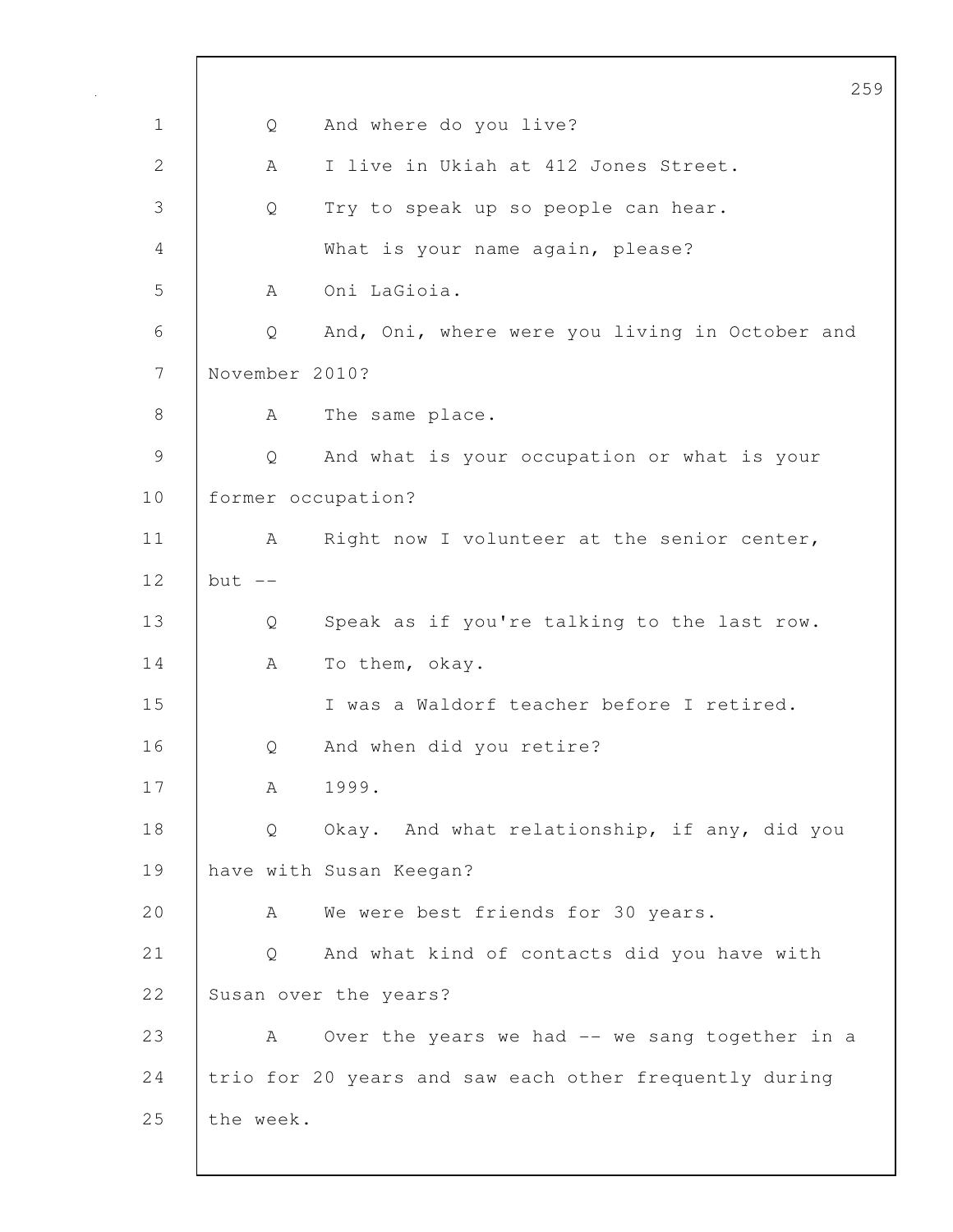|              |         |   |                                                       | 260 |
|--------------|---------|---|-------------------------------------------------------|-----|
| $\mathbf 1$  |         | Q | Okay.                                                 |     |
| $\mathbf{2}$ |         | Α | She lived in the neighborhood at first; they          |     |
| 3            | did.    |   |                                                       |     |
| 4            |         | Q | Did you know her husband, Peter Keegan?               |     |
| 5            |         | A | Yes, Peter was my doctor for a while.                 |     |
| 6            |         | Q | Okay.                                                 |     |
| 7            |         | A | Until about '98.                                      |     |
| $8\,$        |         | Q | I'm going to show you just a photo of him.            |     |
| 9            |         |   | It's marked People's Number 8.                        |     |
| 10           |         |   | Do you recognize this person?                         |     |
| 11           |         | A | Yes, Peter Keegan.                                    |     |
| 12           |         | Q | And what kind of a relationship did you have          |     |
| 13           |         |   | with Peter Keegan over the years?                     |     |
| 14           |         |   | A JUROR: Mr. Stoen, she's right in front of           |     |
| 15           |         |   | that light, and so when I try to look at her, I can't |     |
| 16           |         |   | see her face. The light on the projector in the back. |     |
| 17           |         |   | MR. STOEN: Let me just turn that off.                 |     |
| 18           |         |   | A JUROR: I could move, but --                         |     |
| 19           |         |   | THE WITNESS: I can move.                              |     |
| 20           |         |   | MR. STOEN: That's okay.                               |     |
| 21           |         |   | A JUROR: Thank you very much.                         |     |
| 22           |         |   | MR. STOEN: Is that better?                            |     |
| 23           |         |   | A JUROR: That's much better.                          |     |
| 24           |         |   | MR. STOEN: I'm surprised I found the right            |     |
| 25           | button. |   |                                                       |     |
|              |         |   |                                                       |     |

 $\mathsf{l}$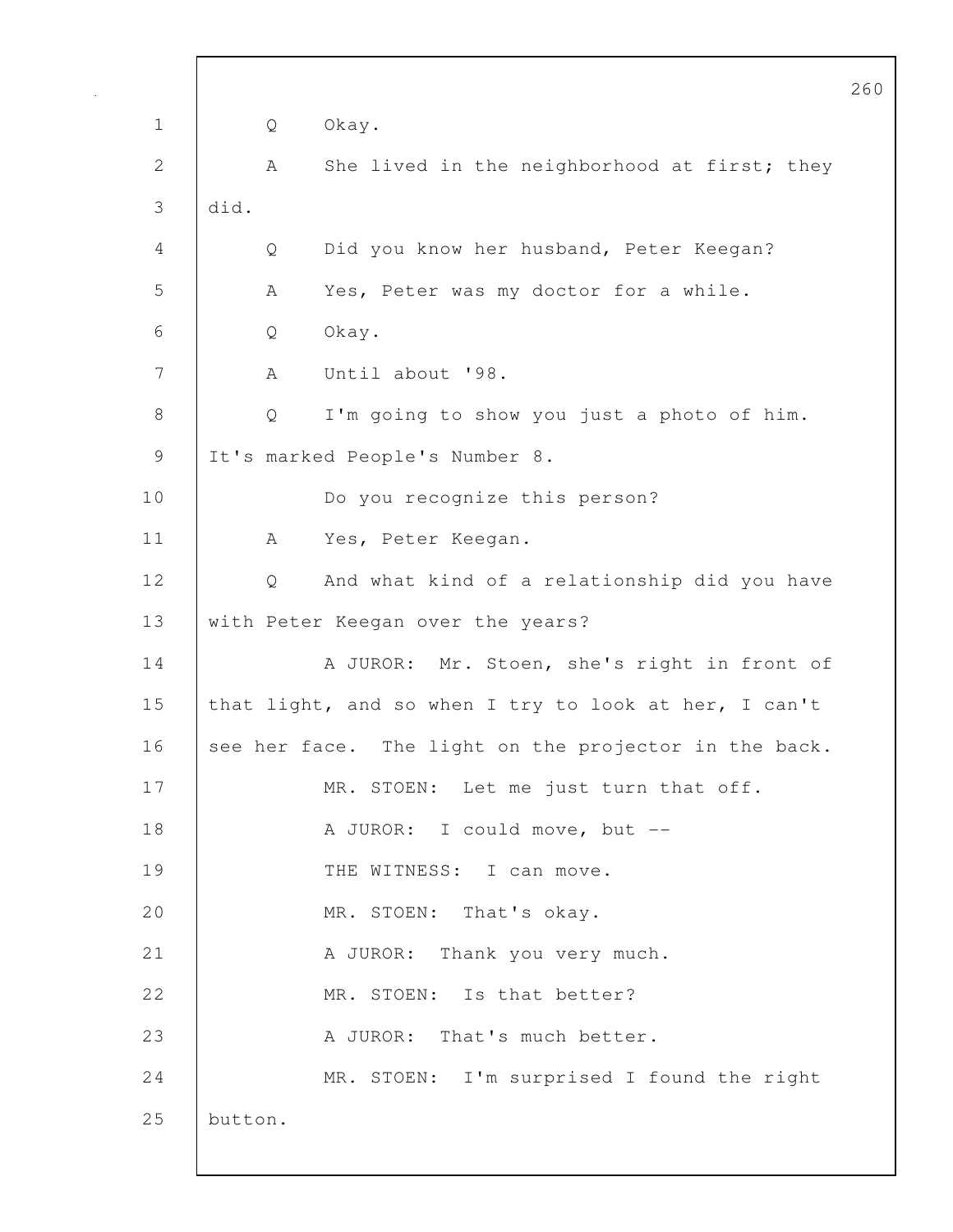|              | 261                                                    |
|--------------|--------------------------------------------------------|
| $\mathbf 1$  | A JUROR: Well, I'm glad you did.                       |
| $\mathbf{2}$ | (BY MR. STOEN) And so I'll just say, what<br>Q         |
| 3            | kind of a relationship -- oh, he was your doctor. And  |
| 4            | did you see him very often?                            |
| 5            | I saw him as a doctor and when I visited with<br>A     |
| 6            | Susan at their home.                                   |
| 7            | Okay. What was the nature of the relationship<br>Q     |
| $8\,$        | between Susan and Peter as you understood it over the  |
| 9            | years?                                                 |
| 10           | Over the years he ran hot and cold towards<br>A        |
| 11           | Susan and toward her friends.                          |
| 12           | And do you recall any changes in Peter<br>Q            |
| 13           | Keegan's demeanor towards Susan that you witnessed,    |
| 14           | dramatic?                                              |
| 15           | Dramatic changes?<br>A                                 |
| 16           | Yeah.<br>Q                                             |
| 17           | Yes. He asked for a divorce in --<br>Α                 |
| 18           | Do you know when that was, approximately?<br>Q         |
| 19           | Now how do you know this information?                  |
| 20           | I know it because Susan told me at art class.<br>A     |
| 21           | MR. STOEN: Okay. Well, I ask the jury to               |
| 22           | strike what Susan told you and just ask you to look at |
| 23           | the general demeanor between the two.                  |
| 24           | (BY MR. STOEN) Did you see a change in his<br>Q        |
| 25           | behavior?                                              |
|              |                                                        |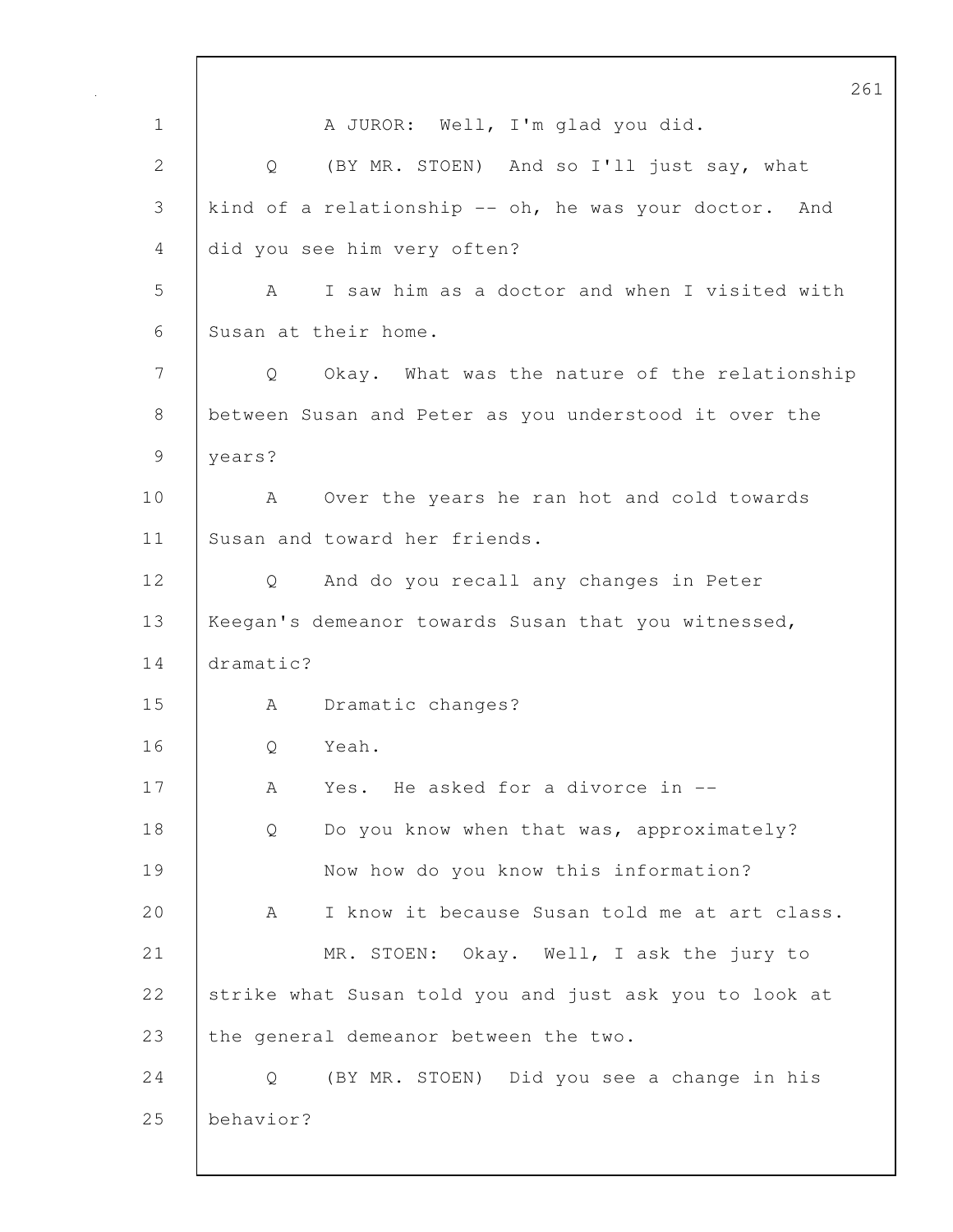262 1 A Yes, after -- after he asked for the divorce. 2 Q Okay. 3 MR. STOEN: I'm going to place into the record 4 at this time People's Exhibit Number 3, which I will 5 represent is a certified copy of a petition for a 6 divorce that was between Peter Keegan as the petitioner 7 and Susan Keegan as the respondent for dissolution of 8 | marriage filed on October 21, 2010. 9 (Exhibit 3 was identified.) 10 Q (BY MR. STOEN) And I will ask you, Oni, if 11 that date -- if that date is related to the change in 12 demeanor in Peter Keegan as you witnessed it? 13 | A I saw him before that. His demeanor changed  $14$  in early  $-$ 15 Q Okay. But how soon before that date did you 16 notice a dramatic change? 17 | A He came to visit me in early October. 18 Q Okay. And what did you notice that was a 19 change in his demeanor? 20 A He was angry, in a rage, and complaining about 21 | Susan. 22 | O Did you see him in his relationship to Susan 23 with this new change in demeanor? 24 A I visited the house I think once in October, 25 and he was slamming doors and moving around. He wasn't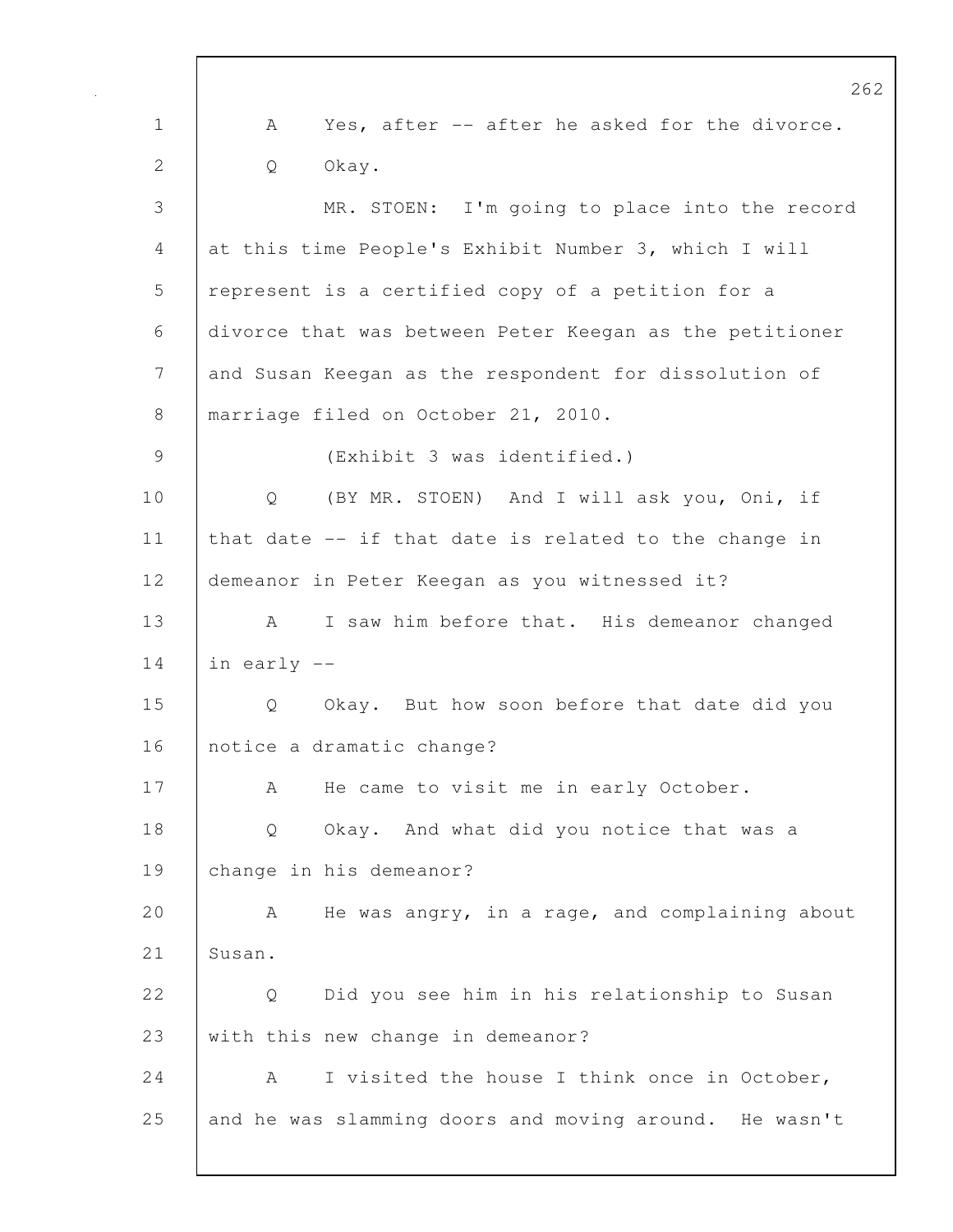|              | 263                                                   |  |
|--------------|-------------------------------------------------------|--|
| $\mathbf 1$  | talking.                                              |  |
| $\mathbf{2}$ | Okay. Now, did -- what did he say around the<br>Q     |  |
| 3            | time of the divorce or maybe a few weeks before the   |  |
| 4            | divorce about Susan that was new to you hearing from  |  |
| 5            | him?                                                  |  |
| 6            | He came to visit me two times -- and to other<br>A    |  |
| 7            | neighbors also -- twice on a Saturday, came on his    |  |
| 8            | bicycle.                                              |  |
| 9            | What month was that?<br>Q                             |  |
| 10           | October.<br>A                                         |  |
| 11           | Of 2010?<br>Q                                         |  |
| 12           | Early October 2010.<br>A                              |  |
| 13           | Okay. So let's talk about the first trip he<br>Q      |  |
| 14           | made to you. What day of the week was it did you say? |  |
| 15           | I believe it was a Saturday.<br>A                     |  |
| 16           | And where did -- and where did he come?<br>Q          |  |
| 17           | He drove up the driveway on his bicycle and<br>Α      |  |
| 18           | came into --                                          |  |
| 19           | Okay. Tell us exactly what he said.<br>Q              |  |
| 20           | -- the backyard.<br>A                                 |  |
| 21           | He said that Susan was addicted to Vicodin,           |  |
| 22           | Irish Whiskey, and marijuana and that she had a -- it |  |
| 23           | lowered her libido.                                   |  |
| 24           | Now, had he ever mentioned any of those things<br>Q   |  |
| 25           | to you before, say, October 1st of 2010?              |  |
|              |                                                       |  |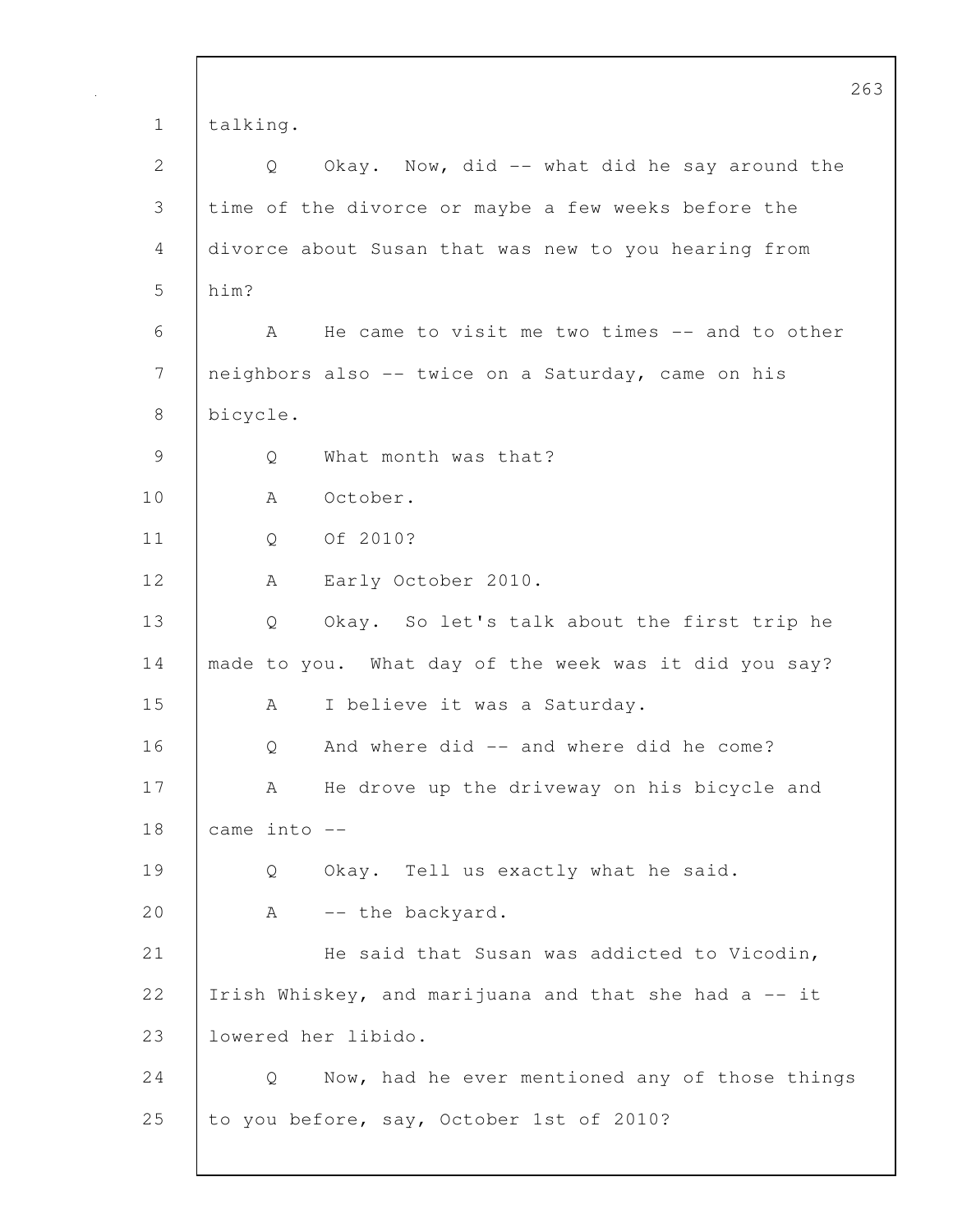264 1 | A Never. 2 Q Did he -- what did he say with respect to the 3 effect on him of Susan's libido being lower? 4 A He said he had a fucking right to sex with his 5 wife whenever he wanted. 6 | O Were those his exact words? 7 A Yes. 8 | Q And what was your response to that? 9 | A I said to Peter that in marriage you take --10 take someone for sickness and in health and that she was 11 going through menopause, that might be a reason why her 12 libido might be lowered. 13 Q Okay. 14 A But that I didn't believe any of the other 15 stuff that he had said. 16 | O And what did -- and what did he say in 17 | response to what you said about marriage? Do you recall 18 what he said next? 19 | A In the first meeting? 20 Q Okay. Is there anything else said in the 21 | first meeting that you recall? 22 A That he wanted -- wanted this divorce to 23 happen before the end of the year, he hated her, and he 24 couldn't have sex with anyone else until he got rid of 25 her.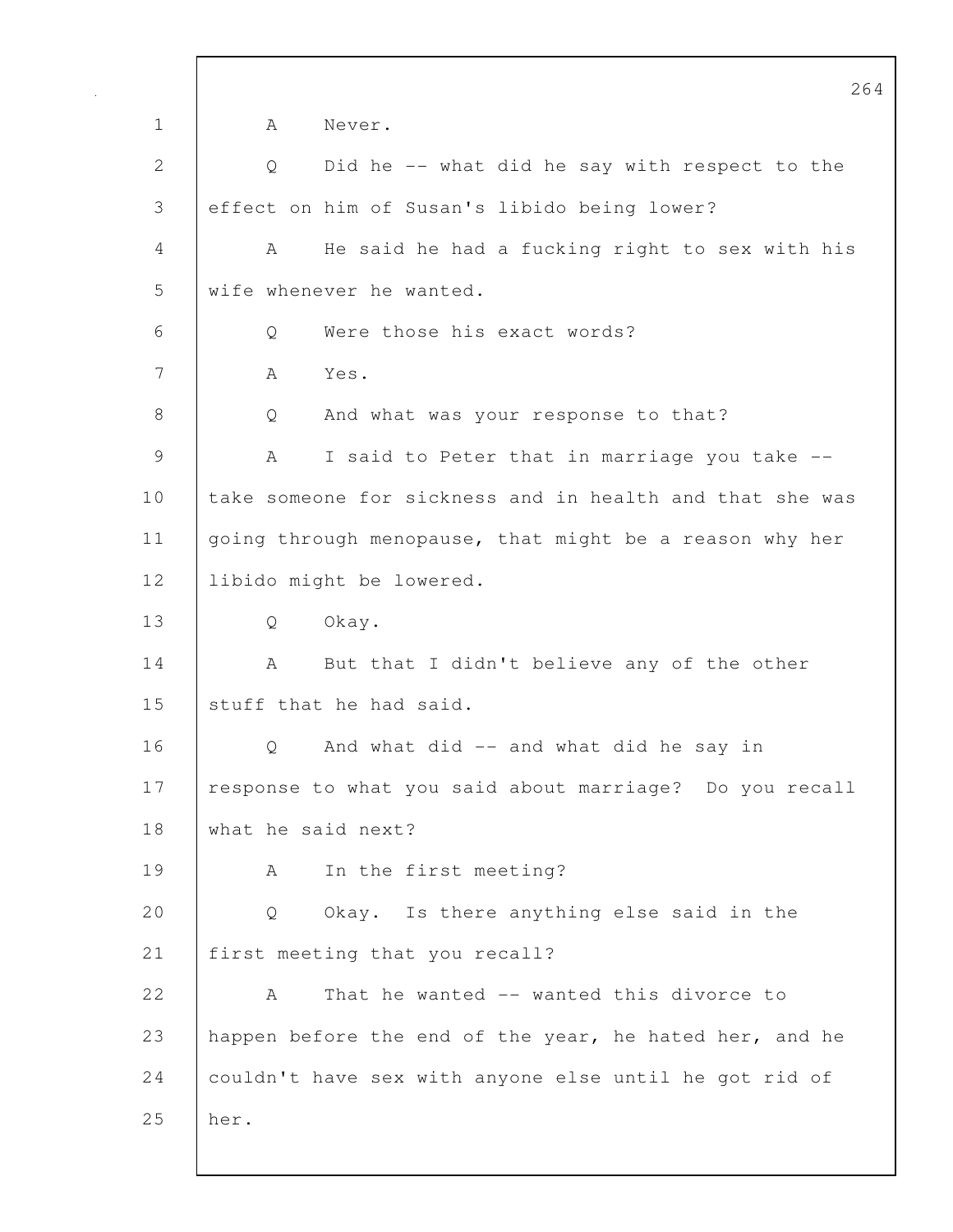265 1 | Q Are those his exact words, --2 A Yes. 3 Q -- "get rid of her"? 4 Okay. Now, did you -- what was his demeanor 5 when he was talking to you about these subjects? 6 A He -- the first time he was angry. The second 7 time he was even more manic. 8 Q Okay. 9 | A I thought he was going to, you know, punch the 10 | walls. We were in a gazebo, but I thought he was going 11 to punch something; like me, you know. 12 Q Okay. Where was this conversation that you 13 had? 14 | A In my backyard in a gazebo. 15 Q Okay. And what did you say in response to his 16 statements about her having an addiction? 17 | A An addiction, I said there's no way. 18 | She's a pillar of the community. She always 19 does her homework. We had art class twice a week and 20  $\vert$  rehearsal and lunch and usually  $\vert$ - and then she did a 21 contract for Bread or Breathers, and she always did 22 every task, you know, with integrity. 23 Q Okay. Were you aware of any drugs that she 24 used? 25 A She used marijuana lightly.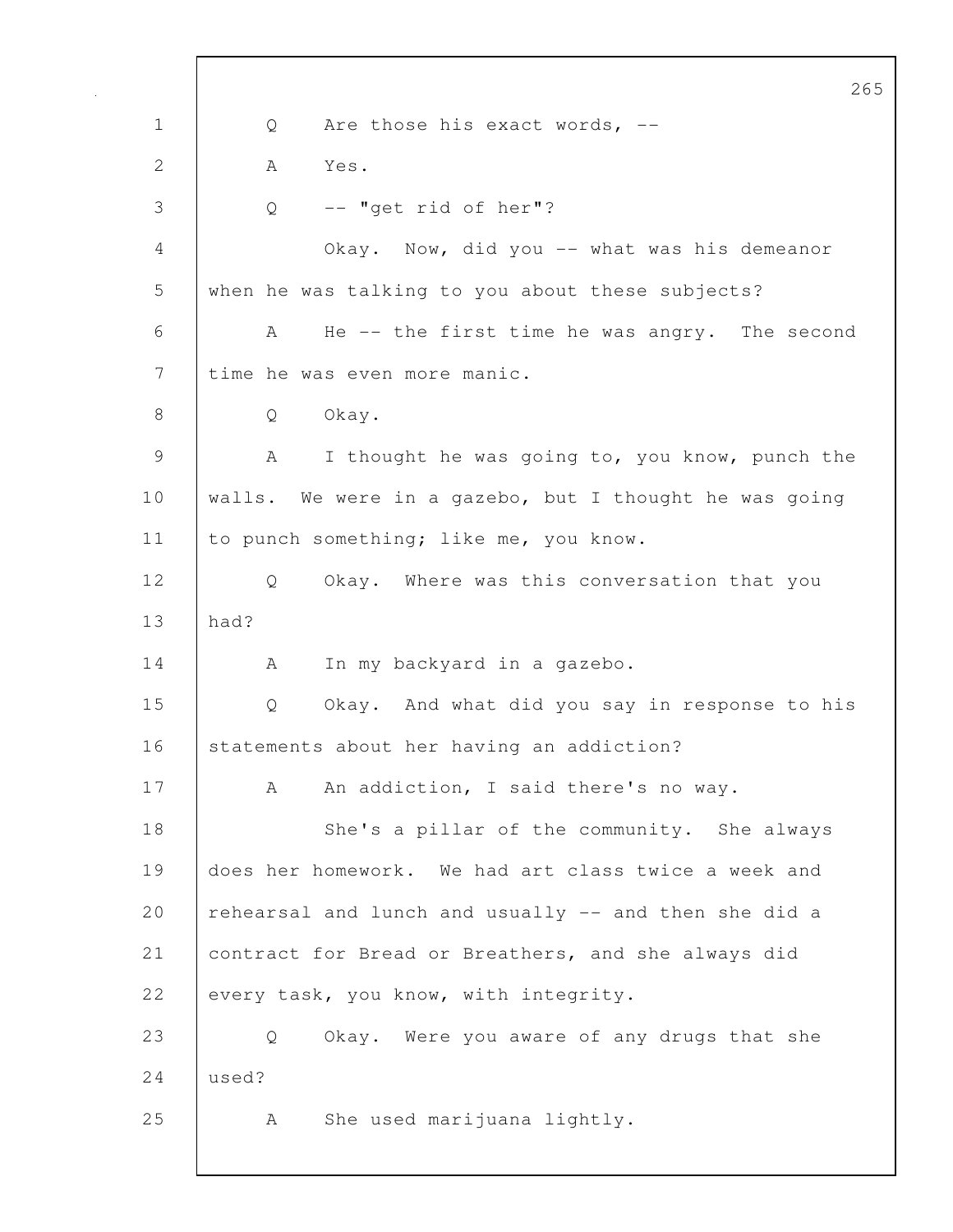|              | 266                                                      |
|--------------|----------------------------------------------------------|
| $\mathbf 1$  | And what else?<br>Q                                      |
| $\mathbf{2}$ | I did ask her about the Vicodin, and she said<br>A       |
| 3            | that she used it for pain once in awhile.                |
| 4            | Okay. Were you aware whether or not she used<br>Q        |
| 5            | Vicodin?                                                 |
| 6            | I was not aware before.<br>A                             |
| 7            | Did you become aware later that she did?<br>Q            |
| 8            | After Peter's conversation with me, I asked<br>A         |
| 9            | her about it.                                            |
| 10           | Okay. I can't ask you what she said.<br>Q                |
| 11           | Yeah.<br>A                                               |
| 12           | Did you -- have you ever seen Susan<br>Q                 |
| 13           | intoxicated?                                             |
| 14           | I have never seen Susan intoxicated. In fact,<br>A       |
| 15           | if we went out to dinner, she would leave more than half |
| 16           | a glass of wine, if she ordered wine at all.             |
| 17           | Now, were you aware of any specific activity<br>Q        |
| 18           | that Susan was involved in in the days before her death? |
| 19           | She was in Hamlet, a production of Hamlet, and<br>A      |
| 20           | she had rehearsal every night and then the production    |
| 21           | weeks. And then on Sunday she made a turkey and threw a  |
| 22           | cast party.                                              |
| 23           | Do you know what Sunday that was?<br>Q                   |
| 24           | The Sunday before she died.<br>A                         |
| 25           | Okay. Now, when did you last see Susan?<br>Q             |
|              |                                                          |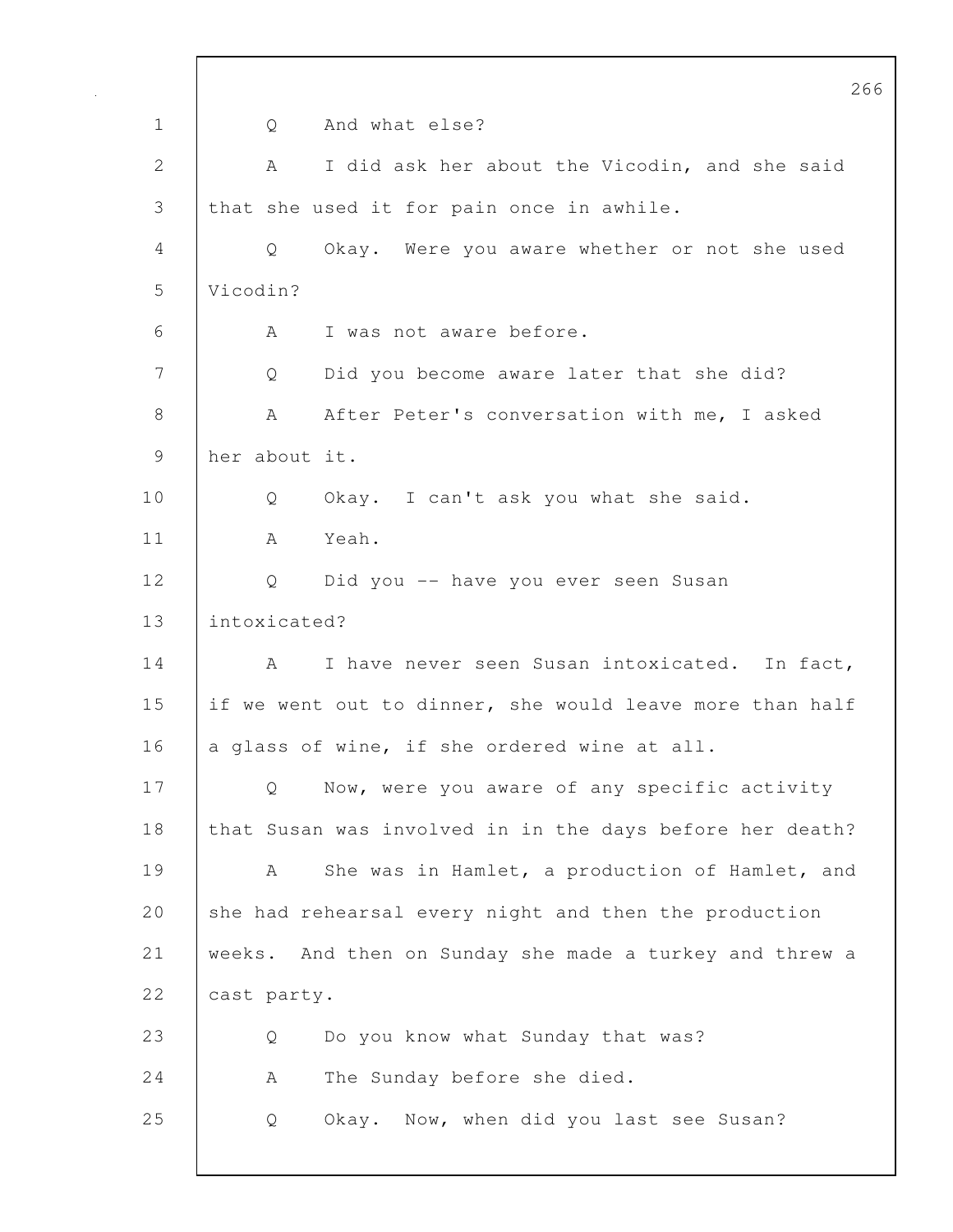1 A I saw her on the 10th of November, the day 2 before her -- it says she died. 3 Q And what did you do that day with her, if 4 anything? 5 A Okay. She picked me up for art class and we 6 went to the college. Then she said she wanted to come 7 home with me because --8 Q You don't have to say what the reasons were. 9 | A I don't have to say? 10 Q She came home with you? 11 | A She came home with me for lunch instead of 12 going to her own house. 13 Q Okay. 14 A And stayed with me until 2 o'clock or so. 15 Q That's fine. And what was her demeanor on 16 that day, the last day? 17 A She was centered, active. She was going to 18 Santa Rosa to be proactive about the divorce that was 19 | inevitable, looking for housing or stuff. 20 Q Okay. This was your understanding of her 21 | total behavior; is that correct? 22 A She was totally up. 23 MR. STOEN: So to the extent that this is 24 based on statements from her, I instruct the jury to 25 disregard the statements.

267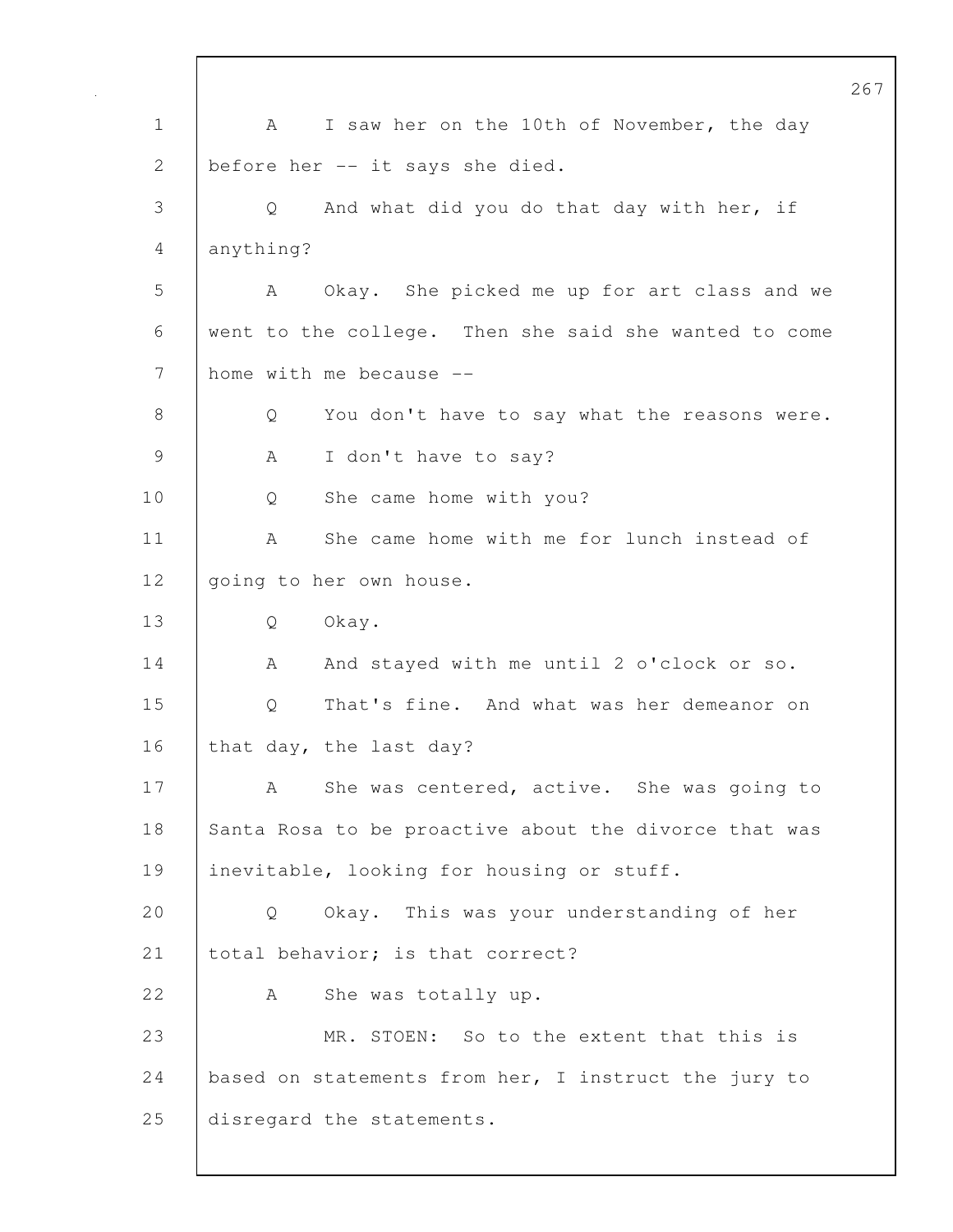268 1 Q (BY MR. STOEN) We can talk about demeanor and 2 behavior, but we can't talk about statements of somebody 3 that's not on the witness stand. 4 A Okay. 5 Q And how did you recall -- how did you learn of 6 the news of Susan's death? 7 A A neighbor came by knocking on my door in the 8 evening and told me that she didn't show up for a book 9 club that she ran and that the book club people called 10 her home and Peter said she wasn't there. 11 Q Okay. What did you do -- and that was in the 12 evening, November 11th; is that correct? 13 A Yes, in the evening of November 11th. 14 Q And then what did you do after that 15 conversation was -- 16 A I called the house. I called Susan's house. 17 Q And who answered, if anybody? 18 A And Peter answered. And I said, "I want to 19 talk to Susan." 20 Q And what did Peter say? 21 A He said, "She's not here." 22 |  $\sim$  0 And what was said next in that conversation? 23 A Then there was a long pause. I said, "I need 24 to talk to her right now," because I had heard that 25 information that she was dead. "I need to talk to her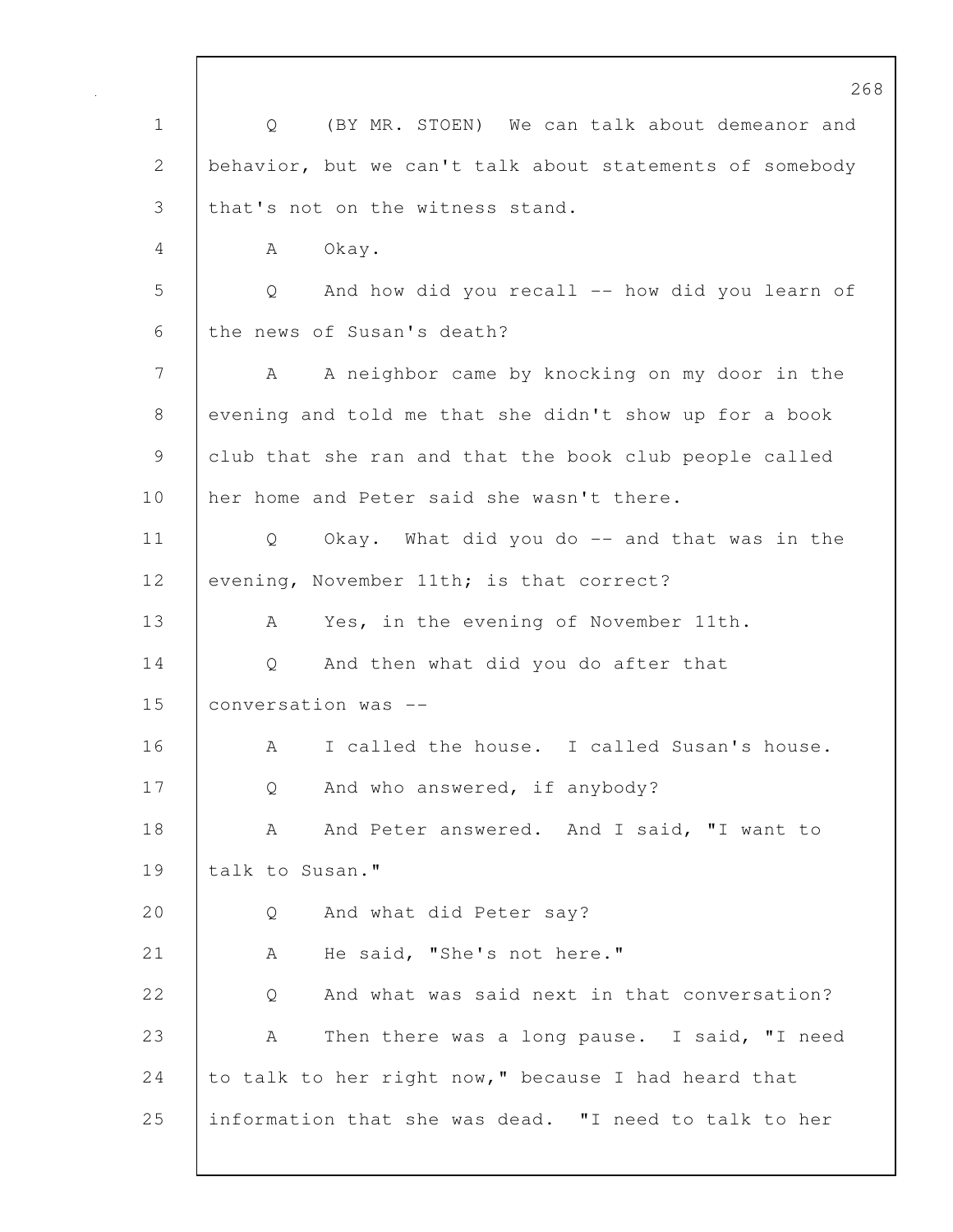|             | 26                                                             |
|-------------|----------------------------------------------------------------|
| $\mathbf 1$ | right now. Where can I reach her?"                             |
| 2           | And then there was a long pause and he said,                   |
| 3           | "She's dead."                                                  |
| 4           | What was your response to that?<br>Q                           |
| 5           | I was stunned because that kind of confirmed<br>A              |
| 6           | what I had heard from my neighbor.                             |
| 7           | Did he say anything else specific in that<br>$Q \qquad \qquad$ |
| 8           | conversation that you recall?                                  |
| 9           | That specific conversation? In subsequent<br>A                 |
| 10          | conversations.                                                 |
| 11          | Q Okay. Did you have another conversation with                 |
| 12          | him in another call or another personal visit with him?        |
| 13          | Yes, I had both. I'm trying to recall what<br>A                |
| 14          | came -- what order it came in. Another call. I believe         |
| 15          | he called -- I called because I wanted and other people        |
| 16          | wanted to see her body.                                        |
| 17          | Okay. Do you recall when you made that call?<br>Q              |
| 18          | Day before the autopsy.<br>А                                   |
| 19          | Okay. Assuming the autopsy was --<br>Q                         |
| 20          | I don't have the date.<br>A                                    |
| 21          | -- was on November 12th, would that have been<br>Q             |
| 22          | the same day you heard the news late?                          |
| 23          | No, there was another day in between, I think.<br>A            |
| 24          | Okay. So it was after November 11th that --<br>Q               |
| 25          | No, it was after the autopsy, before the<br>A                  |
|             |                                                                |

 $\mathsf{l}$ 

269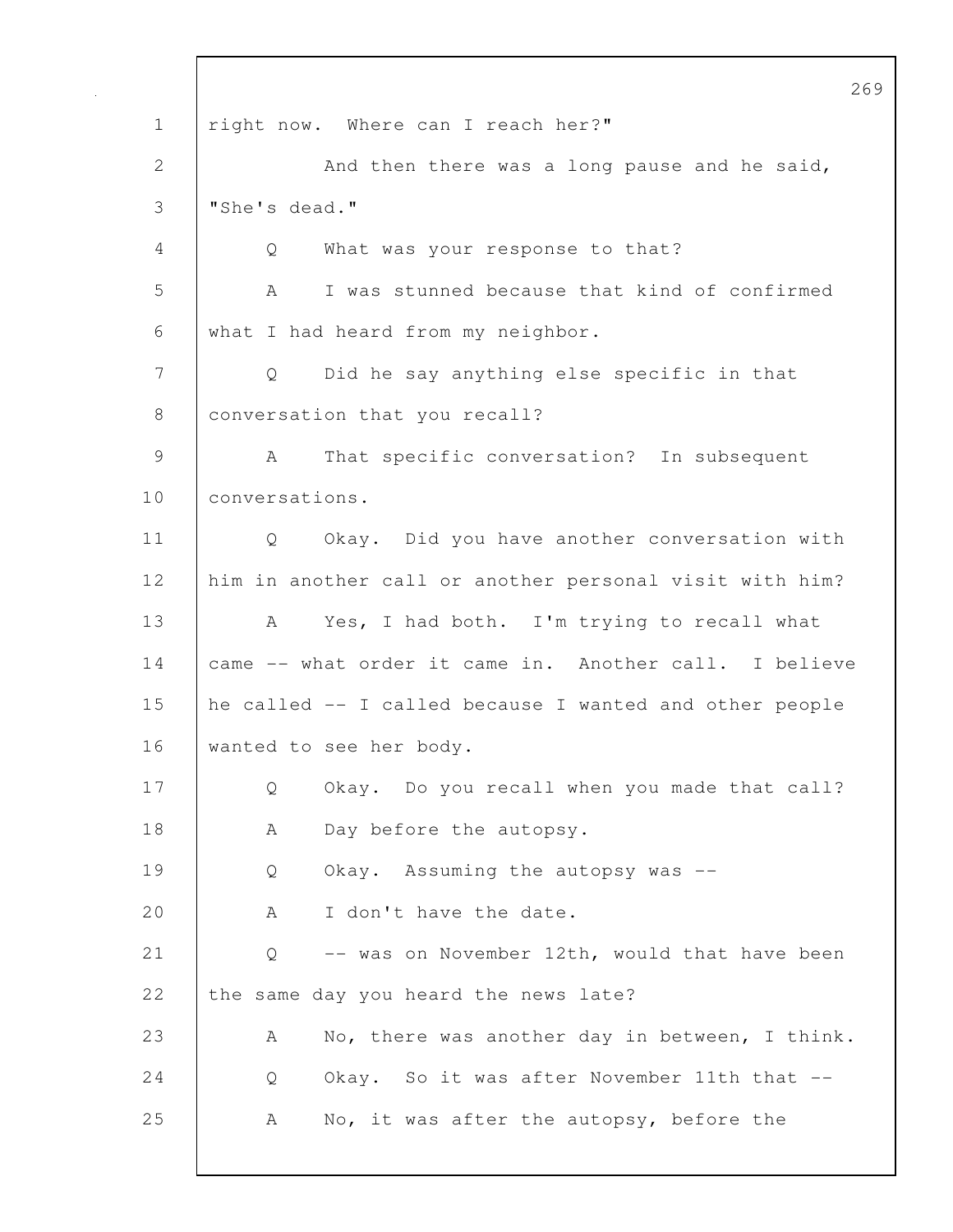1 cremation. Sorry.

| 2  | Okay. And so how -- do you have any idea how<br>Q          |
|----|------------------------------------------------------------|
| 3  | long after you got the news of Susan's death that this     |
| 4  | next conversation with Peter took place?                   |
| 5  | With Peter? It was only a day or two.<br>A                 |
| 6  | Okay. And what was said by Peter in the<br>Q               |
| 7  | second -- well, tell me how the call came about and what   |
| 8  | was said between the two of you.                           |
| 9  | I called him to ask for the visitation, that<br>A          |
| 10 | we wanted to say goodbye. And he said he would check       |
| 11 | that out with Eversole Mortuary, see if that was           |
| 12 | possible. And he called me back a few minutes later and    |
| 13 | said, yeah, all I have to do is bring clothes over         |
| 14 | there, bring her some clothes.                             |
| 15 | And he said, "By the way, the boys are here                |
| 16 | and they want to have a memorial service. I don't give     |
| 17 | a fuck, but they want to have a memorial service and       |
| 18 | they want you to sing," because we were singing in a $-$ - |
| 19 | together for all those years, "and would you also          |
| 20 | prepare a slide show."                                     |
| 21 | Okay. What was your response to all those<br>Q             |
| 22 | statements?                                                |
| 23 | I said I would -- I would do that.<br>A                    |
| 24 | Okay. And did you attend the memorial<br>Q                 |
| 25 | service?                                                   |
|    |                                                            |

270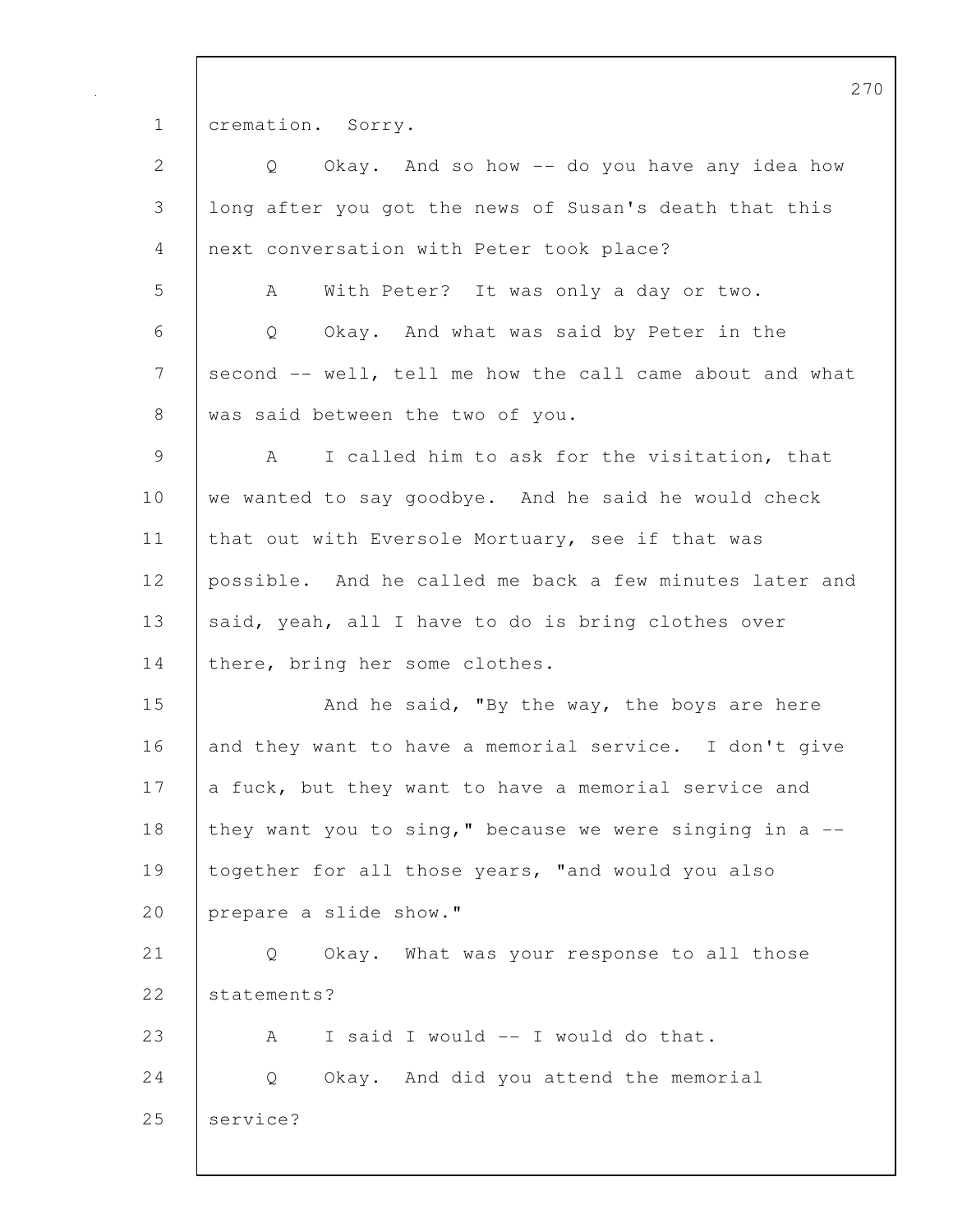|              | 27                                                       |
|--------------|----------------------------------------------------------|
| $\mathbf 1$  | I did attend the memorial service.<br>A                  |
| $\mathbf{2}$ | Did you sing?<br>Q                                       |
| 3            | I sang with the other person in our trio.<br>А           |
| 4            | Who was that other person?<br>Q                          |
| 5            | Karen Gowan.<br>A                                        |
| 6            | Q<br>Okay.                                               |
| 7            | And Dolores Carrick played the piano.<br>A               |
| $8\,$        | Did you notice -- did Peter Keegan make any<br>Q         |
| 9            | appearance or any statements in that memorial service?   |
| 10           | No, he made no statements. He sat alone. His<br>A        |
| 11           | two sons sat on the other side of the church with me, in |
| 12           | front of me.                                             |
| 13           | Did you have any conversation with Peter about<br>Q      |
| 14           | ashes?                                                   |
| 15           | Yes. The day before the memorial service her<br>A        |
| 16           | family had come to town for the service and with lots of |
| 17           | questions. But they had come to town, and he invited us  |
| 18           | all to a breakfast kind of thing, brunch at his house.   |
| 19           | Okay.<br>Q                                               |
| 20           | Α<br>And so I was there and Susan's birth<br>Okay.       |
| 21           | mother from New York came, and we went into the bathroom |
| 22           | where Susan's body was found. And Peter came in right    |
| 23           | away, followed us in, and started to describe how she    |
| 24           | died.                                                    |
| 25           | What did he say?<br>Q                                    |
|              |                                                          |

 $\mathsf{I}$ 

 $\mathbf 1$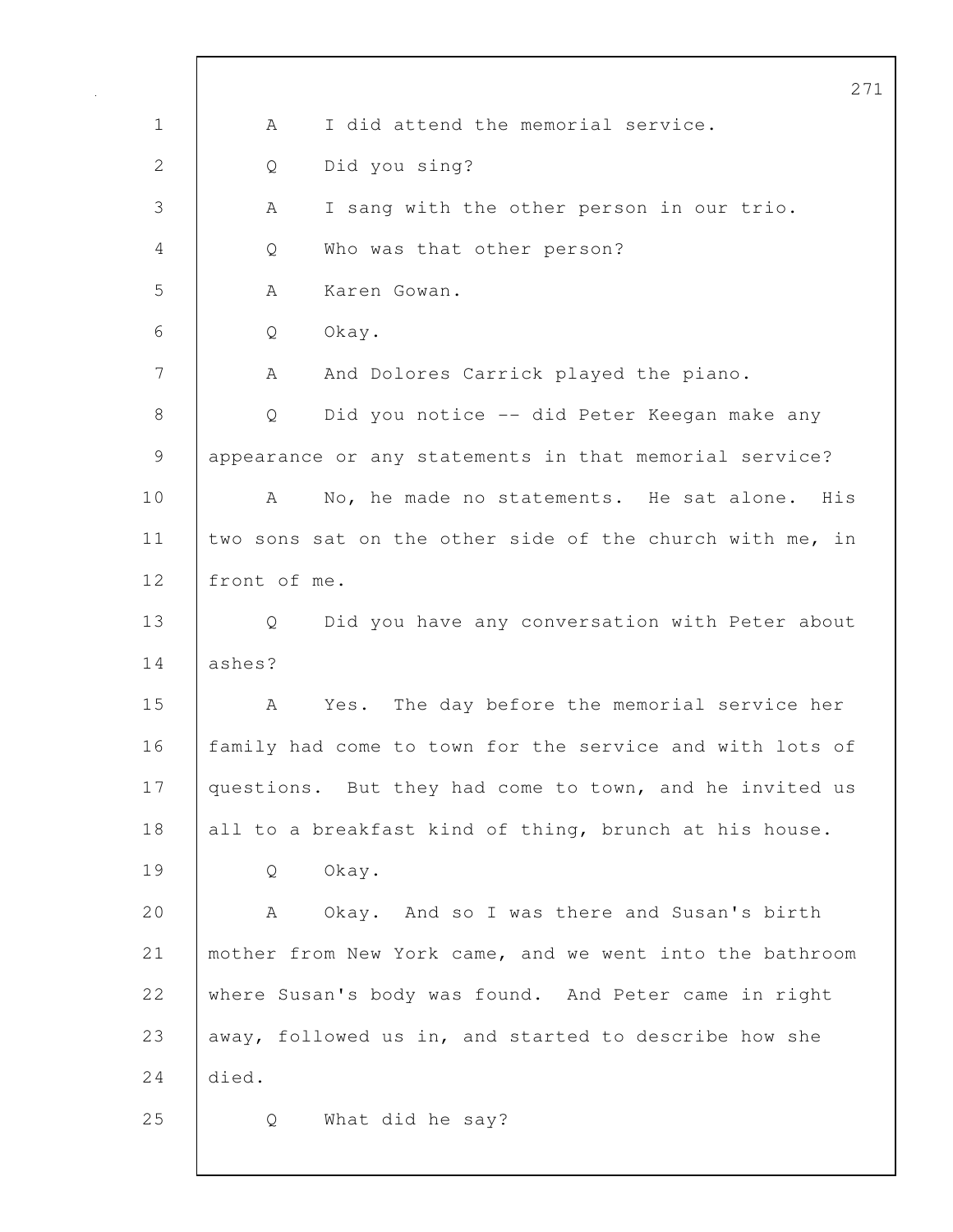272 1 | A He said she must have fallen back -- backwards 2 on the sink and hit her head and then she must have 3 fallen on the floor and hit her head again. 4 Q Okay. So did he say any other further 5 comments in how he thought she may have died? 6 A I'm sorry? 7 Q Did he say anything else about how he thought 8 Susan might have died besides what you just --9 A In that conversation? 10 Q Yeah. 11 | A No. I don't remember. 12 Q Okay. Then I asked you originally was 13 anything brought up about ashes.  $14$   $A$   $Y_{\text{eS}}$ . 15 Q Okay. 16 A Okay. Then we saw the box of ashes in the 17 | bedroom, outside of the bathroom. And her mother and I 18 both wanted to have her ashes and other people in the 19 | house did too, so we asked Peter if we could have ashes. 20 Q What was his response? 21 | A He said, "Sure" --22 | O Okay. 23 A -- "I don't need them." 24 | Q Now, were you familiar with Peter's -- with 25 whether or not Peter had a Facebook page?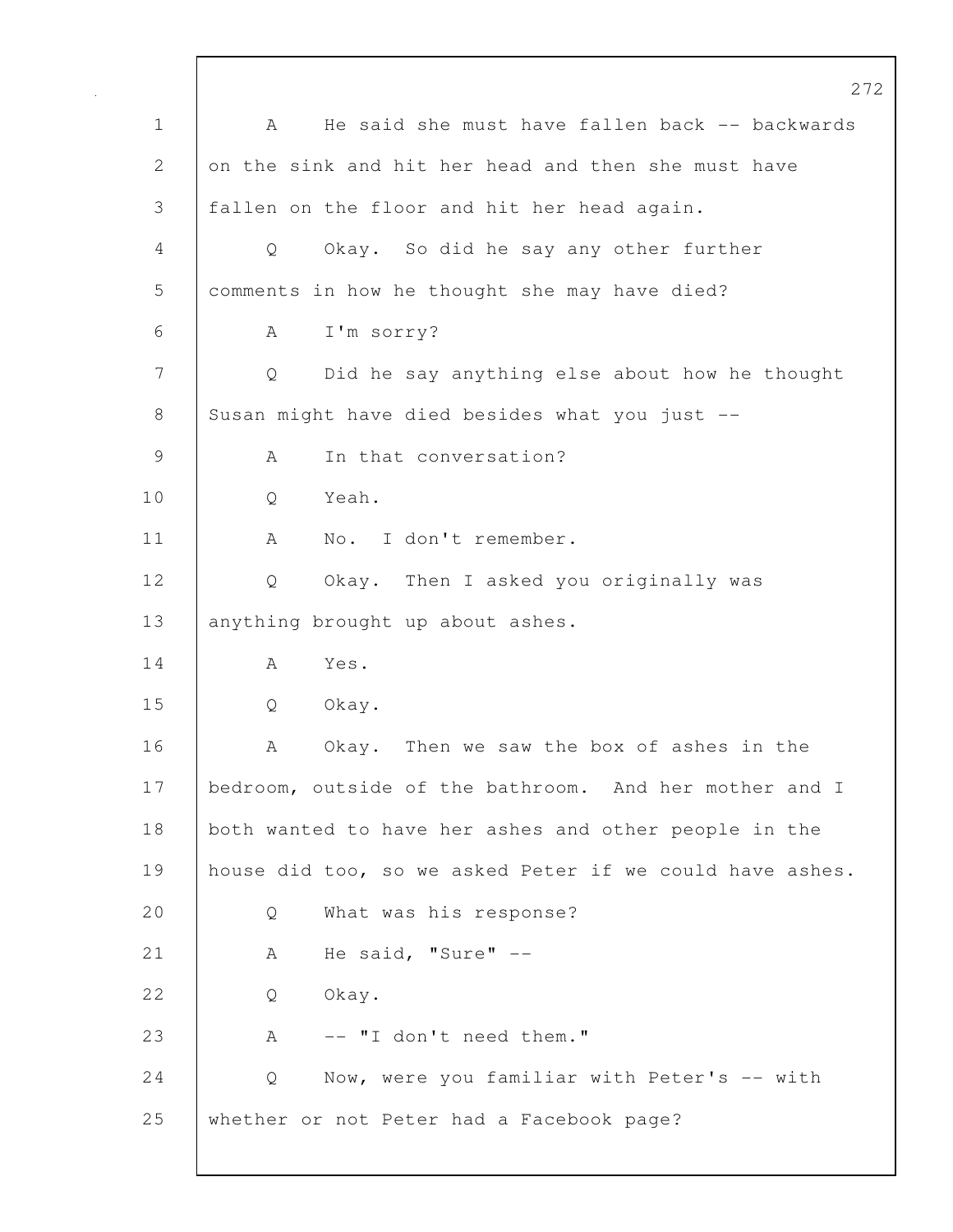273 1 | A Yes, he had a Facebook page. 2 Q Did you ever access that Facebook page with 3 regard to Peter before the news of the death of Susan? 4 A No. 5 Q Okay. Did you see a Facebook page attributed 6 to Peter as the author after Susan's death? 7 A Yes. 8 Q How many days? 9 | A Within seven days. 10 | Q And what was said in that Facebook page, as 11 you recall? 12 | A He changed his profile to say single or 13 widowed, looking for a companionship, female 14 | companionship, or something to that effect. 15 Q Okay. Now, has Peter ever indicated to you 16 any sorrow or remorse over Susan's death? 17 | A Absolutely not. 18 Q I'd like to turn your attention now to 19 February 28, 2011, which is some three and-a-half months 20 after Susan's death. Did you have an encounter with 21 Peter? 22 A I believe that's when he showed up on my 23  $|$  porch  $-$ 24 Q Okay. 25 | A -- with --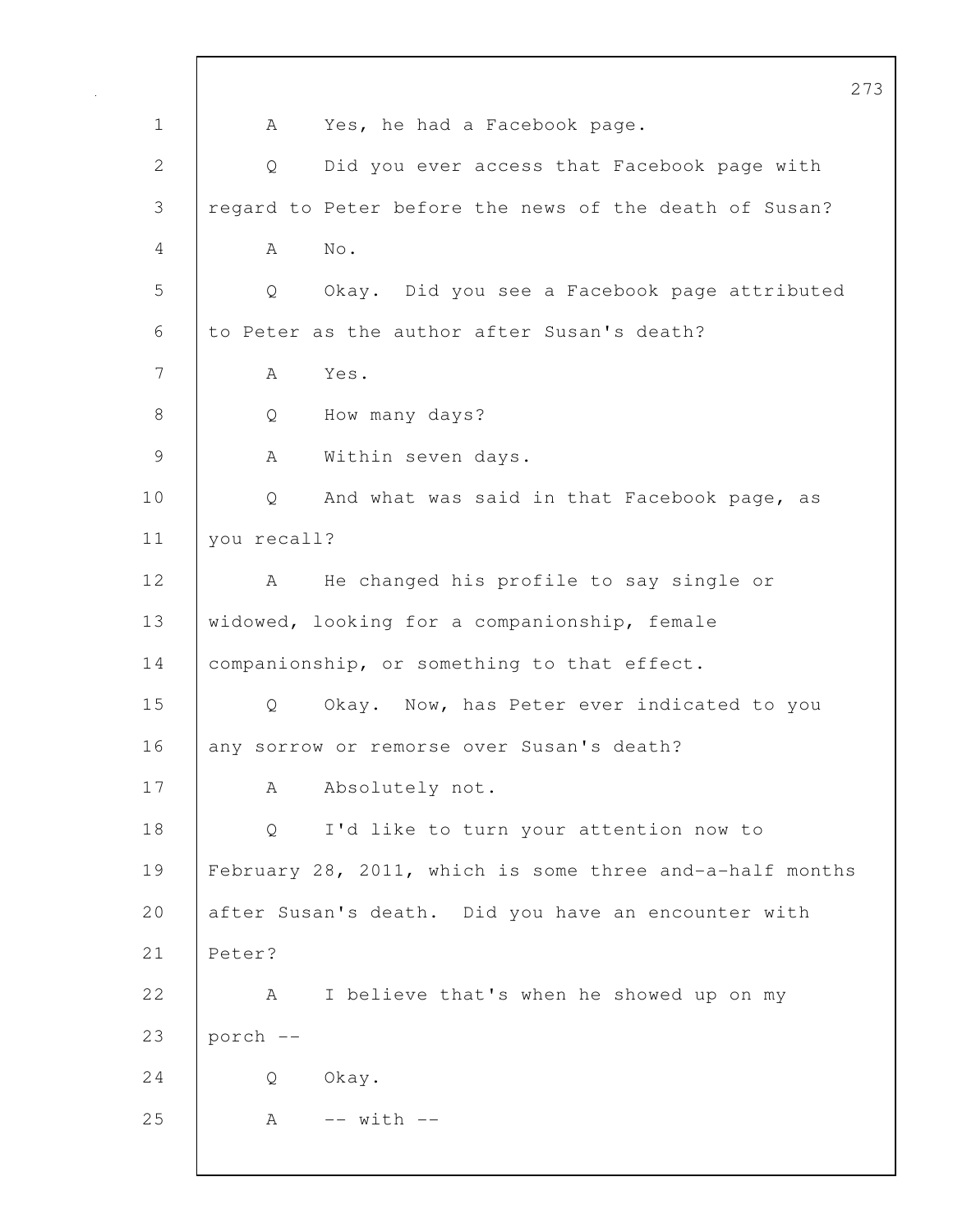|              |          |                                                     | 274 |
|--------------|----------|-----------------------------------------------------|-----|
| 1            | Q        | And tell us what you saw or witnessed.              |     |
| $\mathbf{2}$ | A        | I heard noise on my porch. I was in the             |     |
| 3            | kitchen. |                                                     |     |
| 4            | Q        | What time of the day?                               |     |
| 5            | A        | It was afternoon.                                   |     |
| 6            | Q        | Okay.                                               |     |
| 7            | A        | And I had heard he just had hired his criminal      |     |
| 8            | lawyer.  |                                                     |     |
| 9            |          | MR. STOEN: Oh, I ask that the jury to               |     |
| 10           |          | disregard any statement with respect to a lawyer.   |     |
| 11           |          | THE WITNESS: Oh, okay.                              |     |
| 12           |          | MR. STOEN: Totally disregard that statement.        |     |
| 13           |          | THE WITNESS:<br>Sorry.                              |     |
| 14           | Q        | (BY MR. STOEN) Go ahead.                            |     |
| 15           | A        | He stuffed a manila envelope in my mailbox.         |     |
| 16           |          | That's what the noise was and --                    |     |
| 17           | Q        | Okay.                                               |     |
| 18           | A        | -- his footsteps too. And I saw him walking         |     |
| 19           |          | away across the street to where his car was parked. |     |
| 20           | Q        | Okay. And what's the next thing you noticed?        |     |
| 21           | A        | After he drove away?                                |     |
| 22           | Q        | Yes.                                                |     |
| 23           | A        | I inspected the envelope.                           |     |
| 24           | Q        | Okay. And what was in the envelope?                 |     |
| 25           | A        | In the envelope was a letter, a note to me          |     |
|              |          |                                                     |     |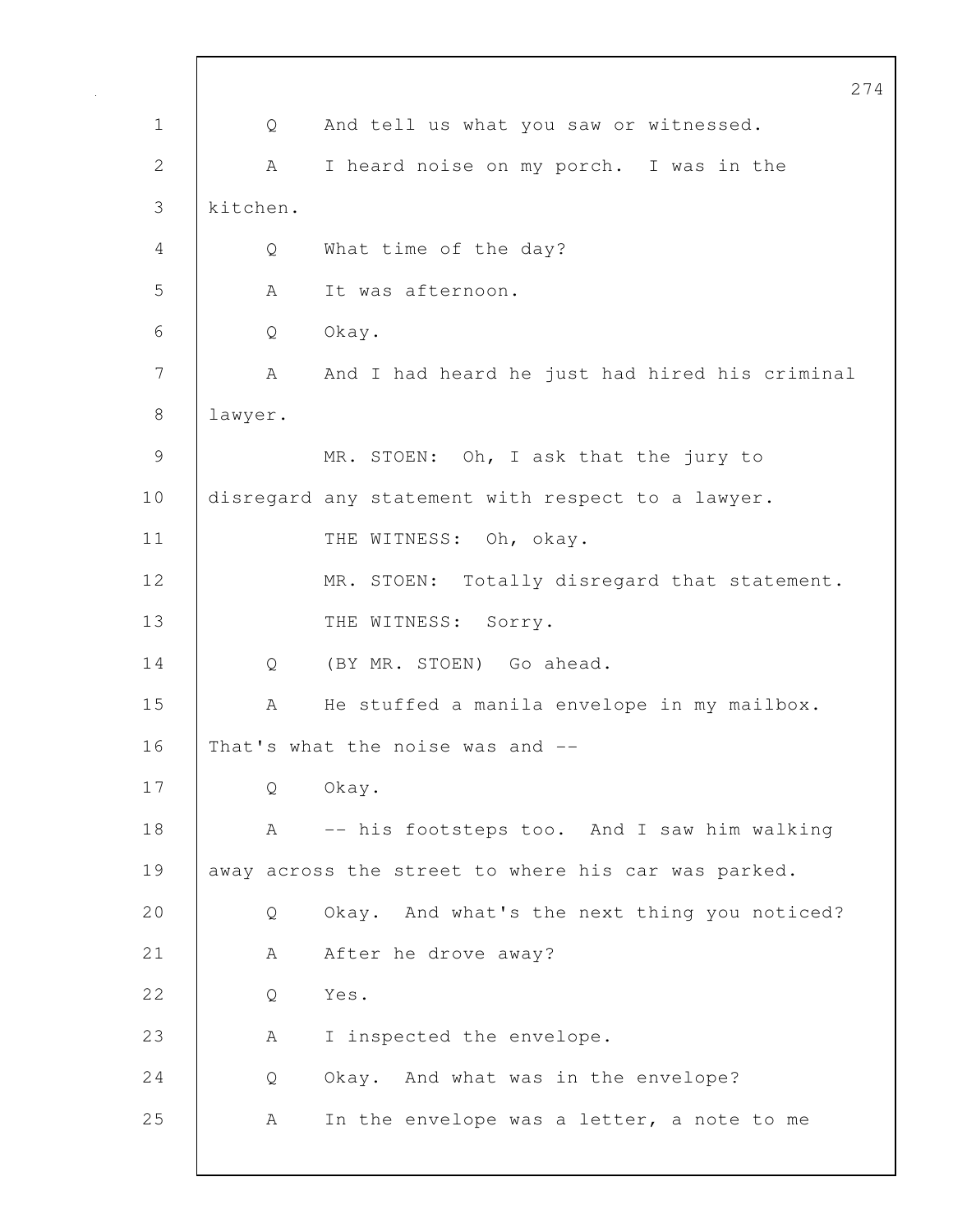275 1 typed that said -- 2 Q I'll try to show you what you may have in 3 mind. I'm going to show you what's marked People's 4 Number 28. I want you to take a look at this note and 5 | tell me if you recognize it and, if so, please identify 6 it. 7 A This is a copy of the letter that I received 8 | from Peter. 9 (Exhibit 28 was identified.) 10 Q (BY MR. STOEN) Okay. Would you please read 11 | that note slowly, loudly. 12 A Okay. 13 | **"Greetings.** Wanted to be sure you didn't 14 miss the scandalous AVA article you 15 contributed to. Bruce got it wrong. Not 16 unusual. The toxicology report is back and 17 Showed high levels of opiates, alcohol, 18 cannabis, antidepressants, tranquilizers, and 19 | other very" -- "very weird stuff. Susan kept 20 secret journals that I found after her death. 21 | Very disturbing. She had a hard time 22 verbalizing the truth. Duped all her friends 23 and obviously thought that writing about her 24 weird psyche was satisfactory when really she 25 needed professional help. Initially I thought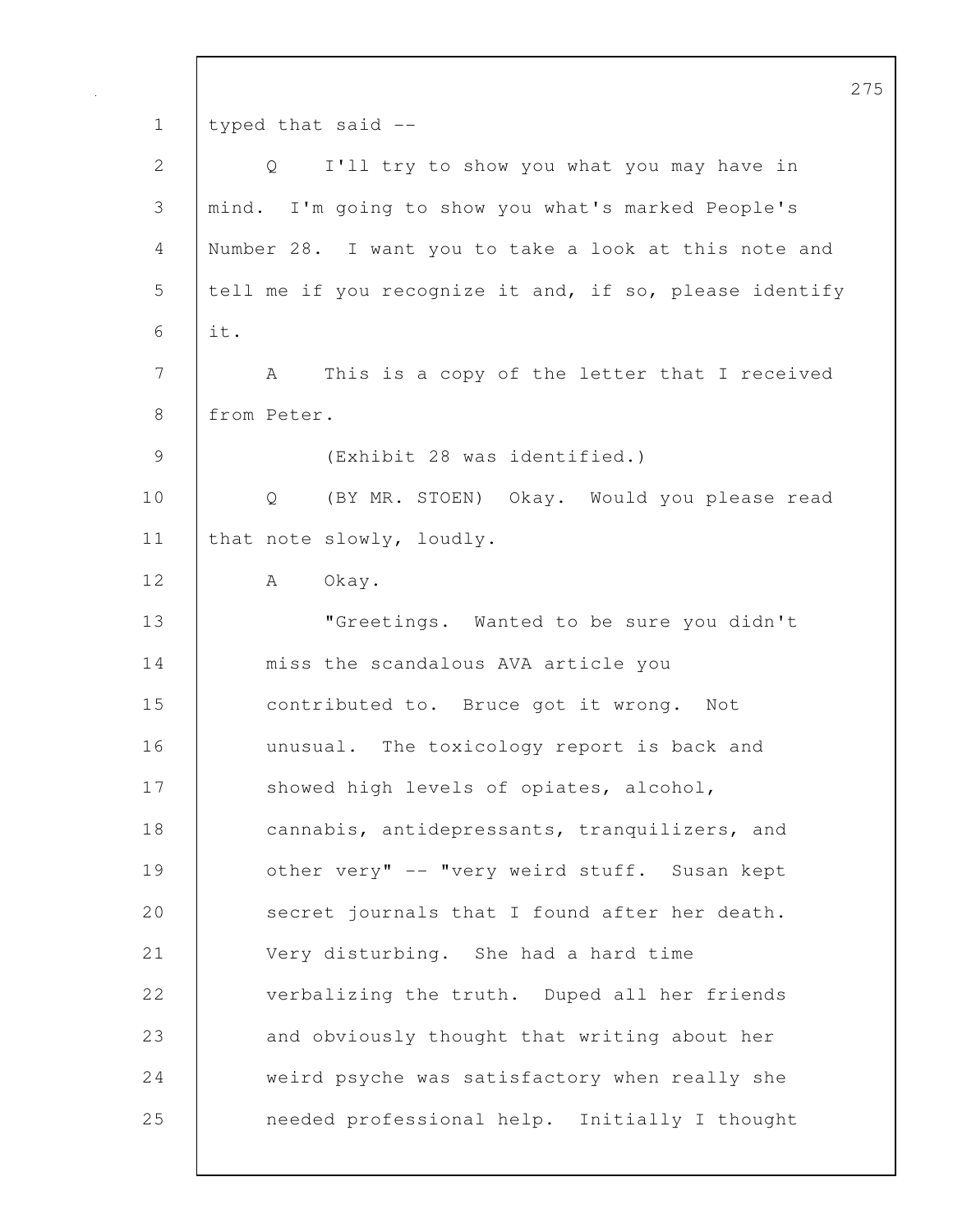276 1 her death was accidental overdose. Now it's 2 apparent it was suicide." 3 Signed with a "P". 4 Q Okay. I'm going to put that on the screen. 5 I'll ask you to take a look at the screen, and it's 6 probably going to be hard for anybody to read it in 7 detail, but does that look like the same letter you just 8 read? 9 A Yes. 10 | Q And you see a "P". Is that the "P" that you  $11$  were  $-$ 12 | A "P" for Peter. 13 Q -- just referencing? 14 | Okay. Now, what was the effect of that letter 15 on you? 16 A On me. Well, the first sentence that I had 17 | contributed to the AVA thing was true, but also a veiled 18 threat I felt. 19 Q Okay. So what did you do -- 20 A So I was -- I called --21 Q -- in response to that feeling of a veiled 22 threat? 23 A I called the sheriff. 24 Q Okay. 25 | A And then the rest --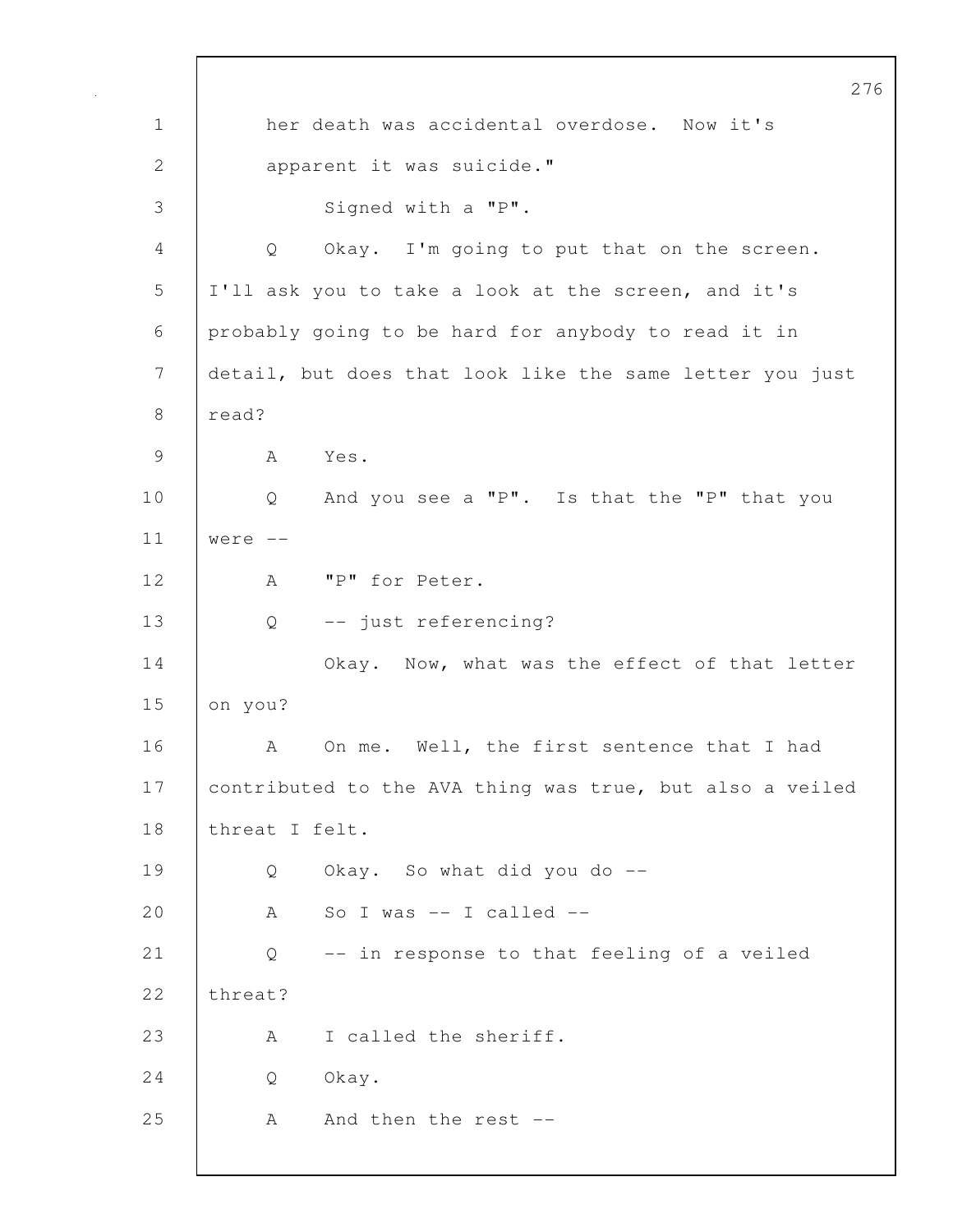277 1 Q Was there anything else that was left with 2  $|$  that? 3 A That I -- that appealed to me? I don't know 4 how you commit suicide by falling backwards -- 5 Q Okay. 6 A -- and hoping you'll kill yourself. 7 | Q I can't have you speculate, I'm sorry. 8 MR. STOEN: I'll ask the jury to strike that. 9 Q (BY MR. STOEN) Let me ask you this: Did you 10 ever see anything that was related to anything suicidal 11 | regarding Susan? 12 | A Never. 13 | Q Isn't it true, Oni, that you have, from the 14 | beginning, pressed for law enforcement to do a thorough 15 investigation of Susan Keegan's death? 16 A Yes. 17 | Q And you have strong feelings about this case, 18 don't you; is that correct? 19 A I do. 20 MR. STOEN: Okay. That's all the questions I 21 | have of this witness. We can take some questions. 22 JURY SECRETARY: Question number 51 from juror 23 number 616861. 24 MR. STOEN: Thank you. 25 Q (BY MR. STOEN) Did Mr. Keegan ever make you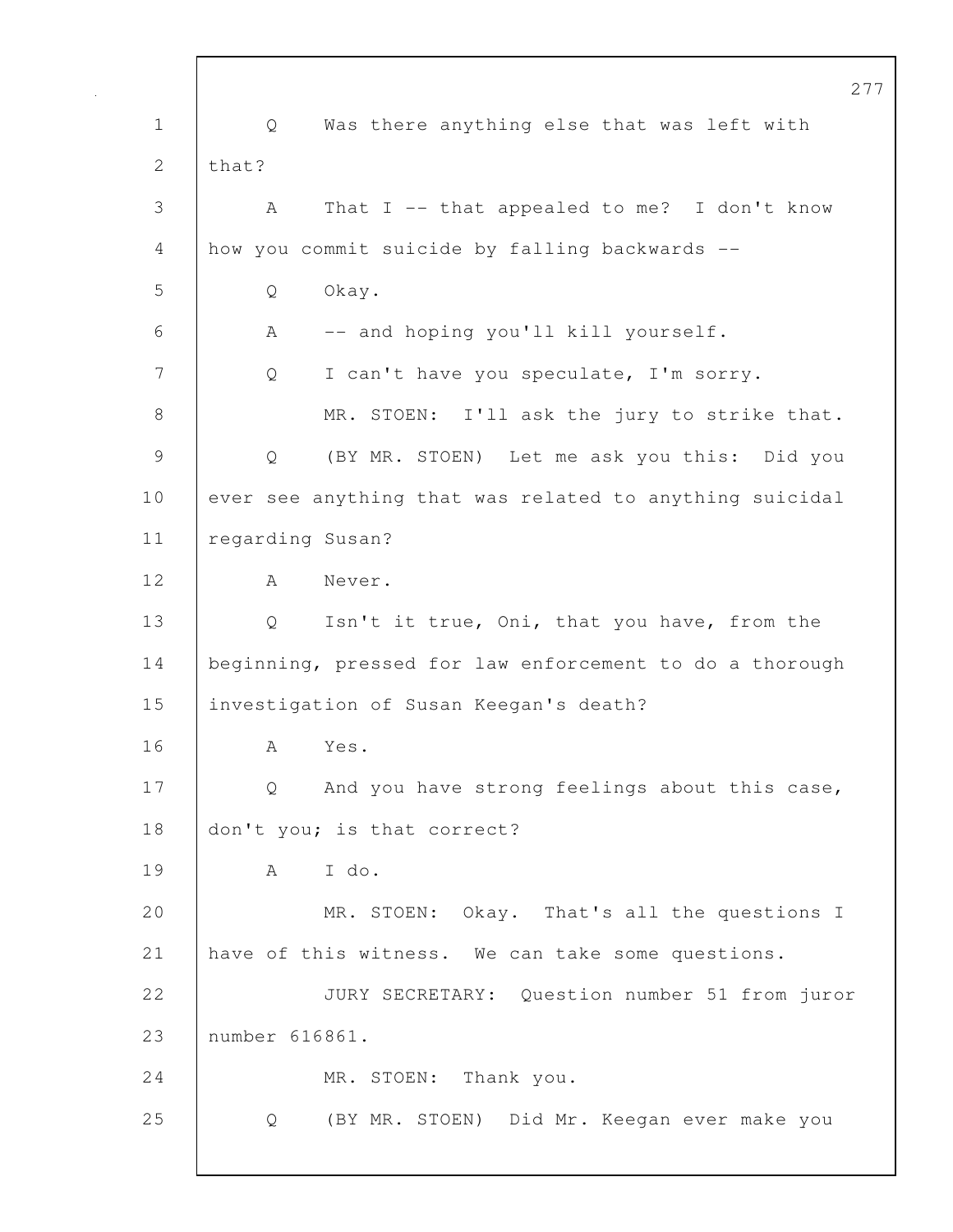278 1 uncomfortable throughout the relationship with 2 Mrs. Keegan? 3 A I was never -- would you read it again? 4 Q Yes. Did -- this is the way it reads, I'm 5 just reading it: Did Mr. Keegan ever make you 6 uncomfortable throughout the relationship with 7 Mrs. Keegan? 8 | A My relationship with her? 9 |  $\circ$  I don't know what that means. 10 | A Or his relationship? 11 Q Put it this way -- there's a second follow-up: 12 Was Mr. Keegan abusive -- was he abusive -- I'm going to 13 | find that question inadmissible. 14 | The next question is: What was the tone of 15 his voice when he told you she was dead? 16 A It was cold. I can't really describe it. It 17 was hard and cold. 18 | MR. STOEN: Okay. Next question. 19 JURY SECRETARY: Question number 52 from juror 20 number 610214. 21 Q (BY MR. STOEN) Mrs. LaGioia, were you able to 22 view Susan's body at the mortuary? 23 | A Yes. 24 Q What is in your memory of that viewing? 25 A In that viewing I saw bruises on her temples.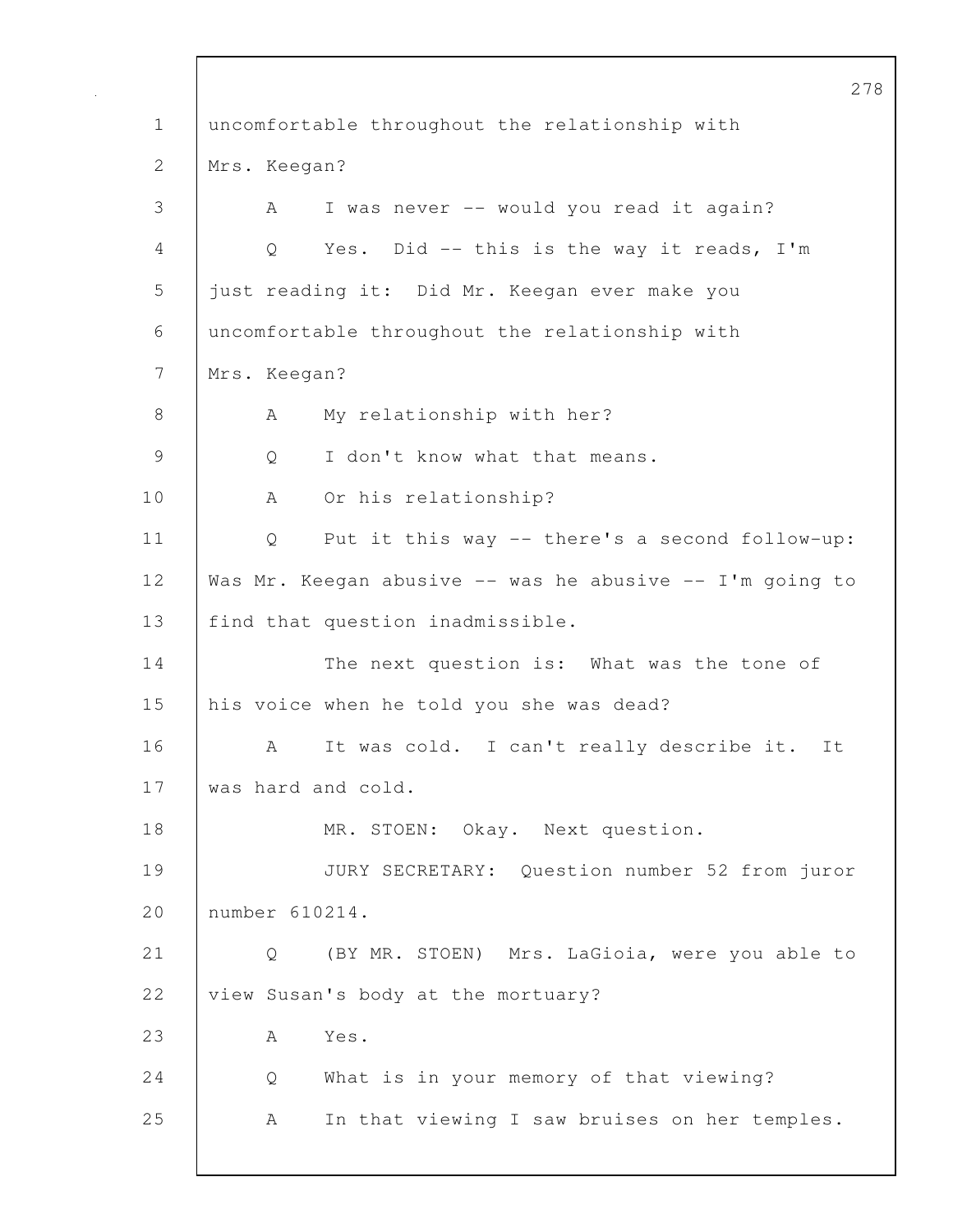279 1 | Her hands were covered. They were underneath a sheet. 2 Q Okay. 3 | A So I didn't see anything more. 4 Q Thank you. 5 JURY SECRETARY: Question number 53 from juror 6 number 624323. 7 MR. STOEN: Thank you. 8 Q (BY MR. STOEN) The first part I can ask: How 9 | was Susan's attitude towards Peter? 10 | A Susan loved Peter, and because he was up and 11 | down, hot and cold their whole marriage, 32 years, she 12 always expected him to calm down again. 13 Q Okay. 14 | A So... 15 Q That's good enough. Thank you. 16 | A She protected him. 17 Q Thank you. 18 JURY SECRETARY: Did you not answer a part of 19 this? 20 MR. STOEN: Let me see it again to make sure. 21 JURY SECRETARY: I crossed off the wrong one, 22  $I$  think. 23 MR. STOEN: Yeah, it's inadmissible. 24 JURY SECRETARY: The first or the second one? 25 MR. STOEN: The second part is inadmissible.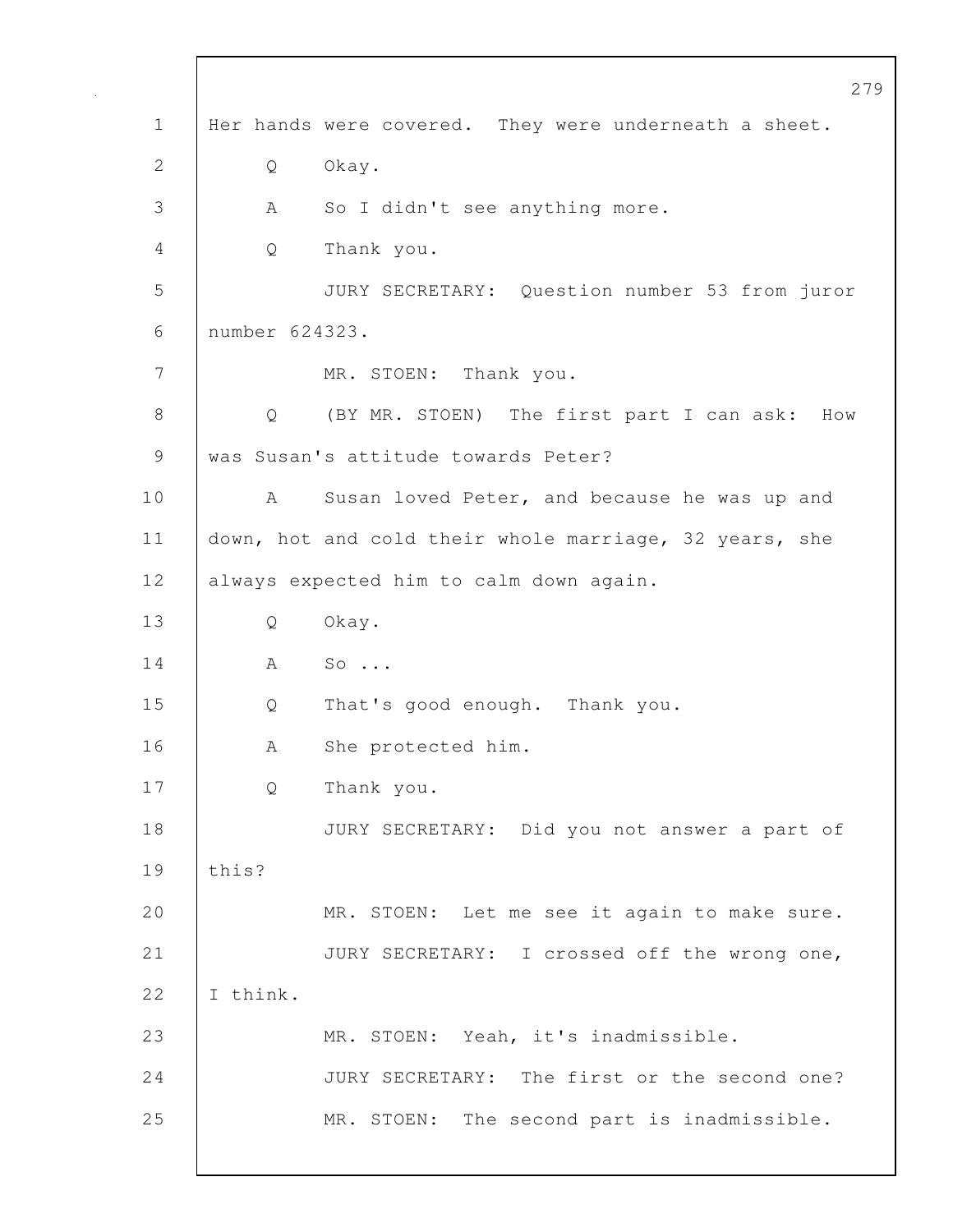280 1 JURY SECRETARY: Okay. Question 54, juror 2 number 620342. 3 MR. STOEN: Thank you. 4 Q (BY MR. STOEN) Did you and Susan share 5 personal conversations with each other? 6 A Yes. 7 MR. STOEN: Next question. 8 JURY SECRETARY: Number 55 from juror 609424. 9 | O (BY MR. STOEN) What was Susan's attitude 10 about the coming divorce? 11 | A At first --12 | Q Not using her words. 13 | A Not using her words. That's kind of hard. 14 First she was surprised because she didn't 15 expect it to happen at this time in her life. The kids 16 were grown up. And then after a couple of times with a 17 | therapist and a couple times with a lawyer, she 18  $|$  realized  $-$ 19 Q With a lawyer -- 20 | A -- it's really going to happen. 21 Q Okay. So, basically, that was your general 22 impression from her behavior as distinguished from any 23 specific words that she stated to you?  $24$  A Yes. 25 So then after that she was proactive about it.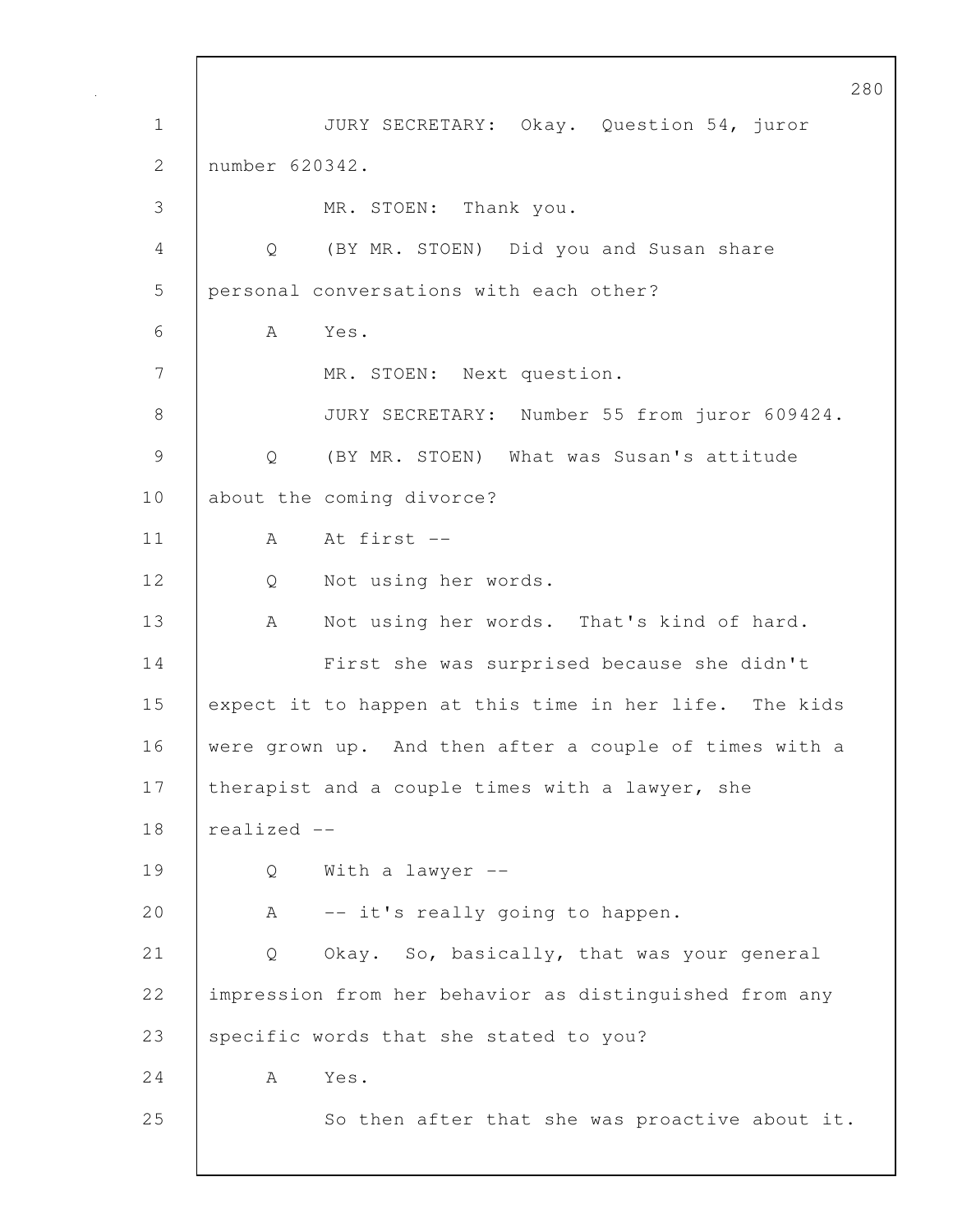281 1 Q Were you aware of any extramarital 2 | relationships that Susan had while married to Peter? 3 A She never had one. 4 JURY SECRETARY: Question number 56 from juror 5 616861. 6 Q (BY MR. STOEN) In response to your statement 7 of being uncomfortable, were you ever put in a position 8 while being friends with Mrs. Keegan that made you 9 | uncomfortable with Mr. Keegan? 10 | A At various times when I'd visit their house, 11 if he was in his slamming-door mood, he wouldn't talk 12 and I was uncomfortable there. 13 | Q Okay. That's fine. 14 JURY SECRETARY: Question number 57 from juror 15 640779. 16 THE WITNESS: And there was another time I was 17 uncomfortable with that one. 18 | Q (BY MR. STOEN) Okay. Go ahead and elaborate. 19 A When we would have rehearsals there, 20 he would -- after he closed his practice, he went to 21 Covelo to work, and he worked two days a week in Covelo. 22 |  $\qquad$  O How do you know that? 23 A He told me. 24 Q Okay, fine. 25 | A But he would come home on Thursday night. And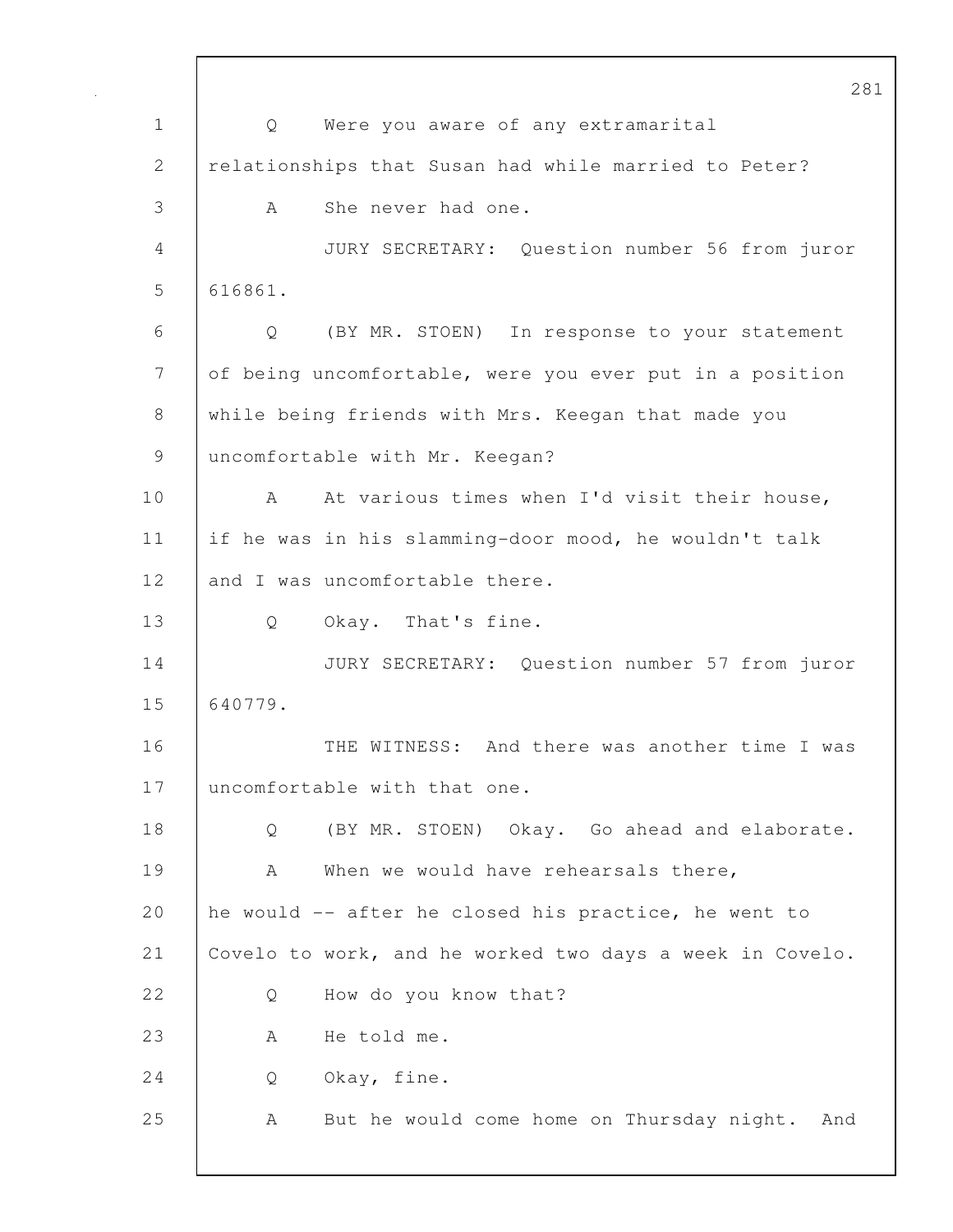282 1 he also had told me in one of our conversations that he 2 expected, you know, his papers -- newspapers to be in a 3 row, expected the rehearsal to be over, and expected his 4 wife to have dinner for him. 5 Q Okay. 6 A And that made us uncomfortable. 7 Q What was Mr. Keegan's relationship with his 8 | sons, as far as you know? 9 | A When they were young Susan established that he 10 should be a father to their children instead of just 11 | being a doctor, you know, and she doing all the 12 parenting, and I think he took that seriously and he did 13 that. 14 Q Thank you. 15 | A So I think they all had a fairly good 16 relationship. 17 | Q Was he ever, to your knowledge, angry or 18 | violent with respect to his sons? 19 A I don't think so. I don't know. 20 Q Okay. 21 | A I don't know. 22 JURY SECRETARY: Question number 58 from juror 23 626897. 24 Q (BY MR. STOEN) Did Susan ever give any 25 indication of physical or verbal abuse?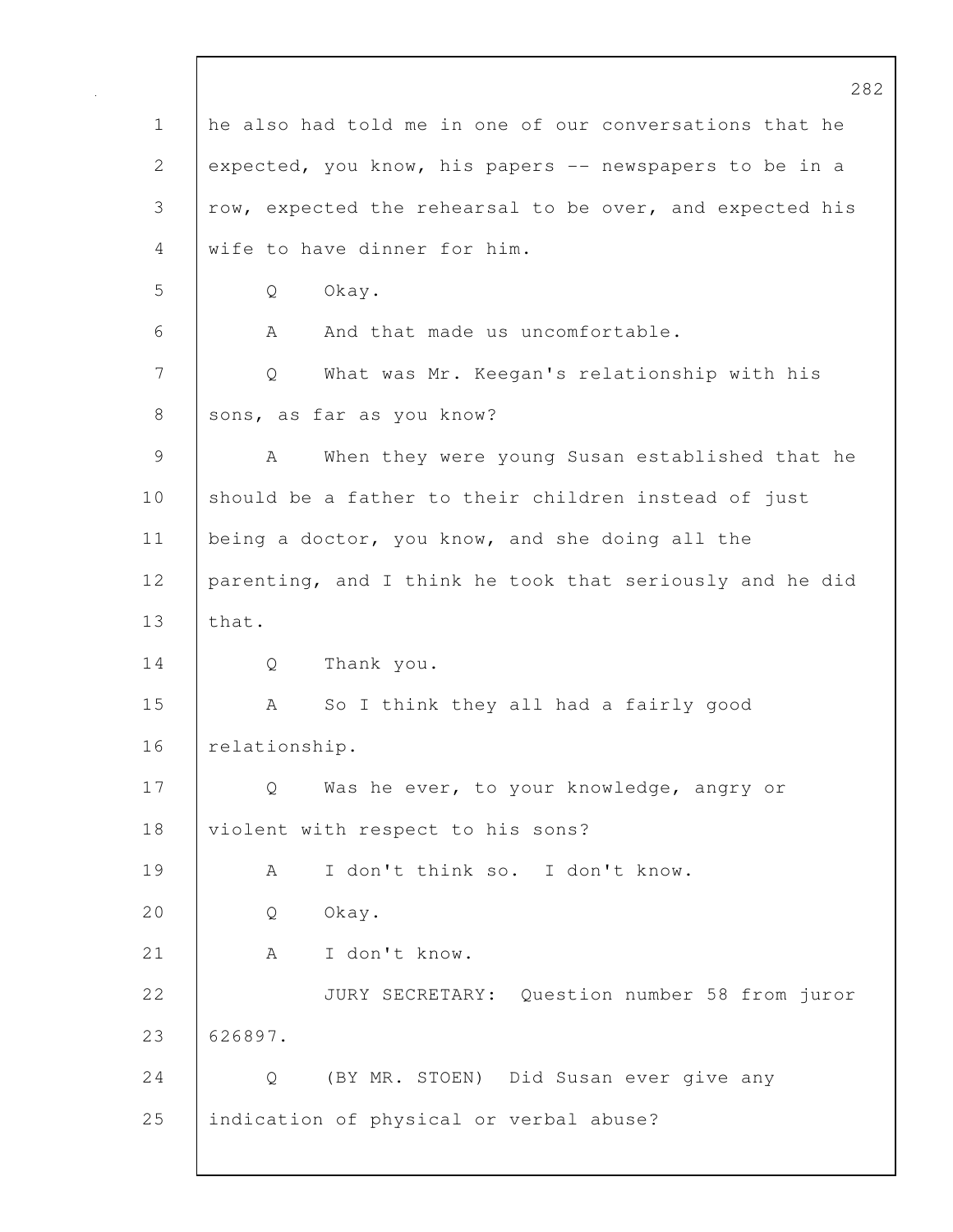1 | A Susan? 2 | Q Yes. 3 A Or Peter? 4 Q No, did Susan ever gave you any indication -- 5 I should -- I should interpret this as physical abuse. 6 Did Susan ever give you an indication of 7 physical abuse? 8 A Yes. When they moved 20 years ago from my 9 | neighborhood to their house on Whitmore --10 | Q Okay. I better -- I better stop you there 11 | because I think we'll get into uncharted territory. 12 Did she ever act scared the afternoon before 13 her death while at your house? 14 | A Yes, she was scared to go home for lunch. 15 Q Thank you. That's enough. 16 JURY SECRETARY: Number 59, juror 17 number 616861. 18 Q (BY MR. STOEN) Did you ever suspect 19 | Mr. Keegan of having an affair? 20 A Yes. 21 | MR. STOEN: Any other questions? 22 JURY SECRETARY: No. 23 MR. STOEN: Well, Ms. LaGioia, thank you so 24 much for coming all the way up here. You're going to be 25 excused now. And you've heard the admonition that this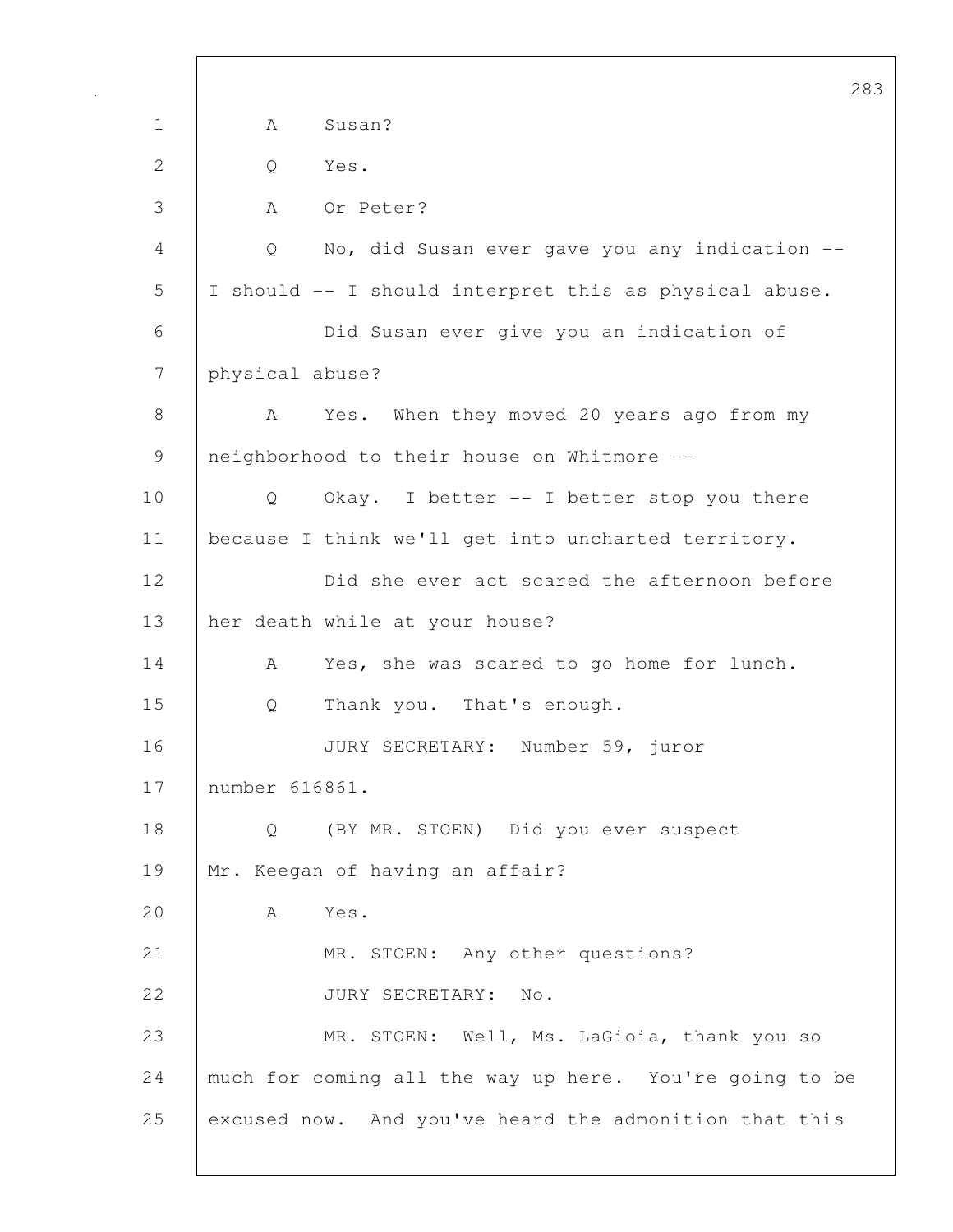284 1 is secret and it's not to be discussed with anybody. 2 THE WITNESS: Yes, I understand. 3 MR. STOEN: Okay. So I'll escort you out. 4 THE WITNESS: Thank you for all your 5 questions. 6 (Brief pause.) 7 MR. STOEN: At this point we're going to be 8 distributing some transcripts of some 911 calls. And 9 it's going to be -- is it four sets of transcripts? 10 MR. ALVARADO: Yeah. 11 | MR. STOEN: There's going to be one disc 12 that's being played with four calls on it, but you're to 13 get a separate transcript for each of the four calls. 14 | All these calls are rolled together. 15 | So do you want to give them to the foreperson 16 to distribute? 17 | MR. ALVARADO: Yes. I've sectioned them off. 18 MR. STOEN: Maybe if could you get the disc 19 in. 20 | Let me introduce it first. I have here disc 21 number -- this is Exhibit Number 36, and I'll represent 22 that this is a disc of the  $9-1-1$  calls placed on 23 November 11th, 2010. 24 JURY FOREPERSON: These are the originals. 25 | MR. STOEN: Thank you.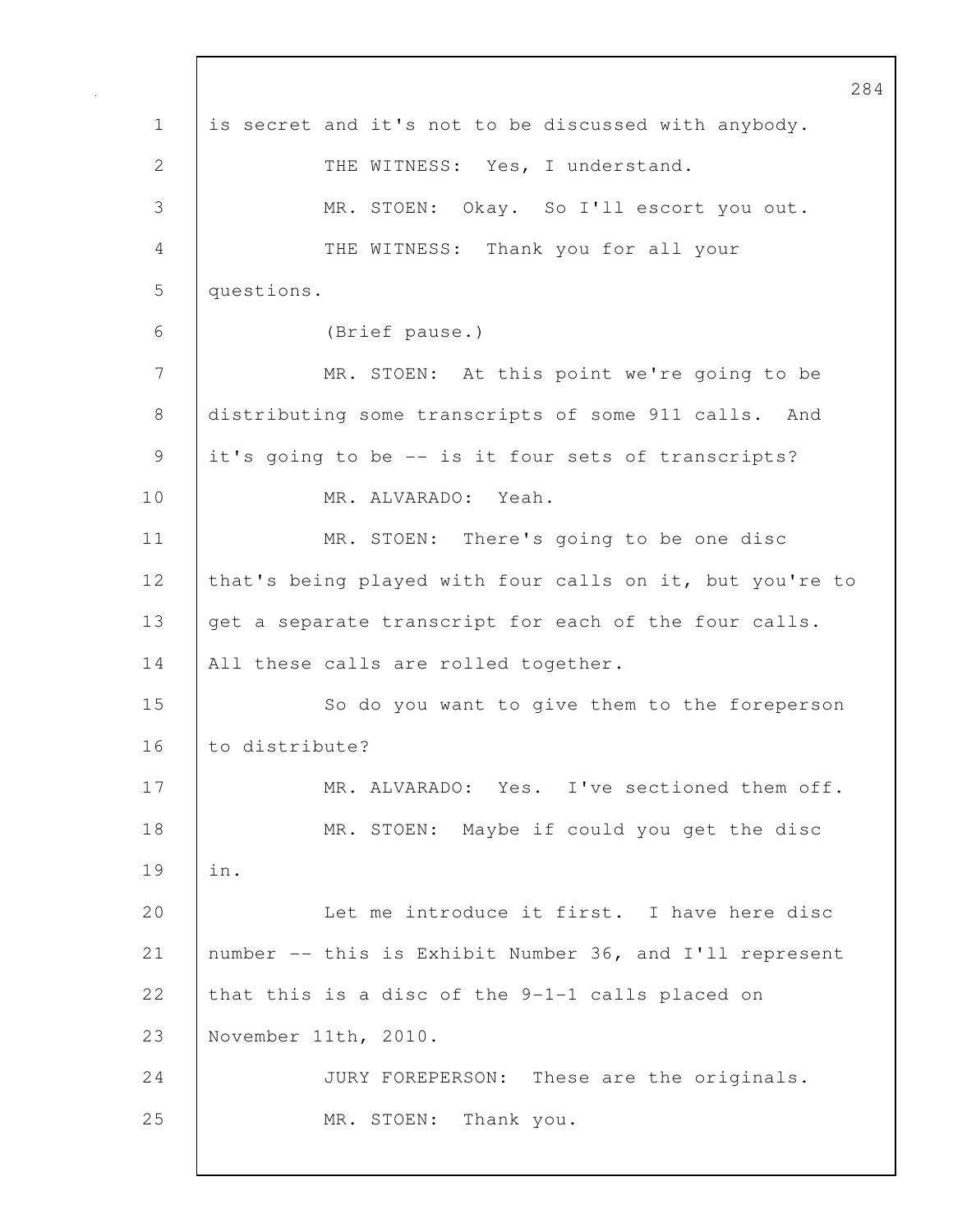285 1 The transcripts are marked 36-A, 36-B, 36-C,  $2 \mid 36-D.$ 3 (Exhibit 36 was identified.) 4 MR. STOEN: You have to leave the room as soon  $5$  as the first sound comes out of there. 6 The point is it may be a little jumpy. It may 7 be going quick. We can play it as many times as the 8 grand jury needs to. 9 The first 9-1-1 call to MCSO, that will be the 10 first one you hear; the next one is called a 9-1-1 call 11 to medical, that's number 2; the next one is 9-1-1 call 12 to MCSO; and the fourth one is second call from Peter 13 | Keegan to MCSO. Is that clear with everybody? 14 Let's go off the record. 15 (Recess taken.) 16 JURY FOREPERSON: We're all here, so I'm going 17 to do a quick roll call. 18 (Roll call taken; all jurors present.) 19 MR. STOEN: I have to make one further 20 admonition to the jury. When Ms. LaGioia made the 21 statement in answer to the question did she believe that 22 | Mr. Keegan had an affair, you're instructed to disregard 23 that statement except to the extent it shows Oni 24 | LaGioia's state of mind. Otherwise, it's to be totally 25 disregarded.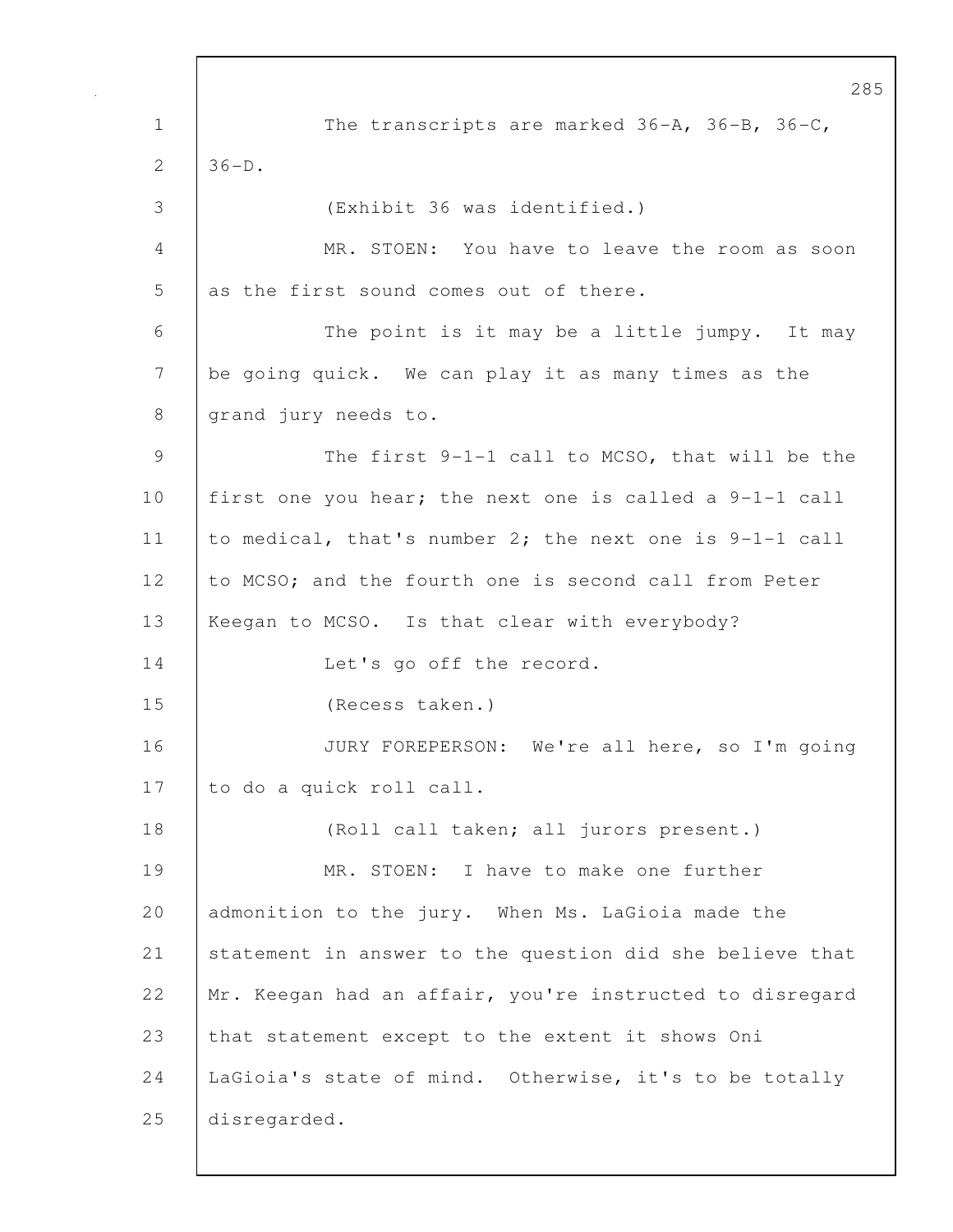286 1 Okay. Does everybody have their transcripts 2 in order? Do you want me to read it again as to what 3 the order is? It's Keegan first 9-1-1 to MCSO, Keegan 4 9-1-1 call to medical, Keegan 9-1-1 call to MCSO, Keegan 5 | second call from Peter Keegan to MCSO. 6 Just show me what button to push and then you 7 | have to leave. Thank you, sir. 8 (Playing of the 9-1-1 audio calls.) 9 | MR. STOEN: We can play it again, if you wish. 10 | (Playing of the 9-1-1 audio calls.) 11 | MR. STOEN: Does anybody want to hear it 12 again? 13 Okay. Well, Madam Foreperson, I think that's 14 going to conclude the witnesses for today. Tomorrow is 15 what's called a dark day, there will be no grand jury 16 proceeding tomorrow, and whatever time the foreperson 17 | wants you here on Friday. 18 | So we anticipate a full day of witnesses on 19 Friday and on Monday. We don't know if it will go into 20 Tuesday, but we think that this probably will go to you 21 for deliberation Tuesday or Wednesday. That's our best 22 estimate. 23 So if you'd give the final admonition about 24 not discussing and not investigating, keeping secret the 25 proceedings, Madam Foreperson.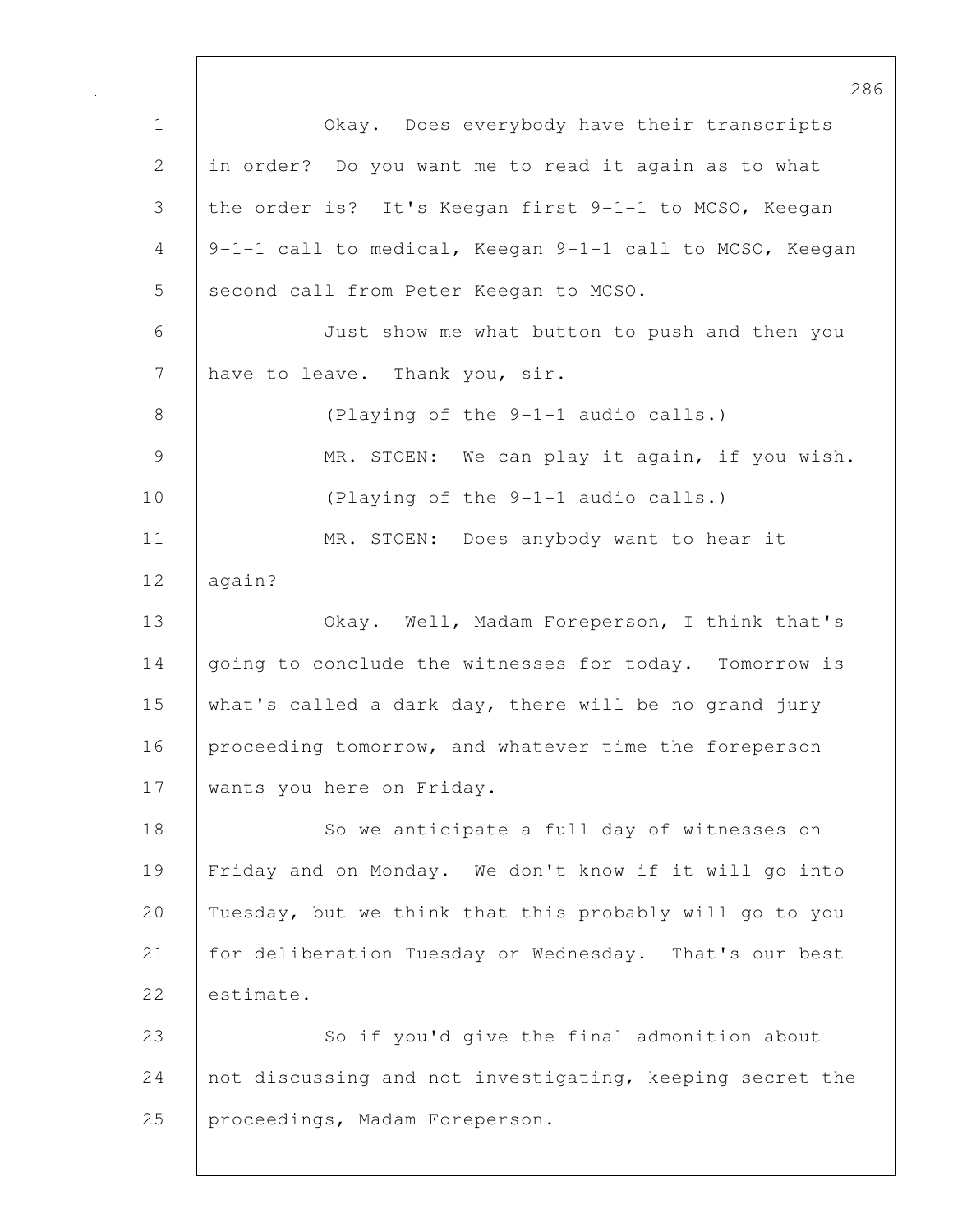|              | 28                                                       |
|--------------|----------------------------------------------------------|
| $\mathbf 1$  | JURY FOREPERSON: The secrecy or this one?                |
| $\mathbf{2}$ | MR. STOEN: Yes, that's the one.                          |
| 3            | JURY FOREPERSON: Grand jurors are admonished             |
| 4            | that they are not to form or express any opinion about   |
| 5            | this case or discuss it among themselves until the grand |
| 6            | jury receives the case for deliberation. In addition,    |
| 7            | no investigation or inspection of any evidence should be |
| 8            | conducted without the permission of the foreperson and   |
| 9            | on advice of the deputy district attorney. A violation   |
| 10           | of this could result in a charge of contempt against a   |
| 11           | grand juror who investigates or views any matters with   |
| 12           | regard to this case without the entire body of the grand |
| 13           | jury and in violation of this admonition.                |
| 14           | MR. STOEN: Thank you all.                                |
| 15           | JURY FOREPERSON: So Friday morning, 9:30.                |
| 16           | (Proceedings adjourned.)                                 |
| 17           |                                                          |
| 18           |                                                          |
| 19           |                                                          |
| 20           |                                                          |
| 21           |                                                          |
| 22           |                                                          |
| 23           |                                                          |
| 24           |                                                          |
| 25           |                                                          |
|              |                                                          |

 $\mathsf{I}$ 

7